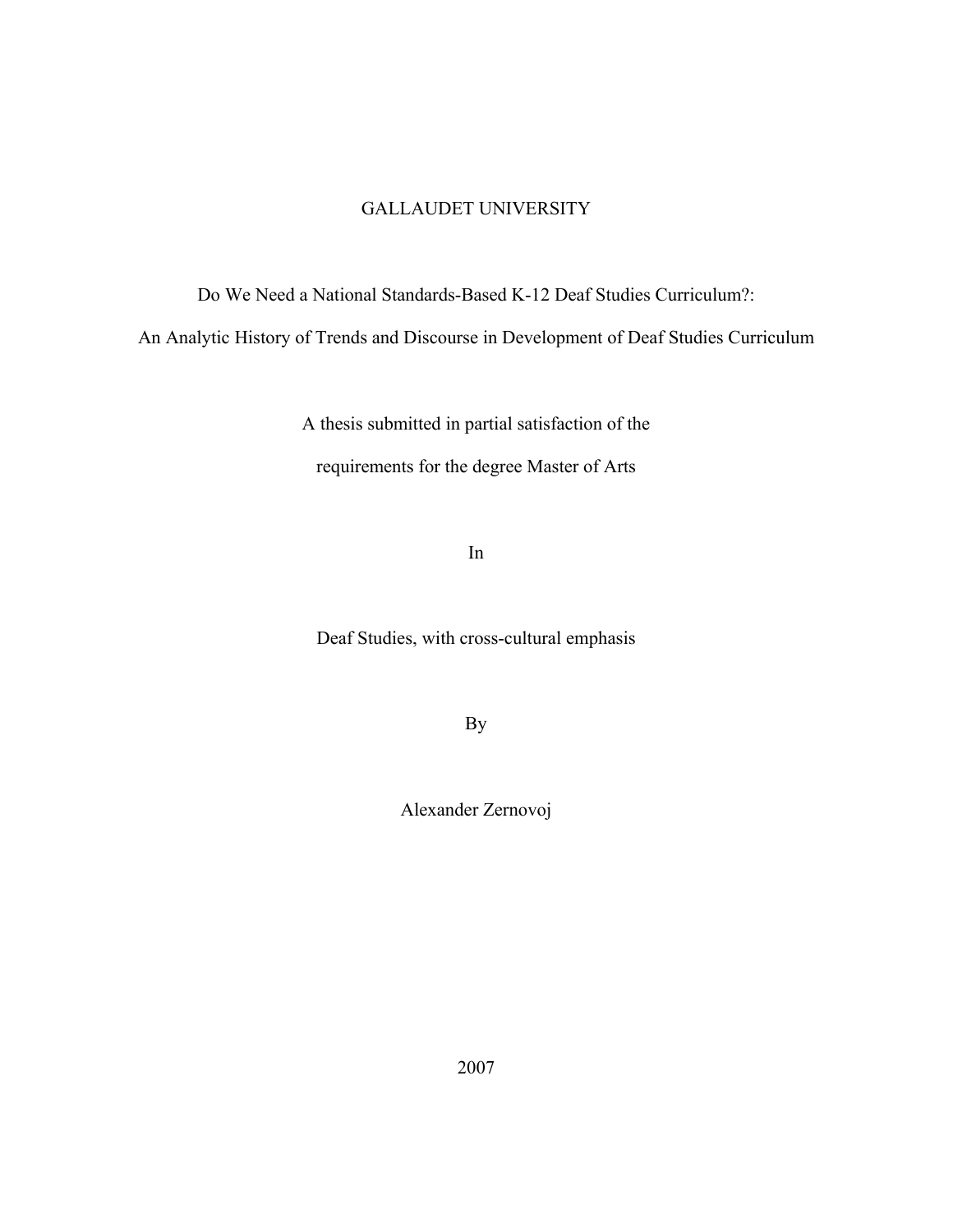Copyright

Alexander Zernovoj, 2007

All rights reserved.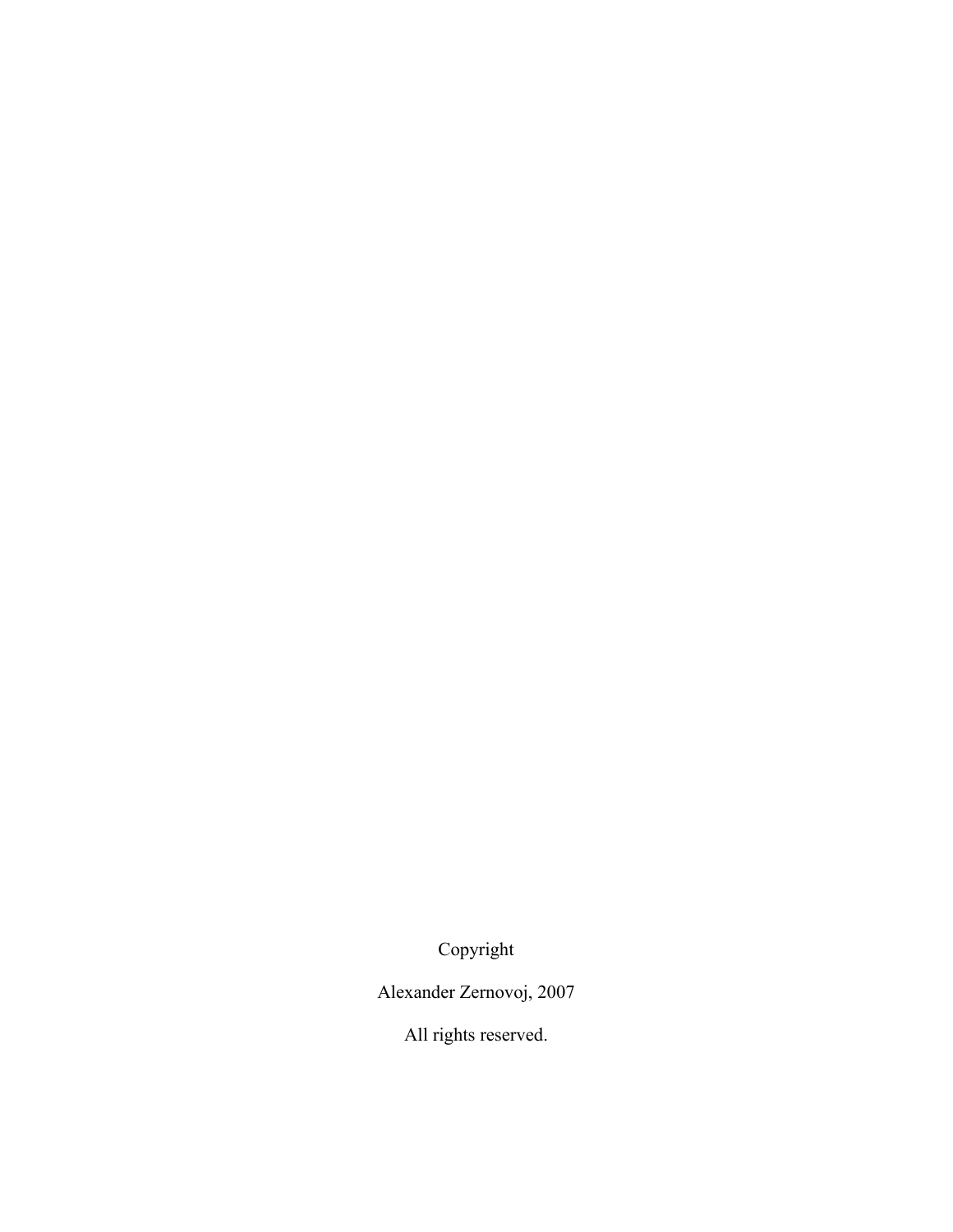# **TABLE OF CONTENTS**

|             | $\cdots$<br>111 |
|-------------|-----------------|
| $I_{\cdot}$ |                 |
| II.         |                 |
| III.        |                 |
| IV.         |                 |
| V.          |                 |
| VI.         |                 |
| VII.        | 95              |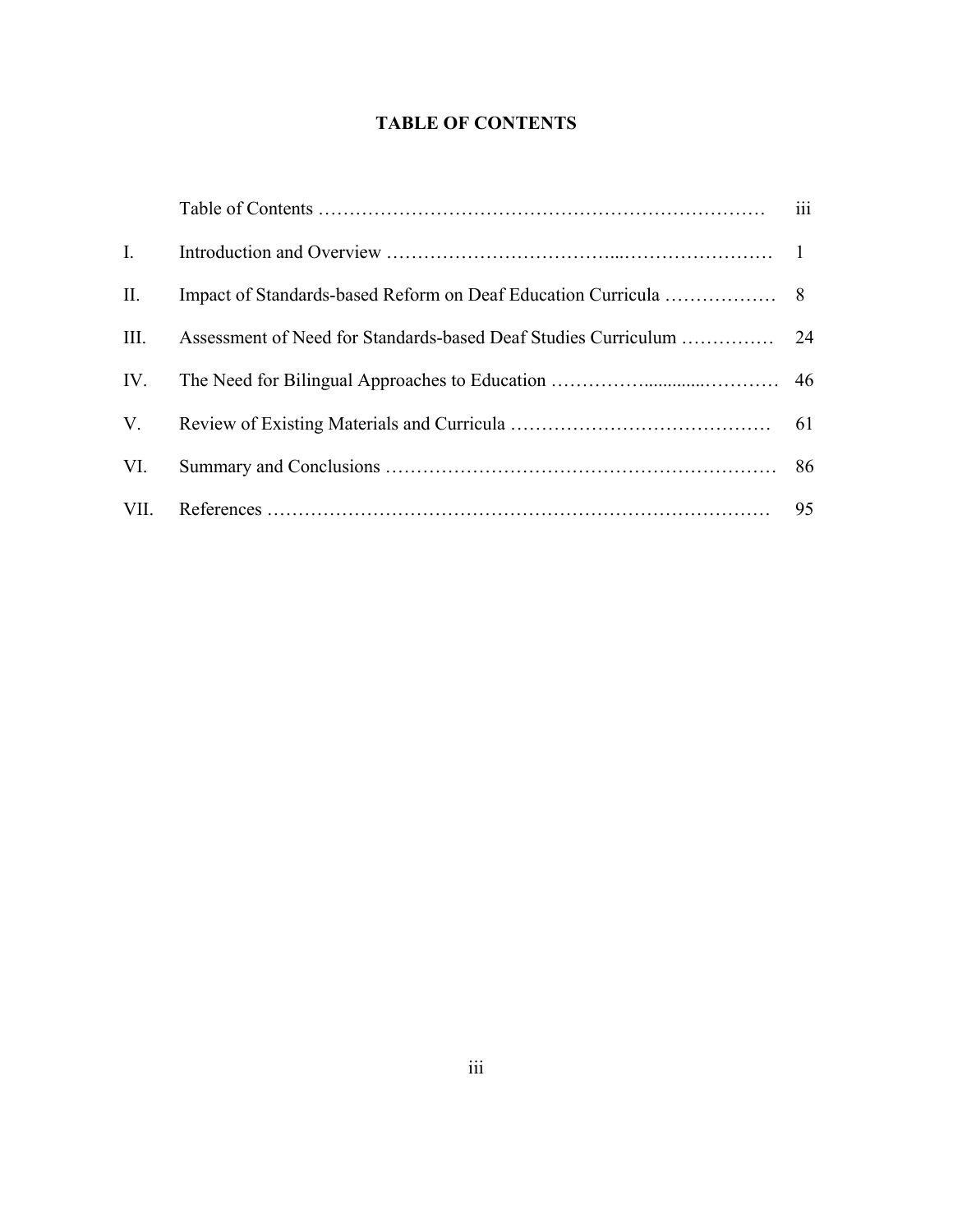### **I. Introduction and Overview**

 $\overline{a}$ 

Deaf education has devoted considerable attention recently to the pedagogy and language acquisition research exploring ways to improve English reading and writing literacy skills of deaf<sup>[1](#page-3-0)</sup> students. The attribution of this devotion can be due in part to the fact that on standardized tests the majority of deaf students perform between a third and fourth grade reading level when they expect to graduate from high school<sup>2</sup>. As these tests become "high stakes" tests in many states, teachers are increasingly accountable for documenting progress in deaf and hard of hearing students' literacy skills. Not only are these teachers increasingly accountable for documenting progress, they are also increasingly accountable for using and teaching their curriculum that meets the state and national standards for students' learning outcomes. On top of this, they also are accountable for meeting deaf students' annual  $\text{IEP}^3$  goals, many of which often must be aligned with the state standards for the grade level they are in.

With the mounting supply of responsibilities such as "high stakes" tests<sup>4</sup>, meeting deaf students' IEP goals, and a myriad of subjects to cover as required by the state's standards, teachers often do not have time to teach the whole curriculum in every academic subject area. They are not able to do it at the expense of spending a significant amount of time and energy to produce any kind of increase in the achievement levels of their students' English literacy and other academic skills and knowledge as mandated by the NCLB. This

<span id="page-3-0"></span><sup>&</sup>lt;sup>1</sup> The word "deaf" in this paper refers to any student whose hearing loss is severe enough to require an individualized education plan or special accommodations. This includes hard of hearing students. 2

<span id="page-3-1"></span>Please refer to the *Impact of Standards-based Reform on Deaf Education Curricula* section of this paper for more information regarding deaf students' achievement levels. 3

<span id="page-3-2"></span><sup>&</sup>lt;sup>3</sup> IEP is an abbreviation for Individual Educational Plan. Legislation (in this case, IDEA – *Individuals with Disabilities Education Act*) requires schools to annually write these plans to set yearly goals and select services and learning methods for disabled students, including deaf students. 4

<span id="page-3-3"></span><sup>&</sup>lt;sup>4</sup> "High stakes" tests are standardized tests whose results have important consequences for students, teachers, and schools.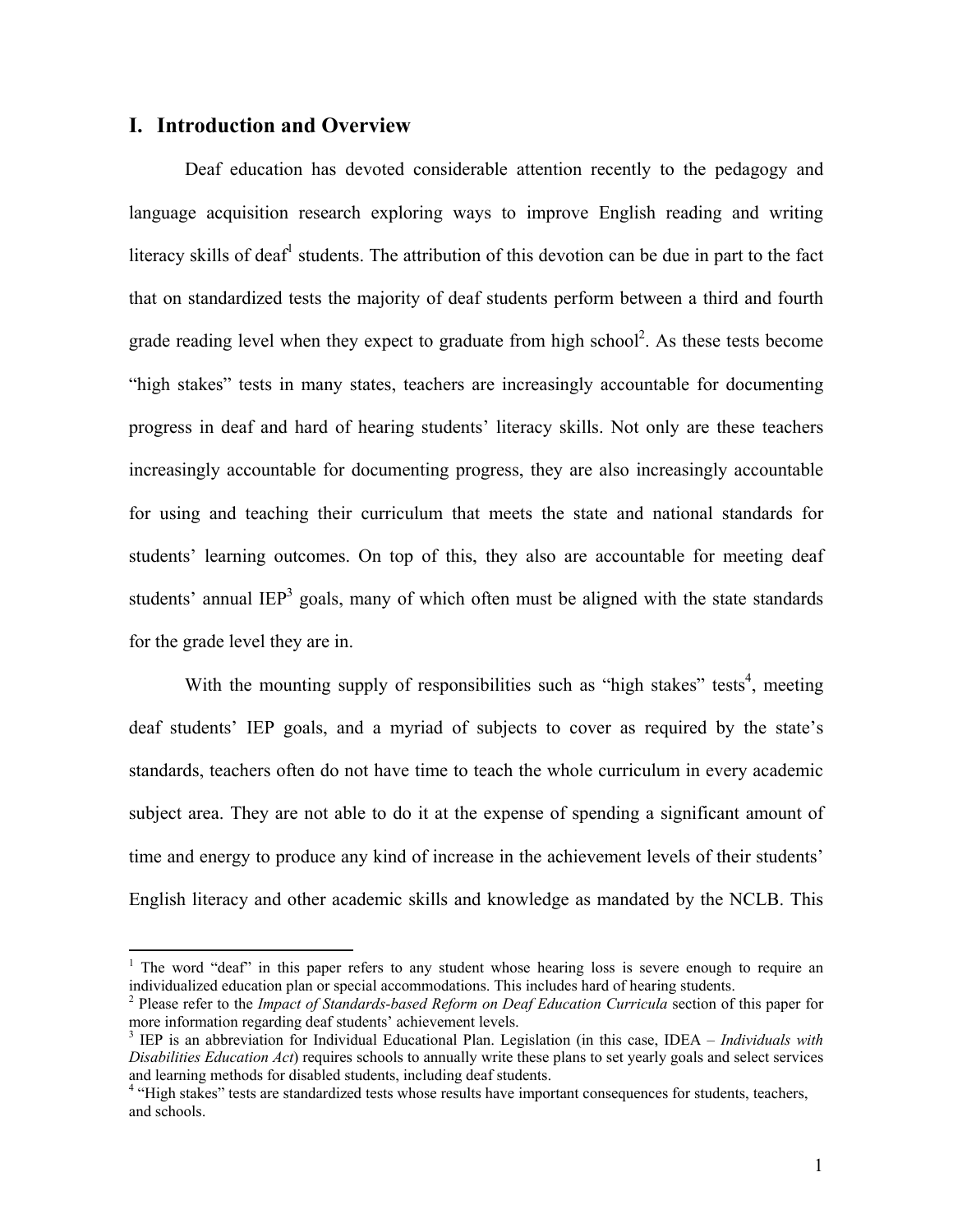pressure on the teachers often means negligence on their part (and, in some cases, includes administrators) in the inclusion of Deaf Studies in their teaching. This also often means teachers do not have the luxury of time and energy to find, collect and adapt the Deaf Studies curriculum materials that at least meet some of their respective state's stringent learning state requirements for some academic content areas, such as language arts and social studies.

Many teachers and researchers, including myself, in the field of deaf education have observed a need for infusing Deaf Studies into the deaf education curricula at all levels to give the deaf students the knowledge that is beneficial and empowering for their personal growth and self-esteem as a deaf individual<sup>[5](#page-4-0)</sup>. Historically, K-12 residential and other central schools for the deaf were the center and hubs of deaf culture, and, in some cases, provided in-depth Deaf Studies, for deaf students. However, in a big departure from history, there currently is an ongoing trend in declining number of residential and other central schools for the deaf across the United States. These closures are happening due in most part to shifts in school enrollments from residential and other central schools to mainstreaming and public schools with small and large deaf student enrollments across the nation in the past few decades. Financial incentives for public schools' mainstreaming of deaf students are another reason for declining residential school attendance<sup>6</sup>. This ongoing trend creates a pressing need to create a national standards-based Deaf Studies curriculum for deaf students (including those with no continuous exposure to deaf culture) since the benefits for access to

<span id="page-4-0"></span><sup>&</sup>lt;sup>5</sup> Refer to the *Assessment of Need for Standards-based Deaf Studies Curriculum* section for literature review of the benefits that deaf students gain from access to the Deaf Studies curriculum, e.g. positive self-concept/selfesteem and empowerment.

<span id="page-4-1"></span> $6$  Ibid (for some of the reasons for mainstreaming deaf students).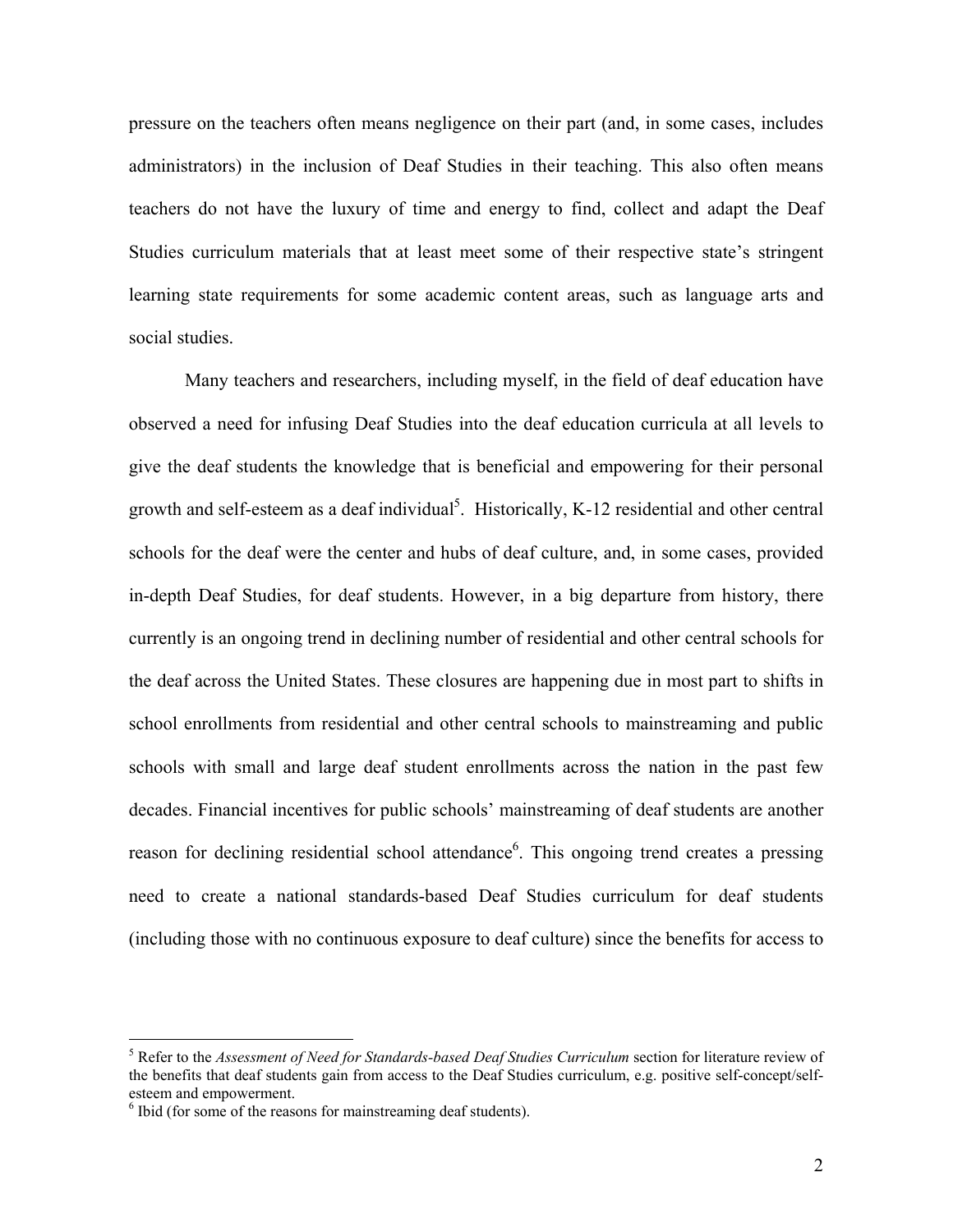this curriculum include the knowledge and skills they need regardless of their family and academic backgrounds.

Yet, the Deaf Studies curriculum discussions in the deaf education circles remain very general, and when these discussions last for a considerable period, it usually becomes clear that there are various needs. Some of these needs include (1.) full inclusion (or integration) of teaching Deaf Studies in the K-12 schools, and (2.) teachers' ability to freely use the Deaf Studies materials designed to meet the state (and national) learning standards. It also becomes clear in those discussions that not all parties to the discussions have thought of, discussed, or have a similar idea in mind as to how to create a national standard fullfledged Deaf Studies curriculum, let alone a Deaf Studies curriculum that is aligned with state (and national) standards. This involves how to align it with primarily the language arts and social studies standards to help the teachers meet as many learning standards as possible rather than through just a handful of lesson plans. This allows teachers a choice, rather than resorting to painstakingly creating a lesson plan for each one of many learning standards, which other teachers may not have access to and can use.

In one way or another, and for better and for worse, one of the focuses in deaf education reform has revolved around the state and national standards. In the last decade or so, it has become more common and acceptable for the policy makers to impose state (and national) learning standards on the schools, including those with teachers of deaf students, thus forcing all teachers to become accountable for their students' learning outcomes. In response to this, this paper is advocating for a national standards-based Deaf Studies curriculum to ensure its incorporation (or integration) in the deaf education curricula. The main reason behind this paper is advocating for a national-level standards-based Deaf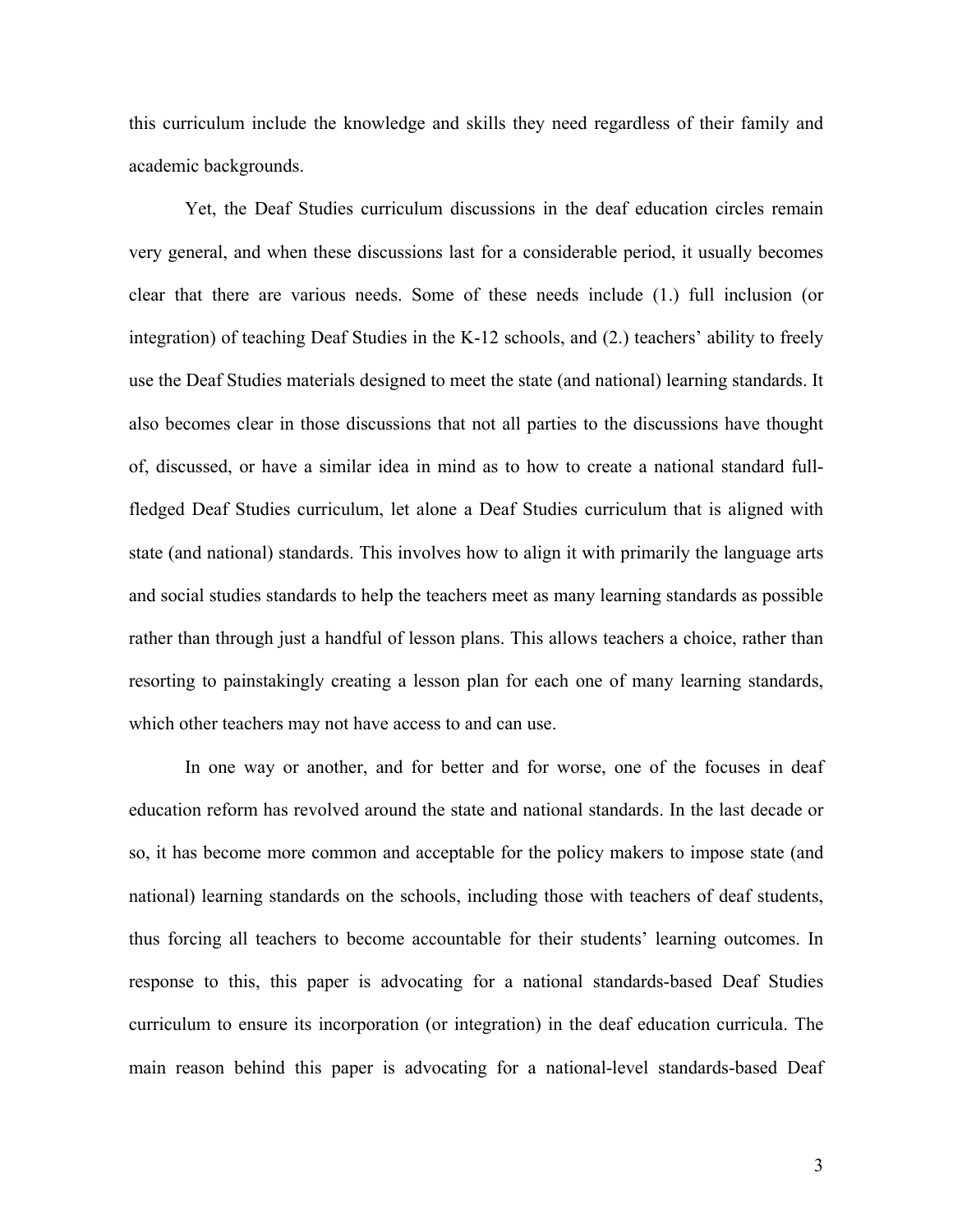Studies curriculum rather than a state-level standards-based Deaf Studies curriculum is convenience and usability. With there being fifty states, why devise fifty different standardscomplaint Deaf Studies curriculum instead of having just one that all fifty states can use? A nation-wide plan's standards can be aligned with fifty states' standards thus making it possible for all schools and programs that serve deaf students to focus on implementing and improving a nation-wide curriculum. A nation-wide curriculum gives American deaf students a common access to their American Deaf culture and heritage that knows no state boundaries.

While it is true that this paper could have created and provided a full-fledged "model" national Deaf Studies curriculum (let alone, a national Deaf Studies curriculum framework), it is the author's opinion that a good-standing national Deaf Studies curriculum (designed with state and national learning standards in mind) should be developed through cooperative work. In other words, a good national standards-complaint Deaf Studies curriculum should be developed by a team of teachers, administrators, researchers and students from various state schools and school programs across the nation. Instead, this paper will conduct a full literature review of papers focusing on the Deaf Studies curriculum, collect and analyze existing materials and curricula to help encourage development of an effective national standards-based Deaf Studies curriculum with all of the learning goals that meet various state and national standards, and provide recommendations to help inform the curriculum development.

Many teachers and researchers (including myself) in the field of deaf education do not have years of experience with state-level or national-level educational reform and leadership that could lead us to have expert understanding of creating national standards.

4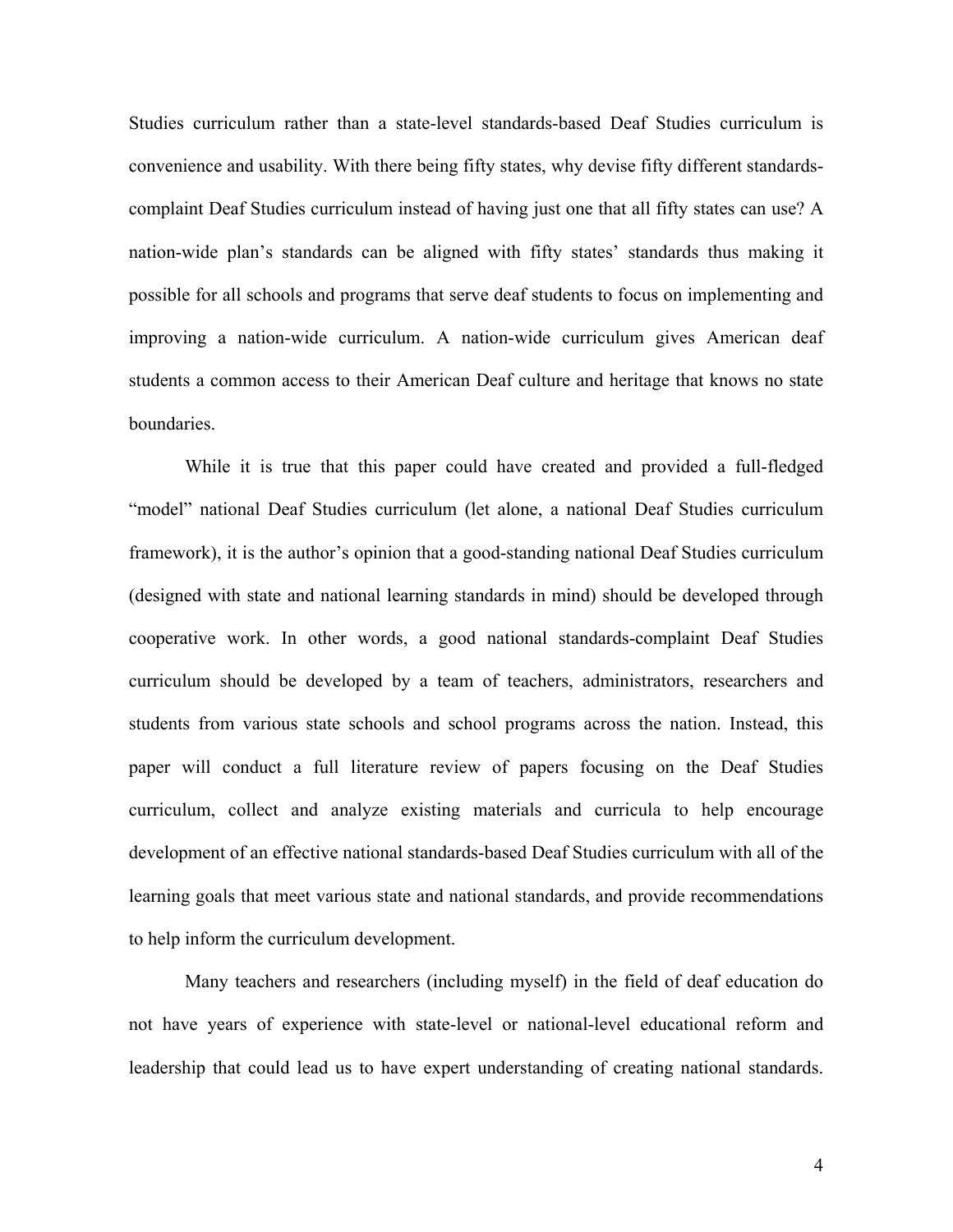However, many of us have had some experiences in dealing with state and national learning standards, which might help inform the discussion and the creation of a national standardsbased Deaf Studies curriculum that this paper is pushing for.

This thesis paper is simple in its purpose, with no concerns as to how to create the standards. It has no researcher's theoretical schemes of the deaf education curricula, including, in this case, Deaf Studies curriculum. It does not contain any complete Deaf Studies curriculum framework or guidebook with numerous units of lesson plans. This paper focuses on, discusses and analyzes the history of trends and discourses in development of a Deaf Studies curriculum while taking into account the standards-based reform, and provides recommendations as to how to effectively develop an ideal Deaf Studies curriculum.

Aside from this introductory and overview section, this paper consists of three parts. The first part of this paper provides not only a complete review (or survey) of discussion and development leading up to the current trends in Deaf Studies curriculum development, but other hard data, including patterns and trends. This part covers three sections (sections II to IV): the *Impact of Standards-based Reform on Deaf Education Curricula*, the *Assessment of Need for Standards-based Deaf Studies Curriculum*, and the *Need for Bilingual Approaches to Education*. All of these sections are self-explanatory based on their respective titles and are relevant in the context of Deaf Studies curriculum development. Reviewing, analyzing and understanding the history of discourse and trends in the development of Deaf Studies curriculum is vital in helping inform the present knowledge and discussion. Furthermore, this knowledge and discussion will lead recommendations and other ideas for developing a sound, full-fledged standards-based Deaf Studies curriculum.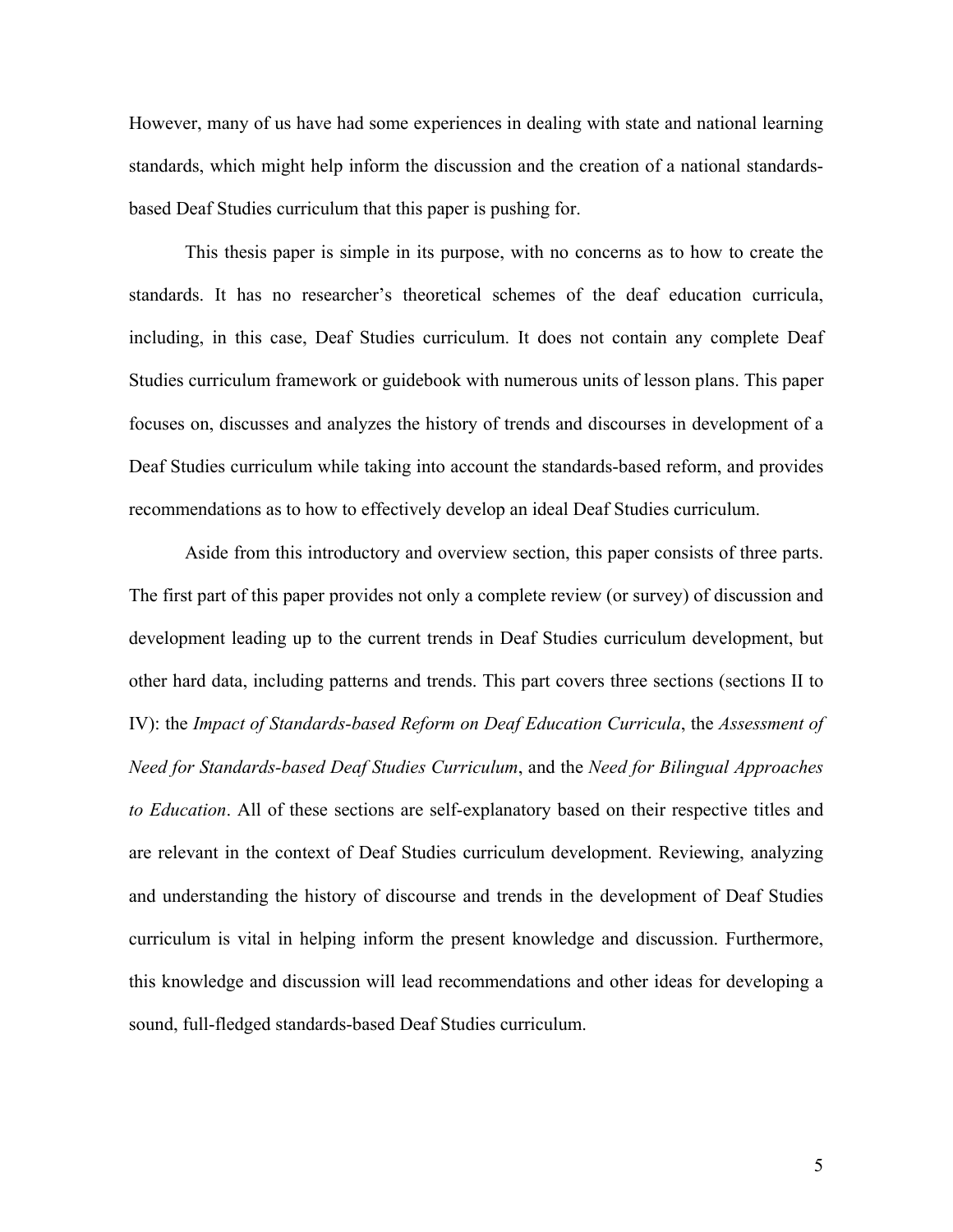The second part of this paper analyzes existing known curriculum (or curriculumlike) materials to help inform development of an ideal standards-based Deaf Studies curriculum. This part covers section V: the *Review of Existing Materials and Curricula*. While the title of this section is self-explanatory, it also assesses the depth (and richness) of the body of literature that focuses on the discourse of the Deaf Studies curriculum regardless of the content of each work assessed in terms of the quantitative and qualitative content in this literature body. The literature comes in the form of articles, papers and among other things from various sources; moreover, this assessment takes special note of each work's publication source (e.g., academic journals, mainstream magazines and conference proceedings). It also helps to analyze the existing known Deaf Studies-related materials and curricula because it not only informs us what kind of materials and curricula are out there (in use or not), it lets us envision what is needed to make an ideal standards-based Deaf Studies curriculum.

The third and last part of this paper covers section VI: the *Summary and Conclusions*. This part summarizes the literature review in the historical context of discourse in development of Deaf Studies curriculum and determines what is the current trend in the discussion and development of such a curriculum and in what direction is this trend going. This section also determines what needs to be done (e.g., next appropriate course(s) of action) to start a development of a model standards-based Deaf Studies curriculum. It is very difficult to be able to have an informed and productive present discourse without knowing the history and current trend in the discussion among deaf education circles regarding Deaf Studies curriculum and its ideal development. It also helps to be able to have some sense of where this trend is going in the future since it will also help inform present discourse.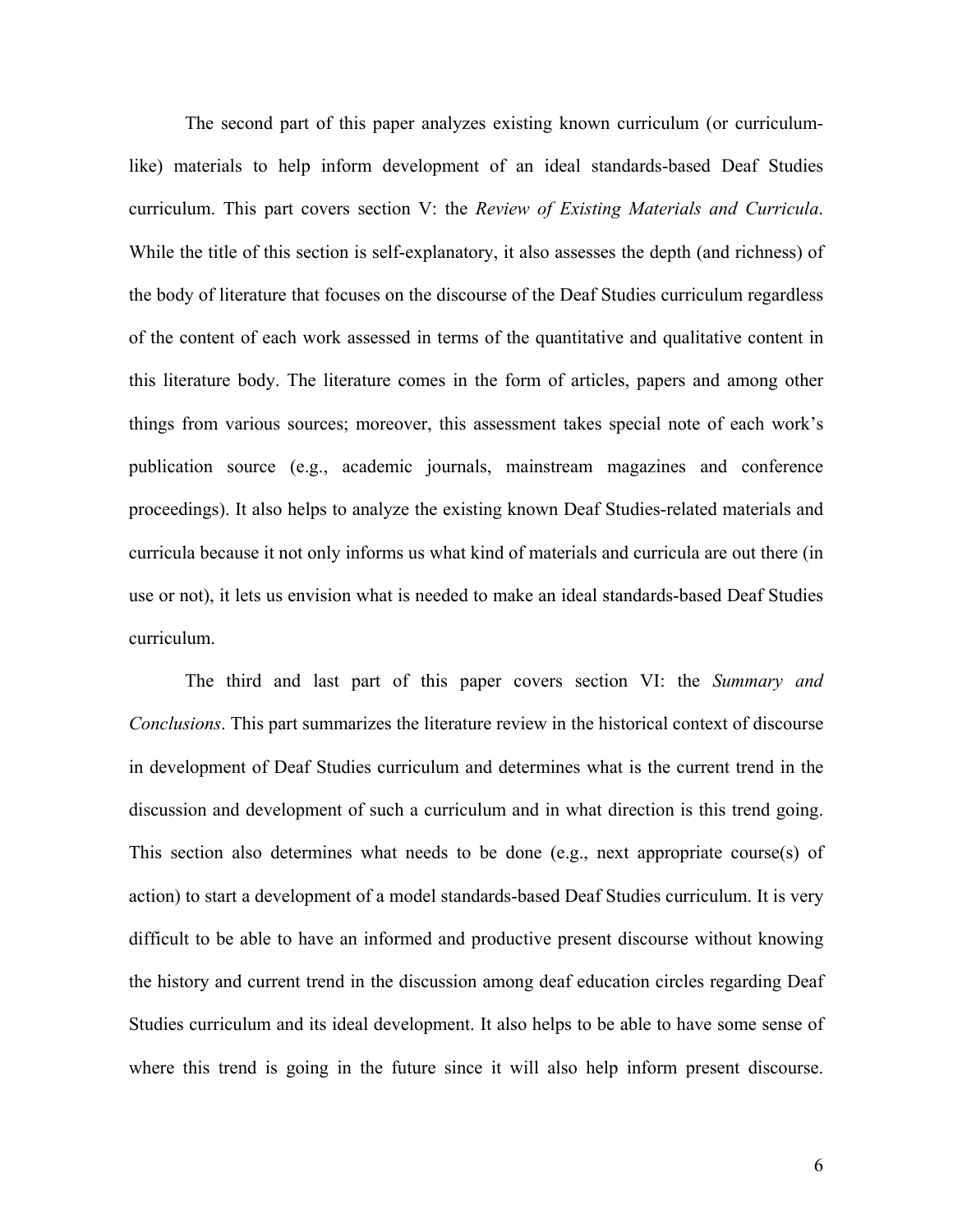Moreover, this paper will not be complete without providing and discussing recommendations for development of an effective national standards-based Deaf Studies curriculum based on the information from the previous part since it will help those wanting to take actions by giving them ideas of what they can do.

The following sections address the impact of standards-based reform on the deaf education curricula, including Deaf Studies curriculum, and then assesses the need for a standards-based Deaf Studies curriculum, respectively.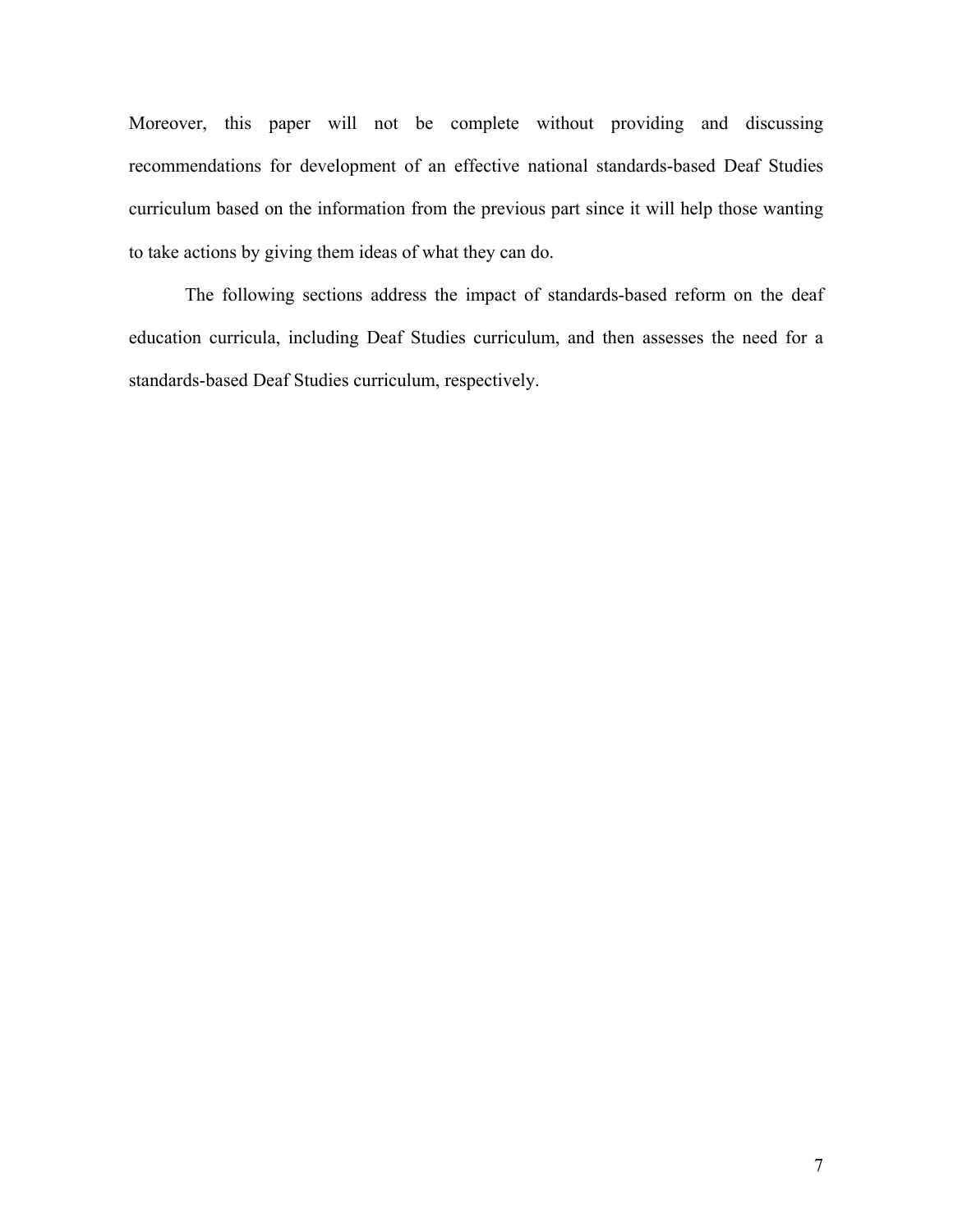## **II. Impact of Standards-based Reform on Deaf Education Curricula**

A day hardly ever passes without discussion in the academic circles on the closing of the achievement gap between deaf students and regular hearing students at large. The "achievement gap" is a general term referring to disparities in achievement among student subgroups<sup>7</sup> of different racial, ethnic, socioeconomic, and English language learning backgrounds. The rise of standards-based education reform<sup>8</sup>, with increasingly rigid state accountability and testing requirements fueled by the passage of the No Child Left Behind Act of 2001 (NCLB) legislation<sup>9</sup>, have brought the long-simmering discussion and concern about achievement gap issues in deaf students' academic performance to unprecedented prominence. In regards to the standards-based education reform, Goertz (1991) says:

A primary goal of standards-based reform is high standards and improved achievement for all students, particularly those who have been denied access to challenging educational programs. Accountability programs can help address the achievement gap between students of different socioeconomic, racial, ethnic, and language backgrounds, and between students with different educational needs by providing information on the nature of the gap and creating incentives for educators to narrow these differences. For this policy to work, however, states must assess all students on the content of the standards-based curriculum, disaggregate and report their scores, and include their scores in accountability measures. (p. 56)

In reality, concern for the deaf students' achievement gap has a long history (e.g., Fay, 1869;

and Pintner & Patterson, 1916) and only recently has begin to rear its ugly head after having been brought forth by the rise of standards-based education reform.

<span id="page-10-0"></span> $^7$  In this paper, all of the student subgroups will be referred to as minority students.

<span id="page-10-1"></span><sup>&</sup>lt;sup>8</sup> The standards-based reform begun in 1990s with schools increasingly required to adhere to curriculum standards, promoted by national professional associations. This, in turn, became the base for mandated state curriculum frameworks in nearly every state. This movement was followed by the development of high-stakes examinations for students in those states, which would decide their promotion and/or graduation based on their respective state curriculum standards. The passage of the No Child Left Behind Act in 2001 built upon the trend toward state-mandated high-stakes testing with additional rigid requirements and increased school accountabilities for students' learning outcome. (Moores, D. &, Martin, D., 2006).

<span id="page-10-2"></span> $\degree$  At the time of this writing, the NLCB education legislation is up for renewal in Congress this year (2007). Lawmakers are considering fundamental changes to the legislation, including rewrites to it that loosens the testing rules for students learning English and special education students, and softens the annual yearly progress goal deadlines and punishments for those that miss the annual yearly progress goals.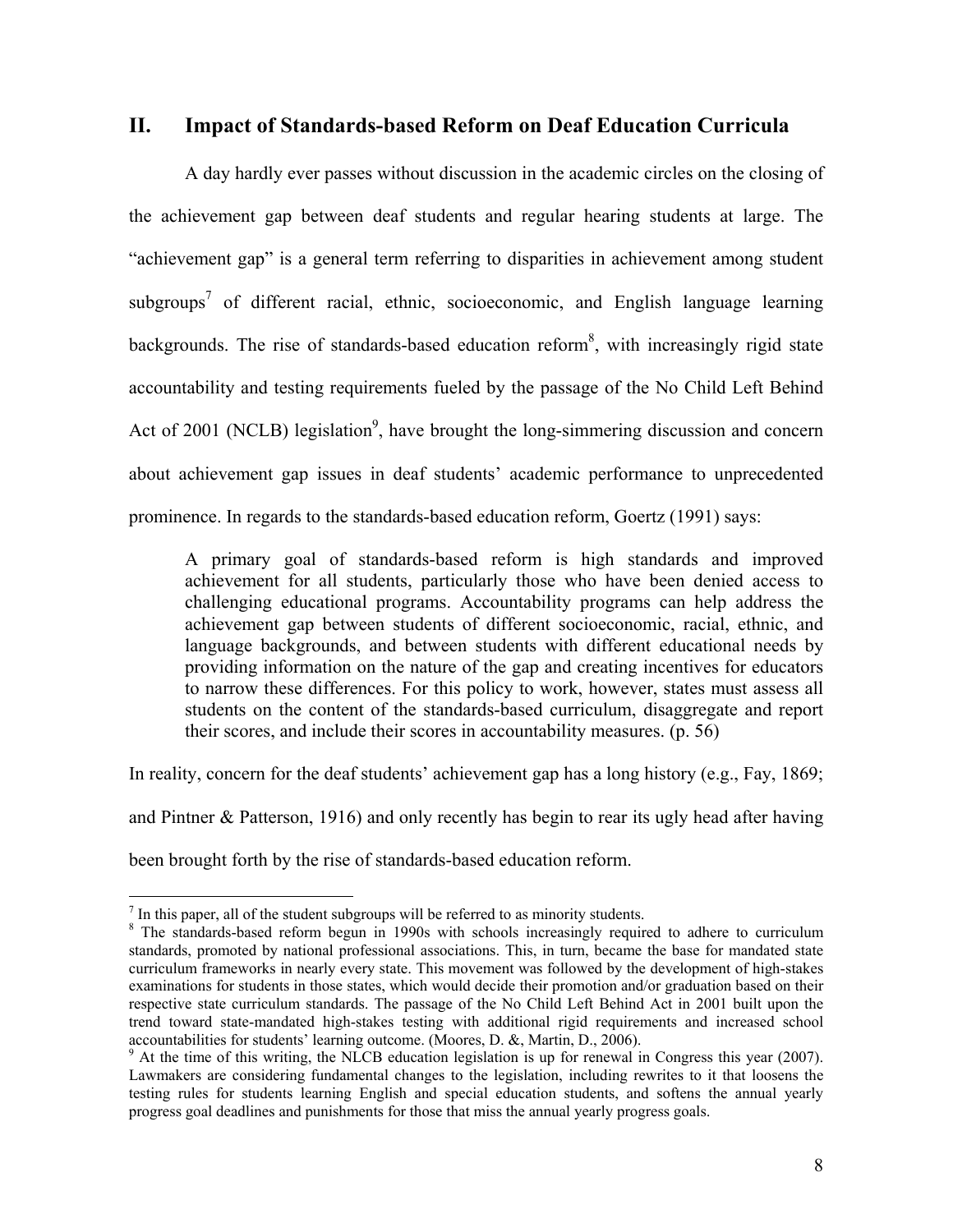Part of the reason for the deaf students' current achievement gap is the quality of curricula used in deaf education: "In general, the curriculum emphases in deaf education, as a field, have not been closely tied to those in public education for hearing students. In science, mathematics, and social studies, for example, the relevance of the curriculum movements of the 1960s and 1970s, especially those focused on active learning and articulation across grades, were not adequately explored for school programs serving deaf students (Lang, 1987)" (Lang, 2003, p.16). An obvious example of this would be the era of curriculum reform and innovation after the launching of the Russian spacecraft *Sputnik* in 1957. After the launching of Sputnik, the United States federal government legislation launched the National Defense Education Act, which funded a number of projects leading to collaboration of subject matter scholars, psychologists, and teachers to produce new elementary and secondary regular $10$  curricula. Yet, these developments in academic content areas had little or no effect on the deaf education curriculum (Moores & Martin, 2006). Additionally, the primary focus of deaf education curriculum has long been on English skills and language, primarily development of articulate speech and to some extent reading and writing, to the practical exclusion of other content areas, thus devaluing these other disciplines (Moores & Martin, 2006; Pagliaro, 2006).

The Council for Exceptional Children and Council on Education of the Deaf Joint Knowledge and Skills Statement for All Becoming Teachers of Students Who Are Deaf or Hard of Hearing (Joint Standards Committee, 1996) lists a total of sixty-six knowledge and skills standards for teachers of the deaf, but no skill statements addressing academic content

<span id="page-11-0"></span> $10$  The term "regular" curricula are used, as a convenience, to refer to those found in mainstream (and hearing) school settings. There is no one curriculum in the United States since curricula vary across and within states, and, to a large degree, reflect the constituencies that they serve due to the fact education being primarily under state and local control. .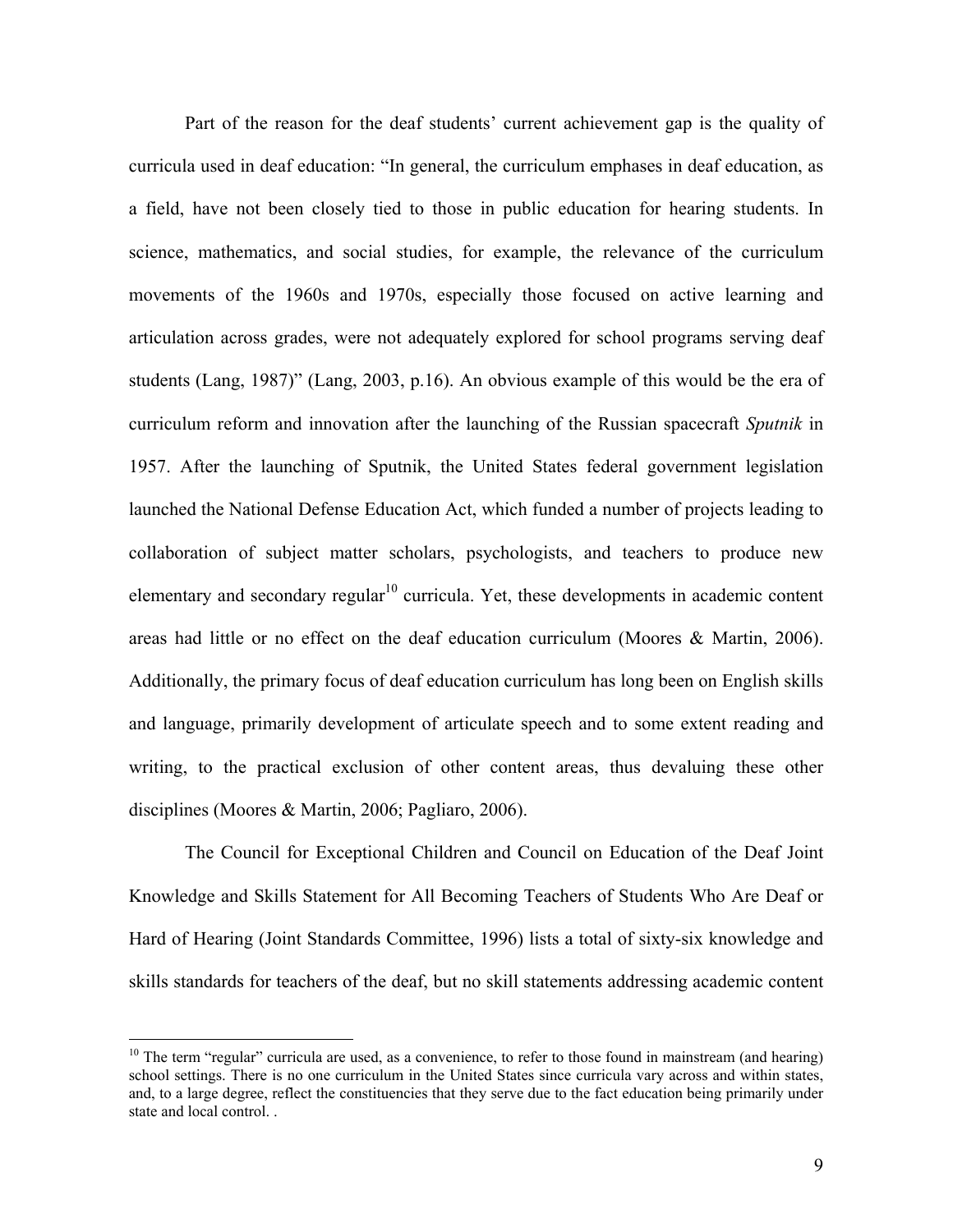(e.g., mathematics and social studies). In a literature review of all 130 peer-reviewed articles that appeared in the professional educational journal, *American Annals of the Deaf*, during a five-year period shows the lack of emphasis on academic content: only three articles dealt with mathematics, but no articles focused on science and social studies (Moores, Jatho, & Creech, 2001).

For instance, the study conducted by Kluwin and Moores (1989) points to the evidence of teachers of deaf students spending less time on mathematics areas than regular classroom mathematics teachers with deaf students integrated into their regular classes in the same school building. Observably, it is easy for anyone to infer from this fact that there is a consequence for the deaf students resulting from the inequality between deaf education curricula and regular curricula, and that is in the form of their achievement gap. Since the onset of a reform-based mathematics curriculum into regular education, there has been a positive trend in mathematics performance by hearing students, but the mathematics performance of deaf students remained the same (Pagliaro, 2006). After creating a significant achievement gap in deaf students because of significant mismatches between deaf education curricula and regular uses for hearing students, Moores (2001) noted that as deaf students move through the grade levels, this achievement gap tends to be exacerbated.

Before delving further into the discussion of needs for standards-based deaf education curricula (and, in this case, Deaf Studies curriculum), let us examine what a deaf education curriculum itself is, should be and should not be. Many people often think of curriculum either as a document that shapes the teaching and learning processes and content that teachers need to teach to any given group of students or as being everything that happens in a given school where the curriculum is being implemented. A curriculum is more

10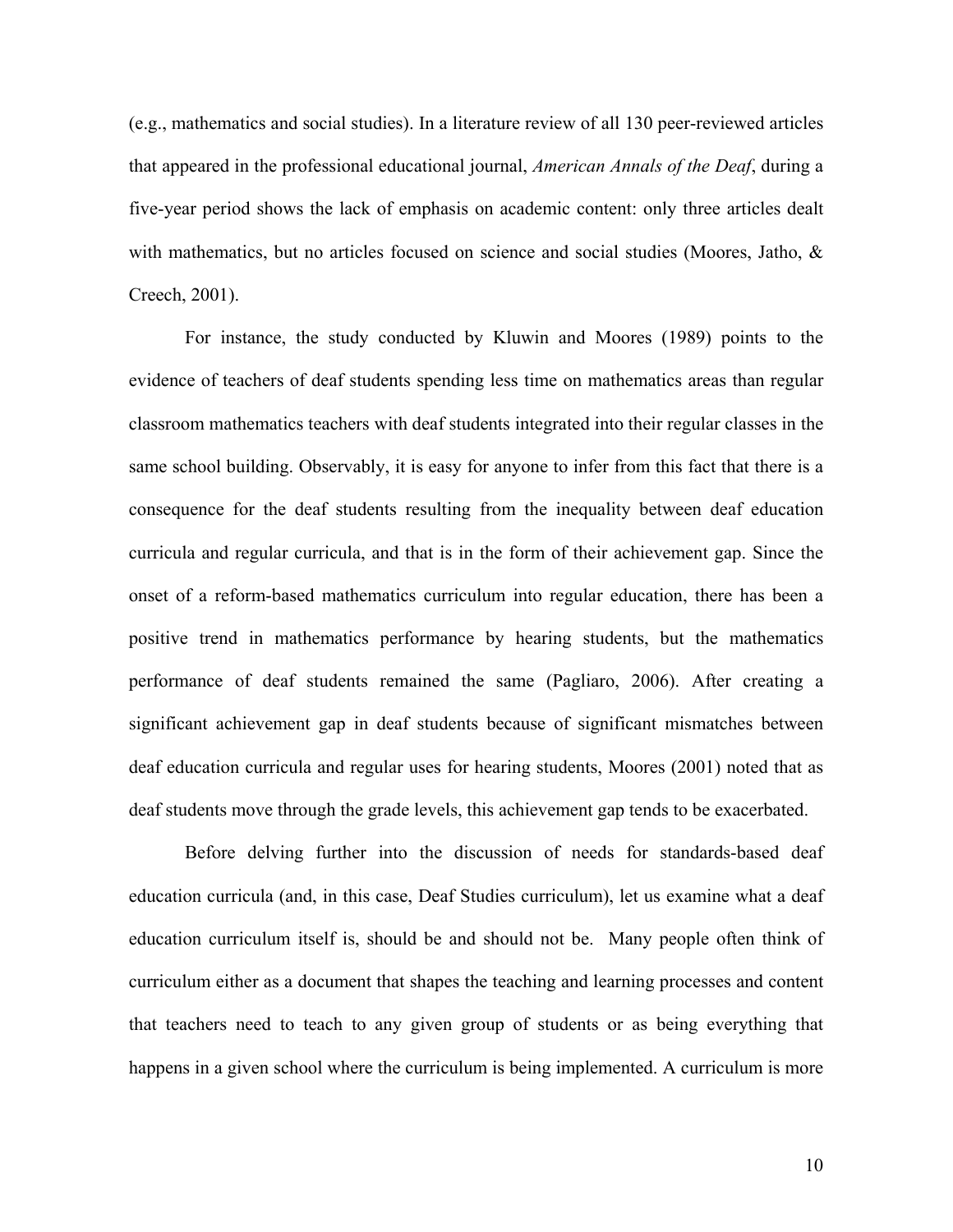than just a document with a list of predetermined learning goals or with a list of intended learning-based actions and outcomes; it reflects all of the specifications made in regards to students' learning, e.g. government legislation, school policies, and standards-based student assessment. Cohen and Harrison (1982) described curriculum as both intention and reality.

Good intention or not, Lovat and Smith (1998) suggested that "many of the messages of the hidden curriculum<sup>[11](#page-13-0)</sup> are concerned with power, authority, access and participation: these are messages that continually shape learners' developing views of the world … their creating of reality" (pp. 35 – 36). This is also true in deaf education: "History has presented Deaf education with any number of curricula that were created from a pathological view of Deaf people. Deaf people were seen as a medical problem, and the hidden message of the curriculum was that Deaf students needed to be 'fixed'" (Haring, 1993, p.299). In other words, for a long time, deaf education curricula did not (and still does not) consider deaf students' unique cultural and linguistic capabilities and learning needs<sup>12</sup>. Because of dominant pathological perspective of those in control of the curriculum development and implementation processes, deaf students' linguistic and learning needs were not being addressed, and, as a result, they are lagging behind in academic achievement levels (e.g., Baynton, 1996). As Leigh (2001) pointed out:

To fail to acknowledge that a particular perspective on deafness may lead to the adoption of a set of objectives for a deaf student that are not consonant with that student's current or future social circumstance may result in a situation where both educational means and ends are subsequently questioned or rejected by that student and his or her cultural community. There are, for example, unfortunate examples of young deaf students and deaf adults who have come to question, often bitterly, the lack of inclusion of sign language and deaf culture in their educational experience (Jacobs, 1989). Similarly, some deaf people educated in more socioculturally defined

<span id="page-13-0"></span><sup>&</sup>lt;sup>11</sup> The term "hidden curriculum" refers to the unplanned and usually unrecognized learning outcomes that are a result of actual curriculum activities.<br><sup>12</sup> See Baynton (1996) for a long history of those in power of deaf education, specifically hearing people, not

<span id="page-13-1"></span>considering deaf students' learning needs.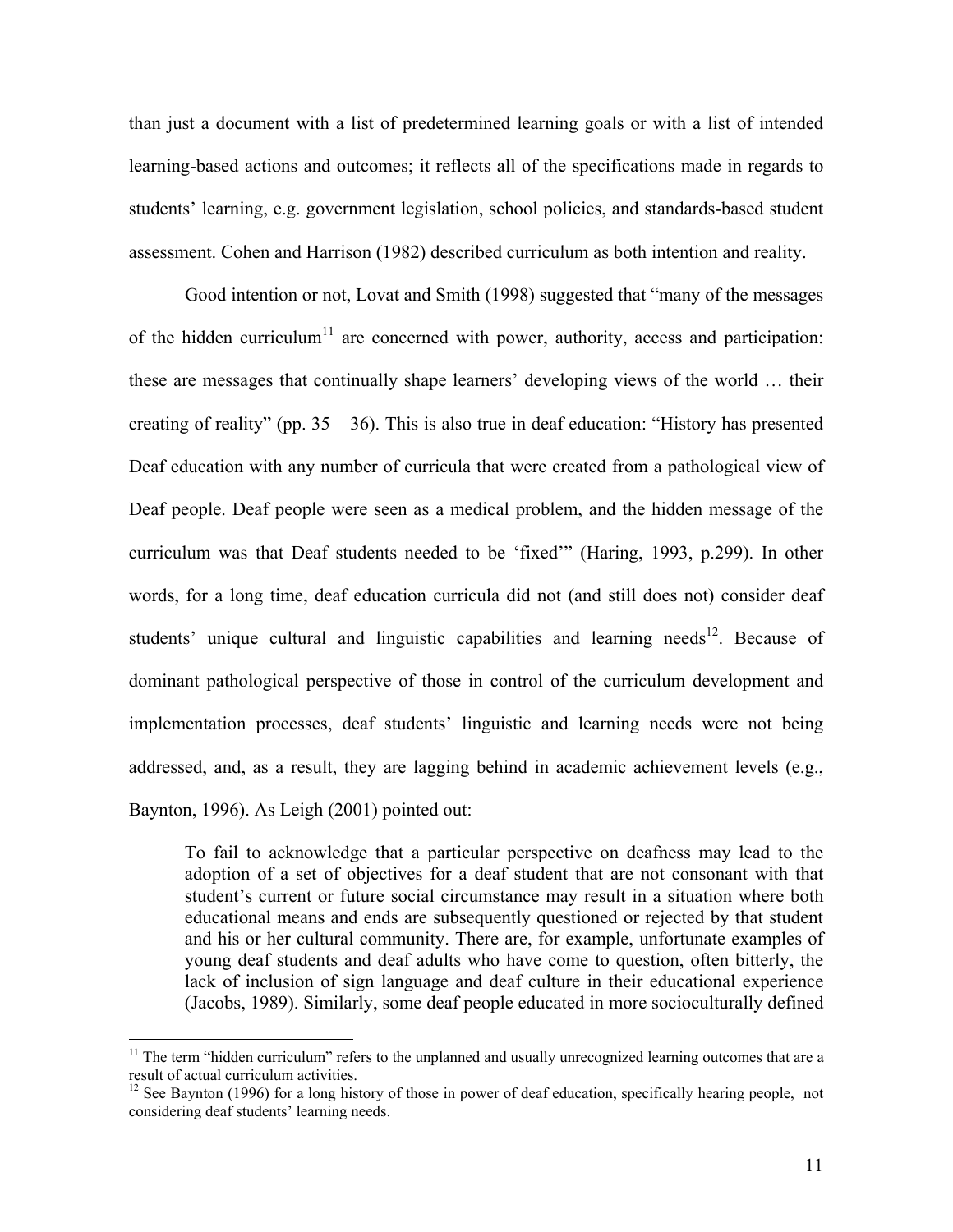programs have come to question their lack of access to assistive technologies for hearing and their lack of programmed opportunity to develop expressive spoken language skills (Bertling, 1994). Clearly, there are issues relating to current and future cultural affiliation, among many other issues, that must be considered in curriculum design. (pp.  $158 - 159$ )

Good deaf education curricula need to factor in these needs during its development in addition to incorporating the state and national learning standards.

While deaf education curricula needs to incorporate standards-based reform and accountability, deaf education curricula also needs to take deaf students' linguistic and learning needs in account before any attempt can be made to close deaf students' achievement gap. However, there is no clear-cut, one-size-fit-all perspective on deaf students' linguistic and learning needs shared by all educators and other professionals in the field of deaf education:

How deafness is defined, what is valued, and perceptions of what a "deaf life" may mean, all will be differently constructed according to the perspectives that are dominant among those who control the processes of curriculum development and implementation. Therefore, there may be quite different interpretations of the curriculum context for the same group of learners. Different constructions of the context will inevitably lead to different curriculum decisions on a range of issues. Not least among these issues will be the important and contentious questions of language and communication type and location of program delivery (i.e., separate special school or some form of mainstream environment). (Power and Leigh, 2003, p. 40)

While it is not possible to represent all perspectives on deafness in all aspects of the curriculum development for every deaf student, curriculum development needs to deal with diverse linguistic and cultural learning needs of all deaf students as broad as it possibly can. Additionally, the curriculum development needs to address the following four fundamental questions to be able to provide the best and most justifiable decisions regarding the content of a curriculum being developed (Tyler, 1949):

1. What educational processes should the school seek to attain?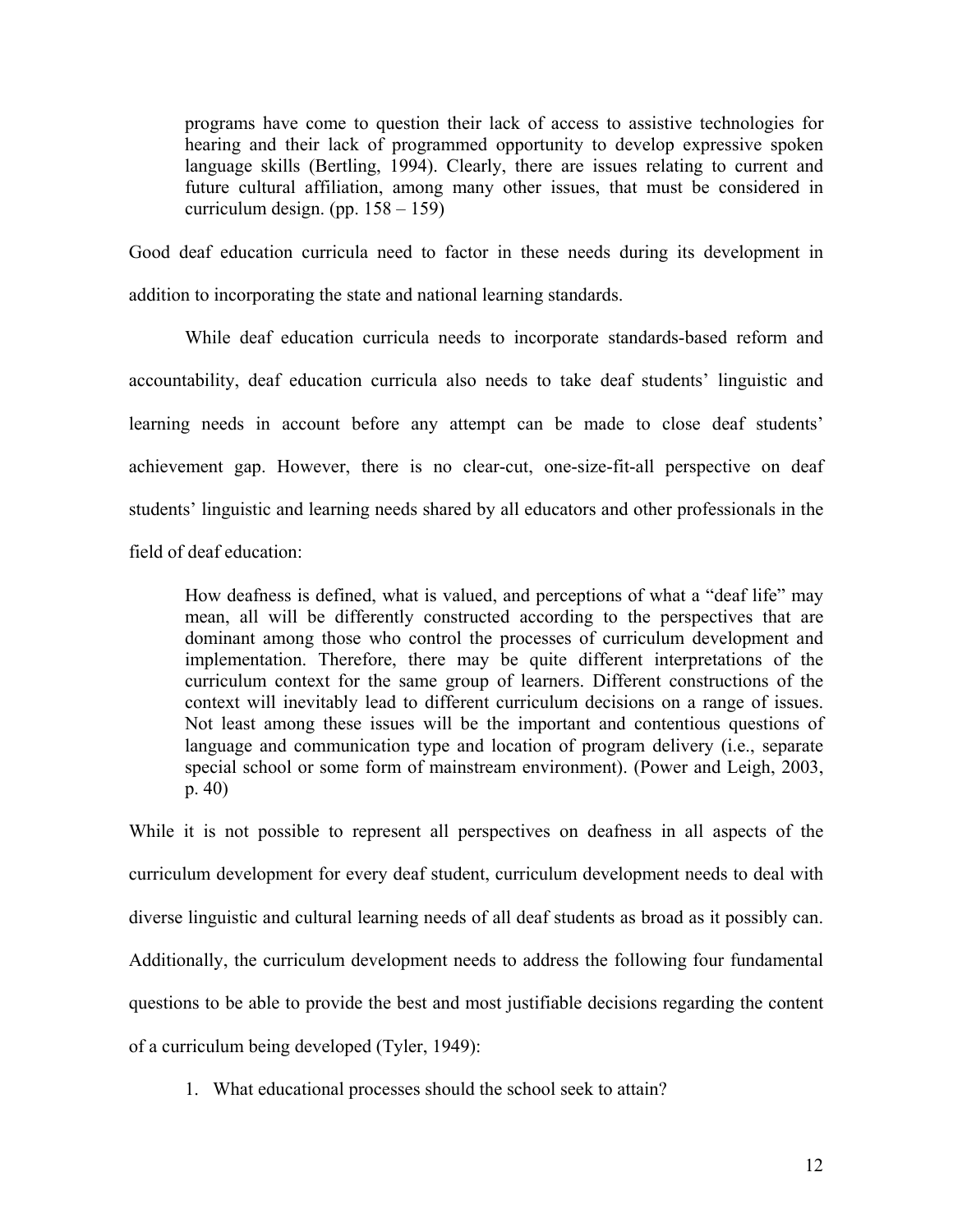- 2. What educational experiences can be provided that is likely to attain these purposes?
- 3. How can these educational experiences be effectively organized?
- 4. How can we determine whether these purposes are being attained?

In designing considerations for a deaf education curriculum, Haring (1993, p.299) made an

interesting comment that should be kept in mind about what a curriculum should and should

not be:

The goals, objectives, materials, texts, and methodologies found in any curriculum are the direct result of a preconceived set of values, beliefs, and assumptions regarding expectations of the students, the nature of human development and learning, and the relationships between teachers and students (Freire, 1990; Giroux, 1981). For many people, curriculum has little to do with belief systems. They perceive curricula as simply a "cookbook" or a guide for teachers and fail to see that what the cookbook suggests as ingredients and directions for mixing the ingredients is based on a set of values, beliefs, and assumptions as to what is nutritional, tasty food. If educators continue to see curricula as only paper, the new and improved "cookbook" will offer new exotic dishes that will continue to leave students malnourished. The definition of curriculum must be changed.

While deaf education curricula generally needs to take into account deaf students' unique cultural and linguistic learning needs, this curriculum also needs to take into account any curriculum developers' "preconceived set of values, beliefs, and assumptions" that they may have about deaf students; failure to do so will impact students' learning in negative ways. A curriculum is not a "cookbook" or a guide and it is not rigid and limited. In other words, while any curriculum needs to be standards-based, it is not content-oriented or guidebookoriented curriculum, it is learning-based, which should be able to meet deaf students' unique cultural and linguistic learning needs, as Haring said, "the definition of curriculum must be changed."

By not aligning the curricula used in deaf education closely with those used in public education, deaf students are paying the price by falling behind in student achievement. The rise of standards-based education reform changed all of that. In the era of NCLB-fueled state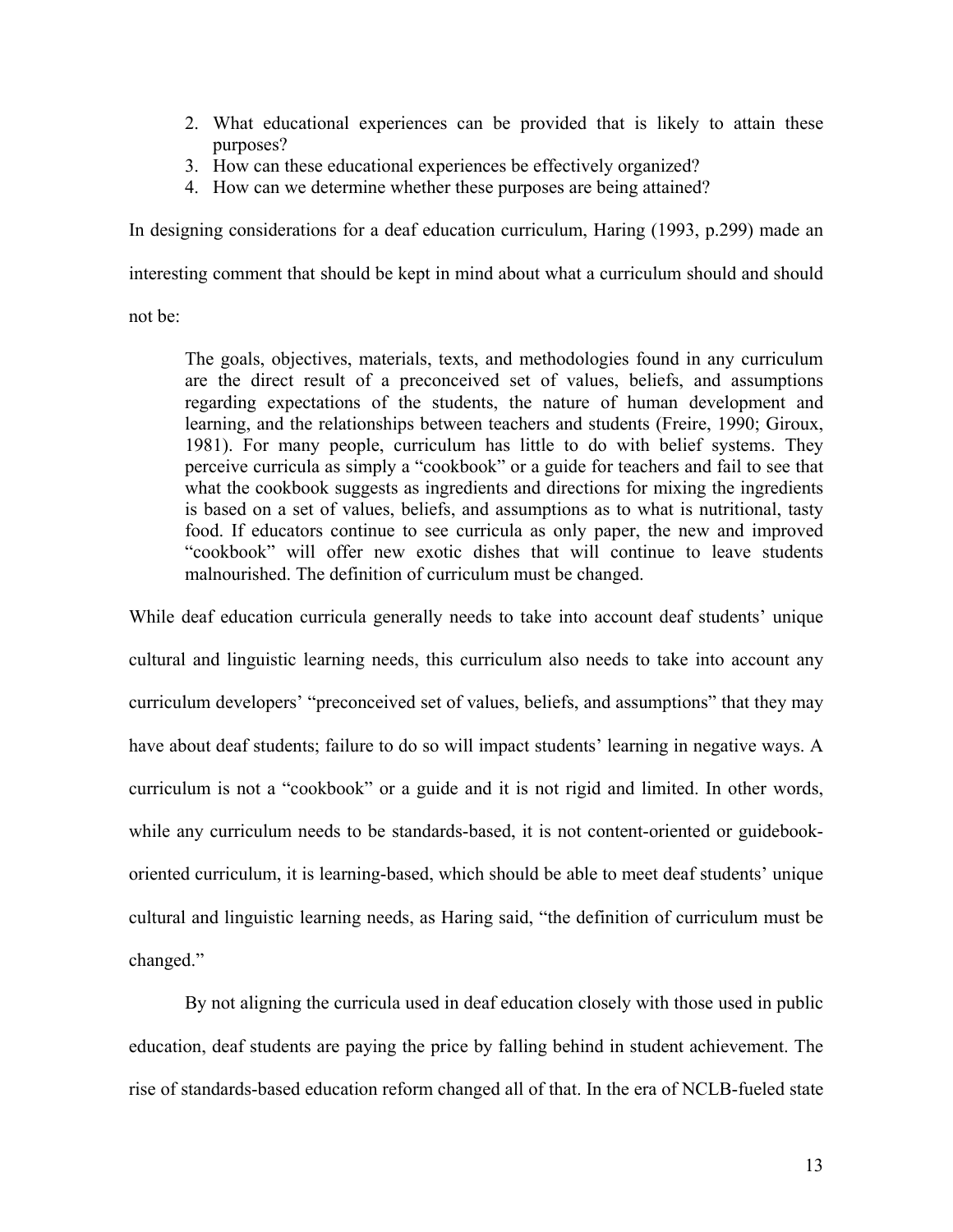accountability and testing requirements, deaf education can no longer ignore the fact that deaf education curricula needs to be updated and closely tied to standards-based curricula used in public education for hearing students. Deaf education needs to analyze and incorporate the benefits of approaches and materials used in standards-based curricula for public education. With the onset of standards-based reform, now is the time to make all deaf education curricula standards-based and compatible with deaf students' unique learning capabilities.

While it is true that deaf education curricula may need particular emphases in addressing the unique linguistic and learning needs of deaf students, deaf students have had to deal with low expectations that many researchers have attributed to as one of the contributing factors to the deaf students' achievement gap (e.g., Johnson, Liddel, & Erting, 1989). However, it is important to note that a handful of studies have been conducted and all of these studies found no evidence that can attribute to any differences in deaf students' academic achievement to the types of deaf-related school programs themselves (Allen & Osborn, 1984; Kluwin & Moores, 1985, 1989). In other words, no studies have been able to establish any link between the type of program serving deaf students and deaf students' academic achievement; so, it is safe to say that low academic achievement levels generally affect all deaf students in all school settings.

These days, policy leaders (including those that devised NCLB) have access to more than 40 years of data<sup>13</sup> on deaf students' academic achievements<sup>14</sup> that they can (but did not) use to educate and inform themselves about the deaf education-related issues before

<span id="page-16-0"></span><sup>&</sup>lt;sup>13</sup> From past studies including Furth (1966) and Trybus & Karchmer (1977) to present studies including Gallaudet Research Institute (1996), Holt, Traxler, & Allen (1997) and Traxler (2000).<br><sup>14</sup> "The research literature discussing the academic achievement of deaf and hard-of-hearing students is

<span id="page-16-1"></span>substantially limited to the analysis of commercially available, norm-referenced, standardized tests, and only infrequently have any of the other indicators been examined" (Karchmer and Mitchell, 2003, p. 27).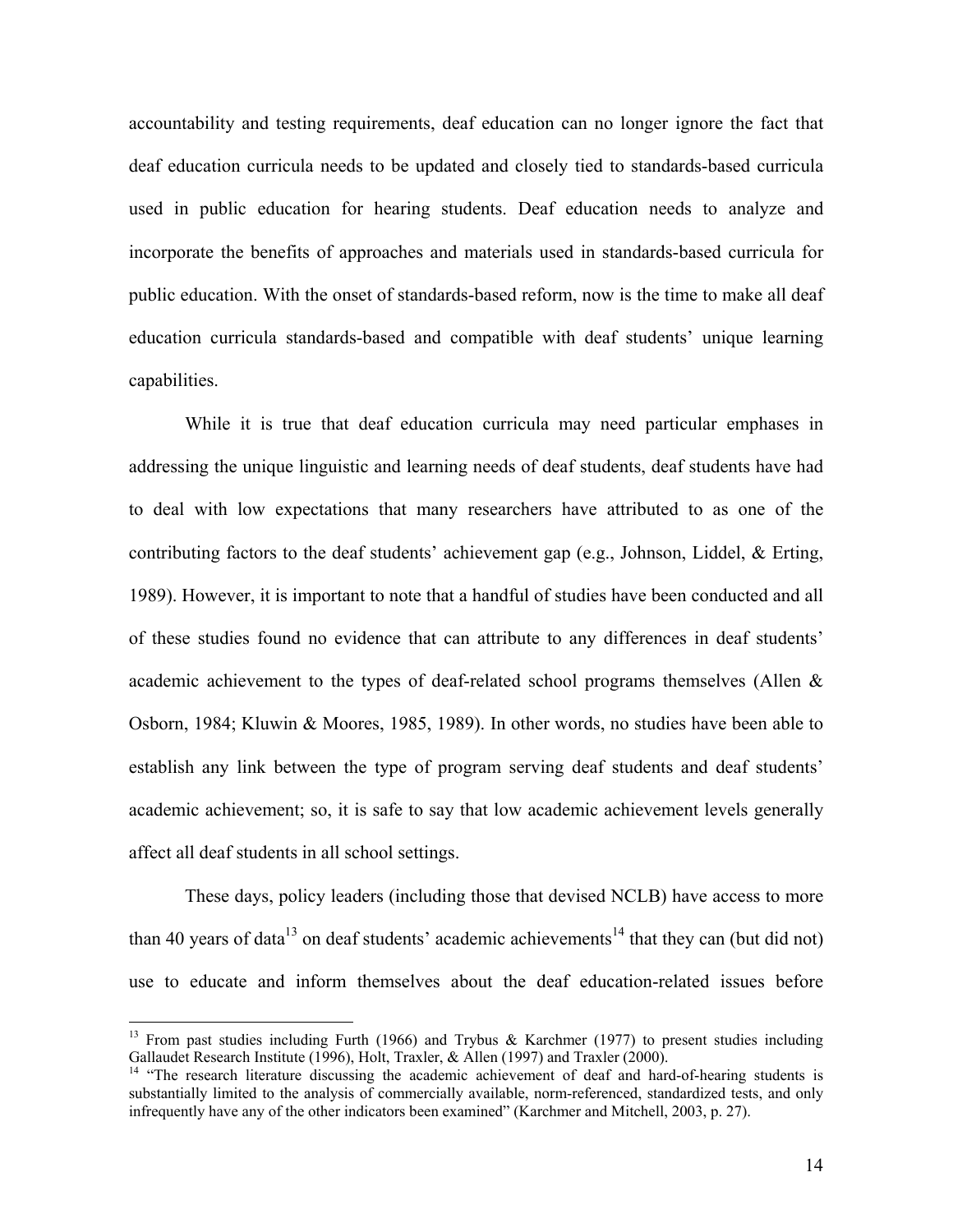implementing education policies, which have had (and continue to have) wide-ranging impacts on deaf education. In other words, it was not made clear to the policy leaders that deaf students have exceptional learning needs and academic achievements, which sets them apart from other subgroups of students. Consequently, deaf students' unique linguistic and cultural capabilities and learning needs are not accounted for in the standards-based testing. "In the view of many, the entire system of NCLB – including its emphasis on meeting or exceeding state standards and adequate yearly progress – was created without enough thought about the challenges faced by deaf or hard of hearing students whose access to spoken language – through no fault of their own – is limited or indirect" (Johnson, 2004, p.104).

The passage of the NCLB legislation has notably made the issue of addressing the students' achievement gap a top priority, especially in deaf education. NCLB addresses the achievement gap in its "Statement of Purpose" of the Title I – Improving the Academic Achievement of the Disadvantaged section. That statement notes that Title I's purpose is "to ensure that all children have a fair, equal, and significant opportunity to obtain a highquality education and reach, at a minimum, proficiency on challenging State academic achievement standards and state academic assessments" (No Child Left Behind Act, 2001). It goes on to state that one of the ways that this purpose can be accomplished is by closing the achievement gap between high- and low-performing students, between minority and non-minority students, and between disadvantaged students and their more advantaged peers. NCLB further mandates that states must make "adequate yearly progress" toward having all students produce academic achievements at a proficient level (in the form of test scores), with "separate, measurable, annual objectives for continuous and substantial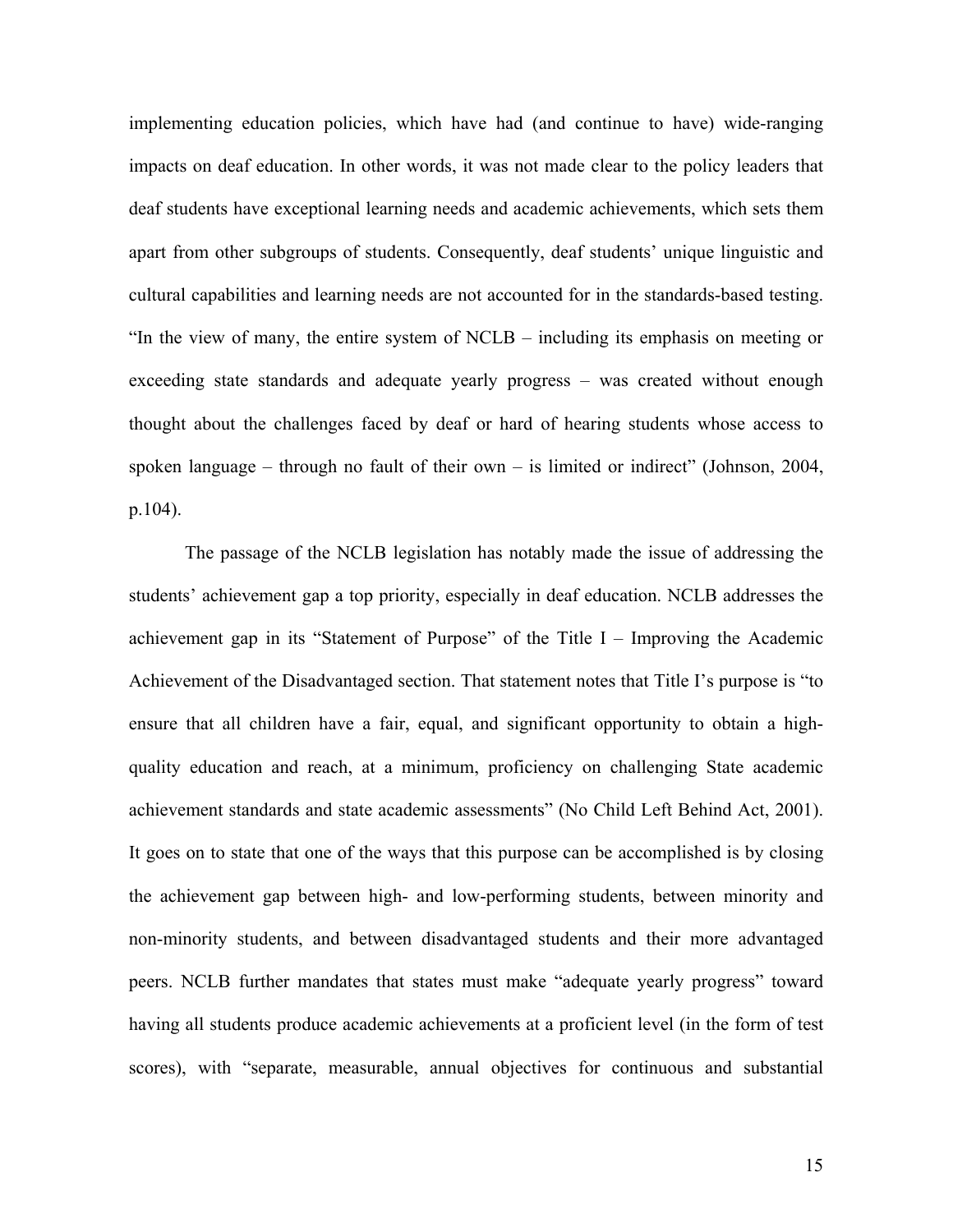improvement" of these students. In other words, NCLB requires schools to look beyond the achievement gap between white students and racial/ethnic students to address the achievement gap in a number (if not all) of minority and disadvantaged student subgroups. In order to address these NCLB requirements, many schools have made (and continue to make) changes to meet the NCLB goals (e.g., Locke, 2005). For instance, in one intensive year-long study of ten New York City high schools detailing how NCLB requirements forced high-stakes tests to become the *de facto* language policy in schools. The study showed how most schools and individual educators increased the amount of English instruction for the  $ELL$ <sup>15</sup> students as a test preparation strategy, while some pursued a different strategy by instead increasing native language instruction for ELLs and how most curriculum and instruction for ELL students focuses on test content and strategies at these schools (Menken, 2006). However, this study did not show any result of the adaptations New York City's schools made for the ELLs. It is most likely that it is too early to assess the impact of these adaptations on the ELL students' learning.

In practice, NCLB translates into annual state testing of all students in order for states to make sure that their schools are helping its' students succeed in academics in addition to their acquiring essential skills. NCLB holds states accountable for the achievement levels of all their students on average, including the achievement levels of minority and disadvantaged students. However, there are serious flaws in NCLB both in the finer points of its implementation and in its characterization of success in academic achievement (e.g., Locke, 2005). For instance, Cawthon noted that under NCLB's guidelines, "all students, including those with disabilities, must meet yearly benchmarks for

<span id="page-18-0"></span><sup>&</sup>lt;sup>15</sup> ELL stands for English language learner; it refers to students learning English as a second language. This also applies to deaf students, whose first language is ASL or any other language(s), learning English as a second language.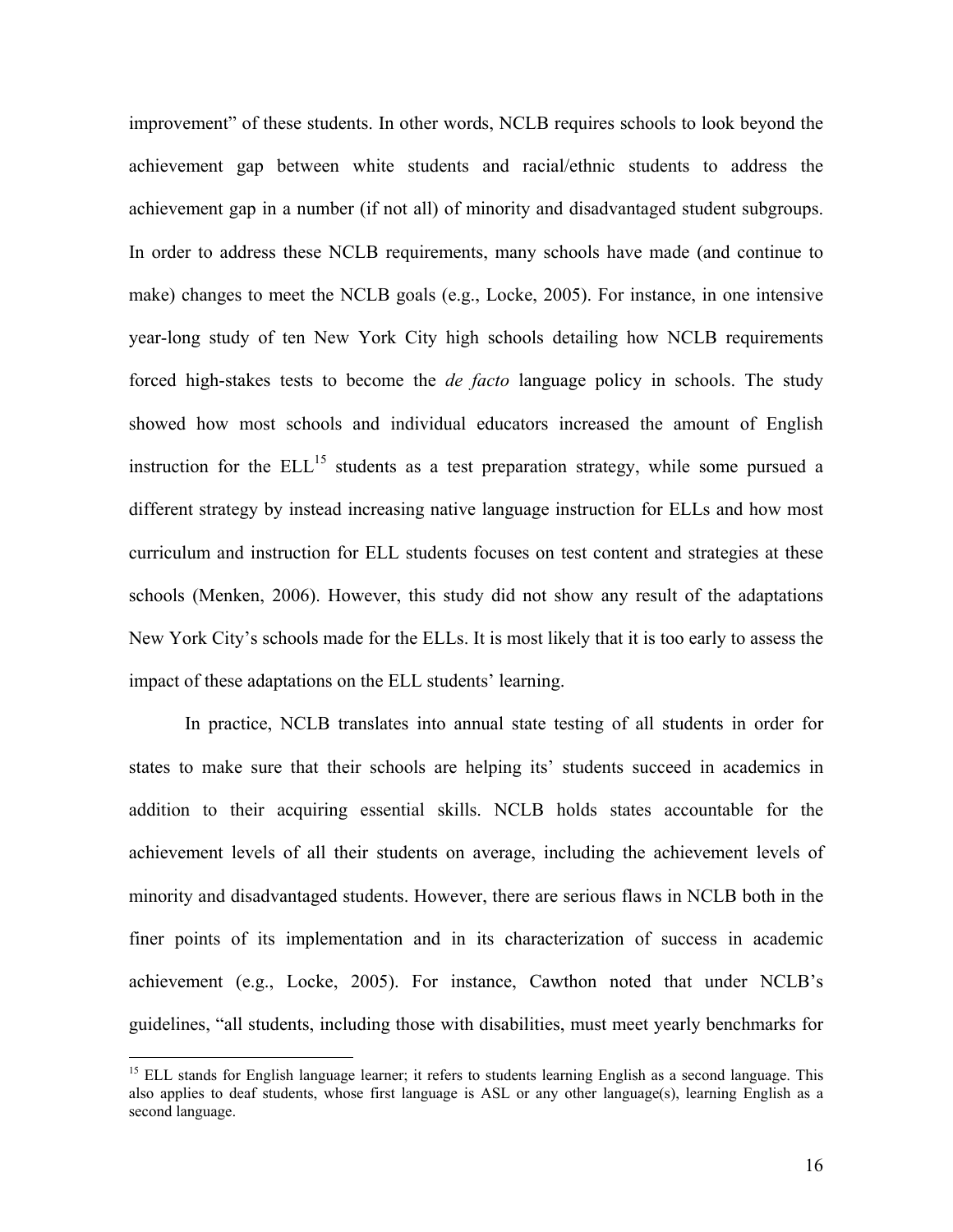academic proficiency," and this means the goal of NCLB is "to raise the percentage of students meeting academic proficiency levels to 100% by the 2013-2014 school year" (2004, p.315). Is this a realistic goal for many deaf students with their unique linguistic and learning capabilities to be able to meet 100% academic proficiency levels? What about those students with learning disabilities, can they meet 100% academic proficiency levels? No honest educator will agree that this is a realistic goal. "The main problem, of course, is that the goals are impossible; 100% success will never be attained and we all know it" (Moores, 2004).

Moores (2005) made another interesting point regarding another flaw with NCLB: while it is comprehensive in detail, including parts of it addressing Alaska Natives, Native Hawaiians and "Their Historic Whaling and Trading partners in Massachusetts," there is nothing in it that addresses the education of disabled students which includes deaf students. There is truly something wrong with NCLB since it covers "Their Historic Whaling Trading partners in Massachusetts" and others listed above, but not deaf students or any other disabled students. In regards to deaf students, Moores added, "We all know that when NCLB was passed little or no consideration was given to children receiving special services. We also know that deaf children, especially those with multiple disabilities, will not meet the 100% goal by 2014" (2004, p.348). In addition to the NCLB flaws that Moores pointed out, what many people may not realize that there is another additional flaw in implementing NCLB. Each state is allowed to interpret and implement differently, and what this means for the states is each state is allowed to develop its own assessment programs for all students in its state, including deaf students, regardless of whatever other states do. This prevents anyone from having any reliable mechanism for nationwide comparisons within the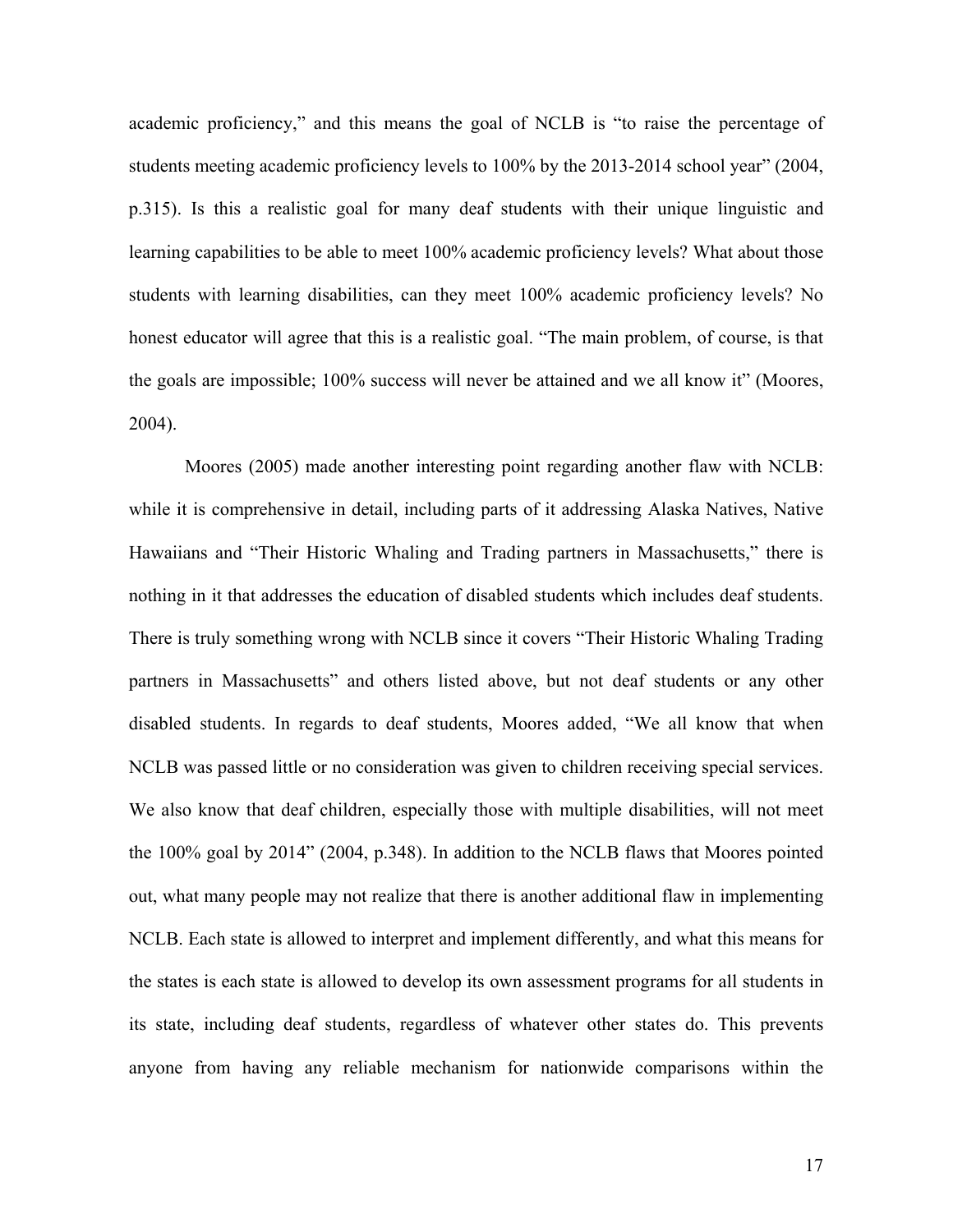framework of NCLB. Consequently, the students' scores cannot be compared from one state to another because of a lack of uniformity between states' standards-based examinations. The score variation may reflect differences in exams themselves more than actual achievement differences in students. Moores (2004) shares the authors' view on this implementation flaw: "it means that instead of just 1, there are more than 50 NCLBs with common features, but with questionable uniformity" (p.78).

Regardless, while "there may be individual students for whom the tests will be inappropriate […] but schools are obliged to administer the tests to at least 95 percent of students form any of four subgroups, including students with disabilities, English language learners, ethnic and racial minorities, and students who are economically disadvantaged" (Johnson, 2004). As a result, in addition to an increasing number of mainstream schools with deaf programs already participating in the NCLB accountability reporting frameworks, an increasing number of state schools for the deaf are participating in these standards-based frameworks (e.g., Cawthon, 2004). It has come to the point where at least most or all of deaf students, regardless of their educational backgrounds, are impacted by NCLB and other standards-based assessment reforms despite the challenges that these deaf students face in NCLB-mandated assessments because of their unique language and literacy skills which generally are unaccounted for in the assessments.

Yet, what is known to the policy leaders is this: the achievement gap of minority students has stalled since the late 1980s, and they have been trying to address it ever since (Kober, 2001). The NCLB is the latest incarnation of standards-based education reform with the goal of closing achievement gaps between minority and non-minority students even though it does not fully account for deaf students. However, unbeknownst to the policy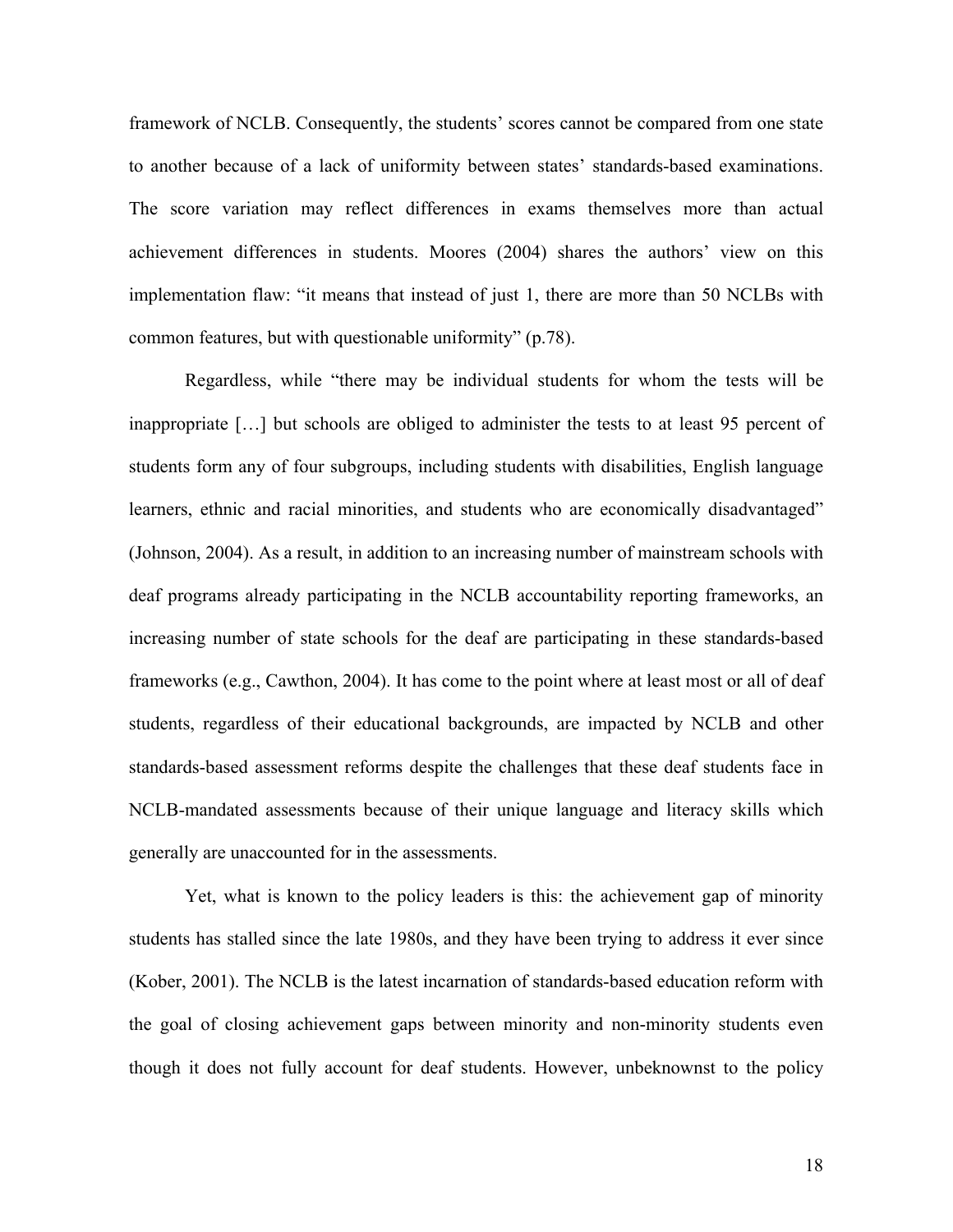leaders, there is a well-circulated fact in the field of deaf education that the majority of deaf students read between third and fourth grades level when they graduate from high school (Allen, 1994; Center for Assessment and Demographic Studies, 1991; Gallaudet Research Institute, 1996; Holt, Traxler, & Allen, 1997; Traxler, 2000)<sup>16</sup>. According to a national norms report published by Gallaudet Research Institute (1996), the median reading level for deaf students at 18 years of age was at the 3.9 grade level. In another report, Deaf 18-yearsolds generally on average read at the same level as hearing fourth graders; this report added that only about 3 % of deaf 18-years-olds read at the same level as their average 18-yearsold hearing counterparts (Center for Assessment and Demographic Studies, 1991). Paul and Jackson (1993) added that deaf students average six to seven years behind their hearing counterparts by the time they graduate from high school, and only seven percent of deaf students graduate with reading levels at the seventh grade level or above.

Only three state schools for the deaf made "adequate yearly progress" goals under NCLB in the year 2004 after "having demonstrated that there were at least a 95% participation rate in assessments, and at least 95% of their students met or surpassed state proficiency benchmarks in reading and mathematics" (Cawthon, 2004, 2005). Since annual state standards-based assessment have become more common as states attempt to comply with the NCLB requirements, there is little question that the deaf students' academic achievement gap is clearly a serious local, state and national issue.

<span id="page-21-0"></span><sup>&</sup>lt;sup>16</sup> The data from these articles is primarily based on the commercially available, norm-referenced standardized tests, particularly the Stanford Achievement Test. The latest data analyzed and presented in publications at the time of this writing was from Stanford Achievement Test,  $9<sup>th</sup>$  Edition (known as Stanford 9) administered to deaf students in the spring of 1996. Further standardized tests (e.g., Stanford Achievement Test,  $10^{th}$  Edition) have been administered since 1996, but the data from these tests have yet to be analyzed and presented in publications at the time of this writing.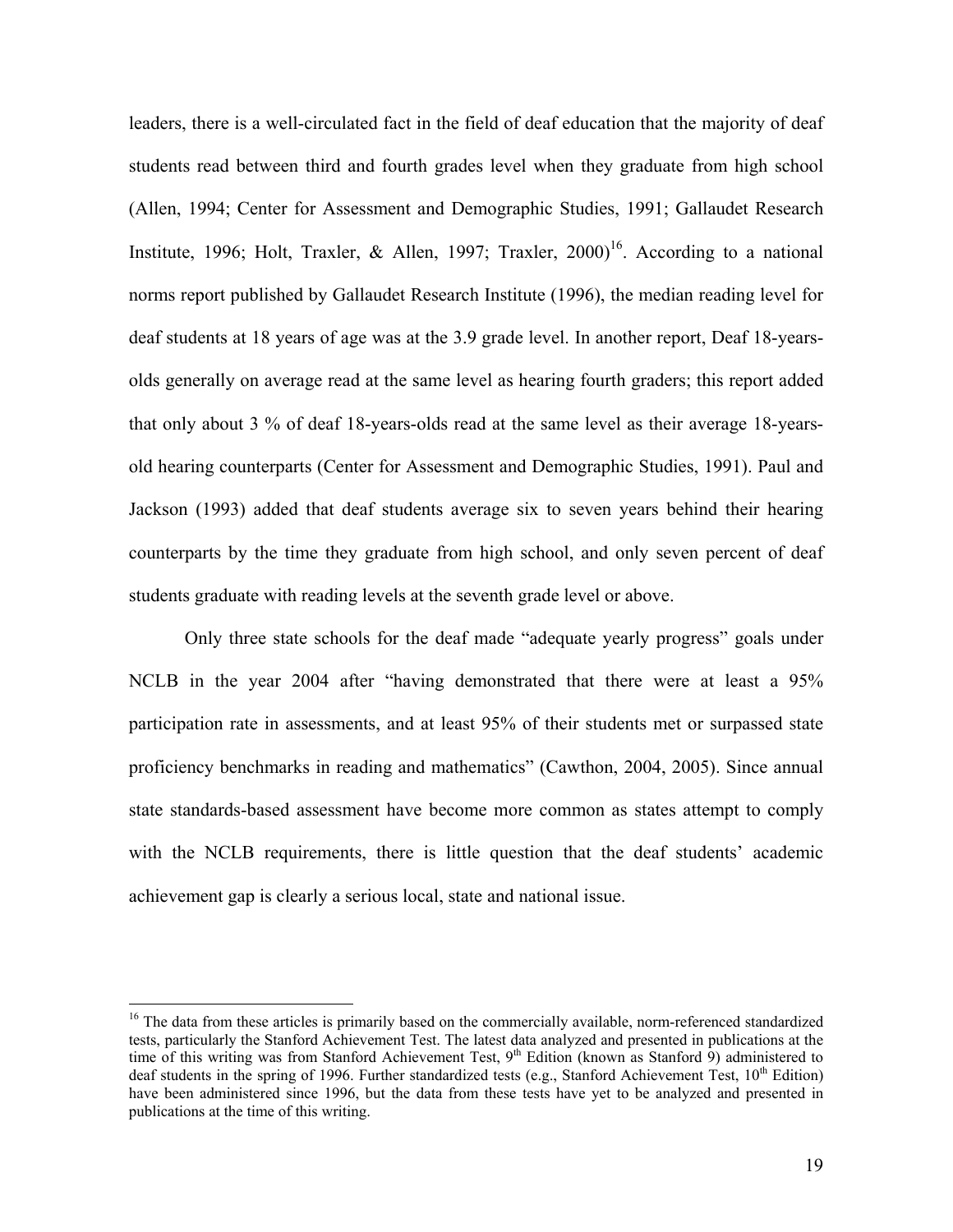The positive correlation between standards-based curriculum and academic achievement is well documented in research literature. Terms such as "research-based" and "evidence-based" in the research literature are often used to indicate the sense of effectiveness of the curriculum that is aligned with the standards. Moreover, the effectiveness of the curriculum as a factor in addressing the achievement gap is tied to how well the curriculum is implemented as well as how well is the curriculum aligned with the standards. Schmoker and Marzano (1999) have noted in their studies that standards-based education can be successful if its goals are well defined and its assessments and curricula deliberately aligned with standards.

Schmoker and Marzano (1999) also listed numerous schools that have been successful in increasing student achievement levels with standards-based regular curriculum. The list of schools in their study includes schools in Frederick County, Maryland, where students rose from the middle to the highest tier after reaching well-defined standards and embedding state assessments with standards, and schools in Phoenix, Arizona, where students' performance levels have been increased because their teachers are teaching the same state assessments developed by subject-area teams. "[In order to] avoid curricular chaos, educators must be judicious about the standards they assess" (Schmoker & Marzano, 1999). In their work, Schmoker and Marzano (1999) quoted Rosenhotlz (1991): "The success of any organization is contingent upon clear, commonly defined goals. A wellarticulated focus unleashes individual and collective energy. And a common focus clarifies understanding, accelerates communication, and promotes persistence and collective purpose."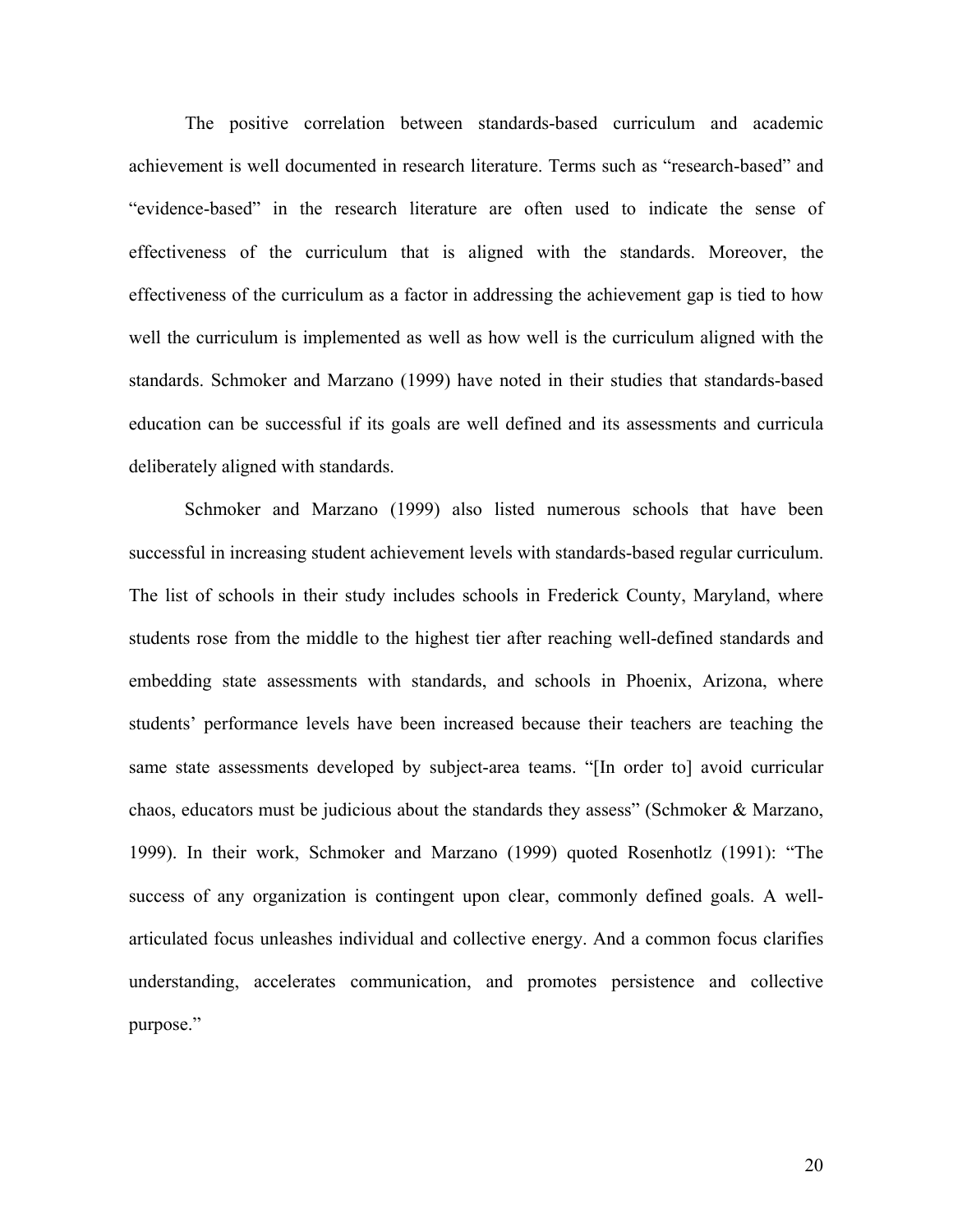In another study, Riordan and Noyce (2001) have shown that students who have access to standards-based mathematics curricula performed significantly better on standardized tests than their counterparts with access to traditional mathematics curricula in matched comparison schools. Moreover, in their studies, this also was true for minority students who fared well because of their access to standards-based curricula. In other words, students (including minority students) with standards-based curricula outperformed their matched counterparts without standards-based curricula. "The positive impact of the standards-based programs on student performance was remarkably consistent across students of different gender, race, and economic status. Students at the top, bottom, and middle of their classes did better with the standards-based programs than did their counterparts using traditional programs" (Riordan & Noyce, 2001, p.390). Adding further correlations between standards-based curriculum and increased achievement levels in many minority students, Kahle, Meece and Scantlebury (2000) showed that teachers who used standards-based curriculum had positive effects on urban African American students' science achievement levels.

Deaf students, like any other minority student subgroup, are lagging behind in terms of achievement levels due to a variety of factors that affect them, including low expectations, lack of access to standards-based curricula or, worse, "dumbing down" of school curricula. None of these factors can continue to happen since all teachers now face higher standards and greater accountability in deaf students' academic achievements. NCLB requires teachers to ensure that all deaf students, like all other students, must be held to the same academic standards as others as well as to make "adequate yearly progress." In order to do that for the deaf students and help them close their achievement gap as much as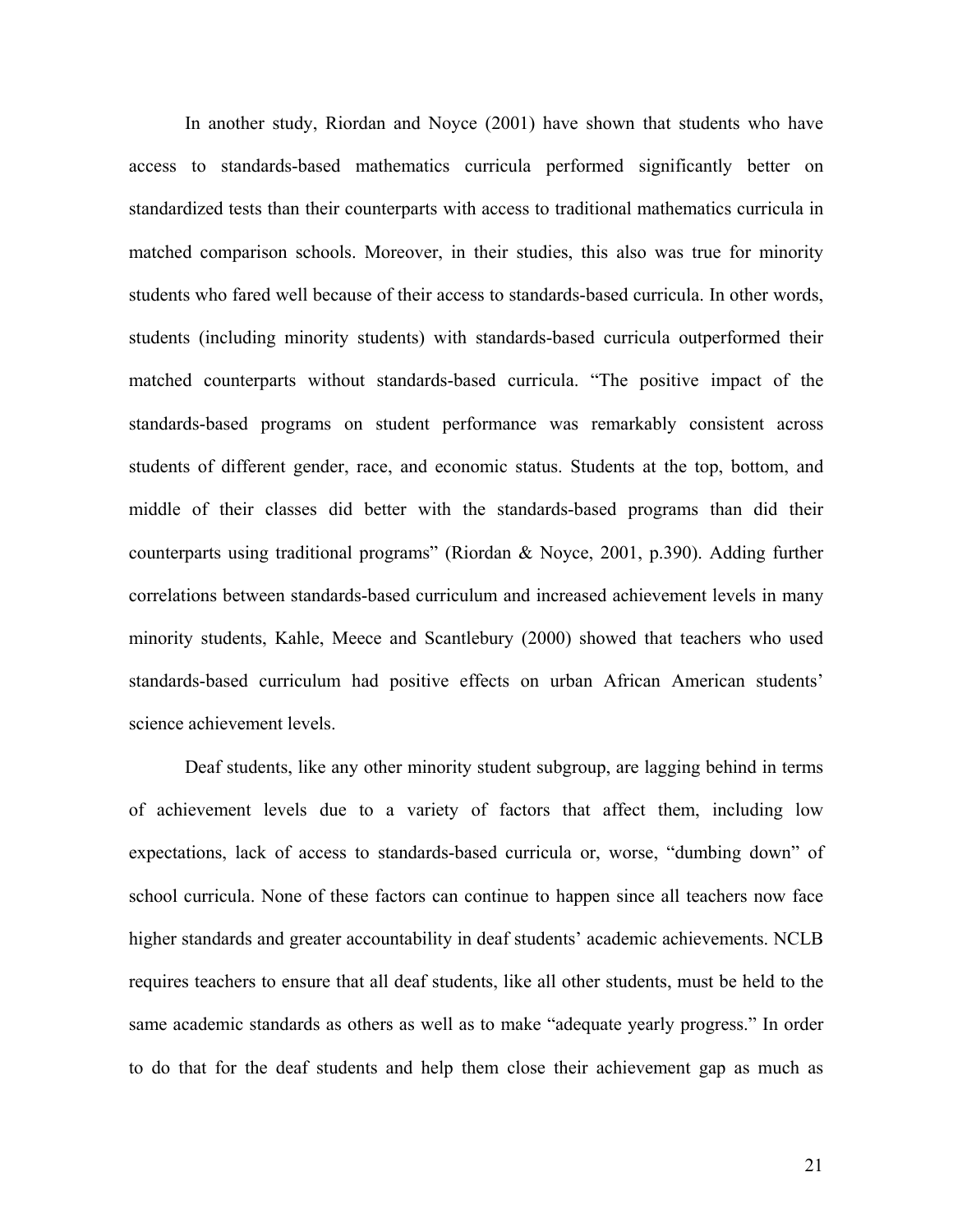possible, teachers need to align their deaf education curricula and assessments with standards, immaculately define their curricula's goals, and ensure that their curricula accounts for deaf students' unique learning capabilities. Wurst, Jones and Luckner (2005) acknowledged these NCLB-mandated expectations, and they addressed these mandates by establishing co-taught classrooms and redoing their literacy curriculum thus making it more research-based and standards-based for deaf students. As a result, the research authors noted that with their standards-based curriculum, students took ownership in development of their literacy skills, improved their communication skills, acquired various literacy skills, and produced higher scores on tests (Wurst, Jones and Luckner, 2005). With the success of standards-based curriculum in many students including deaf students and other minority students shown above, there is little question that there is a need to create standards-based curriculum designed to help deaf students close their achievement gap.

As previously discussed in the *Introduction and Overview* section, with the onset of NCLB and standards-based reform that came along with it, teachers often are feeling a lot of pressures and increased responsibility to increase their deaf students' academic achievement level and close the achievement gap. This increased responsibility has gotten to the point where teachers spend more time and energy on teaching their deaf students to increase their academic achievement levels and documenting deaf students' progress that they cannot teach the whole curriculum, and this often means the exclusion of Deaf Studies from their deaf education curricula (Miller-Nomeland, 1991a; Wood, 1991; Bangs, 1993). However, this negligence does not always have to be that way. Teachers can still incorporate Deaf Studies into their curriculum by making Deaf Studies content more learning standards-based without having to take time away from other content area (e.g., English and Social studies)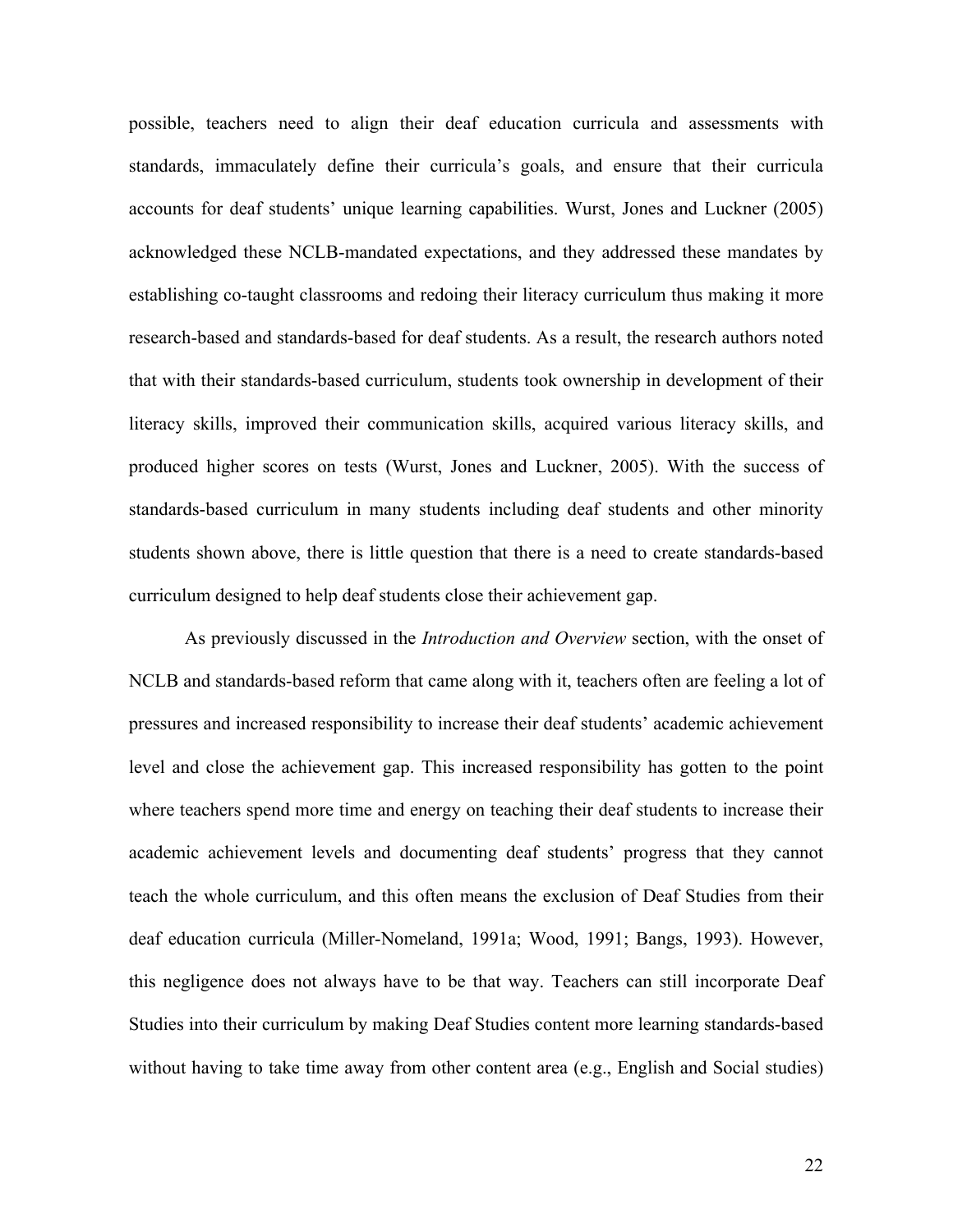since Deaf Studies curriculum has become more important than ever with changing present demographics of the deaf student population.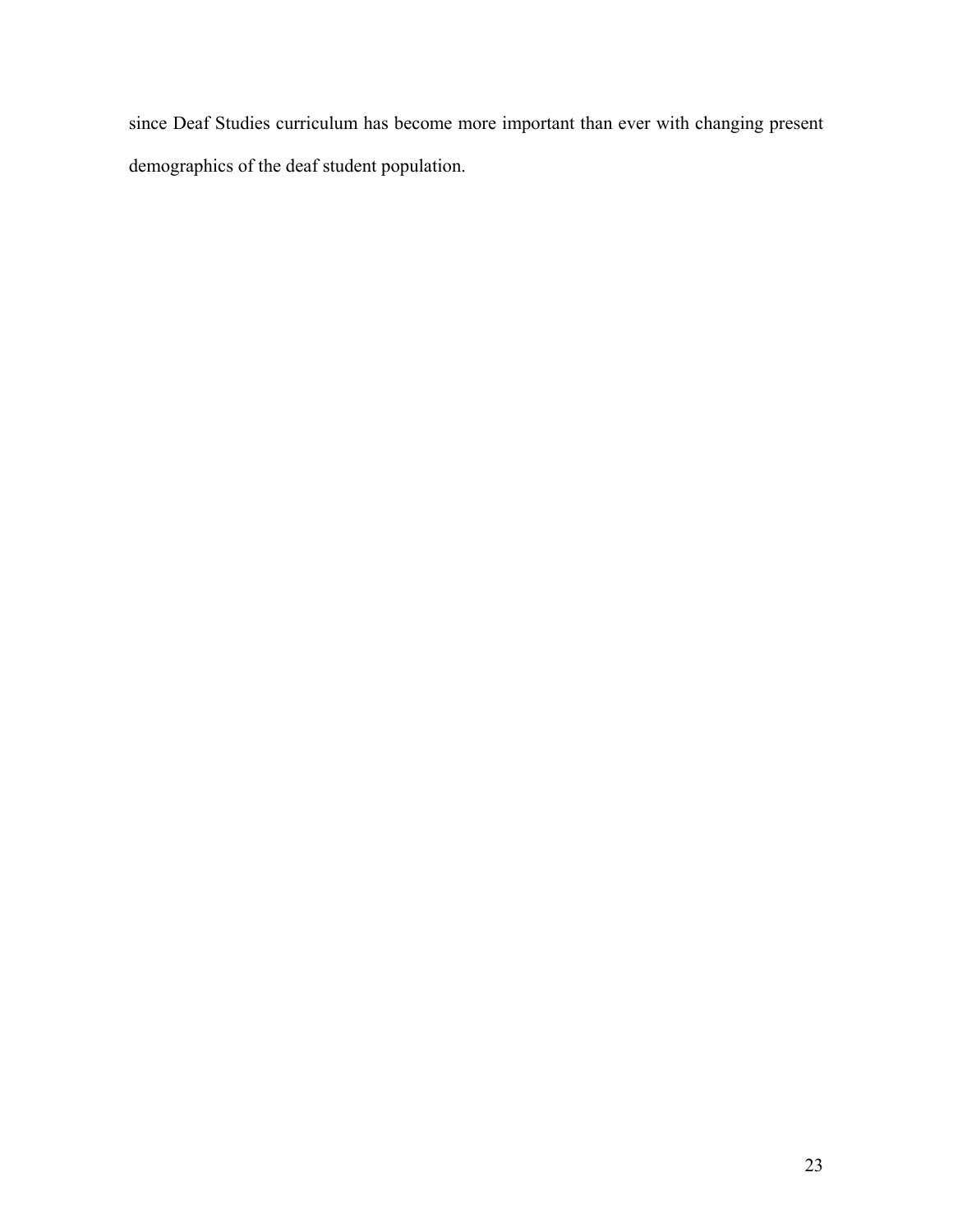#### **III. Assessment of a Need for Standards-based Deaf Studies Curriculum**

Today, there has been major social changes in the deaf community of the United States, and the United States deaf community is more diverse than ever before. In the past few decades, there has been an immense shift from institutional, residential schools for deaf K-12 students to public mainstreamed education (e.g., Lang, 2003; Karchmer & Mitchell, 2003). There has been an increase in diversification of deaf students in terms of hearing losses, use of hearing aid devices and modes of communication, in part impacted by an increasing number of deaf students receiving cochlear implantations, which this thesis paper is acknowledging but will not analyze for simplicity reasons.

As more deaf students enter public mainstream schools with (and, in some cases, without) deaf programs, education-related legislation such as IDEA – the Individuals with Disabilities Education Act) – has (and will continue to) accelerated this trend (e.g., Ramsey,  $1997$ <sup>17</sup>. Many public mainstream schools have recognized and taken advantage of the financial incentive for mainstreaming deaf students and other disabled students by not sending them to residential and other central schools and programs for the deaf<sup>18</sup>. With current federal legislations in education (e.g., IDEA and NCLB) gaining in prominence and financial incentives for mainstreaming, the current trend in a dwindling number of deaf students in institutional, residential schools (and thereby forcing an increasing number of

<span id="page-26-0"></span><sup>&</sup>lt;sup>17</sup> IDEA law and its accompanying guidelines and regulations along with its further amendments codified the concept of educating disabled students, including deaf students, in the least restrictive environment (or LRE). The law was widely interpreted as favoring educating disabled children in local public mainstream schools even though it was not explicitly stated or advocated in the text. Consequently, many deaf students are being placed at local public schools and mainstreamed there where these places ended up being the most restrictive environment for them.<br><sup>18</sup> While it appears to be logically sound for many public mainstream schools to receive and keep the funding

<span id="page-26-1"></span>from the government rather than losing it by sending the deaf students to the residential and other central schools for the deaf, the truth is it is not. Many educators have argued that what many public mainstream schools, aside from those with large deaf programs, do not realize it often costs more to keep deaf students in their mainstream setting (e.g., cost of interpreters for each mainstreamed deaf student at a given public mainstream school versus cost of teacher (and aide) for each class of deaf students).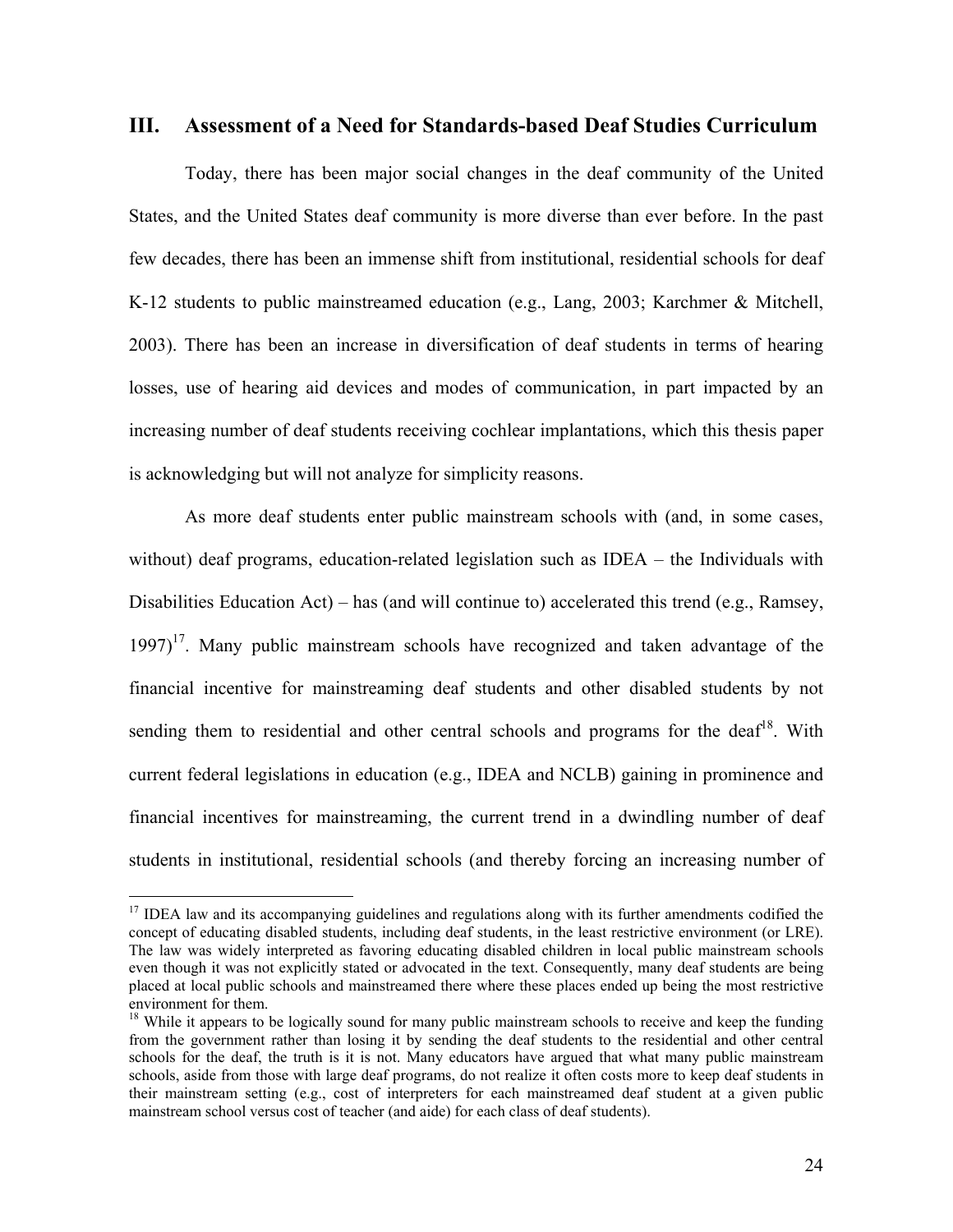institutional, residential school closures) is not likely to improve. "Mainstreaming has now become so entrenched that deaf schools have come to expect to co-exist with public schools as deaf students move between them. Our familiar school spaces are changing in noticeable ways, causing a great sense of unease among us" (Padden, 1999, p.4). Parts of this sense of unease include not only the effect of mainstreaming on some deaf students, but the fear of losing both their deaf cultural identity and heritage $19$ .

In reviewing the literature on deaf education, the residential school experience has long been identified as one of the core aspects of deaf culture and community (e.g., Padden & Humphries, 1988). Historically, many deaf students, at most residential schools, often learned ASL and gained access to deaf culture in the dormitories, away from the formal structured classroom (e.g., Van Cleve and Groce, 1989)**.** Nowadays, the majority of deaf students do not attend a residential school (e.g., Karchmer and Mitchell, 2003). There still exists a smaller group of deaf students, who attend the residential schools, and the environment they are in is generally deaf-oriented (because all of the students there are deaf and, together, they form a critical mass necessary to make their environment deaf-oriented). Several notable residential schools are known to have a high number of deaf administrators and teachers, such as California School for the Deaf, Maryland School for the Deaf, and Gallaudet University's Laurent Clerc National Deaf Education Center.

In public mainstream schools, the environment that deaf students are in clearly is not deaf-oriented. There, the administration and teaching staff generally are not deaf. The majority of the students, which the mainstreamed deaf students interact with, also are not deaf. Karchmer and Mitchell (2003) noted that 75.3 percent of the students surveyed in the

<span id="page-27-0"></span><sup>&</sup>lt;sup>19</sup> Read Ramsey (1997) for instances of how "mere placement of deaf and hearing children in the same room is a waste of deaf children's development time and a thoughtless burden to place on them" (p.113). In other words, deaf students' intellectual and linguistic potential, and social growth all were not being fully realized.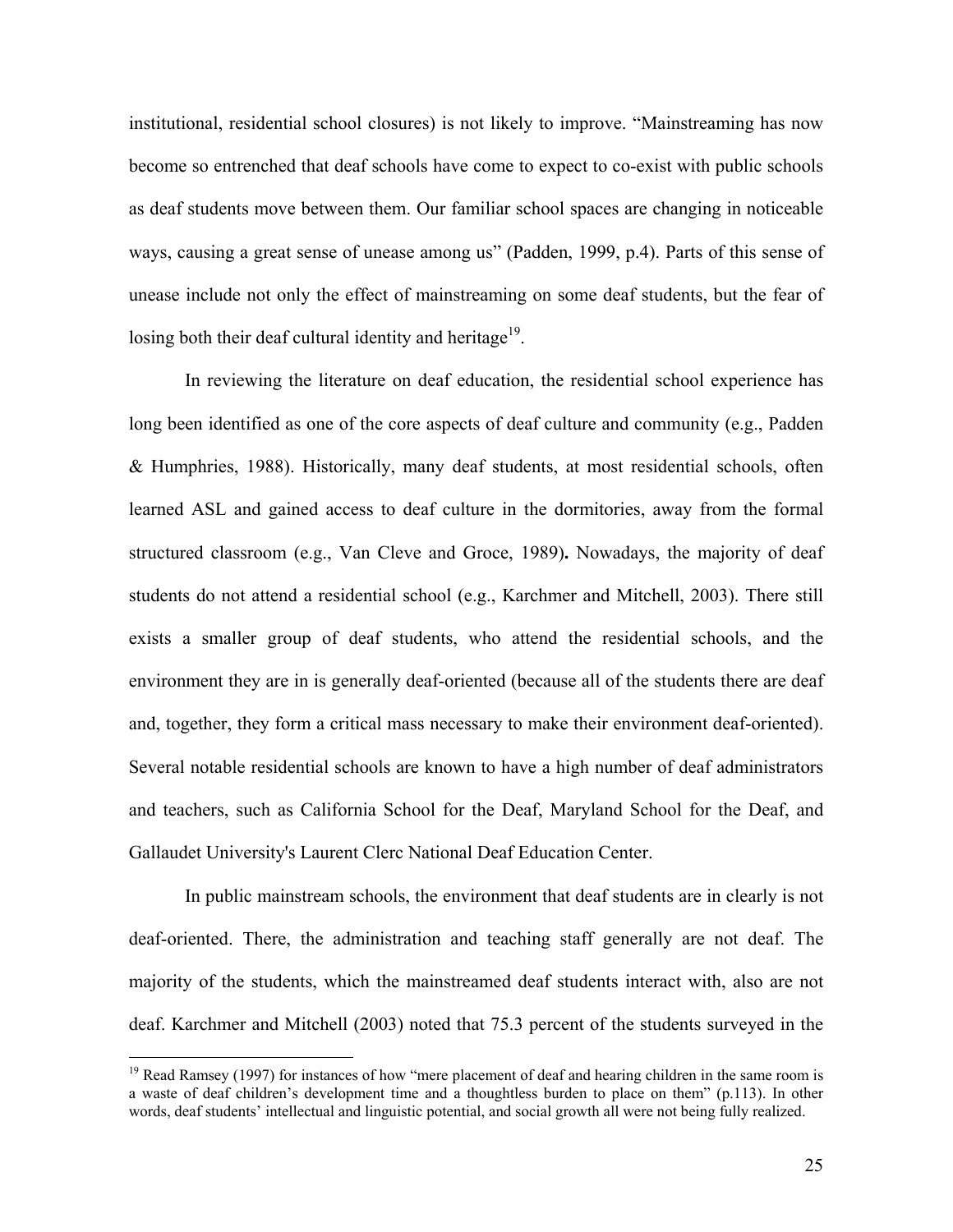annual 2000-2001 Gallaudet Research Institute survey are educated in a mainstream setting and 24.7 percent of other students are in special schools or centers, such as residential or day schools for deaf students (p.23). Additionally, of all deaf students in various educational settings such as mainstreaming and residential schools, approximately more than 90 percent of these deaf students come from hearing families (or homes where only one spoken/written language is used regularly) (Karchmer & Mitchell, 2003). As residential school experience no longer becomes the stability of everyday deaf students' experiences, the accessibility to deaf culture and heritage becomes more distant and invaluable based on deaf students' diverse present education backgrounds. Research has shown that many deaf students in either special schools or mainstream settings have difficulty coming to terms with their deafness and their place in a mainstream hearing world (e.g., Leigh & Stinson, 1991; Stoefan-Fisher & Balk, 1992).

With the loss of a residential school experience, general lack of access to deaf culture due to their family being hearing, and a variety of many deaf students' personal deaf-related issues, Deaf Studies<sup>20</sup> curriculum, if aligned with standards, and designed and implemented right, can supplement the lack of exposure deaf students have to deaf culture, rectify their personal deaf-related issues and still become effective in achieving standards-based learning outcomes. Moreover, the Deaf Studies curriculum has potential to enhance deaf students' knowledge and understanding about what it means to be a deaf person in a culturally and linguistically diverse society. Bahl shares this view as well: "[Schools] must include deaf

<span id="page-28-0"></span> $20$  In the last one or two decades, Deaf Studies has become a legitimate curriculum area in its own rights for K  $-12$  to collegiate settings with increasing number of literature and resources (e.g., Carty, Neale, & Power, 1997; Gaustad, 1997). Typical K-12 Deaf Studies curriculum often focuses on increasing deaf students' knowledge and understanding of themselves as a deaf person and of their deaf community and their selfesteem and confidence in working with the hearing world (e.g., Andersson, 1991; Corson, 1991; Fleischer, 1991; Kannapell, 1991; Luetke-Stahlman, 1991; and Steward & Kluwin, 2001).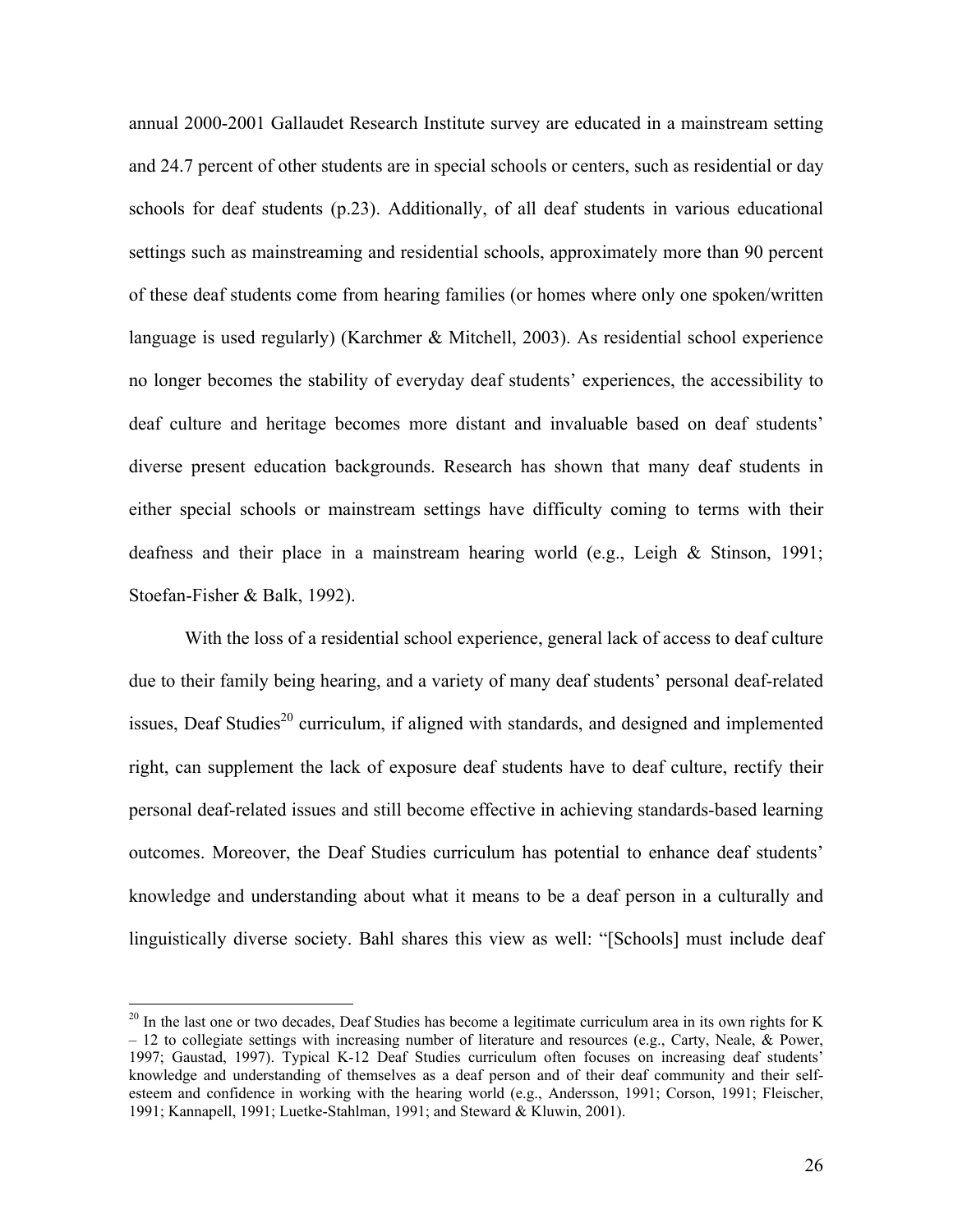studies curricula so that every deaf student's curiosity about what it is like to be a deaf adult in both the hearing and deaf worlds will be greatly accelerated" (1994, p.655).

As deaf education curricula become more important than ever with changing demographics of deaf students, Corson said it perfectly in his welcome remarks at a conference: "It is an important role of schools serving [deaf students] to promote Deaf Studies, thus providing access to the language, history, literature, social, and cultural heritage of the American Deaf community" (1993, p.1). He also added that it is "an important 'access' right of all deaf persons" (Corson, p.1, 1993). With this big departure from the traditional institutional, residential education for the deaf students to public mainstream schools, it is easy to understand why many educators and researchers are calling for full inclusion/infusion of Deaf Studies curriculum content into deaf education curricula across the United States.

For all of the deaf students in the United States today, deaf education must focus on giving these students the skills and knowledge they will need to survive in the real world in which these students will eventually work in when they graduate. "In general, students whether deaf, hard of hearing, or hearing, need the same information as they enter the  $21<sup>st</sup>$ century to look for jobs or continue their education. At the same time, students who are deaf or hard of hearing – like any other students who are part of other racial, ethnic, and cultural minorities – may find a specialized body of knowledge particularly important" (Carroll  $\&$ Mather, 1997b, p. 187). Indeed, the  $21<sup>st</sup>$  century as arrived, and it is inexcusable not to provide standards-based deaf education curricula to provide the tools and knowledge that deaf students need to succeed in the real world. Carroll and Mather add, "Deaf Studies is similar to Women's Studies and African American Studies not only because of its particular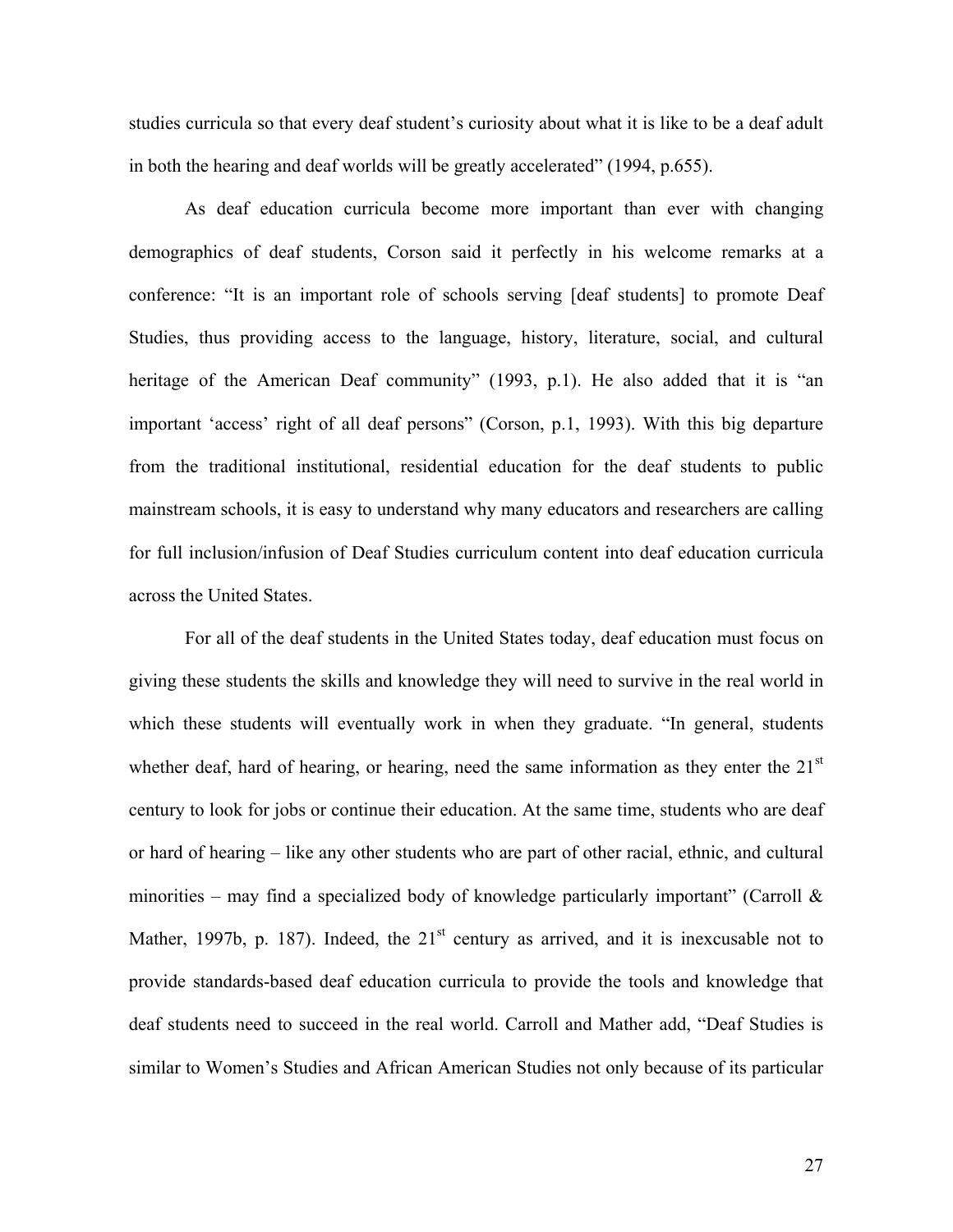importance to a specific group of individuals, but also because the ideas and even the factual content encompassed in the curriculum have often been ignored or treated with disrespect. This is the kind of knowledge incorporated in Deaf Studies curriculum" (1997b, p. 187). Among these skills are the ability to be cultural-literate, self-assertive, and a strong sense of deaf empowerment.

In many deaf classrooms at both the residential schools and public mainstream schools, the content of elementary Deaf Studies curriculum often consists of achievements of deaf people and leaders. This content alone does not teach deaf students their deaf culture and heritage. The content of Deaf Studies curriculum needs to be wide-ranging; it should include American Sign Language, deaf history, deaf culture, technology, and among other things. In her vision of what Deaf Studies can do for deaf students in  $K - 12$  school settings, MJ Bienvenu (1993) points out to the dangers of what can happen if the Deaf Studies curriculum is not properly created and implemented:

[Suppose] we offer Deaf Studies courses to deaf children and they begin to understand about their language and culture within the confines of the classroom. They see pictures and stories of Deaf leaders and are inspired by the possibilities for their own successes. Then they leave the classroom and are met by reality – the reality of mistaken approaches in Deaf education, the reality of poor language policy, the reality of oppression. In their other classes, they are not exposed to the positive environment that they experienced in the Deaf Studies classroom. Understandably, this sends mixed messages to the children. Their school experience is anti-Deaf, except in that one classroom. The information gained form the Deaf Studies course cannot be internalized in that child if it is not being reinforced outside that one classroom. The dichotomy only serves to promote confusion, frustration, and anger. (1993, p. 10)

Indeed, in order for the Deaf Studies curriculum to be effective, it needs to be carefully designed, implemented, and fully infused into the deaf education curricula (e.g., Bienvenu, 1991, 1993; Cohen, 1999). Additionally, the effectiveness of Deaf Studies curriculum also depends on teachers moving beyond decisions of "what to teach" and tackling issues of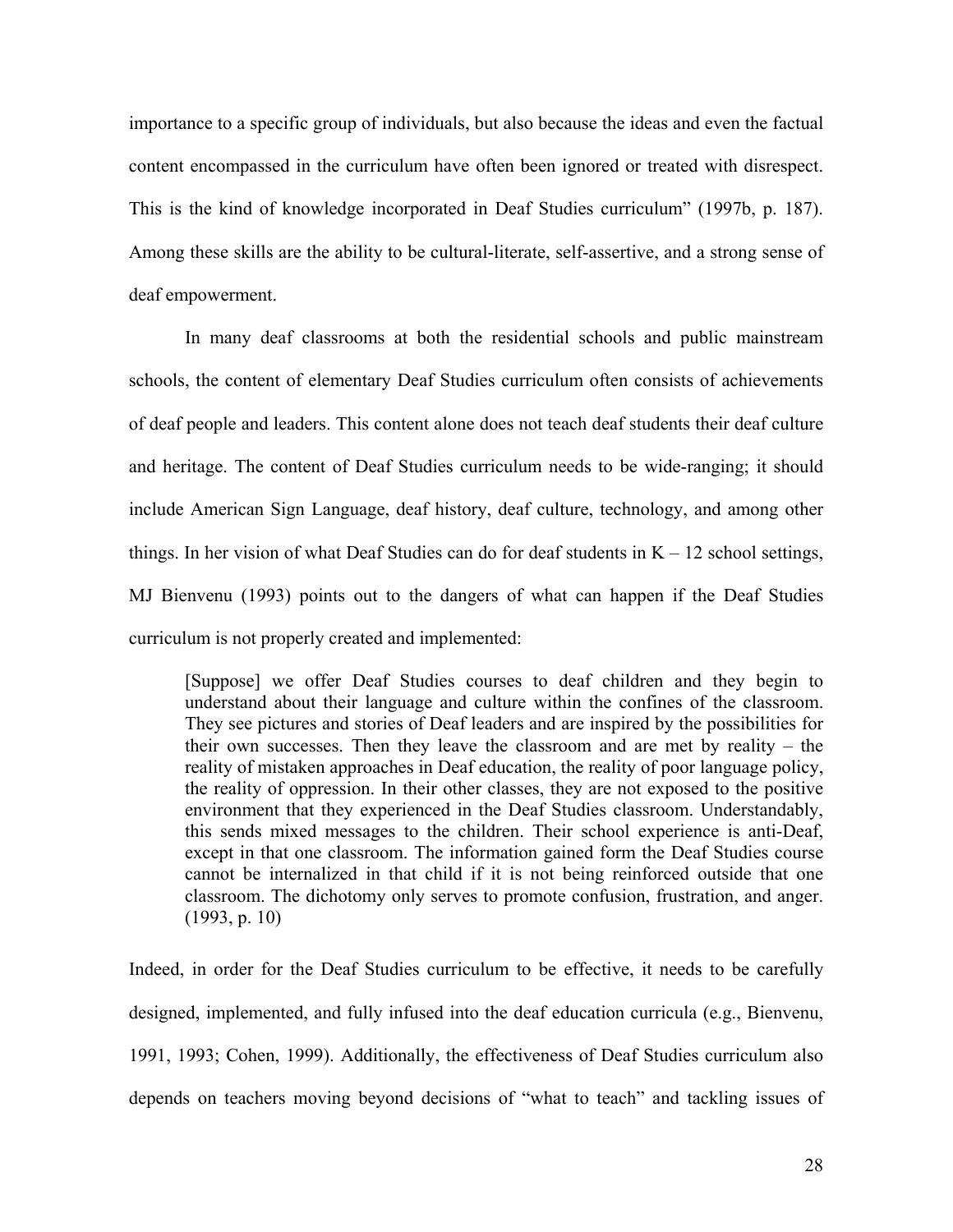"how they teach" as well (Welch, 2000, p.22). The Deaf Studies curriculum should not be confined to separate (or "special") Deaf Studies courses in which Deaf students cannot connect (or relate) to other academic domains or their experiences. In other words, the Deaf Studies curriculum needs to be cross-curricular and relevant to deaf students' personal experience. Confining the Deaf Studies curriculum to "special" courses can also send mixed messages to deaf students: "The word 'special,' however, has several connotations and is often interpreted to mean 'different.' Deaf children should not feel different in a school for the Deaf. The Deaf child should feel s/he is the norm in that environment" (Bienvenu, 1993, p.10).

Bienvenu (1993) also pointed out the fact that because of the content of many curriculums in the United States are Eurocentric (which sends a message to all minority students that being white is the norm), many minority groups have successfully advocated for a more balanced representation in all school curriculum. Bienvenu then described her vision of what Deaf Studies-infused deaf education curricula can look like:

Maybe we can make our curriculum more Deafcentric, so Deaf people see themselves as at the core. One way to make a curriculum more Deafcentric is to look at the messages we are currently sending to our children in the schools. If you look at the walls of the classrooms you will see the Capital, monuments, and the presidents of the United States. Those pictures are fine. Where is Jean Massieu? Where is Fred Schreiber, the first executive director of the NAD? Where is Barbara Kannapell, the Deaf sociolinguist? Where is Ann Silver, the Deaf artist? We have so many accomplished Deaf people that we could be showing to Deaf children. […] It would be nice for children to be surrounded by an environment that reinforces and supplements what they are learning in the Deaf Studies classroom. We need to go deeper than the current use of artifacts and superficial items. We need to look at racism, sexism, homophobia, and all of the issues that affect society and that affect Deaf people, too. These changes need to be school-wide (1993, p.15).

In summary, her point was that if these minority students can succeed an equal representation, then we could learn from them and then do same thing as they did.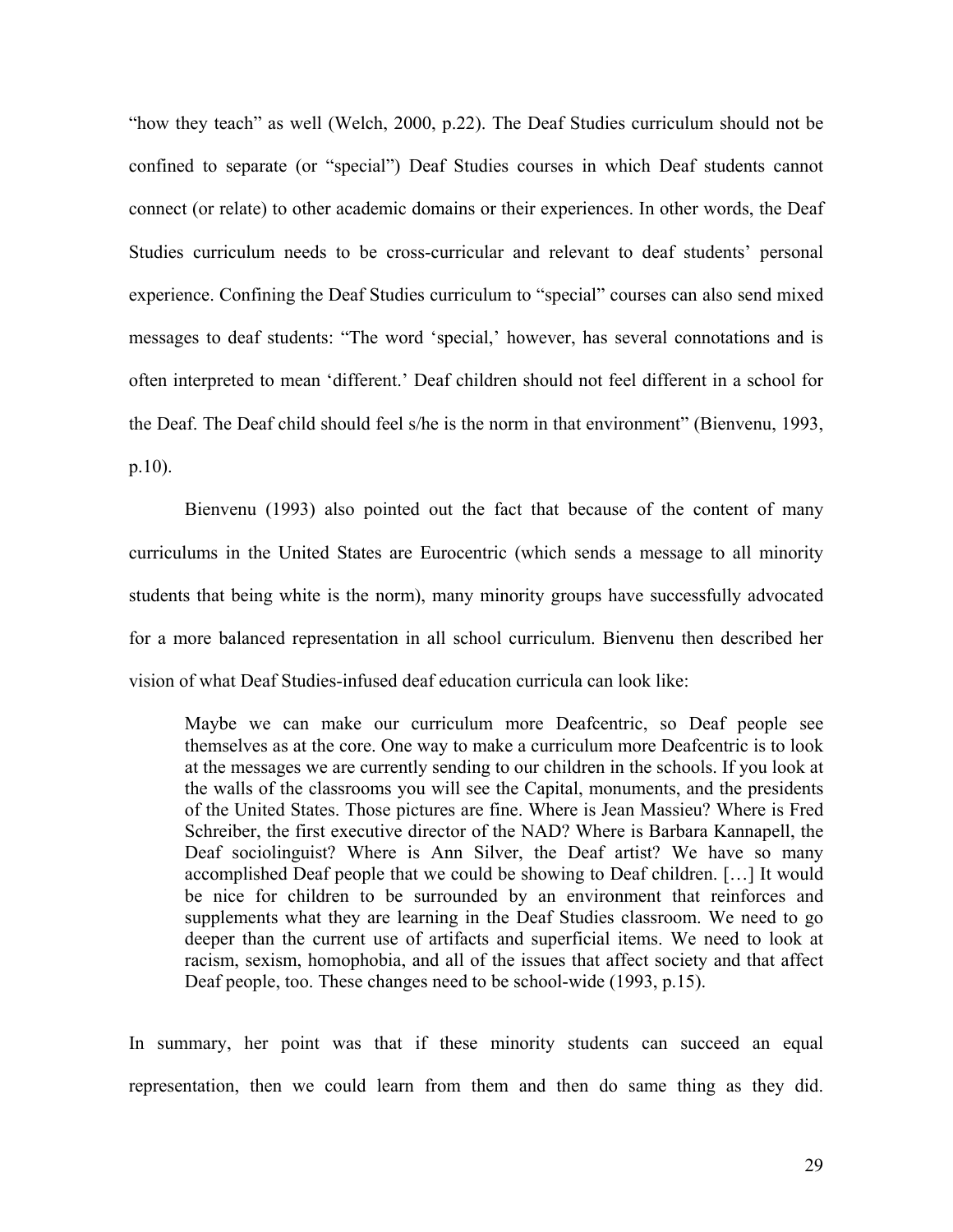Additionally, Bangs shares the same view as Bienvenu does in his description of ideal purposes of Deaf Studies curriculum:

[The] process of teaching and learning Deaf Studies involves a great deal of conflict and confusion as the students' illusions, myths, and stereotypes about Deaf people collide with a different reality presented by their teachers […] Deaf Studies for Deaf students often focuses on building pride, increasing self-esteem, enhancing selfconcepts, and fostering empowerment among these students (1993, pp.  $26 - 27$ ).

In short, Bangs is saying that Deaf Studies requires a diversity of curriculums designed to meet every deaf students' need regardless of their various educational backgrounds. Bangs has the hard data from his research to help support the need for inclusion of a Deaf Studies curriculum. In his ethnographic research focusing on five schools with "more developed" Deaf Studies programs, he "was astonished to discover that, for virtually every course, students injected a considerable amount of processing of personal issues into the discussion of the subject matter content of these classes" (1993, p.38). "Steinem, the former editor of Ms. Magazine, wrote that women and members of minority groups often struggled to maintain positive self-esteem in situations where the mainstream culture undermined their belief in their abilities and points of view" (Bangs, 1993, p.38). Bangs (1993) strongly believes that the curriculum should "take into account the level of their self-esteem and the quality of their self-concept" (same idea as Jacobs, McMillan, & Weinstock, (1991) and Jacobs & Weinstock (1991) both agreed, they used the term "identity" and self-esteem".

Bangs defines self-concept as something that "involves the feelings, attitudes, and values that people have in regard to their behavior, abilities, and worth" (1993, p.39). Deaf students develop it through interaction with other students, teachers and others, and continue to develop it from infancy to adulthood experiencing thoughts and images that shape their self-concepts. "During their formative years, many deaf children undergo experiences that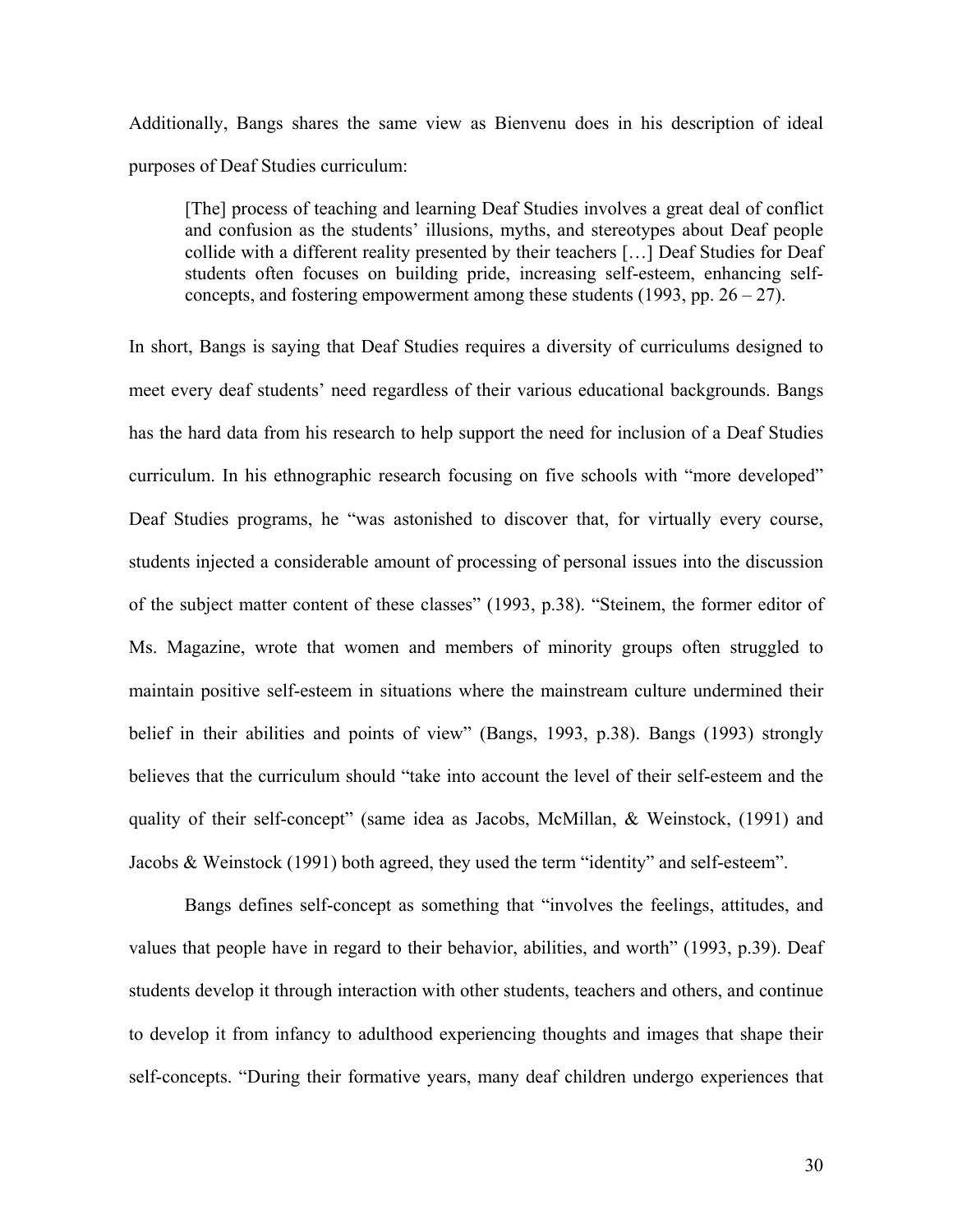contribute to a poor self-concept. Those who have hearing parents and are mainstreamed will face serious communication problems with virtually every person they encounter. They may almost never be exposed to adult Deaf role models<sup>21</sup> [, and] because they are surrounded by hearing role models, their ideal self-concept may be that of a hearing person, producing all sorts of painful contradictions and conflicts" (1993, p.39). To make his point, Bangs said that since African American students faced similar impediments to a positive, healthy self-concept and positive self-esteem, educators developed Afrocentric curriculum to help develop healthy self-concepts in the students. This particular curriculum has an African American point of view as its center, and it exposes African American students to positive African American role models and their culture.

Educators created Afrocentric curriculum to address both the high dropout rate amongst the African American students and to close their achievement gap. How African American community/education advocates were able to get schools to reform their curricula, thus making it more Afrocentric, generally can be attributed to two things. Firstly, readily clear to everyone are schools' general historic failure to educate African American students well, and, secondly, studies and reports dating back to the 1980's have shown African American students' disengagement from education because of underlying racism in the school system and the Eurocentric curricula (Cooksey, 1993; Ontario Royal Commission on Learning, 1995; Sefa Dei, 2006). A Eurocentric curriculum inaccurately represents African American history and culture.

There have been many instances of educators being able to incorporate Afrocentric curriculum into their curricula by aligning it with the schools' existing goals and learning standards for the specific content area(s), especially social studies. To address disconnection

<span id="page-33-0"></span><sup>&</sup>lt;sup>21</sup> See Sutcliffe (1991) for example for benefits of incorporating deaf role models in Deaf Studies curriculum.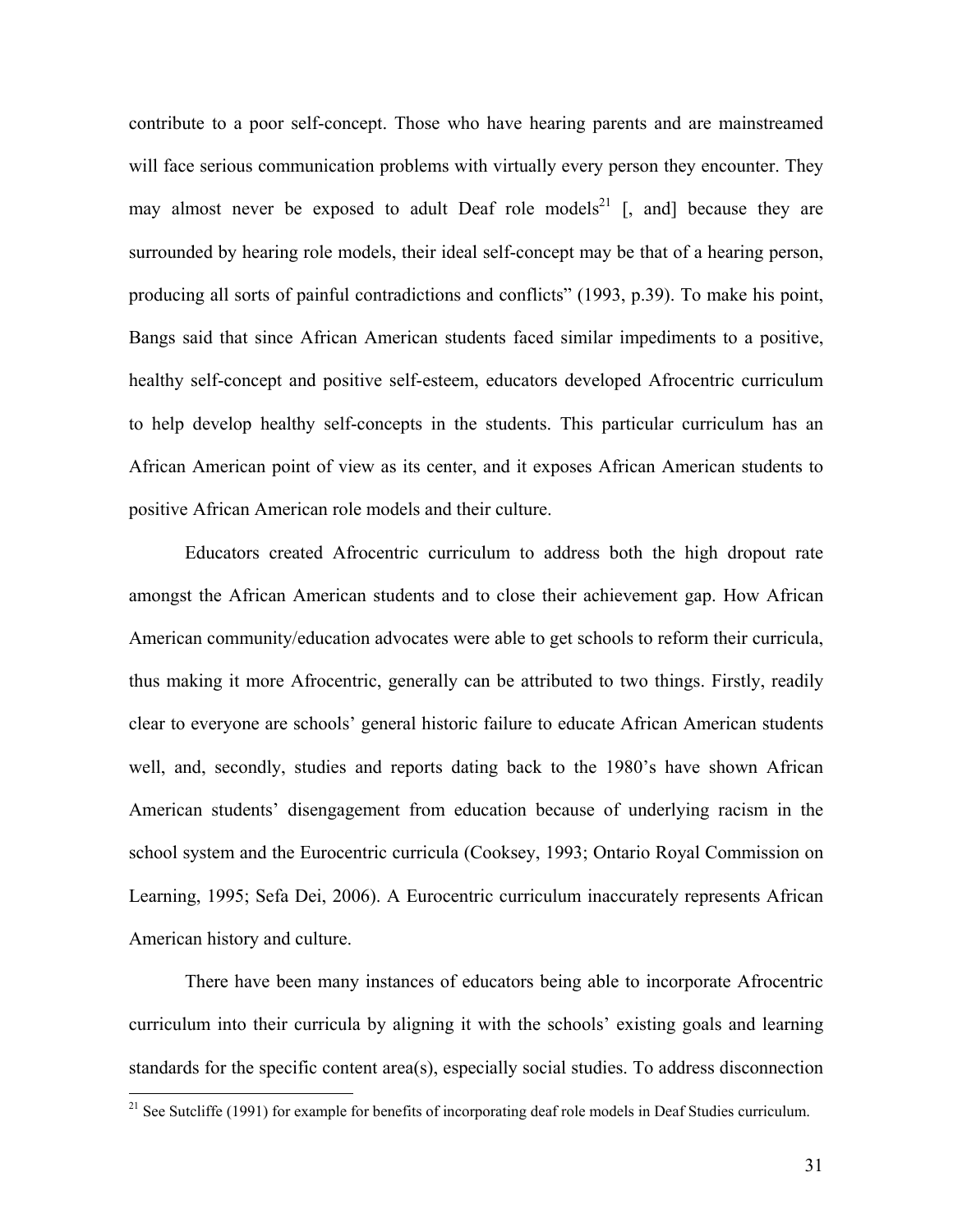between African American students and education and guarantee success for African American students, schools need to have an inclusive environment with holistic education that affirms all of their identities and myriad experiences (Sefa Dei, 2006). While there is no comprehensive data on the effectiveness of Afrocentric schools, there have been many success stories regarding full integration of Afrocentric curriculum into their school curricula (e.g., Binder, 1998, 2000; Bowean, 2006; Robinson, 2007). Binder (2000) found that many teachers were more willing to infuse Afrocentric curriculum into their teaching if its curriculum content is cross-referenced with established educational goals and outcomes. She also found that schools with full integration of Afrocentric curriculum into their schoolwide curriculum are more likely to be more successful with their students academically than other schools that did not integrate their curriculum.

Afrocentric curricula have reengaged African American students and improved their self-esteem because the African American presence in the curriculum units not only taught the students about their history, it gave them a voice in the education system, thus lowering the dropout rate and closing the achievement gap of African American students (e.g. Binder, 1998, 2000; Giddings, 2001; Iyewarun, 1997). "Through greater impact is still at the Elementary level, there is enough evidence, throughout this nation today, showing that Afrocentric Curriculum has succeeded where it as been introduced and implemented. The students who have been exposed to this program possess impeccable attitude, show regular school attendance, and demonstrate resounding academic achievement" (Iyewarun, 1997, p.4).

Bangs's point was that if it could be done for African American students, then it also definitely could be done for any other minority students, including deaf students. Deaf

32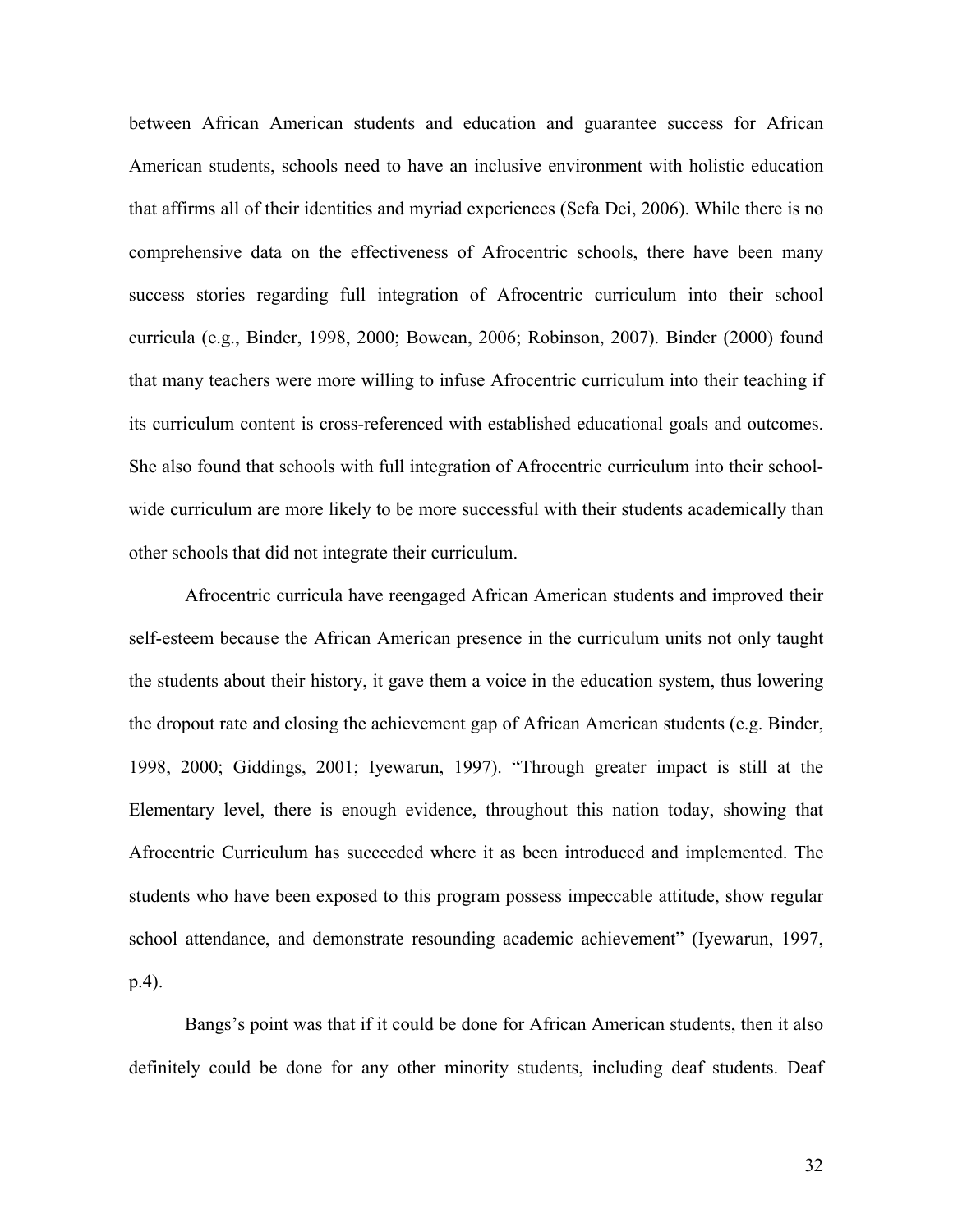students, like their African American counterparts above, need opportunities to build healthy self-concepts and positive self-esteems, therefore, Bangs proposed a new approach to deaf education for deaf students called "Deaf-centric education" and he describes it as:

Instead of focusing on the learning of English reading, writing, and speaking skills so that Deaf children can 'get along in a hearing world,' Deaf-centric education attempts to provide Deaf children, with a positive, healthy views of themselves so that they can learn to 'do anything except hear' and this includes the learning of English among other things (1993, p. 40).

In an ideal standards-based Deaf Studies curriculum, deaf students' point of view will not only be validated but also valued as well, thus fostering positive self-esteem. The curriculum needs to enable deaf students to process negative self-concepts and misconceptions, and then absorb new, positive information about deaf people, including themselves.

Having access to Deaf studies curriculum enables deaf students to examine themselves and their self-concepts to identify their own (and others') understanding and biases of deaf people and how these students can develop their behaviors to transcend them. "Attitudes toward deaf people and their sign language are often acquired at an early age, and these attitudes are frequently both stereotyped and prejudiced. Deaf children are too easily seen as problems by their hearing teachers and other staff members who lack understanding of and respect for both ASL and deaf culture" (Bahl, 1994, p.651).

In considering the content of a Deaf studies curriculum, the primary concern of the educators in the field of deaf education should be that of enabling deaf students to develop an understanding of their deaf culture and heritage. This includes understanding the roles and contributions of various groups of deaf and hearing people to the deaf community and culture and the greater mainstream society and culture. "In our quest to become, and to help others become, members of both Deaf and hearing communities, we need to recognize the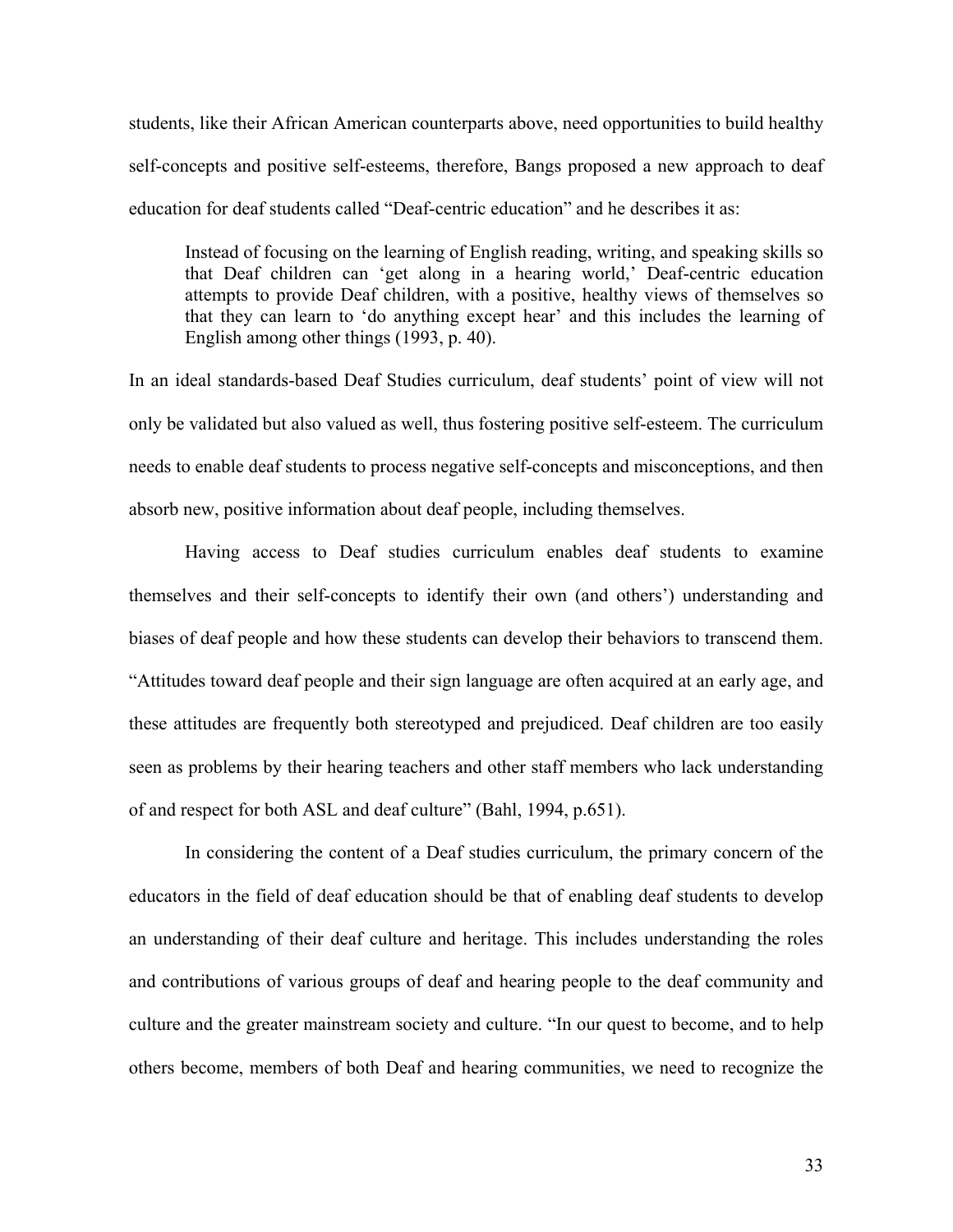fact that we live in one world together, that the deaf community is one segment of a larger society. We need to recognize that it is important to develop one's identity and self-esteem and to learn one's cultural heritage. These are necessary foundations enabling deaf people to connect to our world to the larger world, which is composed of people with diverse backgrounds and cultures" (Corson, 1993, pp.  $2 - 3$ ).

One of the critical components for a Deaf studies curriculum is to include deaf experiences that allow deaf students to examine their self-concepts through exploration of actions, issues, and themes from multiple perspectives. These deaf experiences along with multiple perspectives of different groups will help deaf students understand the broader scope and implications of being deaf. In addition to the inclusion of deaf experiences, a Deaf Studies curriculum should be relevant to the lives of deaf students and should reflect their images as well as their natural experiences. The content should reflect deaf students' everyday life and their daily experiences.

There are so many different possibilities that educators and teachers apply to building a Deaf Studies curriculum. One of the ways is by collecting a wide variety of illustrations and literature (e.g., deaf role models' biographies, historical events, history of deaf education, ASL poetries/narratives/anecdotes, deaf-related technologies and deaf consumers' rights) and deaf-related artifacts. Everything that they collect needs to have meaning for deaf students in terms of deaf culture and heritage. They can then come up with analogies and allegories to help deaf students relate to new information, and write up lesson plans (with standards-based learning goals and sensitivity to deaf students' cultural and linguistic learning needs) that incorporate the things they collected. There is one known commercially packaged Deaf Studies curriculum guide (i.e.: *Kendall Demonstration*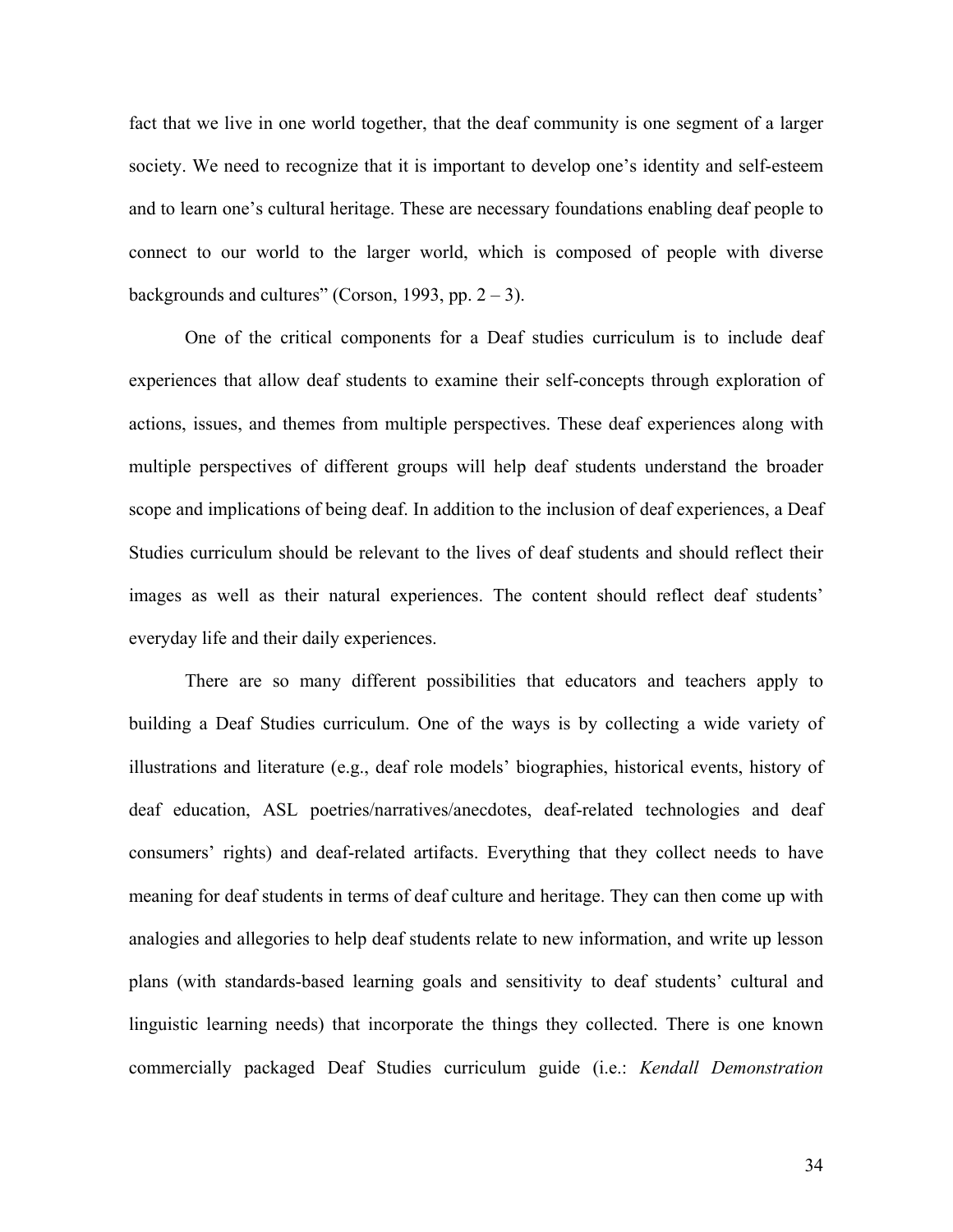*Elementary School Deaf Studies Curriculum Guide*, Miller-Nomeland & Gillespie, 1993) and one known online Deaf Studies curriculum framework with various resources on Gallaudet University Department of Education's website (i.e.: Gallimore, 2004: *ASL & Deaf Studies K-12 Curriculum Framework*, http://aslcurr.gallaudet.edu). These materials can be used to help guide future creation of their own fully-fledged Deaf Studies curriculum.

Bangs (1993) conducted another research project in addition to his ethnographic research: a mail survey to supply basic statistical information about Deaf Studies curriculum implementation. Part of the mail survey Bangs sent out focused on four types of students (deaf students in the K-12 educational programs with at least 50 deaf students, deaf students in post-secondary college and career programs for deaf students, hearing students in interpreter training programs, and hearing students in teacher training programs). However, the focus is on only one of these types of students here because of its relevance: deaf students in the K-12 educational programs with at least 50 deaf students. Bangs received 46 percent response rate from the K-12 educational programs, which he noted that the lower response rate might stem from the fact that this category included mainstream programs that offered a limited number of separate self-contained classes. Upon analysis of this data, he noted that nearly 60 percent<sup>22</sup> of the K-12 educational programs provided Deaf Studies instruction, but if his theory is right, this percentage number does not include those in mainstreaming. In other words, if the data was to account for the mainstreaming factor, then the percentage number will undeniably drop dramatically.

<span id="page-37-0"></span> $22$  This study was conducted in 1993 and is the latest one at the time of this writing, so there is no way of knowing for a fact whether this percentage from the same study group has increased since then or not. Moreover, this was one of the only two known studies that were conducted regarding the extent of Deaf Studies curriculum implementation in school settings across the United States.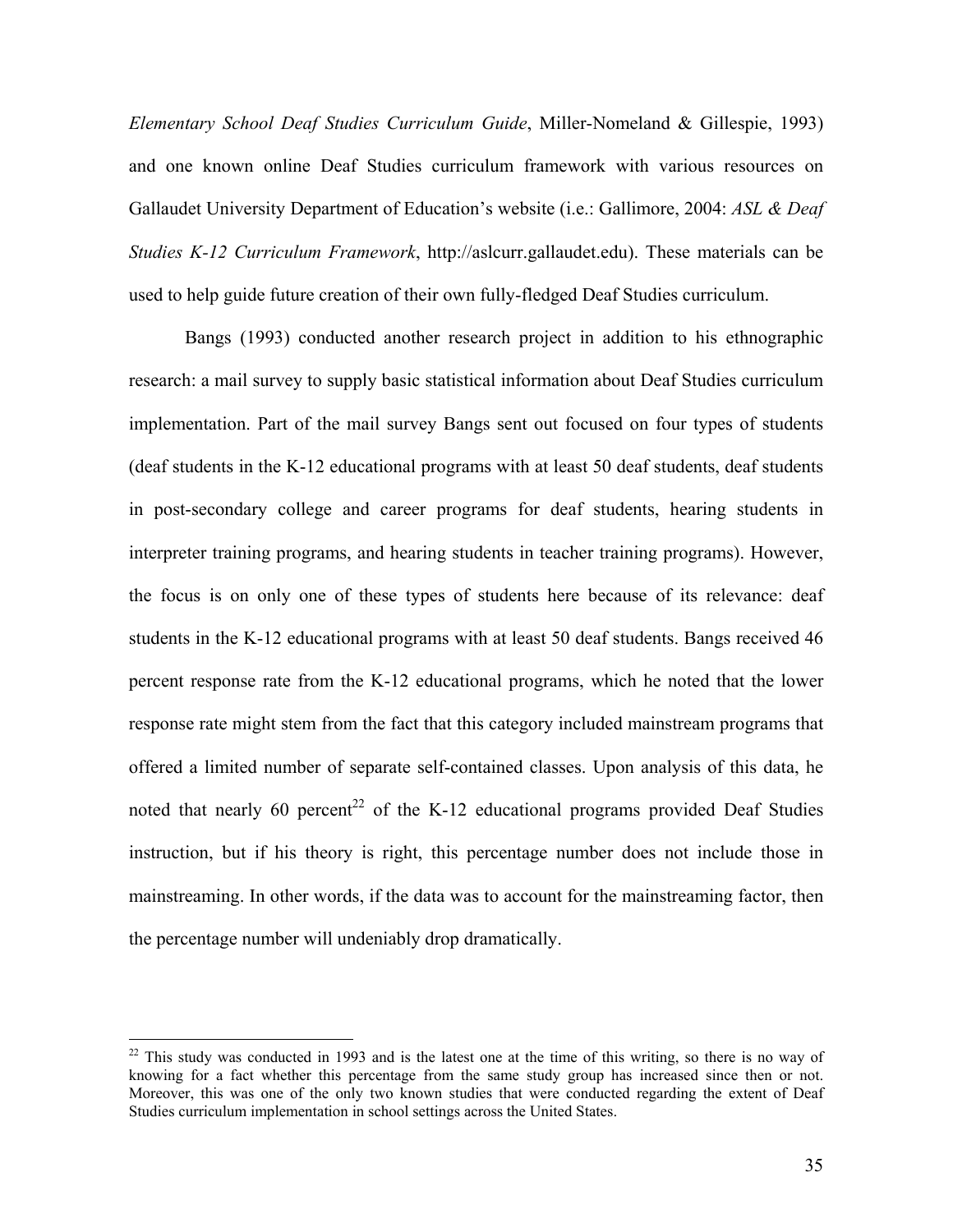However, Bangs admitted that these 60 percent of the programs that provide Deaf Studies instruction can signify a wide range of programs and its extent "could imply, for example, that the program merely invites the local Deaf club president to come and give an annual talk to the students, or, at the other extreme, offers a variety of Deaf Studies classes, festivals, workshops, and other features of a complex and elaborate program" (1993, p.29). However, this study was conducted in 1993, which means that a lot of time as passed since the study was reported. Many K-12 educational programs that were surveyed in 1993 probably have added Deaf Studies curriculum since then, but with the accelerated trend in mainstreaming of deaf students and numerous closures of residential schools for the deaf, the percentage of deaf students currently having access to Deaf Studies curriculum is probably unacceptably low.

In the same survey, he explored the factors that limited the success of Deaf Studies programs. Below is his ascending ranking of limiting factors from highest to lowest percentages of the schools surveyed.

- 1. Unable to add to curriculum because of course-load limitations (58.1 percent)
- 2. Lack of curricular materials (49.8 percent)
- 3. Lack of available and qualified teachers (47.3 percent)
- 4. Lack of financial support (40.7 percent)
- 5. Unable to obtain certification/graduation approval for Deaf Studies courses (21.7 percent)
- 6. Lack of student interest (14.7 percent)

The two most significant limiting factors ranked at the top are the inability to add to curriculum due to the course-load limitations and a lack of curricular materials. Apparently, many schools were unable to add Deaf Studies to the deaf education curricula because of these limiting factors at the time of his survey. With the onset of NCLB accountability requirements and standards-based reform in recent years, these limiting factors are no longer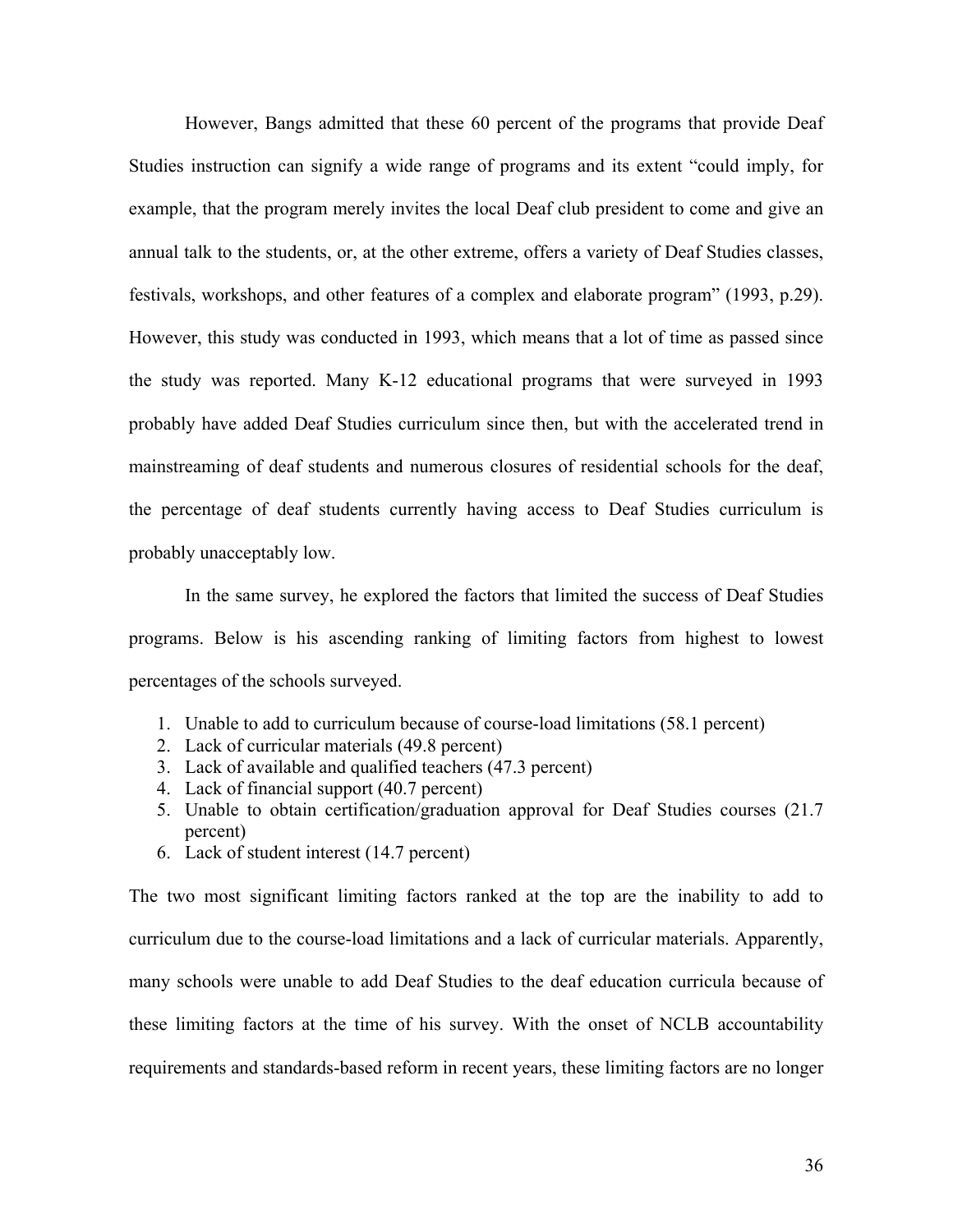an excuse. No doubt, it will require a lot of hard work and knowledge to develop standardsbased Deaf Studies and then incorporate it in the deaf education curricula without affecting course-load limitations.

Corresponding with the data from the survey conducted by Bangs (1993) above, in another study conducted by Wood (1991), she presented the data from the survey that she conducted together with Miller-Nomeland. Unlike Bangs's survey, the survey Wood and Miller-Nomeland conducted focused only on the K-12 educational programs that had mostly an enrollment of at least 50 deaf students. They received a 48 percent response rate from these educational programs (which is just about identical as the response rate Bangs received in his survey). Their data showed that nearly 57 percent<sup>23</sup> of the K-12 educational programs surveyed provide Deaf Studies instruction. This is consistent with the other survey conducted by Bangs (1993) as reported above. The data showed that a Deaf Studies program was available to elementary, middle, or junior high school deaf students in only 32 to 38 percent of all K-12 educational programs reported to have some form of Deaf Studies teaching and learning. In addition, majority of high school deaf students had access to Deaf Studies curriculum in 78 percent of all K-12 educational programs reported to have some form of Deaf Studies program (Woods, 1991). As previously noted in the discussion of Bang's study, the percentage of all K-12 educational programs that serve deaf students across the nation will without a doubt drop significantly if the programs that mainstream deaf students were to be factored into the given data.

<span id="page-39-0"></span><sup>&</sup>lt;sup>23</sup> This was the only other known (albeit older) study, in addition to the study reported by Bangs (1993) as discussed in preceding paragraphs above, conducted regarding the extent of Deaf Studies curriculum implementation in school settings across the United States.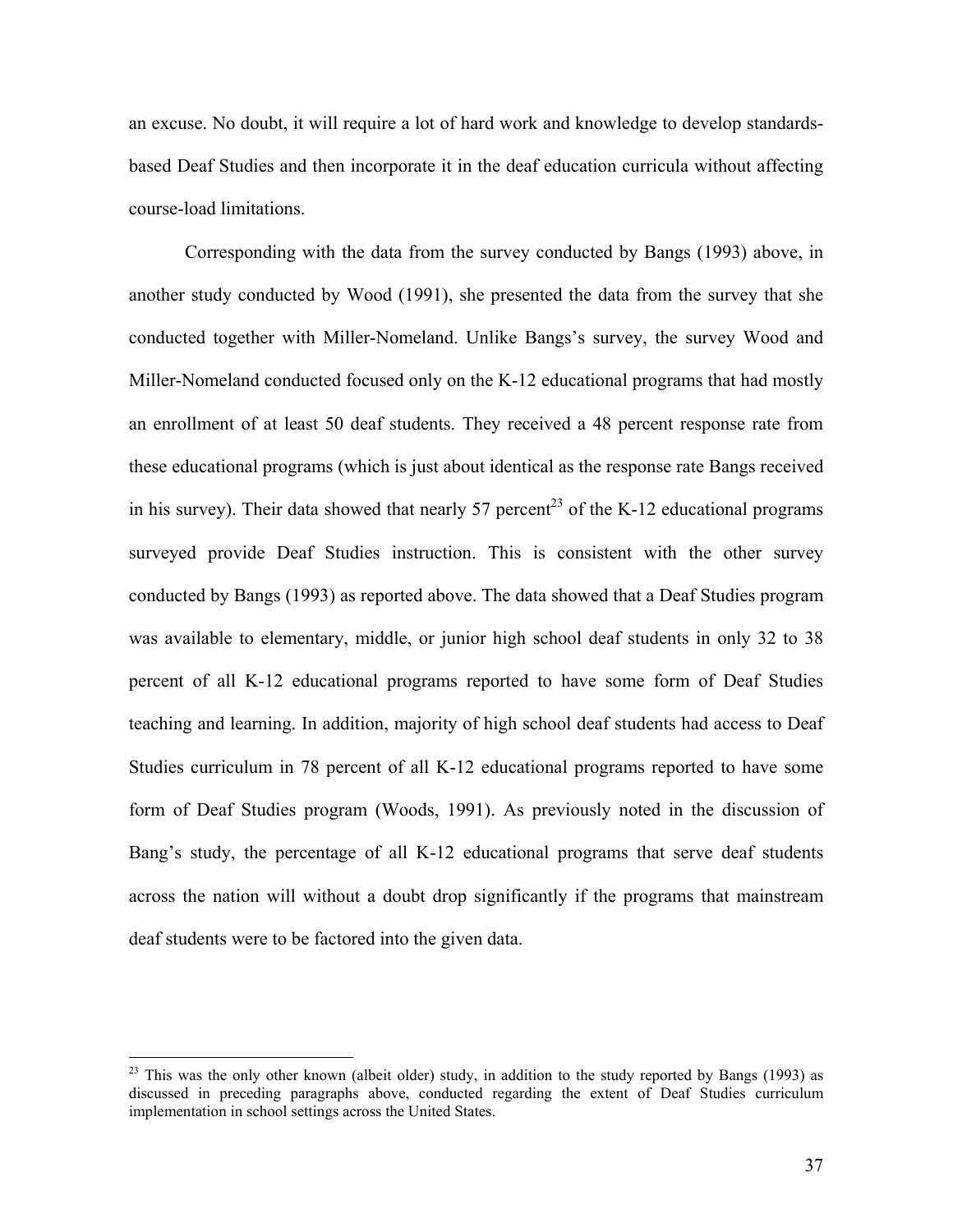As Bangs did with his 1993 study, Woods and Miller-Nomeland explored the factors that limited the implementation of Deaf Studies programs. Below is the ranking of limiting factors from highest to lowest percentages of the schools surveyed:

- 1. Lack of curricular instructional units (64 percent)
- 2. Lack of materials (56 percent)
- 3. Not enough time (46 percent)
- 4. Lack of input from Deaf adults (21 percent)
- 5. Not a priority subject (14 percent)
- 6. Lack of awareness or interest (14 percent)
- 7. No qualified teachers (12 percent)
- 8. Other reasons (27 percent)

Just about all of the surveyed schools (49 out of the 52) that indicated having no Deaf Studies curriculum at their school agreed that there was an urgent need for an useful Deaf Studies curriculum guide. Consistent with Bangs's 1993 study, the three most significant limiting factors were: lack of curricular instructional units, lack of materials and not enough time. Intriguingly, another one of the limiting factors for including a Deaf Studies curriculum was that it was not a priority subject, which was probably to be expected due to the fact that deaf education curricula generally is known to gear a significant load toward English literacy (and, now, standards-based content areas mandated by NCLB). However, this study was published in 1991, which predates the 1993 study Bangs did; as indicated in discussion above about Bangs's study, the percentage most likely have not significantly improved since then due to the accelerated trend in mainstreaming of deaf students and numerous closures of residential schools for the deaf. The low percentage in the number of schools that implement a Deaf Studies curriculum presents another reason for the need for standards-based elementary Deaf Studies curriculum.

The following certainly said it all about Wood's vision of what an ideal Deaf Studies curriculum should look like: "A current practice among teachers is to select a feature about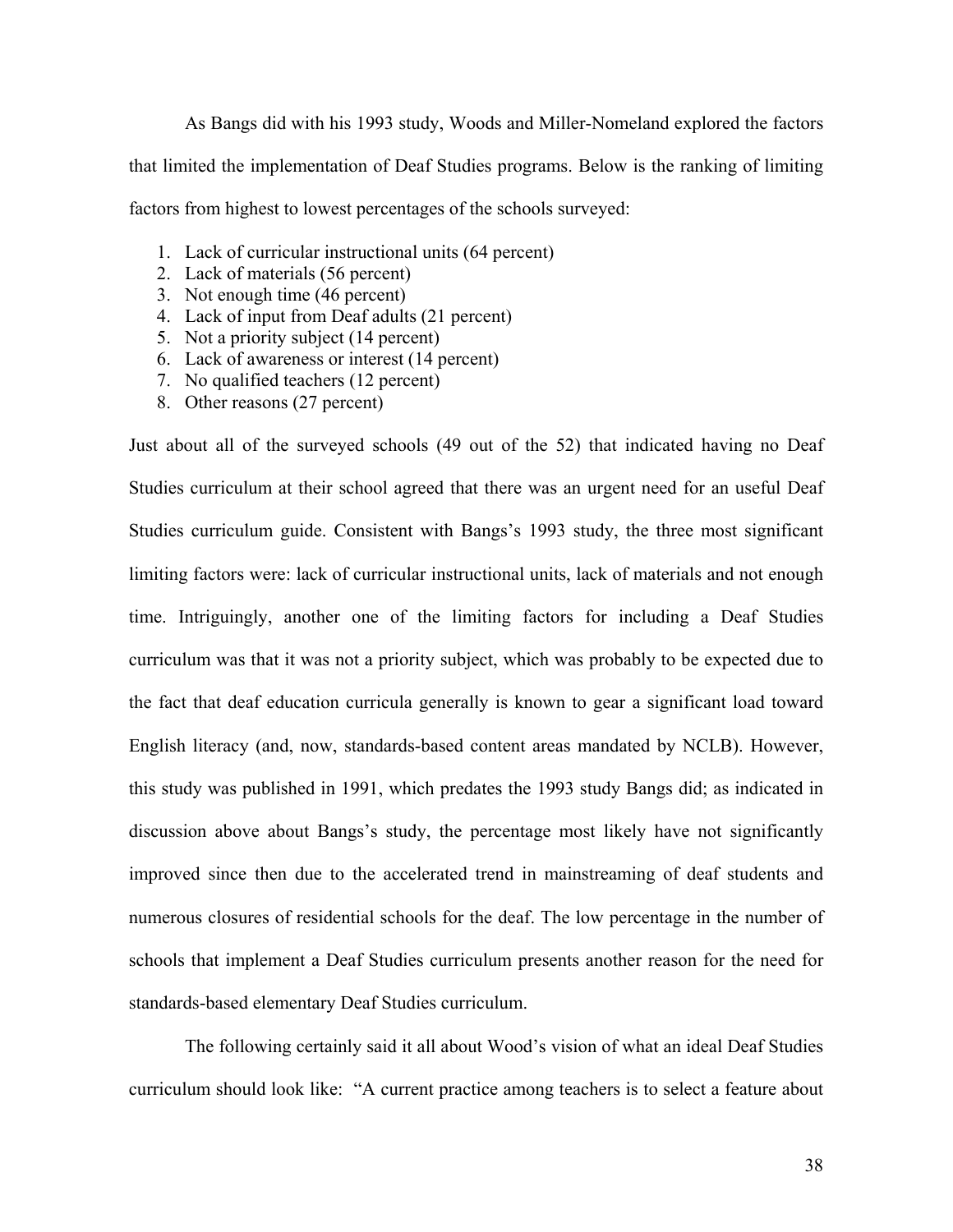deafness and use that one lesson for a day or a week to fulfill their duty to conduct an awareness program during the academic year. Ideally, deaf awareness should be part of everyday learning to be effective for every deaf student. Imagine hundreds and hundreds of children like me, who grew up with minimal knowledge of deaf heritage that could have contributed to a natural understanding for their existence as future effective deaf adults"

(Woods, 1991, p.169).

Below is an excerpt of what is probably the only known writing to discuss something that is remotely similar to standards-based Deaf Studies curriculum that this thesis has been discussing and is pushing for:

In considering curriculum development for an ASL/Deaf Culture program, it must first be determined whether school districts are required to use state-mandated curricula, or whether curricula are site-based. State-mandated curricula are usually developed and distributed by the state department of education, and are required to be used by all school districts in the state. When curricula is site-based, the state department provides general guidelines and standards by which each district develops its own curricula.

If a state uses state-mandated curricula, a strategy must be developed to ensure that the state department has appropriate consultation and assistance in developing a state curriculum for ASL and Deaf Culture. Ohio uses site-based curricula, which means that school districts are free to develop their own ASL and Deaf Culture curricula. It has been found, however, that most school districts are not in a position to be able to develop their own ASL and Deaf Culture curricula adequately, and are eager for some type of course of study, curriculum, etc., from the state department. What the Ohio Department of Education has done is to integrate the courses of study and "curricula" developed by the pilot projects into an instructional guide and model course of study that can be used and expanded on by school districts (Liedel, 1993, pp 274 to 275).

This paints a complex picture of how pre-NCLB state standards can influence the development of a Deaf Studies curriculum in certain states. One can only imagine how much more complex it has gotten now in the era of NCLB-mandated state standards and accountabilities. Even back in 1993, Liedel was well too aware of teachers' having not enough time to teach everything to deaf students: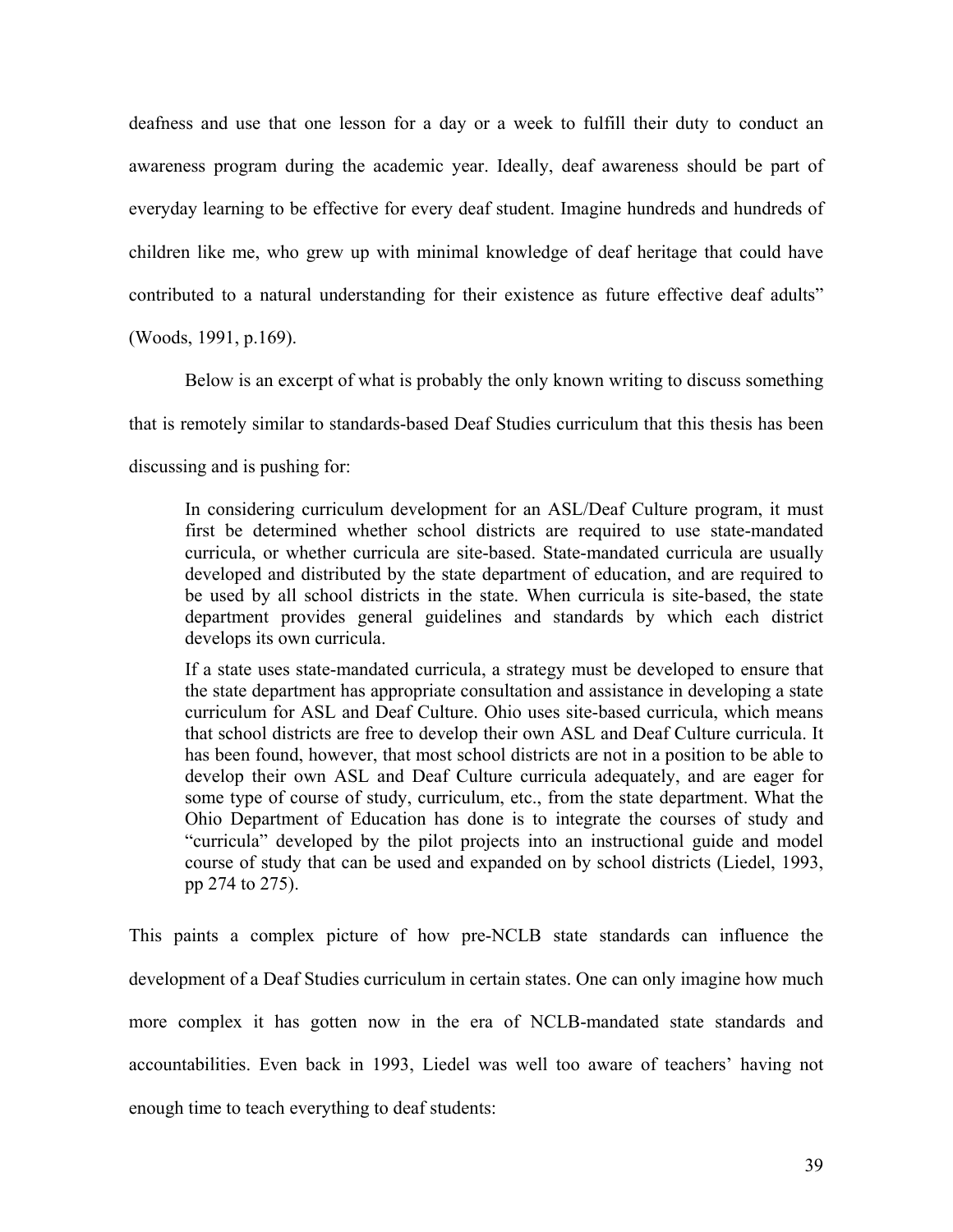A very common response among regular classroom teachers to requests to teach new material is the feeling of being overwhelmed with too much material to teach in a short school day. It is important to remember this when planning lessons or activities to implement in the classroom. For this reason, teachers may be reluctant to even try new material, especially if presented in the form of a curriculum (1993, p.278).

This observation made by Liedel is validated by the data Woods (1991) and Bangs (1993) published (e.g., those schools and programs who said that their teachers were "unable to add to curriculum because of course-load limitations" and that their teachers did "not have enough time;" both of them were the popular explanations for not having Deaf Studies curriculum at their sites). However, it is this author's belief that no matter what excuses schools give for not having Deaf Studies curriculum implemented at their sites, they can still integrate Deaf Studies curriculum into their existing regular curriculum. Liedel shares this view when he wrote: "In considering the limitations on time during the school day, it was decided that the more easily a lesson could be integrated into the regular curriculum, the more likely teachers would be to use the in-depth lessons on ASL/Deaf Culture" (1993, p.278). A wide variety of ways that educators and teachers can create their Deaf Studies curriculum has already be discussed in the preceding paragraphs above.

Rather than creating a self-sustaining Deaf Studies unit/course for the deaf students, Deaf studies should be integrated<sup>24</sup> across all academic disciplines (e.g., Cohen, 1999). Stewart and Kluwin (2001) refer to this as "the integrated approach to Deaf Studies" (p.116). This approach allows Deaf studies curriculum objectives to be integrated into learning experiences for deaf students in language arts, social studies, science, health, mathematics, and among other academic disciplines (Gaustad, 1997, 1999). The need for a Deaf Studies curriculum is not just a United States issue; this is an international issue (e.g.,

<span id="page-42-0"></span> $24$  See Shaw (1991) for examples of instances of successes in integrating Deaf Studies curriculum across various academic disciplines.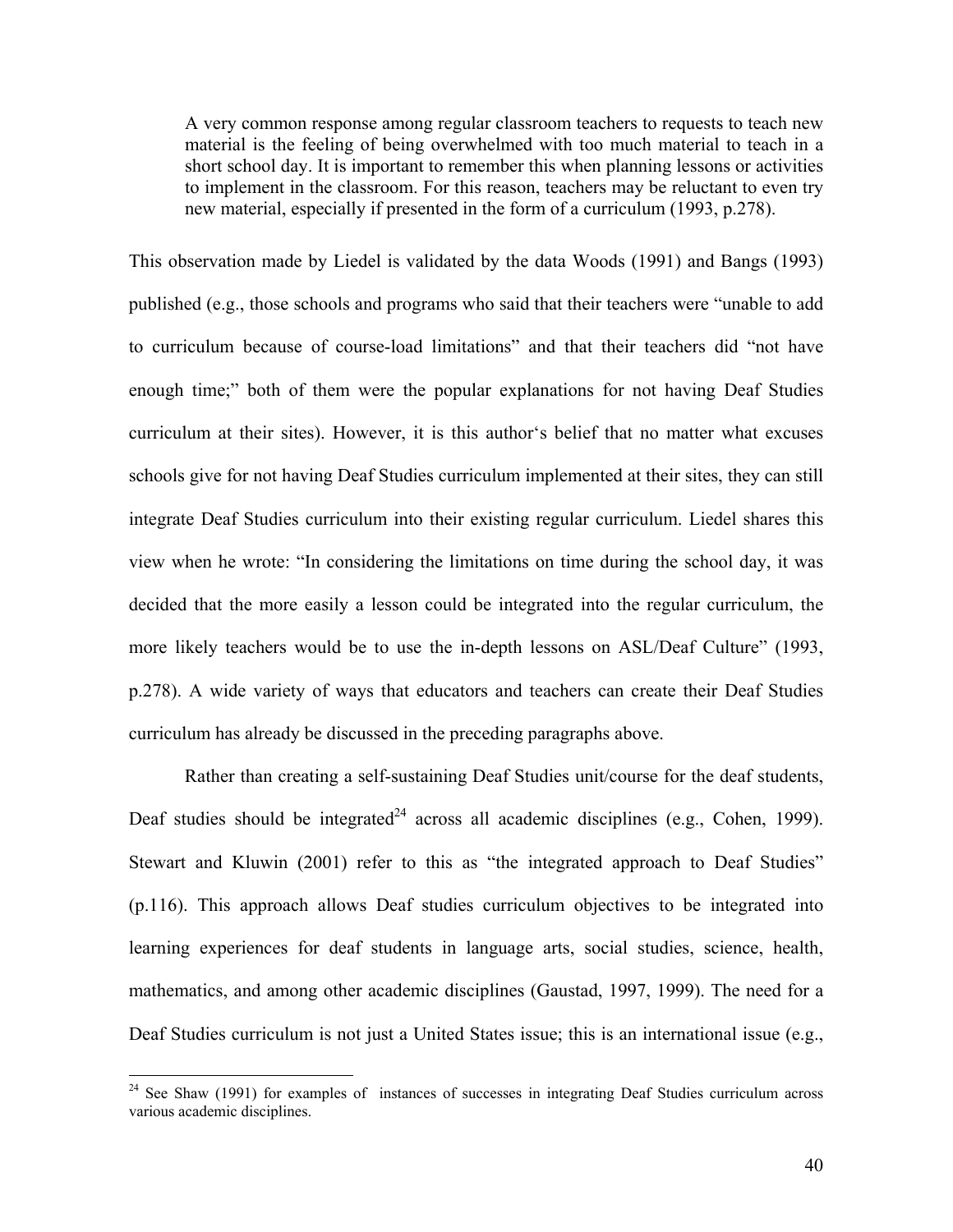Carty, 1992; Carty, B., Neale, J., & Power, D., 1997). This approach helps ease the pressure off the teacher to take time away from the focus on the standards-based learning and create a separate block for Deaf Studies. Additionally, by aligning the Deaf studies curriculum with the standards, the teachers will have a much easier time infusing this curriculum into their curricula across various academic disciplines.

Giving deaf students access to the Deaf Studies curriculum is just not only about giving them access to deaf culture and heritage, gaining access to the accommodative solutions for a successful life as a productive deaf citizen, or looking up to successful deaf role models who have overcome the limitations of their deafness in their chosen field or career. It is also about letting deaf students analyze their self-concept in addition to building their self-esteem in a positive way. Jacobs & Weinstock (1991) writes:

Students of Deaf Studies learn to stand up for their rights as Deaf consumers. They learn to register their use of ASL in a variety of situations through presenting in front of class, participating in discussions, and working together on individual and group projects. In Deaf Studies classes, students learn the art of public speaking. They learn to express themselves with their own ideas and feelings as Deaf individuals. In order to gain respect of others, students stick together and help each other develop positive self-esteem as Deaf individuals. […] The results are astounding (p.112).

In closing, "All deaf students should be offered the opportunity to know and understand their own heritage and culture. With this knowledge, they will be empowered with the sense of identity, confidence, and security they will need to meet life's challenges and be successful and productive citizens" (Bahl, 1994, p.655).

The need for and importance of a Deaf Studies curriculum have become more prevalent with not only an increase in the number of  $K - 12$  deaf students becoming more mainstreamed, but with the entire K–12 student body (including deaf students) in the United States increasingly becoming more diverse today. Many mainstream public (including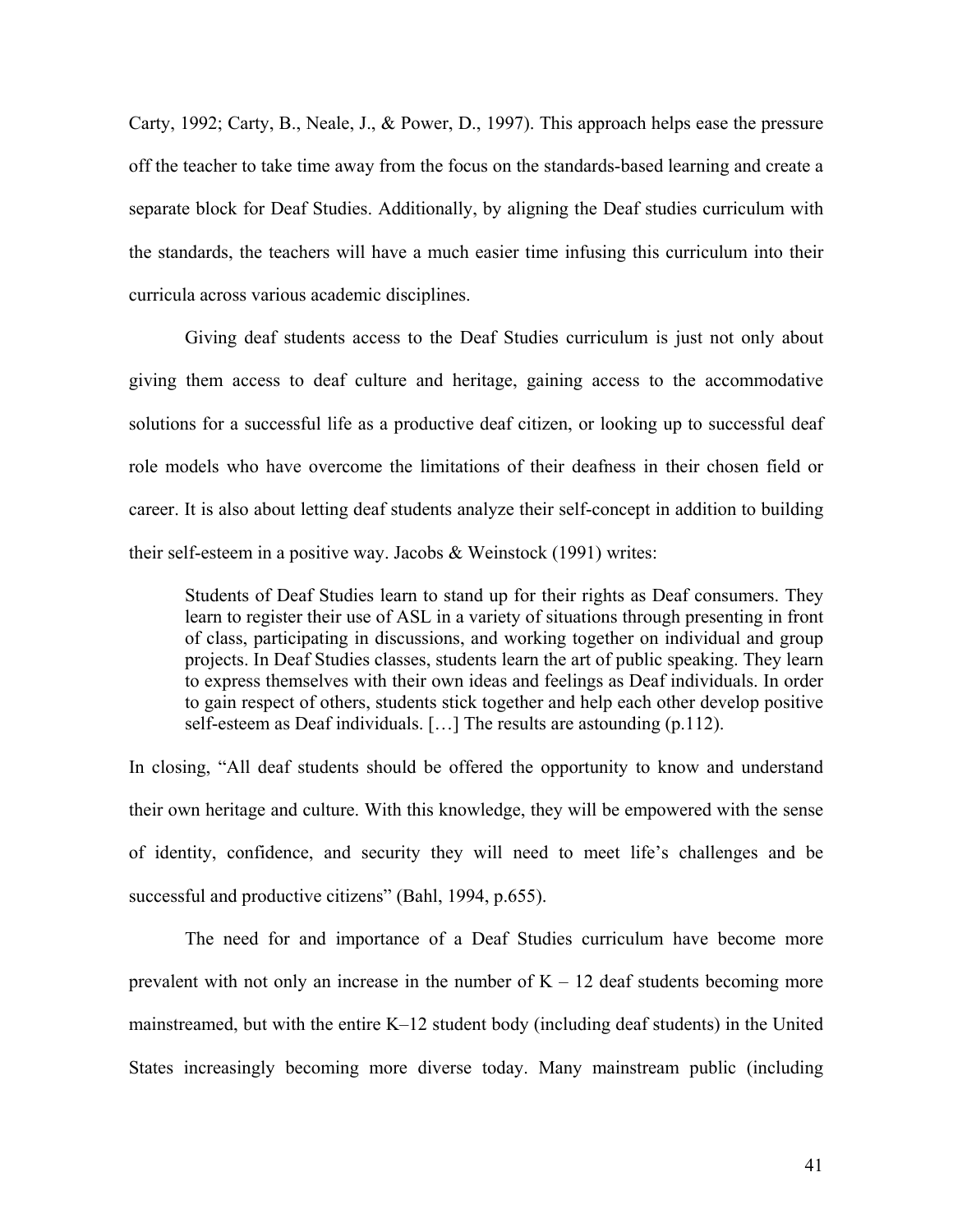charter and private) schools have since then (or begun to) approached and included multiculturalism into their curriculum to address diversity in the student body. As a result, many minority students have been given opportunities to learn and enjoy their culture and heritage through minority studies. When these opportunities are being given to the minority students, deaf students should also have the right to these same opportunities to learn about their own deaf culture and heritage.

"With the changing trend of public school curricula toward offering a variety of minority studies, deaf students also should have access to accurate information about their deaf cultural differences or similarities" (Bahl, 1994, p.650). In doing so, Bahl (1994) says that this will inspire deaf students to "become proud, confident, competent first-class citizens in our society" (p. 650). Additionally, Cohen argues that Deaf Studies will help deaf students "develop communicative competence in ASL, instill an appreciation and respect for ASL as a language, foster awareness and understanding of the Deaf community, and guide each student in his or her quest of becoming an individual among his or her peers" (1999, p.178). In addition to these benefits for deaf students having access to a Deaf Studies curriculum, Liedel wrote: "An ASL/Deaf Culture program can be a greatly rewarding program. Hearing, hard of hearing, and deaf students in public schools benefit tremendously. The long-range benefits for the Deaf community as these students graduate and enter the workforce as informed employers, businesspersons, colleagues, etc., can only be imagined. An effective program takes much planning, organization, and collaboration, but the rewards are definitely worth it" (1993, p.279). Indeed, it will be worth it!

In the latest article at the time of this writing, Storbeck and Magongwa had this to say, which is consistent with earlier papers' views:

42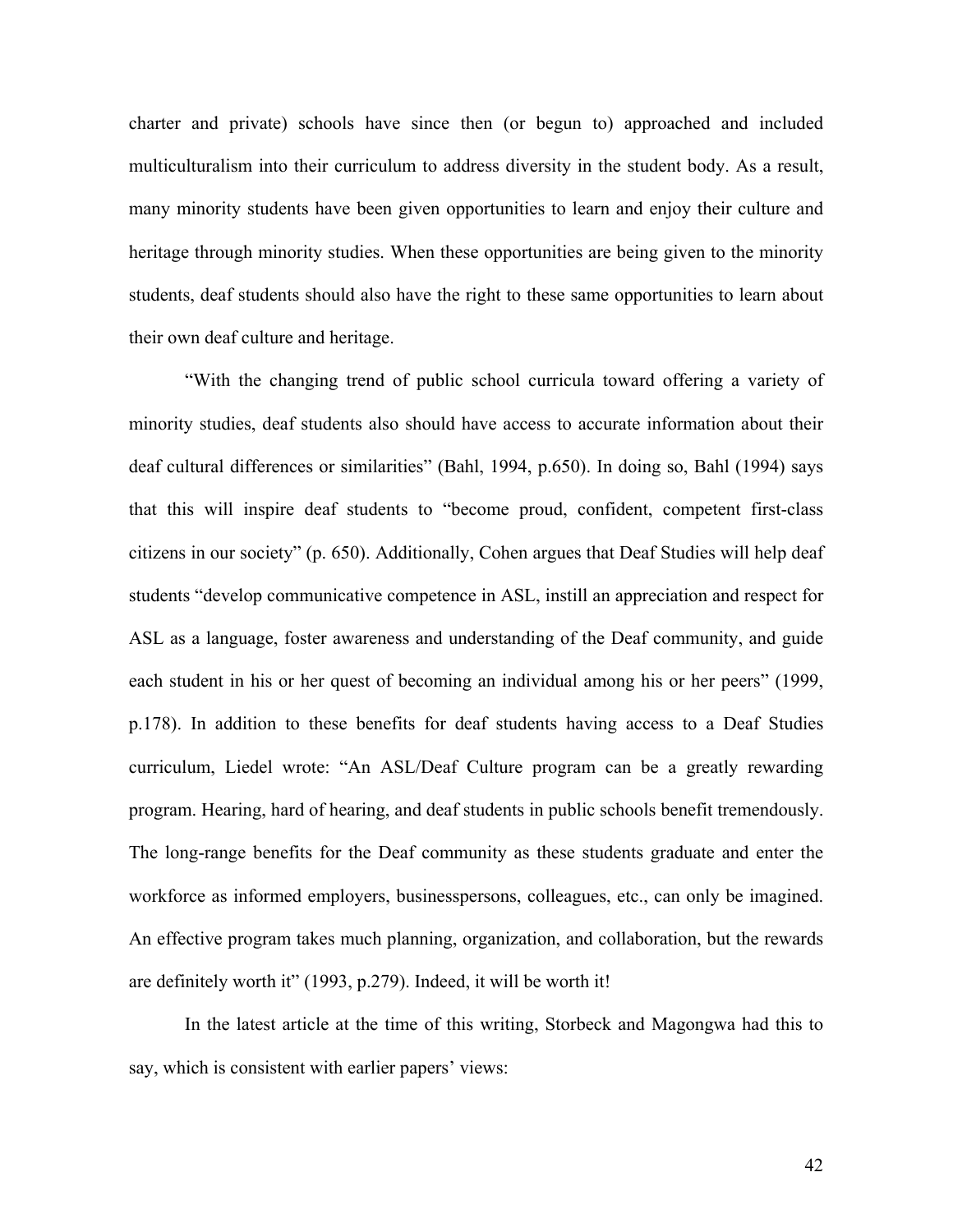Deaf and hard of hearing learners, regardless of their academic placement – residential/day school, self-contained class, or resource room – have a right and a need to know their Deaf heritage. We argue that this is a right because deaf students rarely have opportunities to understand themselves as a linguistic and cultural group, which is seen as crucial in their development of identity. Additionally we propose that deaf and hard of hearing learners also have a need to develop an understanding of their Deaf culture and how it relates to their home culture (and thus the language) of their family, which in the large percentage of cases is the hearing community. This in turn is a necessity for a growing understanding of themselves as part of a broader diverse community (nationally and globally), which will lead to the development of Deaf education as inclusive and multicultural. To this end, we propose that deaf and hard of hearing children be exposed to a rich and diverse Deaf cultural studies curriculum to prepare them effectively to take their rightful place in society (2006, p.114).

This view is also shared by this author's position on the need for an inclusive Deaf Studies curriculum. To make this happen, Storbeck and Magongwa (2006) said that "[to] effectively meet the needs of our Deaf learners, we need to argue that schools for deaf students need to be responsive to the multicultural needs of the Deaf community." (p.113). This approach is based on the premise that the deaf community is enormously diverse (e.g., Padden & Humphries, 1988, p.4). In order to do that, they suggested using Banks' (1994) framework for multicultural curriculum reform. In this framework, Banks refers to four levels of approach to including cultural content into the curriculum (in this case, the Deaf Studies curriculum): the contributions approach, the additive approach, the transformation approach, and the social action approach. In this framework, he sees a gradual cumulative development from the first to the fourth level; however, these levels of approach can be mixed or blended, it is this blended approach to the Deaf Studies curriculum that Storbeck and Magongwa propose.

The contributions approach is an important first level (or first step) of approach in the Deaf Studies curriculum. It helps create a deaf consciousness in the deaf students. Banks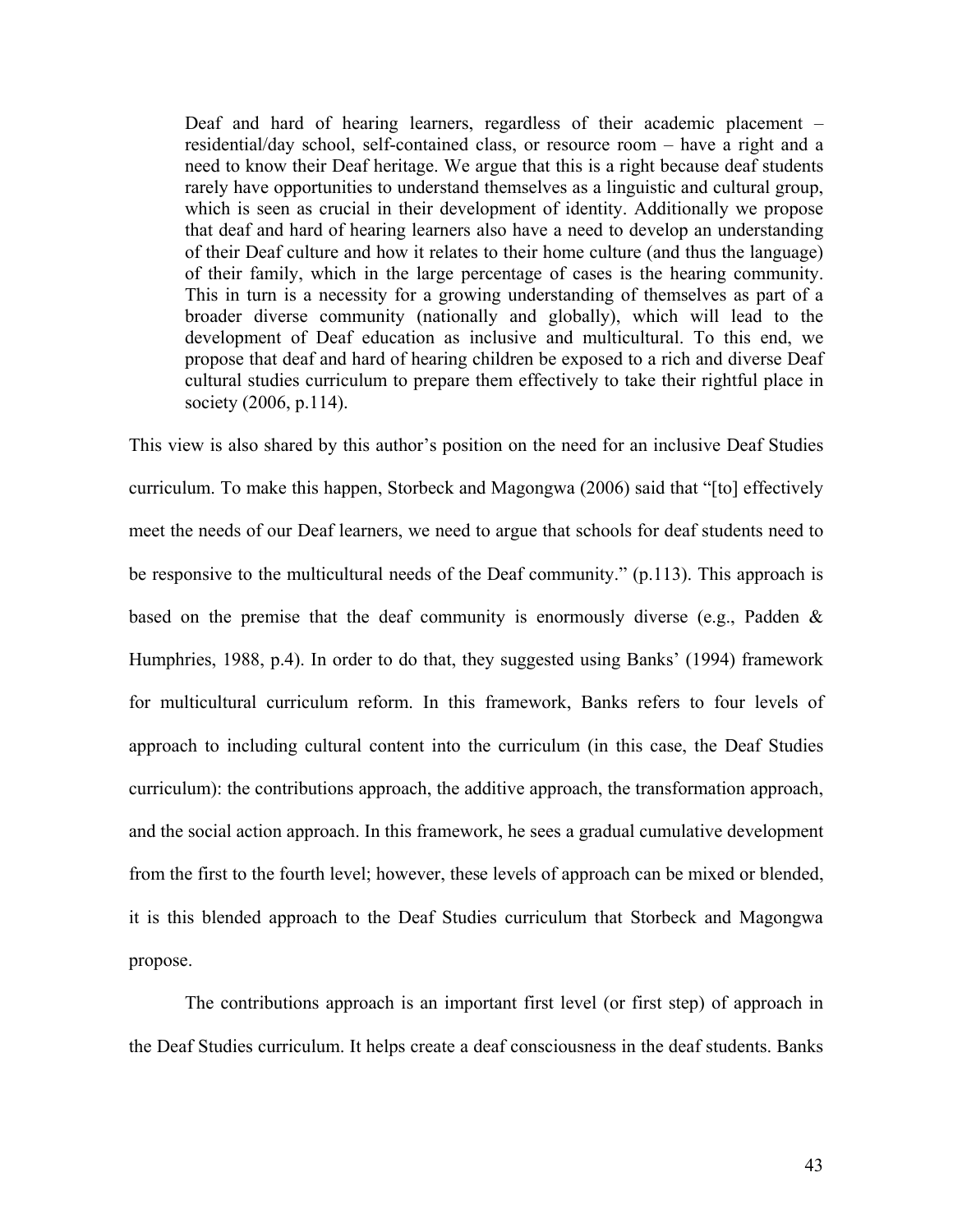refers to this approach as the "heroes and holidays" approach, which for the Deaf Studies curriculum means exposing deaf students to deaf role models.

The second level of approach in the Deaf Studies curriculum, namely the additive approach, allows for culturally appropriate deaf role literature, issues, and role models to be included in the deaf education curriculum. The next level of approach is the transformation approach. It infuses various perspectives, frames of reference, and content from various groups that will extend deaf students' understandings of the nature, development and complexity of current society. This approach is the first to introduce deaf students to diverse perspectives and insights and to challenge the dichotomous and hierarchical approach to cultures.

The social action approach (fourth and final level) in the Deaf Studies curriculum encourages deaf students to act upon their newfound knowledge. For instance, deaf students "are given a social problem, such as prejudice against Deaf people in the workplace or discrimination in schools, and are encouraged to engage critically with the problem, do research, 'analyze their values and beliefs, synthesize their knowledge and values, and identify what alternative courses of action, and finally decide what, if any, actions they will take' to address the issue concerned (Banks, 1994, p.209)" (Storbeck & Magongwa, 2006, p.123).

Inclusion of Banks' multicultural framework, especially the given four levels of approach, into the Deaf Studies curriculum will help fully integrate and infuse deaf culture into the deaf education curriculum, thus creating a Deafcentric curriculum – including content, visual learning and teaching styles, and deaf indigenous teaching and learning practices (Storbeck & Magongwa, 2006). Additionally, at the core of the Deaf Studies

44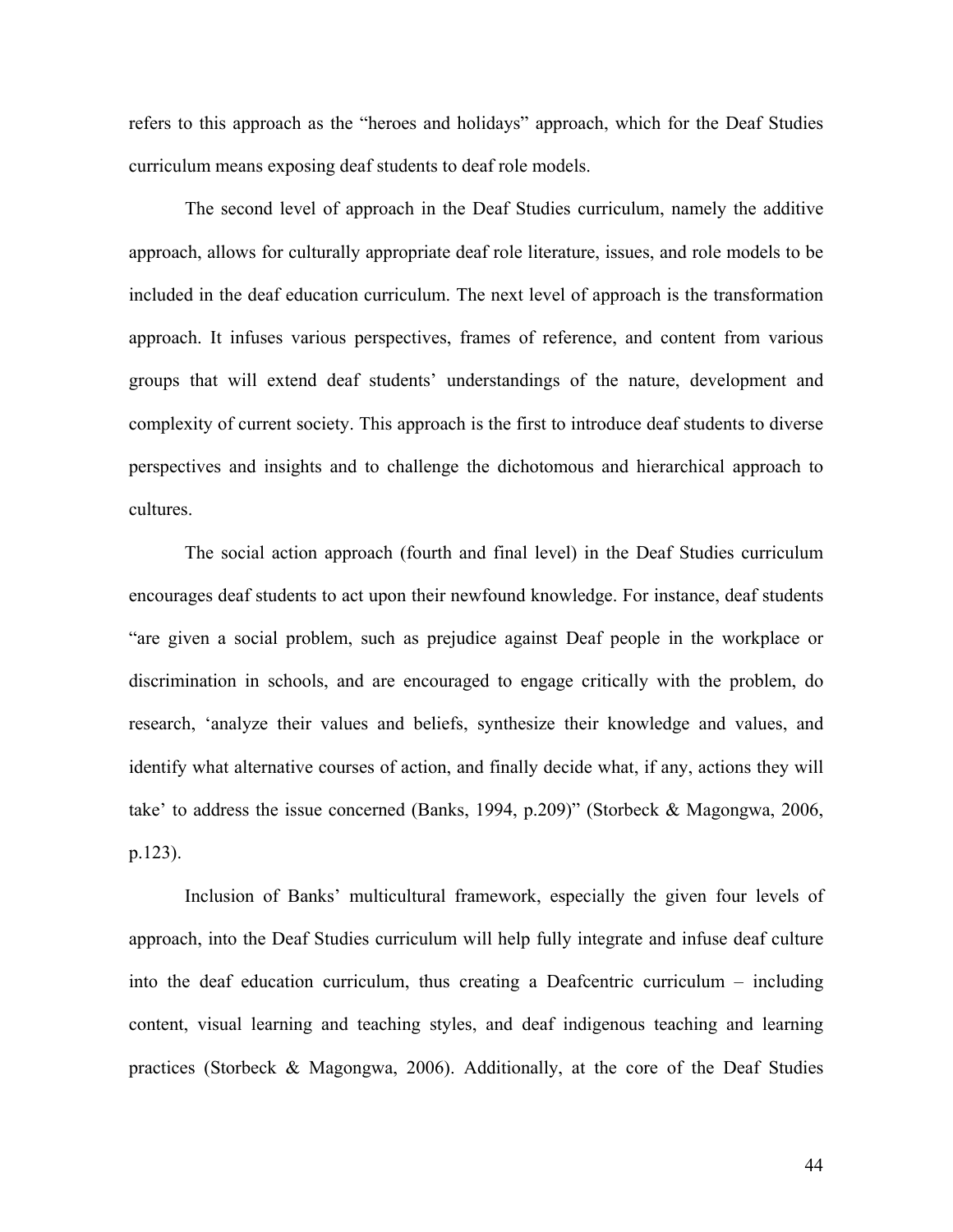curriculum, the multicultural inclusive framework's four levels of curriculum transformations needs to recognize and take into account Deaf learners' plurality of identities (i.e.: their family background, country relativeness as well as their deaf identity).

A literature review of all the articles and paper proceedings discussed above in this section shares one of the popular emphasizes on implementing Deaf Studies curriculum which is the ASL-English bilingual approach to teaching (e.g., Bienvenu, 1993; and Carroll & Mather, 1997), thus necessitating the need to discuss the ASL-English bilingual methodologies. This author has elected to include in the following section the classic text from one of the sections from my first master's thesis (i.e.: Zernovoj, 2005) arguing the need for bilingual approaches to deaf education. In the two years since its completion, the author has come across a number of significant research findings concerning the bilingual methodologies or any other related matter. As appealing as it may be to try to alter or rewrite the following text, the argument presented in this text is still very credibly relevant. The author has opted to retain the original text with no alterations at all, and inserted new number footnotes in several places of this text directing the reader to more new information that this thesis's author may have included in his writing two years ago. In other words, the author is doing this as a means of highlighting (thus calling the reader's attention to) the significant recent research literature published outlining the benefits of the bilingual approach to teaching and learning. The entire text in the following section is the aforementioned original text in its entirety.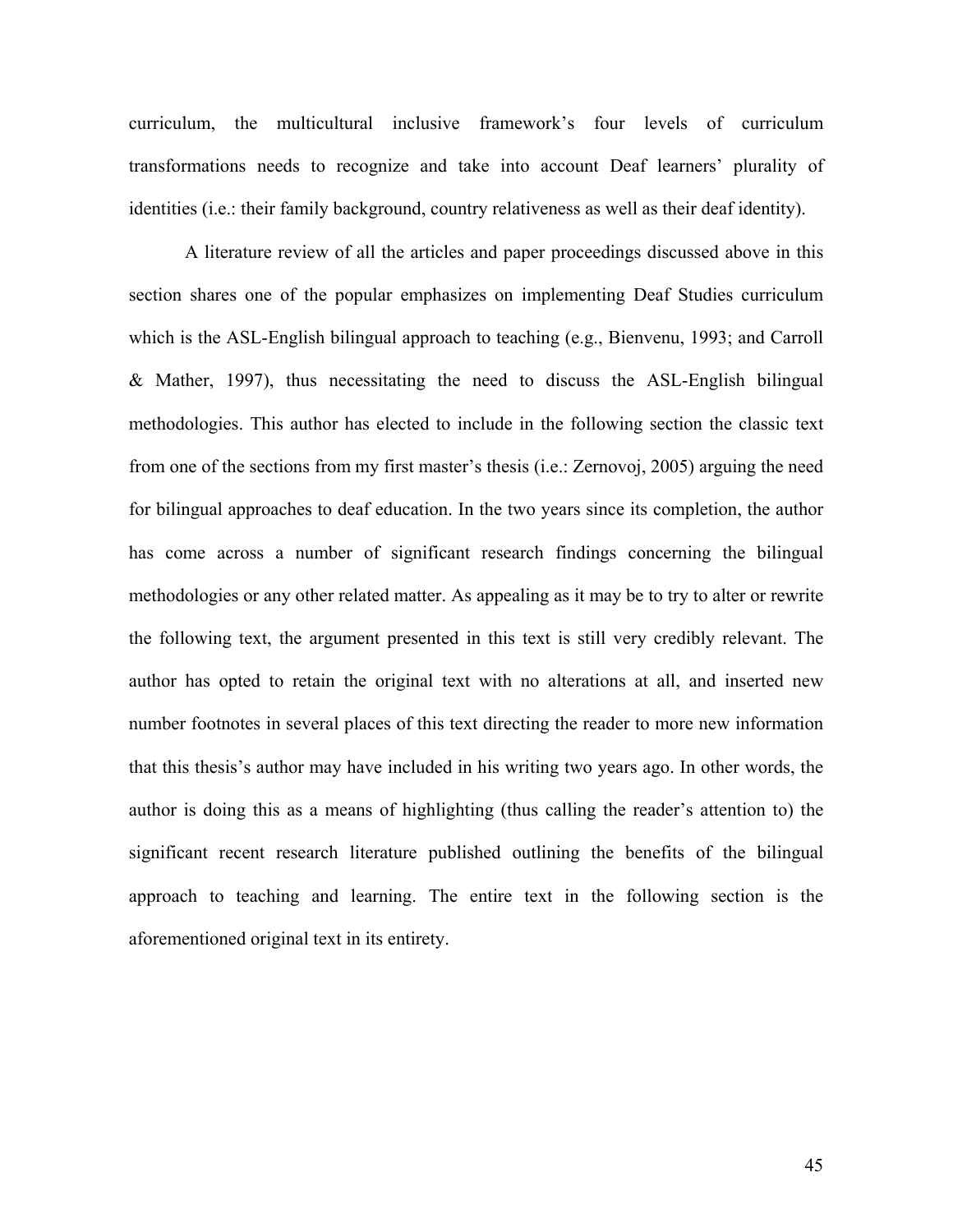## **IV. The Need for Bilingual Approaches to Deaf Education**

Bilingual students find themselves in a wide variety of bilingual education programs, from those meticulously designed to meet their specific native linguistic and cultural needs to programs in which not much is done to address their needs. Grosjean (1992, 1996) defined bilingualism as the regular use of two languages, and a bilingual as a person who needs and uses two languages in his/her everyday life. "The bilingual is not the sum of two complete or incomplete monolinguals; rather, he or she has a unique and specific linguistic configuration" (Grosjean, 1992, p. 55). An example of the unique capabilities (or "unique and specific linguistic configuration") of bilinguals is their flexibility to activate both their languages in a given conversation, regardless of the actual language used in that conversation (Grosjean & Miller, 1994)<sup>25</sup>. The monolingual approach to the education of deaf and hard of hearing children may not take the full advantage of their unique capabilities as bilinguals. Only bilingual education is up to such task as it addresses these children's linguistic configurations.

The term "bilingual education" by and large refers to the use of at least two languages of instruction sometime in the student's academic career; so, bilingual education programs in the United States use two languages, one of which is English, for teaching and learning purposes. These programs come in many different forms, but the two common goals shared by all of these programs are acquisition of English literacy skills and

<span id="page-48-0"></span><sup>&</sup>lt;sup>25</sup> Please refer to Bishop and Hicks (2005) for examples of how bilinguals (in this case, Codas – hearing children from deaf families) activate both their languages, namely ASL and English, in any given conversation. For instance, their study looks at ways how bilingual users of both ASL and English combine aspects of both languages simultaneously. Also, refer to Chung (2006) for how Korean-English bilinguals use both languages via code switching technique to meet the complex communicative demands between or within generations of their family.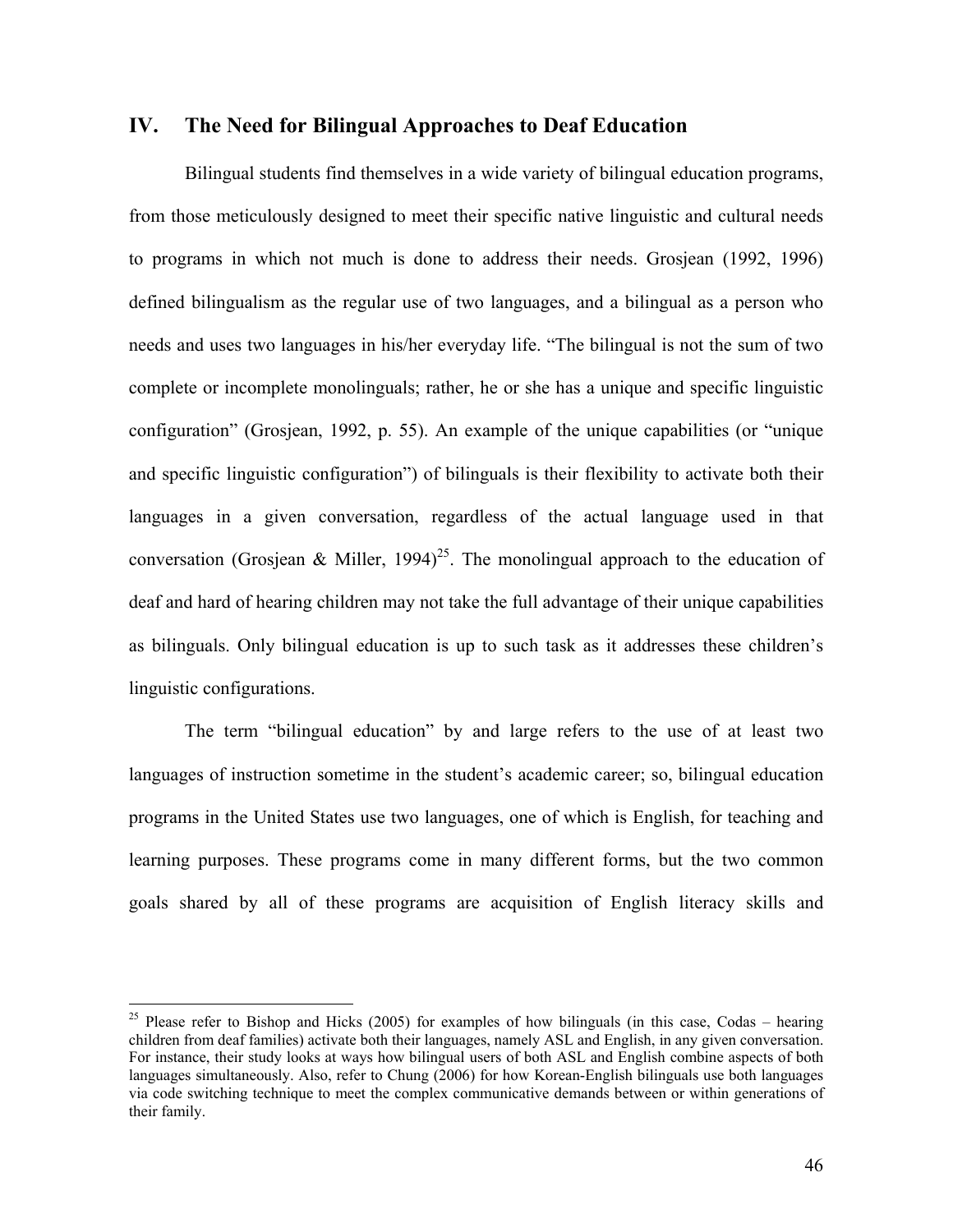meaningful learning of the core school subjects often through the students' heritage language.

There are two approaches that promote second language learning: additive bilingualism and subtractive bilingualism (Crawford, 1999; Cummins, 1986; Lambert, 1974, 1977). Lambert (1974, 1977) proposed that the social perception and treatment of primary and secondary languages are the roots of bilingualism, and distinguished between "additive" and "subtractive" forms of bilingualism. Additive bilingualism occurred when the students learn and add a second language (L2) to their repertoire, which does not interfere with the learning of their existing first language (L1) (e.g., Mahshie, 1995). In other words, the learning of L2 does not threaten to replace the existing L1. Unlike additive bilingualism, subtractive bilingualism referred to the form of bilingualism where L2 learning often meant interfering with the learning of a first language and replacing it with the second language (e.g., Wong-Fillmore, 1991). In this case, the learning of L2 competes with L1, threatening to replace it.

In a 1992 interview, Lily Wong-Fillmore stated that the social circumstances under he second language learning takes place strongly determine whether this learning is additive or subtractive (Hass, 1992). Wong-Fillmore added that if second language learning took place in a setting in which first and second languages were equally valued, then this learning had a possibility of being additive. However, if this learning happened in a setting where the only acceptable means of communication was English, then the second language learning would be subtractive. Cummins (2001) noted that there are about 150 empirical studies in the last 30, or so, years that had reported positive findings showing a definite correlation between additive bilingualism and bilingual students' linguistic, cognitive, or academic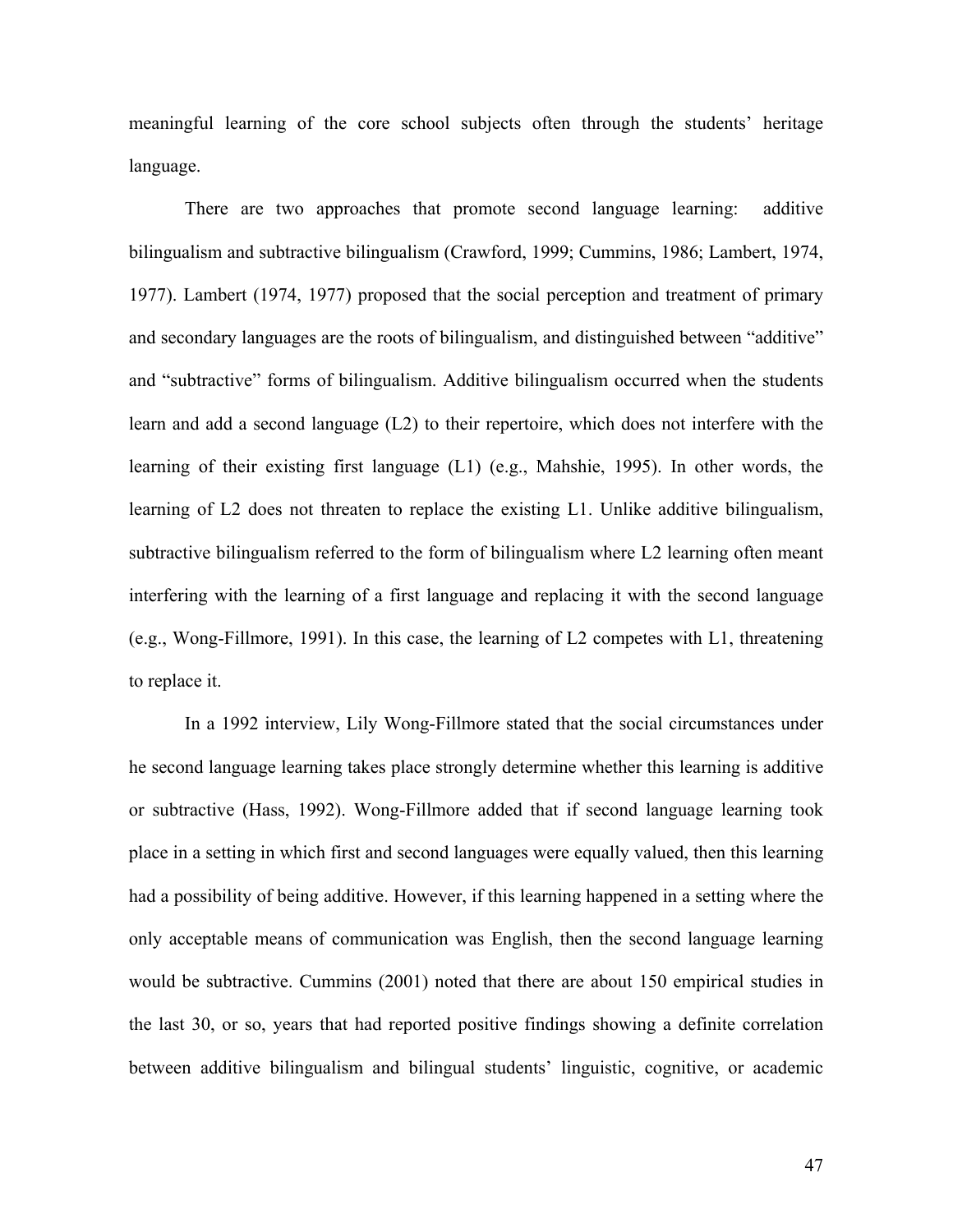growth. This was also supported by several empirical studies (e.g., Long & Padilla, 1970; Dubé & Hébert, 1975; Bhatnagar, 1980) showing evidence of bilingual students performing academically better when their L1 was valued and used than when L1 was neglected in the home and school. Because of its benefits, the additive bilingual education programs, whose prevailing goal is preservation of languages and culture, will be the focus of this thesis.

Krashen (1996) postulated that we all acquire language through comprehensible input (the "input hypothesis") (Krashen, 1985, 1994), where all information is both understandable and comprehensible<sup>26</sup>. Through comprehensible input, the knowledge that children obtained through their primary language helped make English more comprehensible, and this resulted in more English language acquisition (Krashen, 1996). Crawford (1999) quoted Krashen stating that acquisition occurred in "one fundamental way": "We acquire language when we understand it" (p. 123). For instance, a bilingual student with background knowledge in mathematics developed by effective mathematics instruction in the primary language would be more than likely to understand mathematics taught in English than another student without background knowledge. Terrell (1991) speculated that for some people language acquisition might not be exclusively based on input. He furthered suggested that grammar instruction should be seen as an aid to the learner during the process of the language acquisition.

Krashen (1996) noted that literacy transfers across languages as demonstrated by high correlations between literacy development in the first language and the second language. The ability to solve problems or to clarify ideas in one language can be used in another language is an example of literacy transference. Cognitive academic language

<span id="page-50-0"></span> $26$  Spencer and Harris (2006) conducted a study of characteristics of input that facilitate the development of a signed language in deaf infants and toddlers; in their study, they found that deaf children's acquisition of sign language appears to be related to the input they receive from their mothers.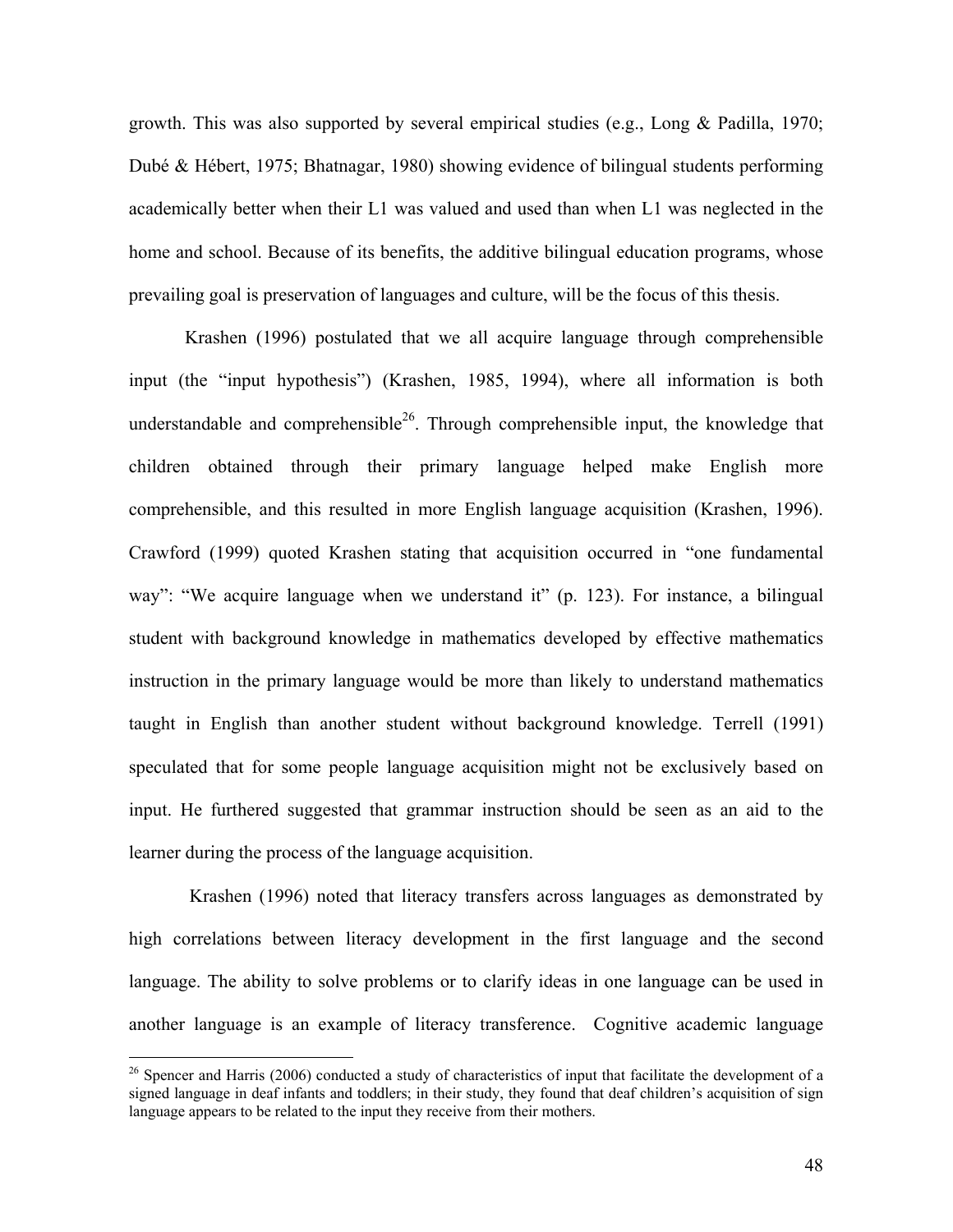proficiency (CALP) had been defined and characterized by Cummins (2001) as the combination of knowledge and literacy. CALP refers to grade-level fluency in academic target language in academic contexts (the "classroom language"), which, according to Cummins (2001), in general, takes five to seven years to develop. In addition to CALP, there is another type of language proficiency (Cummins, 2001): basic interpersonal communications skills (BICS). BICS refers to fluency in conversational aspects of the target language in social contexts, or the "playground language." BICS can be developed within a year or two of exposure to the target language. Cummins suggested that students could not develop CALP without having a strong foundation in BICS. Environment plays an important role in developing both BICS and CALP fluency in various situations and contexts (Cummins, 2001). Effective bilingual education programs provide opportunities for development in proficiency of both BICS and CALP skills in target language(s).

Keeping in mind the importance of the environment's role in the development of BICS and CALP, Cummins (2001) posited the linguistic interdependence or common underlying proficiency principle (CUP). The interdependence principle has been stated as follows: "To the extent that instruction in Lx is effective in promoting proficiency in Lx, the transfer of this proficiency to Ly will occur provided there is adequate exposure to Ly (either in school or environment) and adequate motivation to learn Ly" (Cummins, 1981, p. 29). The main implication of this principle is if a student is proficient in L1, then, with enough and appropriate exposure that proficiency will transfer to L2. This transfer is explained by Cummins' common underlying proficiency model, which states that proficiency in L1 and L2 are seen as interdependent across languages because skills in different languages reside in the same area of brain, which enable facilitation of a ready transfer of academic skills.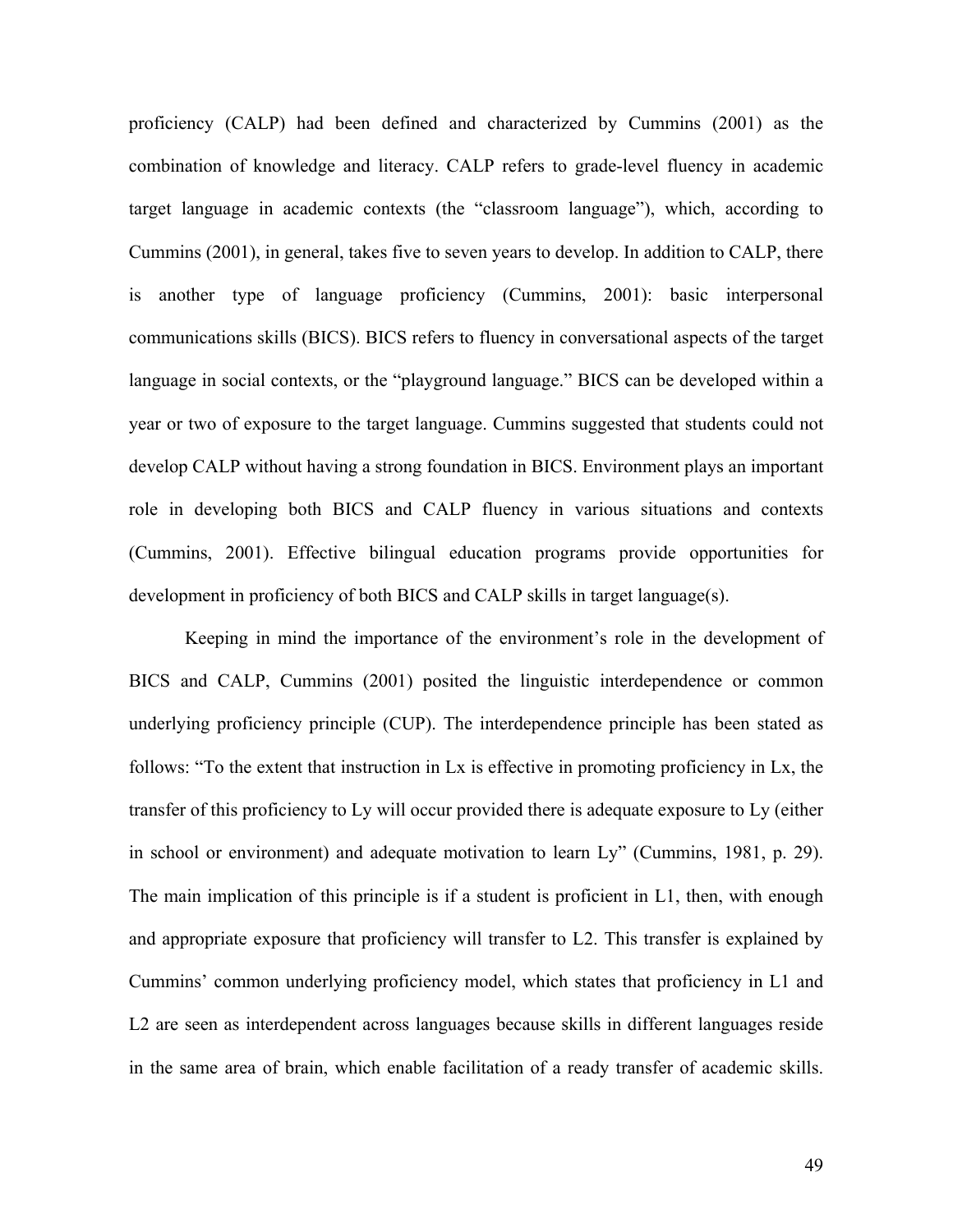This is one explanation for why deaf children of deaf parents typically outperform deaf children of hearing parents in academic tasks and English proficiency. They have had the opportunity to develop literacy in a language (ASL) most accessible and natural for them as a first language.

Mayer and Wells (1996) challenged the applicability of Cummins' linguistic interdependence principle for deaf students. These researches stated that ASL and print English as a form of bilingualism does not meet the conditions set forth by Cummins' CUP model. In other words, that "there is no one-to-one correspondence between signed and written phrases, as there is between spoken and written phrases in English" (p. 102). They argued that it is impossible for deaf students to acquire proficiency in English literacy skills without some form of exposure to English in an accessible form. According to Mayer and Wells, an internal "oral" representation of English is a necessary condition for successful English literacy, which can only be created by acquisition of spoken English, signed English or both. However, English in any form is not as accessible as ASL is as a primary mode of communication for deaf children, and, yet, many deaf children continue to attain successful English literacy without ever acquiring either spoken or signed English as a primary language (Strong & Prinz, 1997; Lane, 1999). Deaf children of deaf parents and their success in attaining bilingual fluency, as shown by some studies (Strong & Prinz, 1997; Lane, 1999), seem to contradict the Mayer and Wells argument. There is also strong research evidence of correlation between ASL fluency and English reading achievement (Strong & Prinz, 1997, 2000; Padden & Ramsey, 2000; Hoffmeister, de Villiers, Engen & Topol, 1997; Singleton, Suppalla, Litchfield & Schely, 1998).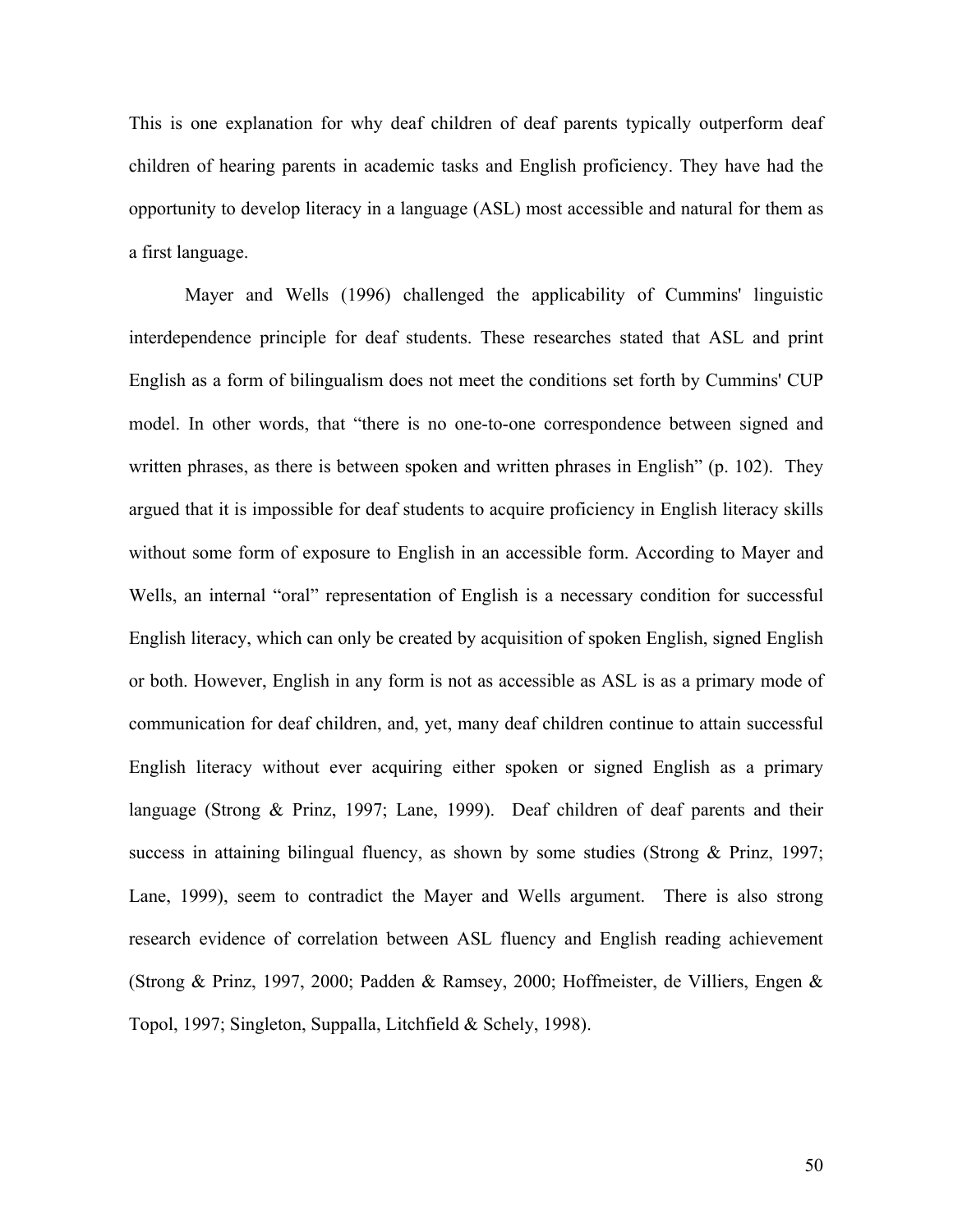While bilingual education in the United States often refers almost exclusively to the education of English language learners whose primary spoken language is not English, in deaf education, this model uses both the language of the ASL-signing deaf community and that of the English-speaking hearing. Despite the diversity of bilingual education programs for deaf children (Strong, 1995), the accepted idea of bilingualism in deaf children is to have ASL as a primary language and English as a second language.

The bilingual approach to the deaf education is not exclusive to the United States, or even the American continent, but is spanning the globe in the other countries. Before 1980, the educational approach to Swedish deaf and hard of hearing children was mostly strict oralism. The Swedish parliament passed a law in 1981 formally recognizing Swedish Sign Language (SSL) as one of the nation's minority languages and mandating that bilingual education be instituted in the nation's schools for deaf and hard of hearing children. All parents of deaf children were also required to learn sign language, and that they receive consulting services from immediately after the diagnosis of their children's hearing-loss.

Because of the law in 1981, major changes were made two years later to incorporate the bilingual approach in national curriculum policy governing deaf children's education. In Sweden, professionals, parents and the Deaf community work together as a resource network to provide the best possible environment and accommodations to capitalize on the critical period for language acquisition; thus maximizing potentials for the academic achievement of deaf students. They make sure that the deaf students receive good comprehensible input available only through Swedish Sign Language, which in time translates into natural second language acquisition of written Swedish. As a direct result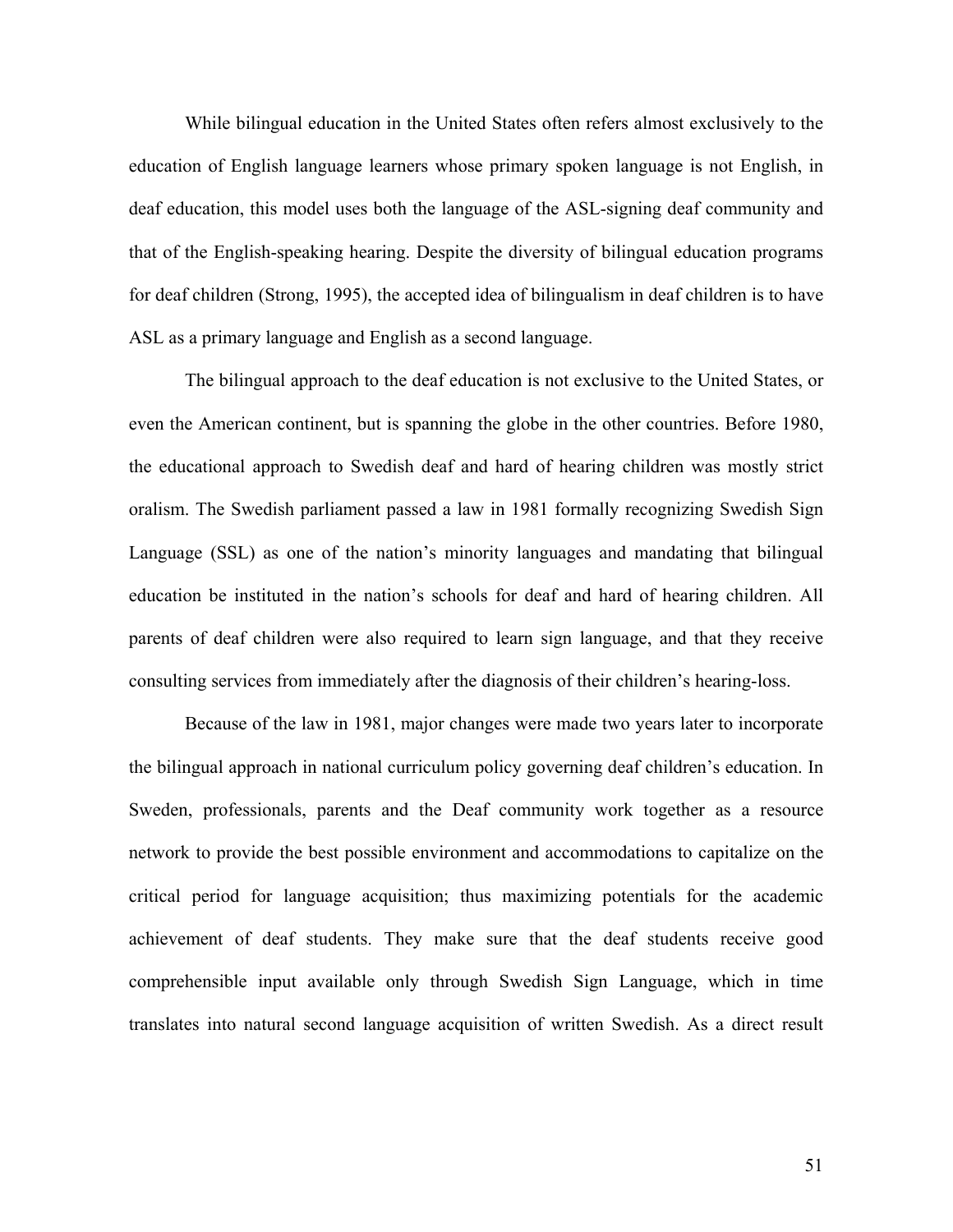from parents receiving early supports, deaf children often enter school with fluent sign language skills and high reading levels.

While in Swedish school, Deaf students were required to study Deaf people's lives, language, history, and accomplishments as an obligatory part of their school curriculum. In learning about and gaining knowledge of historic deaf figures (e.g., the "Laurent Clercs" of our world), and their accomplishments as an individual or as a whole in their deaf history, deaf students gains ideas of possible lives that that they can lead and finds a basis for selfesteem in their hearing society. Being a well-informed adult means possessing one's knowledge about one's heritage as it provides a useful framework, as well, for organizing other knowledge (Lane, 1999). As a result of incorporation of the bilingual approach to educating deaf and hard of hearing children in Sweden, tests of Swedish and of mathematics administered to eighth grade orally taught Deaf children taught, before the bilingual approach were introduced and embraced in Swedish deaf education, were administered again to bilingually taught Deaf children in the late 1980's; these tests show that the latter group outperformed the earlier one by a wide margin, especially in Swedish proficiency (Allen, Rawlings, & Schildroth, 1989). Further evidence of the success of bilingual approach to deaf education in Sweden were the reading and mathematics achievement levels of the first Deaf students in bilingual classes that were comparable to those of hearing peers when they graduated from high school (Stedt, 1992). In summary, the successful implementation of bilingual education for deaf children and its impressive results in Sweden shows that deaf children can and do benefit from the bilingual approach to teaching and learning.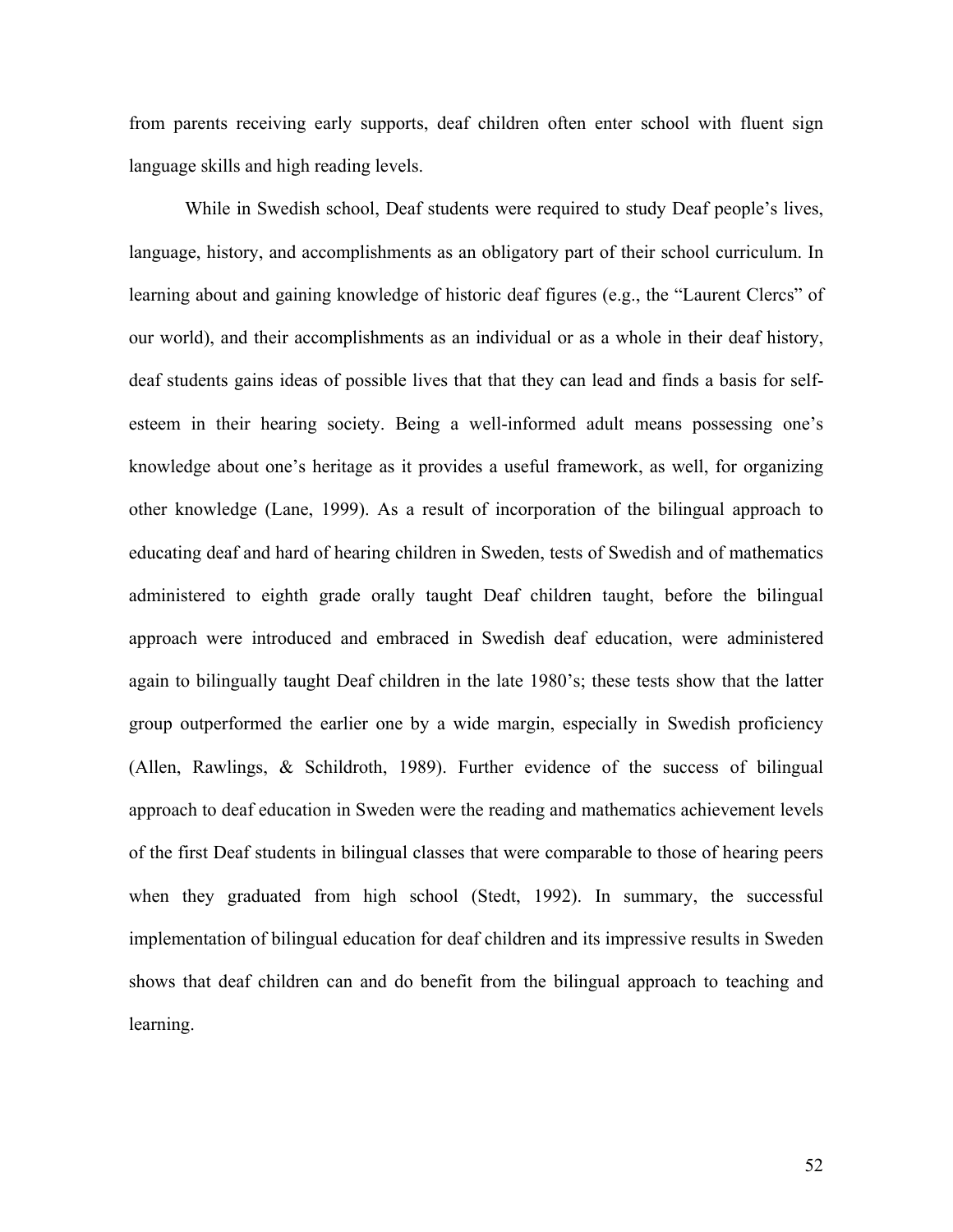An ASL-English bilingual approach has full support of many professionals in the field of deaf education and deaf adults within the deaf community (Livingston, 1997; Jacobs,  $1989)^{27}$ . Lane (1999) described the approach as "student-centered education" conducted using the child's "most fluent language" (ASL) while fostering child's literacy in English. Numerous recent studies of classes of deaf and hard of hearing students where bilingual classroom practices are being implemented have shown the successes (Coye, Humphries & Martin, 1978; Andrews, Ferguson, Roberts & Hodges, 1996; Allen, 1998).

In addition to the successes of the bilingual classroom practices in the deaf classes, a research examined the relationship between ASL fluency and English proficiency. Strong and Prinz (1997) examined the relationship between ASL skills and English literacy among deaf students between eight to fifteen years old. Their study has shown that deaf students benefit from fluency in ASL in achieving English proficiency (Strong & Prinz, 1997). This is evidence that ASL-English bilingual education can work for deaf children. Strong and Prinz (1997) also found that deaf children of deaf parents outperform deaf children of hearing parents in both ASL literacy and English literacy; this is also supported by many other studies (Strong & Prinz, 2000; Hoffmeister et al., 1997; Lane, 1999). Additionally, it was found that, in most cases, when ASL level was held constant, there was no difference between these two groups of deaf children (Strong & Prinz, 1997, 2000). This is further indication that ASL is a factor in literacy development. It is possible for deaf children to have strong English literacy skills, regardless of whether their parents are deaf or hearing. Children with ASL fluency had early diagnosis of their hearing losses, had early access to sign language, and were continuously exposed to English early (Strong & Prinz, 1997;

<span id="page-55-0"></span> $27$  Please read Thumann-Prezioso (2005) for deaf parents' perspectives on deaf education. All of the deaf couples in the study generally support ASL-English bilingual approach to teaching and learning of their deaf children.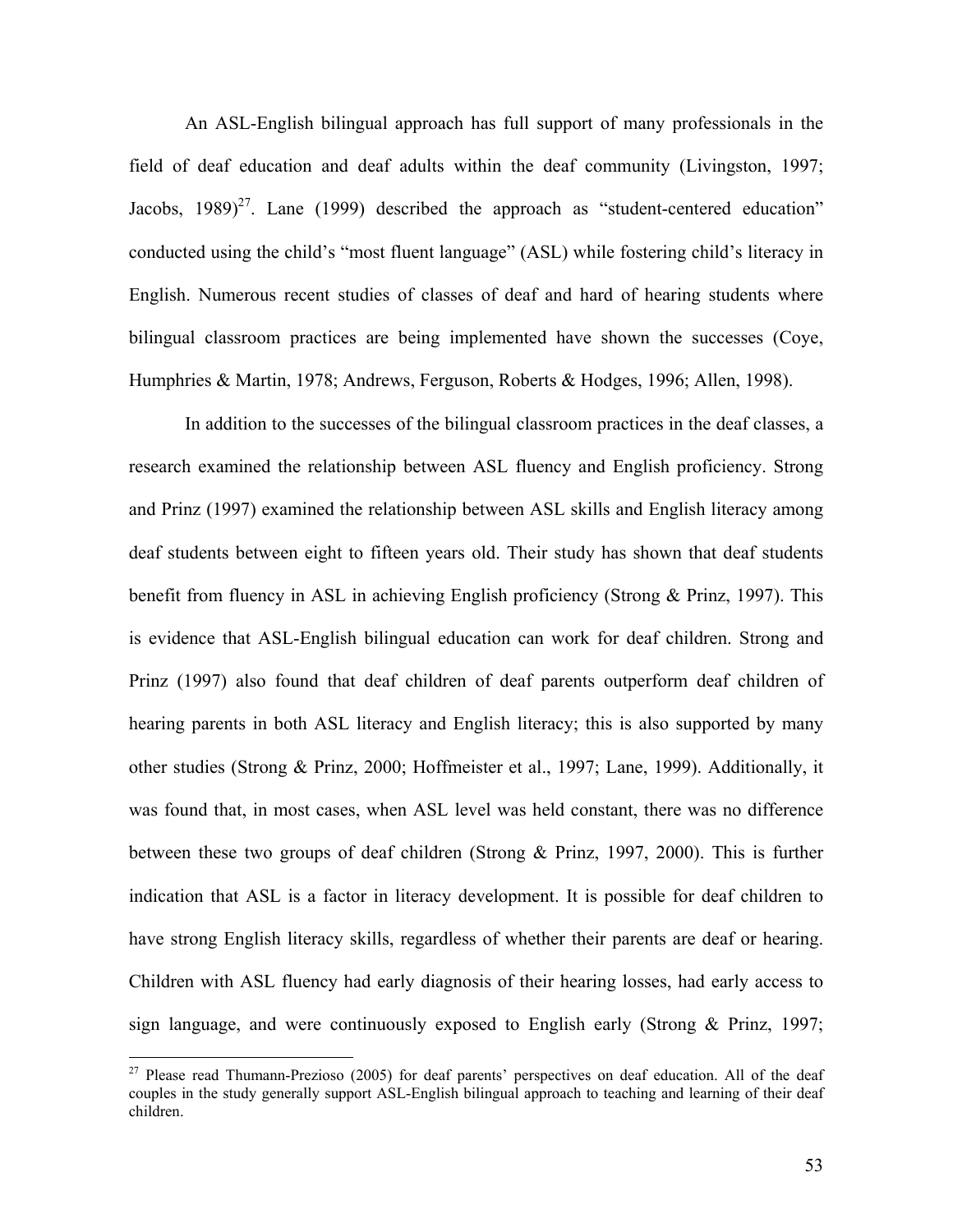Padden & Ramsey, 2000). Rationally, having parents who sign during deaf child's early years, and giving that child enough comprehensible input, is as important as whether at least one of the parents is deaf or hearing, and can have a powerful impact on that child's ASL and English literacy development.

There is a general agreement that if learners are provided with enough comprehensible input, they can become successful with target language acquisition. The comprehensible input premise was put forth by Krashen (1985, 1994) to explain how the language learner acquires a target language. Interestingly, de Villiers, Bibeau, Ramos and Gatty (1993) conducted a longitudinal study of profoundly deaf children of oral deaf families and found that these children consistently outperform other deaf children of hearing families academically. This strongly parallels the way signing deaf children of deaf families have been seen to outperform signing deaf children of hearing families. These oral deaf children had sufficient comprehensible input from their parents because their parents made compensations for their deafness by heavily using gestures in communication to a greater extent than hearing parents of oral deaf children; and those children, in turn, took full advantage of the gestural medium in communication (de Villiers et al.,  $1993)^{28}$ .

There is evidence showing the importance of deaf children's early, prolonged exposure to language as "individuals who are exposed to language at earlier ages consistently outperform individuals exposed to language at later ages for first and second language acquisition" (Morford & Mayberry, 2000, p. 111). Recognizing the need for early language experience in deaf and hard of hearing children's development as a literate person, Kassel, Osbrink and Zernovoj (2003) presented how their families supported literacy

<span id="page-56-0"></span><sup>&</sup>lt;sup>28</sup> Read Dominguez (2005) to see how Spanish-English bilingual students took full advantage of the gestural medium in communication in addition to words to communicate their mathematical reasoning to others and to direct their own cognitive activity.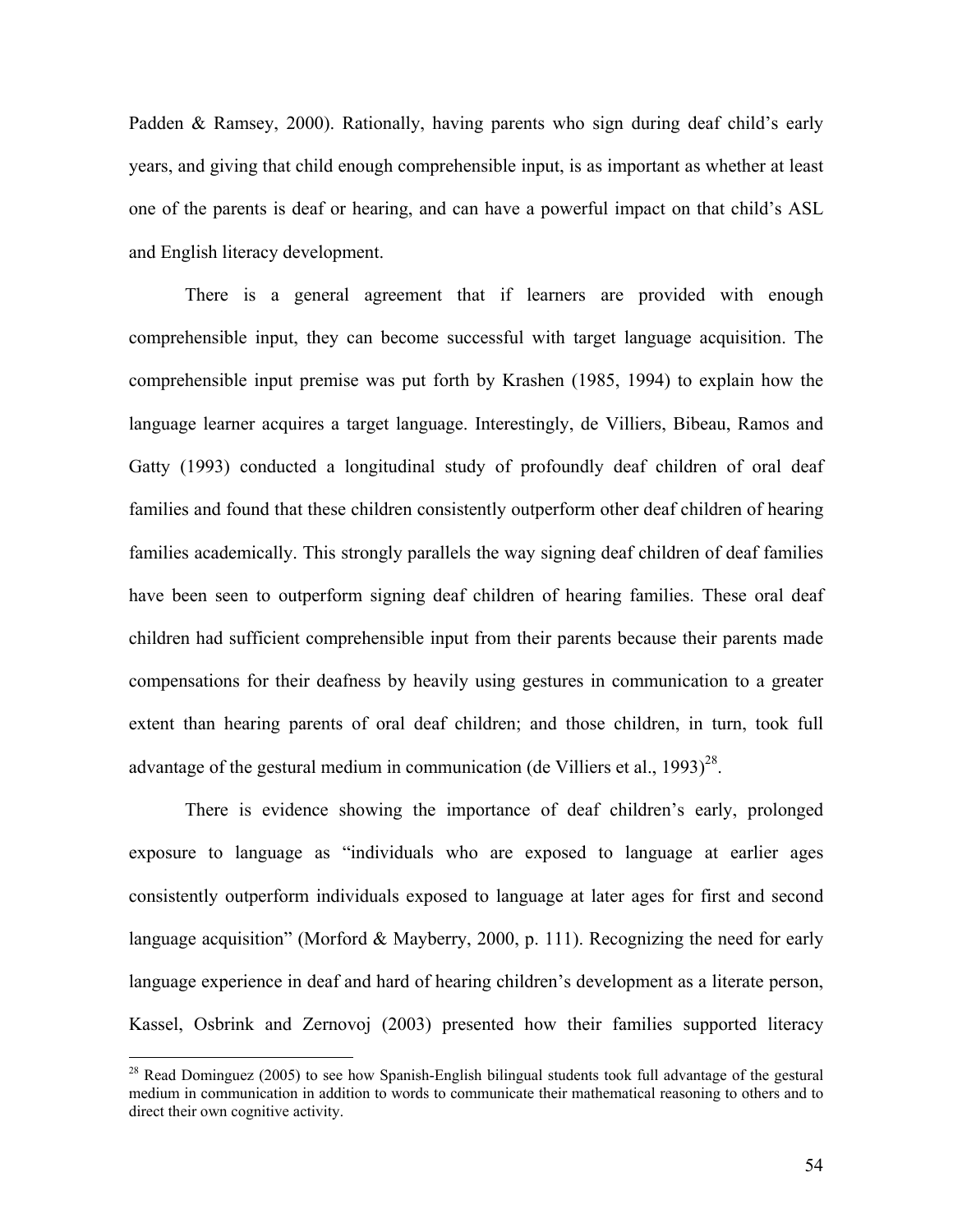development in the home underscoring how any deaf child can develop into a successful, literate deaf adult, regardless of family backgrounds. Comprehensible input started at an early age for these three deaf adults. The families of these three adults used a variety of learning tools to support the education process and their successful literacy development. While Kassel, Osbrink and Zernovoj presented real life experiences, there is a study that demonstrated the impact of consistent linguistic input regardless of which language or mode of communication can have on various academic and cognitive outcomes (Lou, Strong  $\&$ DeMatteo, 1991).

Padden and Ramsey (2000) studied reading achievement in two groups of deaf children, one from a residential school and the other from a public school, whose early experiences involve exposure to and using sign language. Consistent with the findings by Strong and Prinz (1997), Padden and Ramsey also found that the three factors that correlate significantly with reading achievement are having deaf parents, hearing losses being detected early, and early exposure to English. In their studies, they looked at how ASL plays a role in reading development of deaf children by measuring ASL competence in deaf children testing their specific ASL skills, evaluating how well these children knew the association between vocabulary of certain ASL initialized signs to their English word counterparts, and assessing their fingerspelling skills. They found that there is a strong relationship between ASL skills (and knowing specific ASL structures) and reading achievement in deaf students. They also found that these students "have made an alternate discovery in which they form association between elements of a signed language and elements of written language as they acquire the ability to read" (Padden & Ramsey, 2000, p. 168).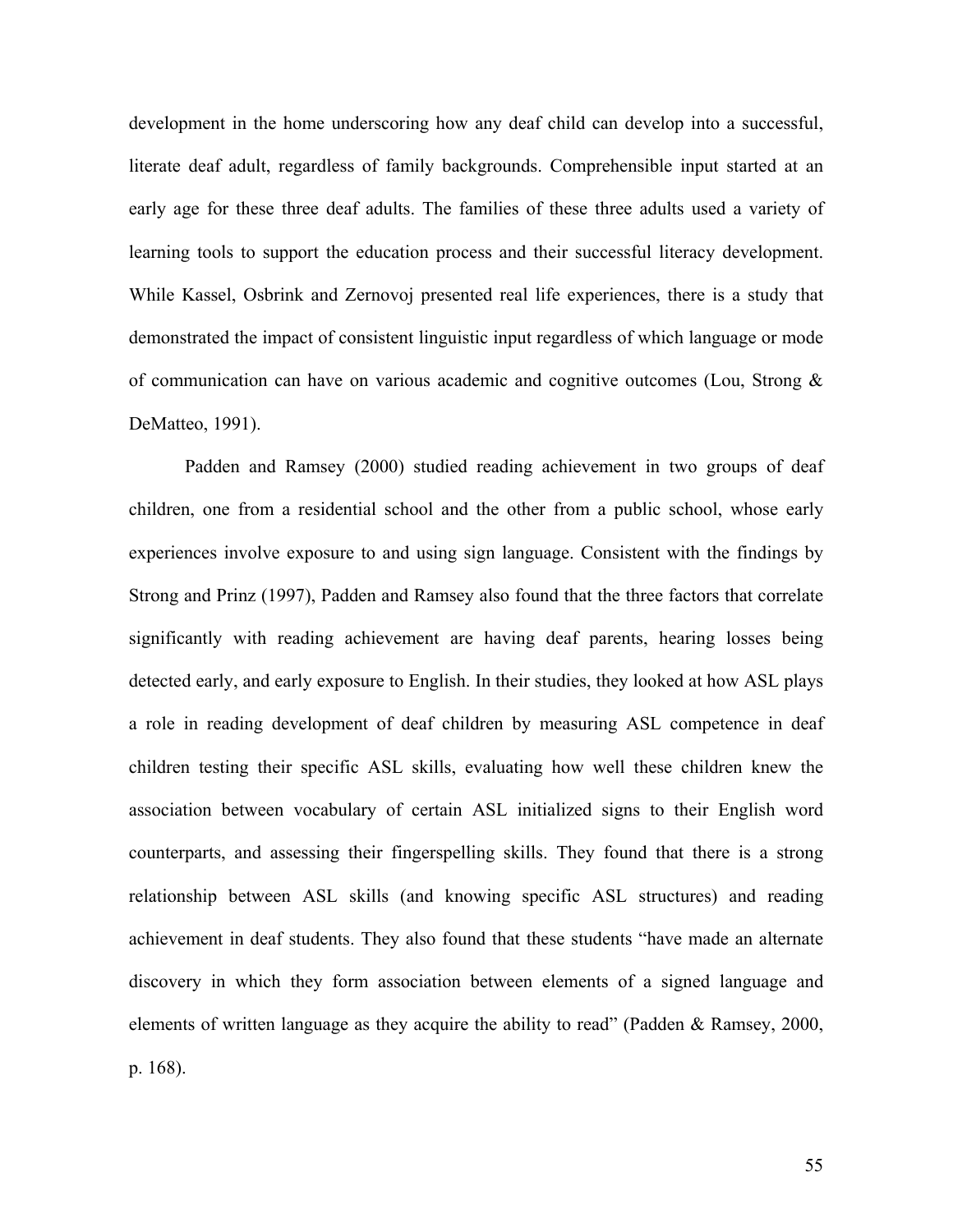Padden and Ramsey (2000) noted strong relationships between fingerspelling and reading, and between initialized signs and reading<sup>29</sup>. Padden and Ramsey concluded that "Deaf children seek links between accessible systems, not between words they cannot hear or speak, but between signs that have some tangible link to English print, in this case, fingerspelling and initialized signs" (pp. 184–185). Humphries and MacDougall (1997) described one such procedure as "chaining". In chaining, connections were made between ASL and English print using print, fingerspelling, pointing at words, and signs. In their observations of residential and public schools teachers' methods of teaching English, they noticed that residential school teachers fingerspelled more words and used chaining more often than public school teachers, and that deaf teachers also fingerspelled more words and used more chaining than hearing teachers. What this study showed was that deaf children received exposure to a culture of signing teachers that provided them tools to find links between ASL and print English<sup>30</sup>. This made both systems fully accessible to deaf children, and helped them make sense of print English. In another study, Padden (1996) showed that deaf children actively seek to form correspondences between fingerspelling and written spelling systems and ASL signing. This was evident in the uniqueness of the fingerspelled

<span id="page-58-0"></span><sup>&</sup>lt;sup>29</sup> For most recent research findings to take note of link between fingerspelling and reading acquisition, read the following: Padden (2006); Puente, Alvarado, & Herrera (2006); and Haptonstall-Nykaza & Schick (2007). Padden (2006) described the development of fingerspelling as learning to fingerspell twice. Children learn to recognize lexicalized fingerspelling first, and then to use neutral fingerspelling second. The latter part of learning occurs when they begin to learn to read and write, which helps them to understand that the letters of fingerspelled words have internal linguistic patterns that correspond to English alphabetic letters. Puente, Alvarado and Herrera (2006) concluded in their research that fingerspelling can facilitate the internal representation of words and serve as a supporting mechanism for reading acquisition. Haptonstall-Nykaza and Schick (2007) found in their research that fingerspelling can serve as a visual phonological bridge as an aid to decode English print; in other words, deaf students were able to recognize and write the printed English word as well as fingerspell the word, when training incorporated lexicalized fingerspelling.<br><sup>30</sup> In their literature review, Singleton and Morgan (2006) highlighted some of the observed social and

<span id="page-58-1"></span>linguistic practices in both and home and classroom settings that help guide deaf students' development of language and identity, and showed how teachers may emulate the visual, linguistic, and bilingual practices to help contribute to their deaf students' linguistic, academic, and social progress in positive ways.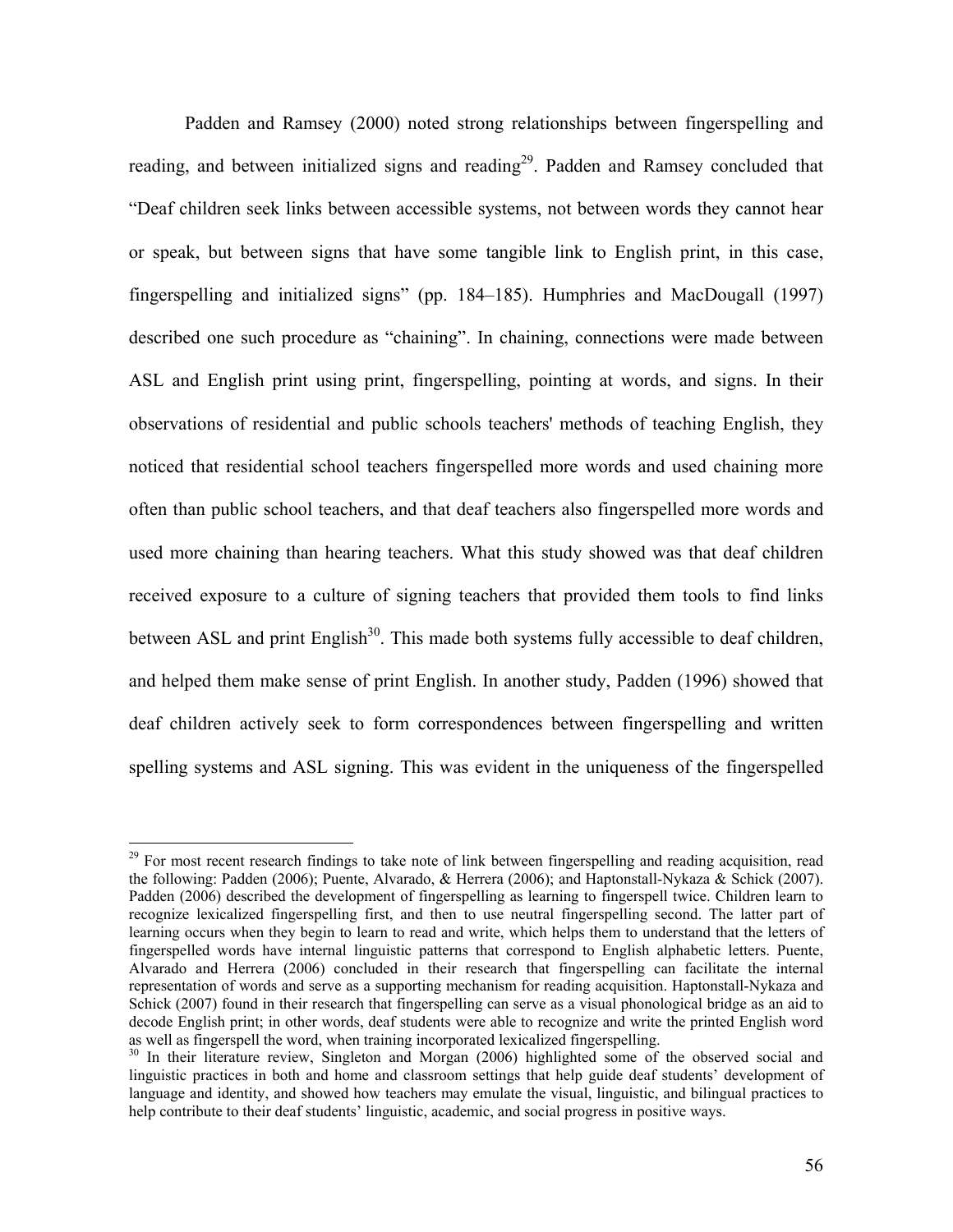words and how they matched up to written English words during deaf children's early use of fingerspelling and written spelling.

Similar to Padden and Ramsey's (2000) study that showed deaf children are actively seeking links between ASL and print English to help them make sense of the print English, Singleton et al. (1998) had a similar finding when they investigated ASL-based techniques for learning print English. In their investigation of several studies, they found that when students receive ASL pre-reading lessons, their comprehension of the printed English text improved. They also found that in English translation activities, students improved their English writing skills after they produce ASL narratives and then write written English narratives using English glosses from their ASL narratives and use these same glosses to compare ASL to English narratives. Based on these findings, they concluded that paying attention to, analyzing and mastering the linguistic features of ASL is strongly connected to English literacy skills.

Continuing the theme of finding the link between ASL and print English, Hoffmeister et al. (1997) conducted a study assessing the students' primary language competence and comprehension abilities in both English and ASL. In the study, Hoffmeister et al. (1997) looked for the relationship among English literacy skills, comprehension and production of "through-the-air" English in simultaneous signed and spoken language, and comprehension and production of several syntactic and semantic features of ASL at four schools that use Total Communication in their classrooms. In their study, they found that in the deaf students, their knowledge of English syntax facilitates the English reading achievement, and their mastery of high level skills in both ASL and English also makes possible the development of good English reading skills. Based on their findings, they posit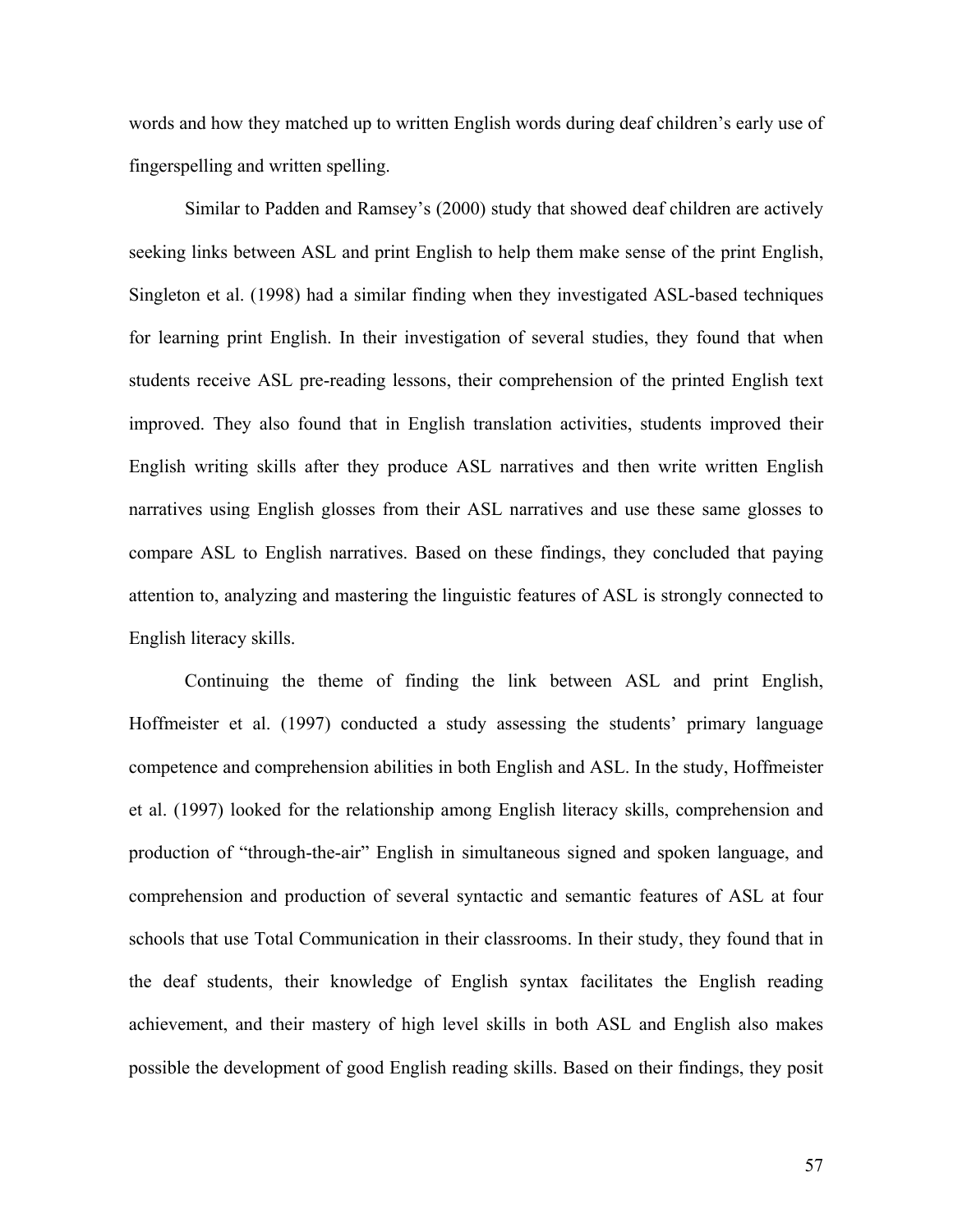that acquisition of more ASL fluency enables deaf students to reflect on language structures, thus facilitating their exceptional performance on tests assessing their English literacy skills.

The studies discussed in the previous section have shown that deaf children of deaf parents outperform deaf children of hearing parents in educational achievements. Lane, Hoffmeister and Bahan (1996) stated that it is because the deaf children of deaf parents have had opportunities to develop language using a naturally accessible language (ASL) to communicate with the members of their deaf families. The reality is about nine out of ten deaf children have hearing parents (Lane, 1999; Mayberry & Fischer, 1989). Deaf children of hearing parents often lack full, consistent communication with their hearing families for the first five or six years of their lives. Mayberry and Fischer (1989) estimated that about 92 – 97 % of deaf children are born into hearing families unfamiliar with any sign language, and most of them learn sign language outside their family home, frequently at an age beyond the critical language acquisition period. Consequently, these children often enter school lacking fluency in or without having ASL as their native language and English as a second language. Therefore, the moment they first enter the school, they begin trying to learn ASL as well as English simultaneously. Allen (2002) stated that deafness "does not recognize the cultural, economic, or linguistic diversity of families, and, therefore, creates classrooms of children from many different linguistic and cultural backgrounds" (p. 150). It is the school where cultural information and language has been for the most part passed down from classmate to classmate rather than from parent to child (Padden & Humphries, 1988). Deaf children of hearing parents never enter school language-less because they are continuously exposed to their family language and start learning it to some extent before starting school. Deaf children of deaf parents and hearing parents that sign are exposed to and able to start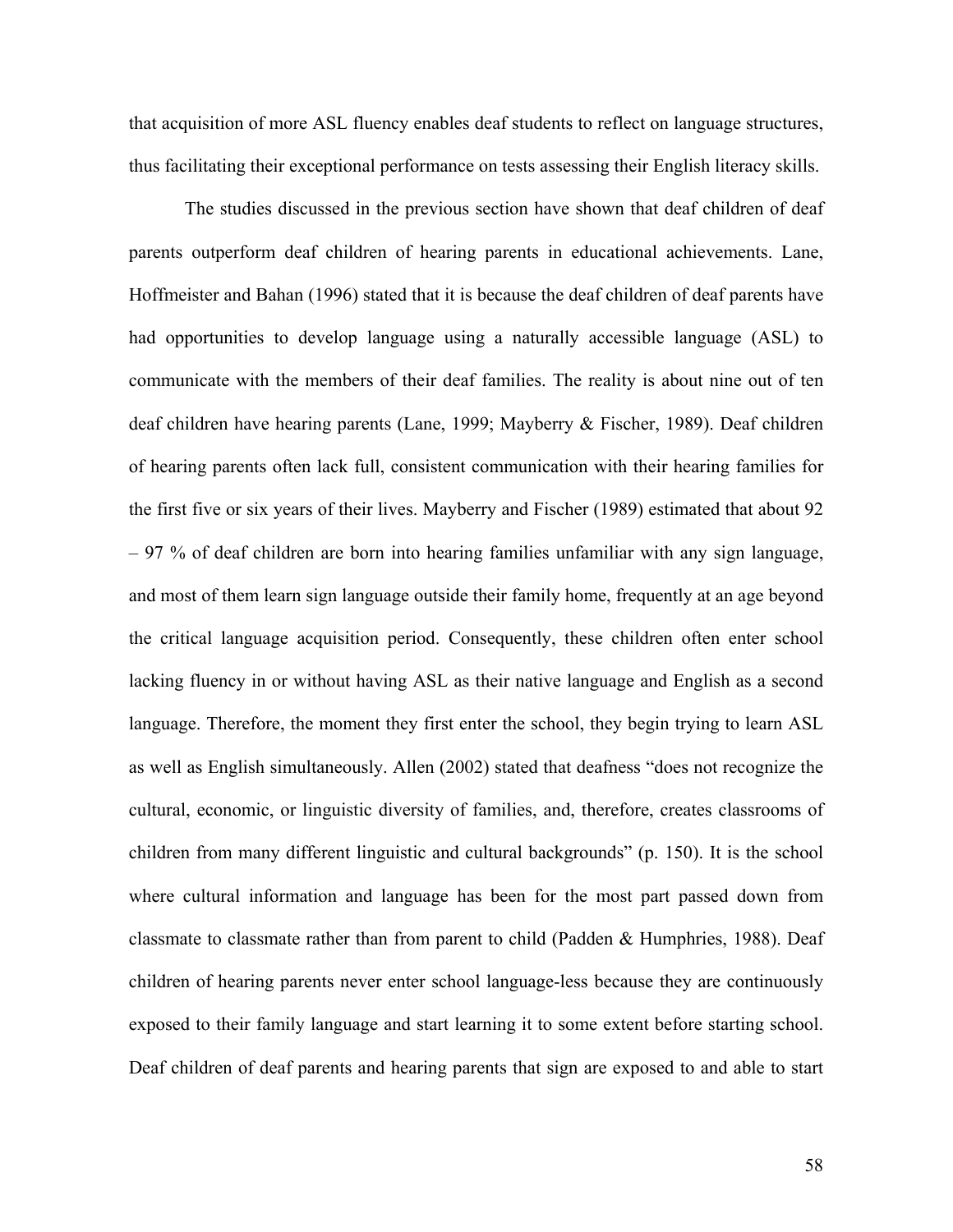learning sign language as a form of communication early on before they start school. Based on deaf children's varying family backgrounds, the ASL-English bilingual approach to teaching deaf children is the most viable option of deaf education because ASL, as a visual language, is most accessible to them. It gives them a communication tool, as well as a foundation, to help communicate abstract and complex information, which can aid in the acquisition of English along with good English literacy skills.

Bilingual education for deaf children is probably a main issue in deaf education today and is being actively examined by many directly and indirectly involved in the field. It is clear from the research done in the last few decades, there is evidence supporting the bilingual approach to deaf education. Many studies have shown that bilingual education can be effective if the program is well designed to help deaf children acquire academic English (Cummins, 2001; Krashen, 1996). There is evidence that reading ability transfers from any one language to another language (Cummins, 2001). In other words, literacy in first language can help in acquisition of literacy in the second language. As discussed earlier, ASL is one of the signed languages Deaf children have full access to because it provides visual access addressing their communicative and learning needs.

With ASL-English bilingual education, deaf children will be exposed to ASL and print English teaching and learning, thus giving them better chances for educational achievements because both of these languages are made accessible to them. They can make associations between these two language systems mainly using their ASL linguistic base to aid them in their development of English skills. As previously shown here in this section, research shows that ASL is not a deterrent, but rather an incentive, to acquisition of English literacy skills. Despite the fact that bilingual education is still relatively new in deaf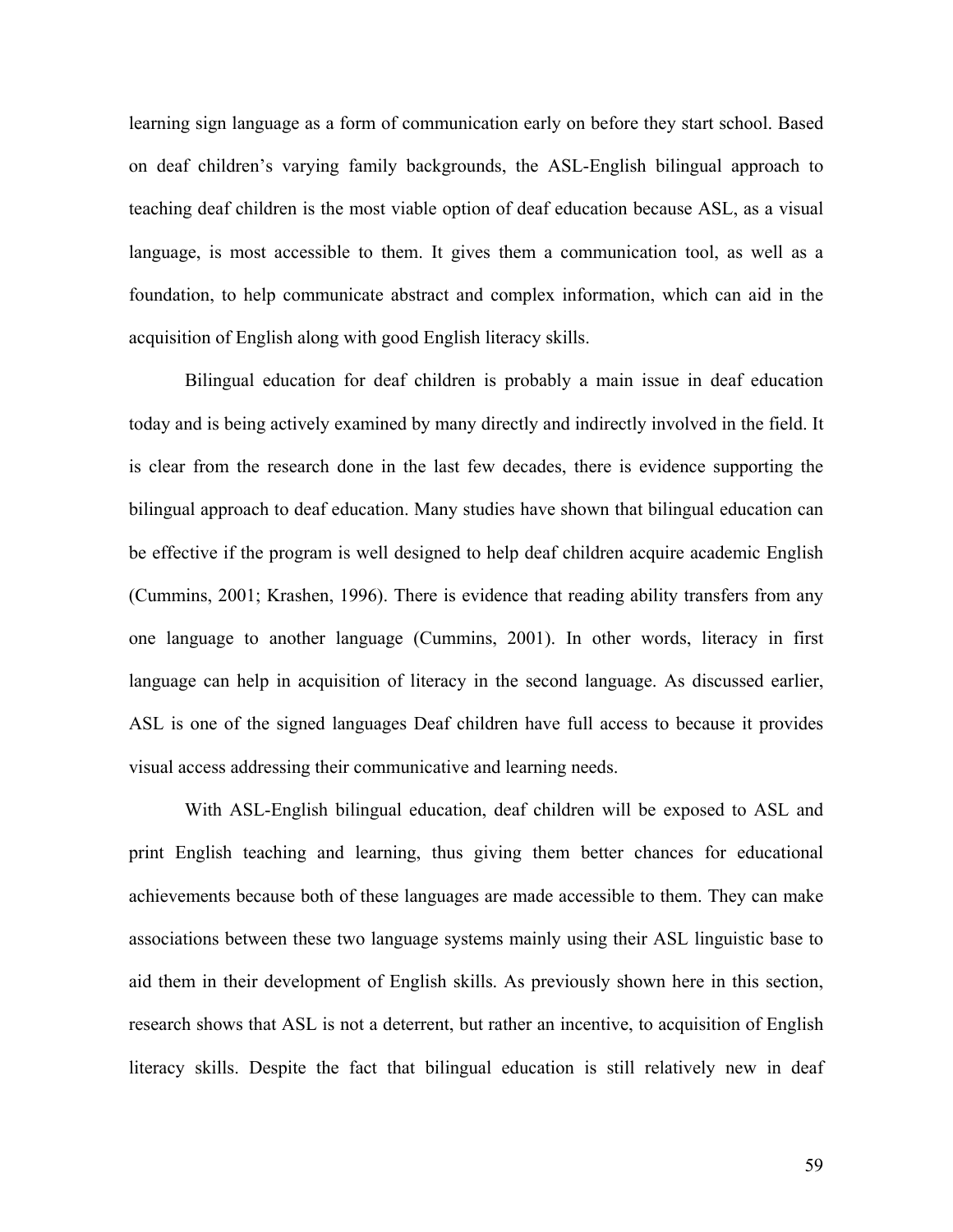education, and research on the bilingual approach is still young, bilingual education can help facilitate deaf students' grade level achievement by providing a fully accessible and comprehensible classroom language, ASL, as well as developing and promoting English literacy skills. The fact that a bilingual approach is gaining wider acceptance in deaf education offers hope that in the future educators will be able to freely develop effective bilingual programs, which will address deaf children's unique developmental pattern growing up bilingually and bi-culturally (e.g., Hamers, 1998) and help them learn and internalize English as children seem to do in Sweden with Swedish Sign Language and print Swedish.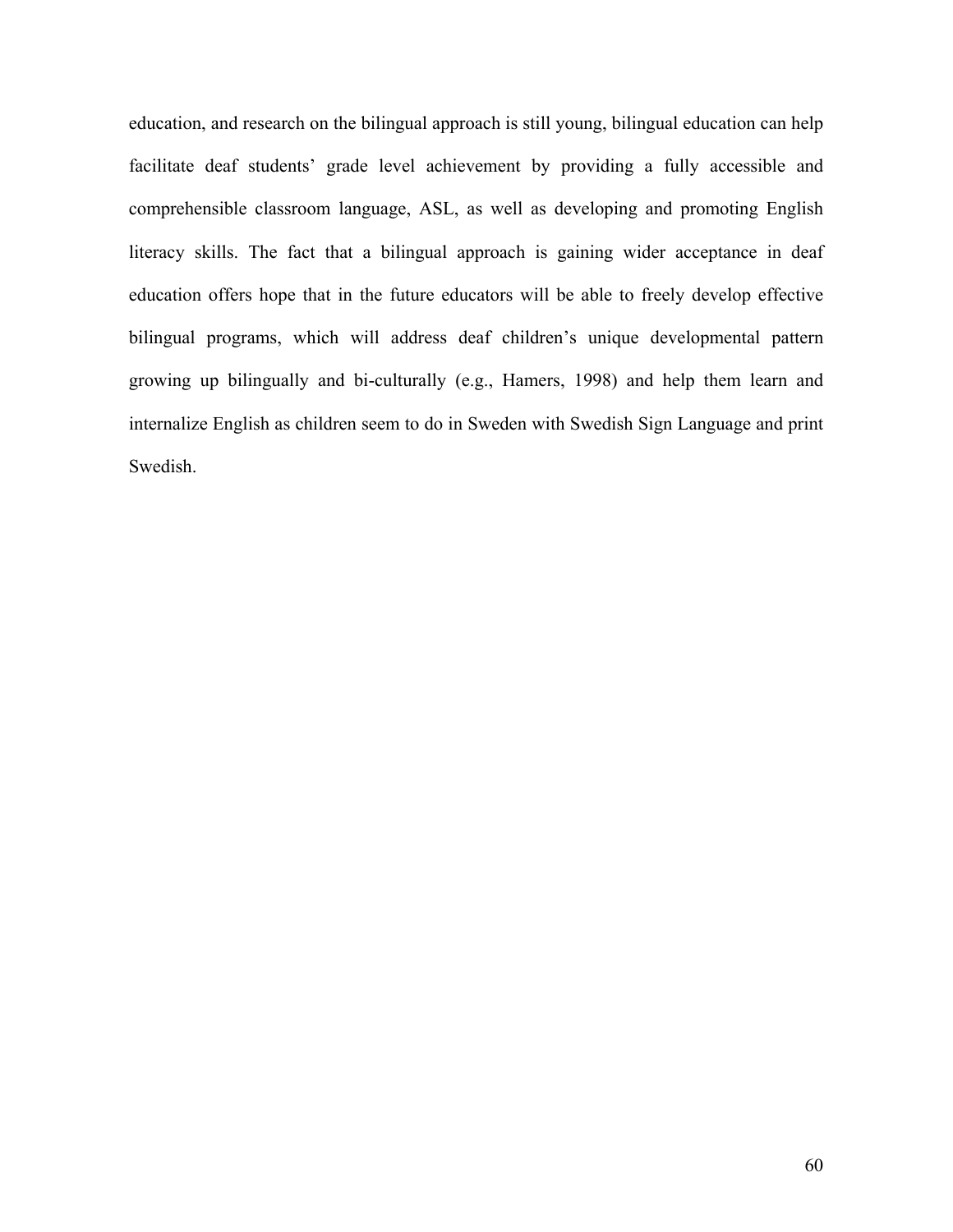## **V. Review of Existing Materials and Curricula**

My search for existing materials and curricula started with Gallaudet library and the WRLC (Washington Research Libraries Consortium) partner libraries, ERIC database, professional journals and deaf-related conference proceedings, the Internet, and my personal collection of textbooks, articles, papers and schoolwork. I looked for existing relevant materials and curricula that would help inform the development of an ideal standards-based elementary-level Deaf Studies curriculum.

With the need for a standards-based Deaf Studies curriculum in mind, the research began first by browsing through the Gallaudet University library and its WRLC partners' database using all the possible combinations of some or all of the main keywords: Deaf Studies, curriculum, and elementary. Many other keywords were tried, as an experiment, to manipulate search results through trial and error. For instance, the use of the terms deaf and culture were used briefly, but later dropped because they were considered too broad. In my search through a variety of sources listed above, I was able to find only one actual commercially published curriculum guide (*Kendall Demonstration Elementary School Deaf Studies Curriculum Guide*, Miller-Nomeland & Gillespie, 1993) and one online curriculum guide (*ASL & Deaf Studies K-12 Curriculum Framework*, Gallimore, 2004) for teaching Deaf Studies. What were also found was a handful of other published activities and curricula centered on the culture, language, and history of deaf people in the form of student workbooks and teacher guides (i.e.: Stone-Harris, 1998; Carroll & Mather, 1997a, 1997b, 1997c; Goldstein & Walworth, 1979; Podmore, 1995; Toole, 1996, 1998, 2000; and Alexander & Gannon, 1984). They were reviewed in this thesis despite the fact that these materials were narrowly relevant to this paper's criteria for what constitutes a full-fledged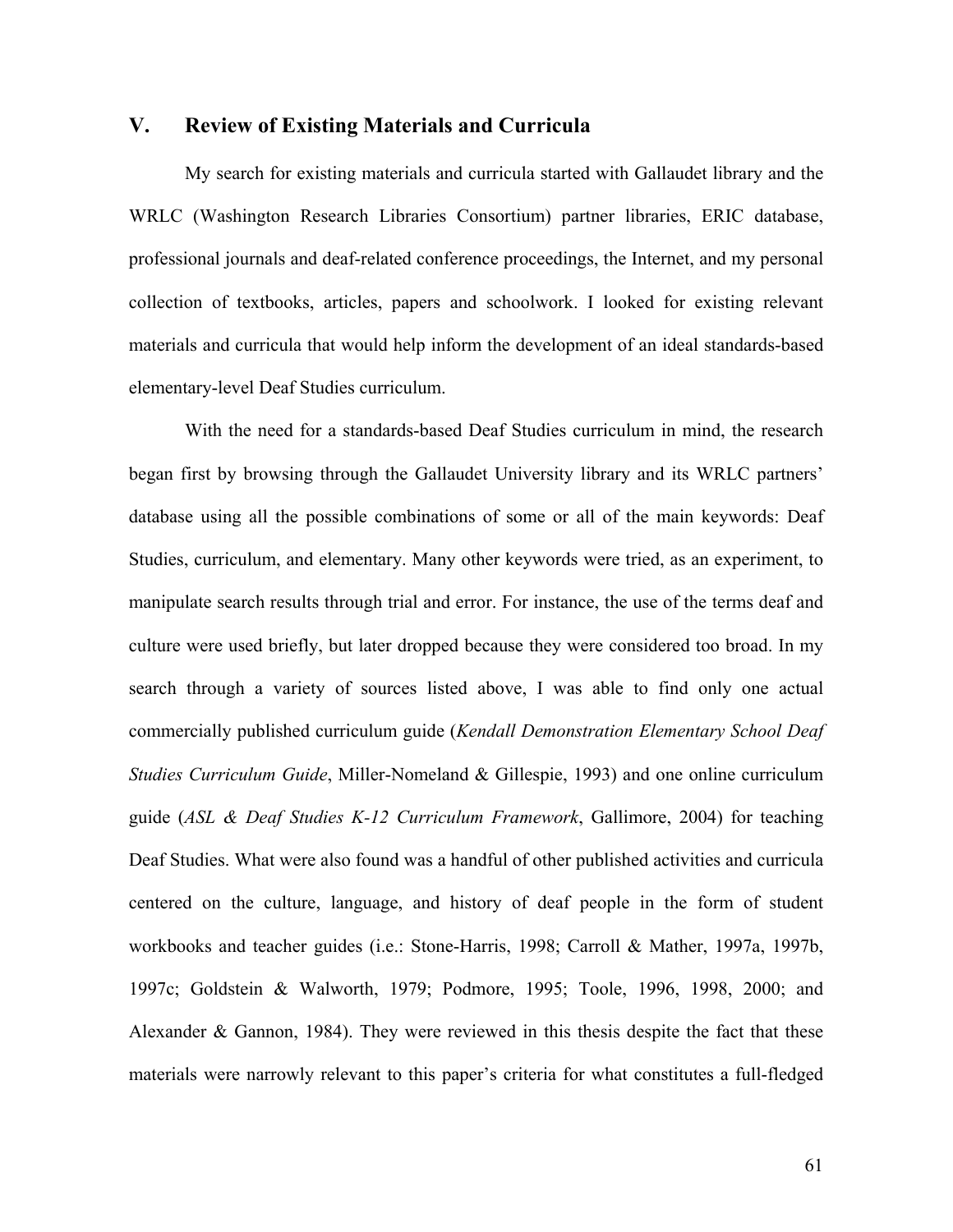Deaf Studies curriculum. Additionally, some articles and papers, which did not provide a curriculum, were found that are deemed relevant to this thesis. I repeated the same search through ERIC database only to find nothing relevant to this thesis.

Before conducting a search through various books, journals and magazines for relevant articles on the Deaf Studies curriculum, I limited the search to issues published in 1970 up to now because 1970 was the year when Frederick Schreiber made the earliest mention of Deaf Studies (i.e.: Schein, 1981). In my search, I used three techniques to find the relevant articles: reading the article titles (and, if available, abstracts) in the table of contents in each issue; checking each relevant article's references to find more articles of interest; and skimming through each issue of select journals and magazines listed in the following paragraphs below. While it is possible that there might have been short blurbs about a Deaf Studies curriculum in the articles that are deemed non-relevant that my search may not uncover, I came up with a third technique to account for that. I decided to do only three aforementioned techniques in my search because there is not adequate time to read thousands of articles from hundreds of issues of different relevant journals and magazines.

I searched through every single issue of *American Annals of the Dea* $f^3$  from the 1970 issues (volume 115) to up to the Fall 2006 issue (volume 151, issue 4), and every single issue of *Journal of Deaf Studies and Deaf Education*<sup>32</sup> from its first issue up to the Spring 2007 issue (volume 12, issue 2). In my search through both journals, which many professionals consider as the top two major journals in the fields of deaf education, Deaf

<span id="page-64-0"></span><sup>&</sup>lt;sup>31</sup> *American Annals of the Deaf* is the oldest deaf-related professional educational journal in the United States for researcher and other professional audience (e.g., teachers, administrators and counselors). Throughout its history, the journal has played a critical role as a scientific and professional outlet for publications in the development and professionalization of deaf education since 1847 (the year the magazine was launched).

<span id="page-64-1"></span> $32$  Journal of Deaf Studies and Deaf Education is the other major journal than the American Annals of the Deaf that generally publishes scientific and professional research since its inception in the winter of 1996.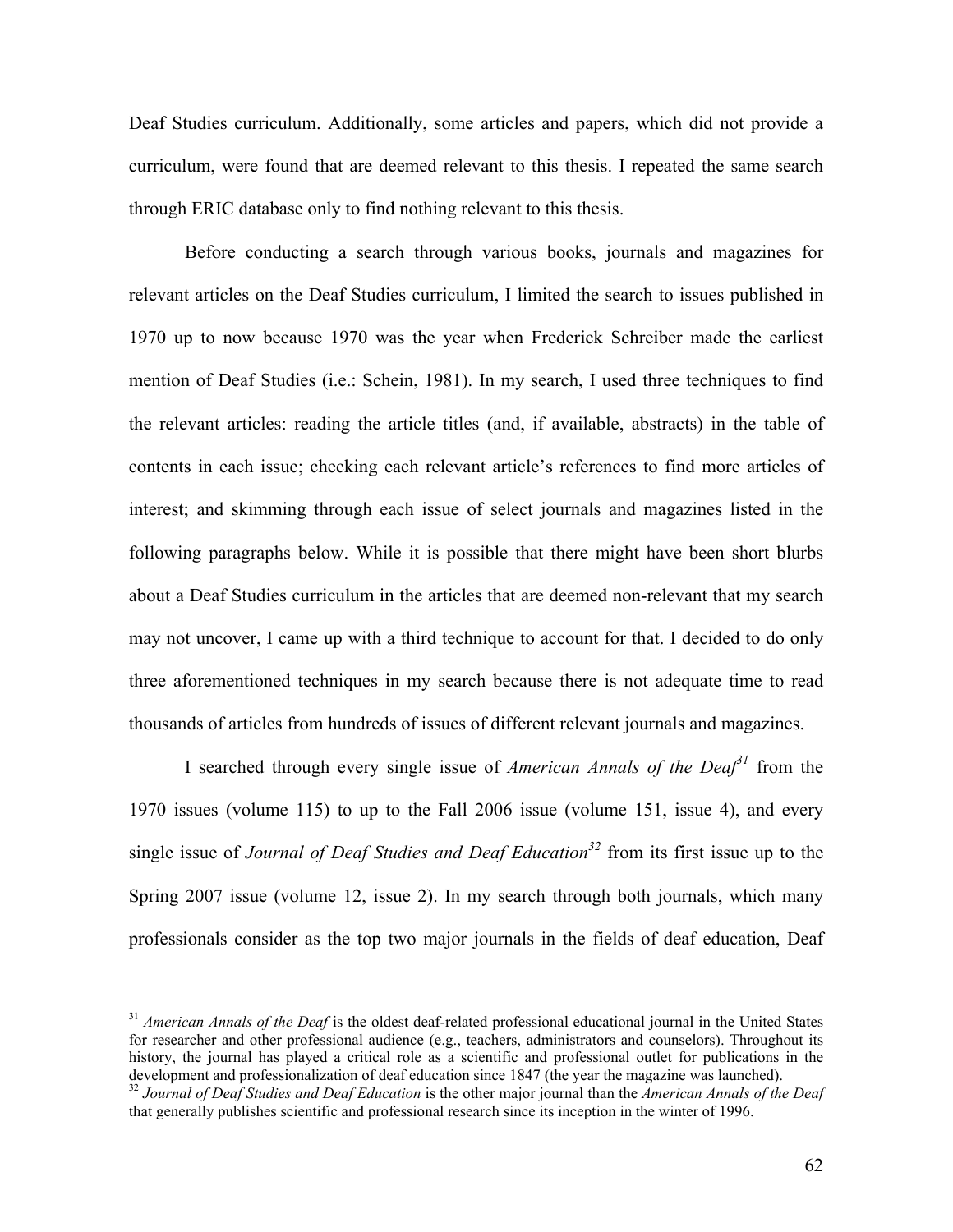Studies and other deaf-related fields, no articles on any kind of Deaf Studies curriculum was found. I also searched through every single issue of the following: *Sign Language Studie[s33](#page-65-0)* (from 1972 to 1996, and from volume 1, issue 1 in 2000 to volume 7, issue 2 in 2007)*, Deaf Worlds: International Journal of Deaf Studies*<sup>34</sup> (from volume 12, issue 1 in 1996 to volume 22, issue 2 in 2006)*, Deafness and Education International[35](#page-65-2)* (from volume 1, issue 1 in 1999 to volume 9, issue 1 in 2007), *Australian Journal of Education of the Deaf*<sup>36</sup> (from volume 1, issue 1 in 1995 to volume 9, issue 1 in 2003), *Australian Teacher of the Dea[f37](#page-65-4)* (from volume 11, issue 1 in 1970 to volume 33, issue 1 in 1993), *Journal of the British Association of Teachers of the Deaf<sup>[38](#page-65-5)</sup>* (from volume 1, issue 1 in 1977 to volume 22, issue 2 in 1998)*, Teacher of the Deaf[39](#page-65-6)* (from volume 68, number 399 in 1970 to volume 74, number 440 in 1976), *ACEHI Journal*<sup>40</sup> (from volume 1, issue 1 in 1974 to volume 21, issue  $2/3$  in

<span id="page-65-0"></span><sup>&</sup>lt;sup>33</sup> Sign Language Studies publishes a wide variety of original scholarly articles and essays relevant to signed languages and signing communities. The journal provides a forum for the dissemination of important ideas and opinions concerning these languages and the communities who use them. Topics of interest include linguistics, anthropology, semiotics, Deaf culture, and Deaf history and literature. It published journal issues from first issue in 1972 to until last issue in 1996; it was re-launched with volume 1, issue 1 in 2000.

<span id="page-65-1"></span><sup>&</sup>lt;sup>34</sup> Deaf Worlds: International Journal of Deaf Studies is the international academic journal that provides a focus for analysis and debate on social, psychological, cultural and political factors influencing deaf people's lives and the societies in which they live. All scholarly and library databases that include this journal started with volume 12. No success was made in locating the first eleven volumes.<br><sup>35</sup> Deafness and Education International is the Australian/British academic journal equivalent of *American* 

<span id="page-65-2"></span>*Annals of the Deaf*; it is a merger of both *Australian Journal of Education of the Deaf* and *Journal of the British Association of Teachers of the Deaf* put out by the Australian Association of Teachers of the Deaf (AATD) and the British Association of Teachers of the Deaf (BATOD), respectively. Its first issue came out in

<span id="page-65-3"></span><sup>1999. 36</sup> *Australian Journal of Education of the Deaf* was published in 1995 (volume 1, issue 1) until its final issue

<span id="page-65-4"></span><sup>&</sup>lt;sup>37</sup> *Australian Teacher of the Deaf* (final issue was volume 33, number 1 in 1993) was a predecessor to *Australian Journal of Education of the Deaf*. 38 *Journal of the British Association of Teachers of the Deaf* was a predecessor to the *Deafness and Education* 

<span id="page-65-5"></span>*International* journal. It replaced *The Teacher of the Deaf* beginning publication in 1977 until 1998 before the successor *Deafness and Education International* replaced it in the following year. 39 *Teacher of the Deaf* (final issue was volume 74, number 440 in 1976) was a predecessor to *Journal of the*

<span id="page-65-6"></span>*British Association of Teachers of the Deaf.*<br><sup>40</sup> *ACEHI Journal* was the Canadian academic journal equivalent of *American Annals of the Deaf*. It was in

<span id="page-65-7"></span>press from 1974 until its last issue came out in 1995.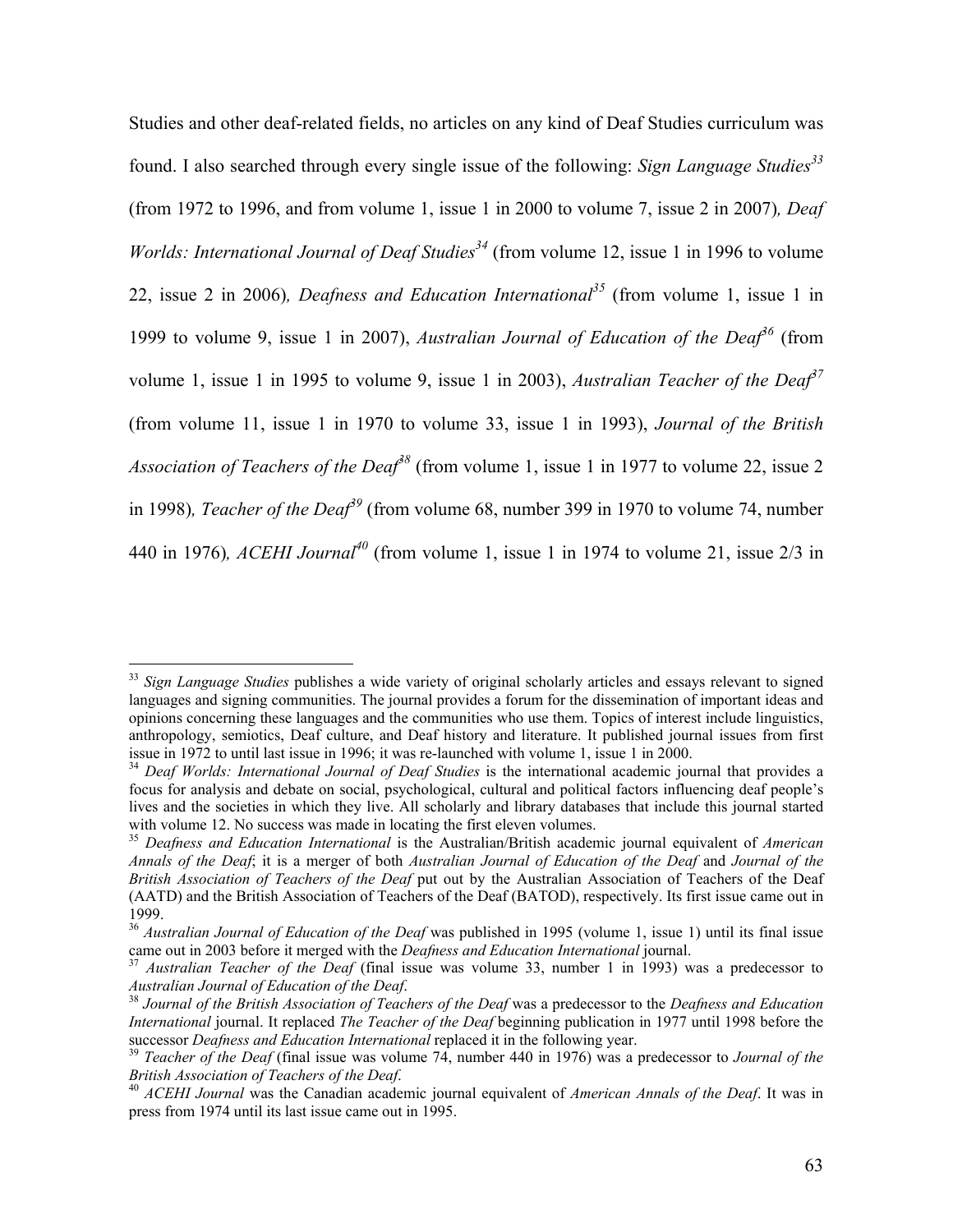1995), and *Volta Review [41](#page-66-0)* (from volume 71, issue 1 in 1970 to volume 106, issue 1 in 2006). Like the other two journals above, these journals did not contain any article that focused on Deaf Studies curriculum. In other words, there is no article on the Deaf Studies curriculum in all known (eleven different relevant journals identified by this paper) deaf education and/or Deaf Studies-related academic journals. I then expanded my literature search to cover both informal magazines published in the field of deaf education and mainstream consumer deaf-related magazines, part of which occasionally focus on deaf education between 1970 to now. Nine relevant informal magazines were uncovered in this expanded search. This expanded search yielded only six relevant articles: two 1990 and 1991 articles in *Perspectives in Education and Deafnes[s42](#page-66-1)*; one 1991 article in *Preview[43](#page-66-2)*; one 1983 article in *Deaf Canadian[44](#page-66-3)*; two 1973 and 1982 articles in *Deaf American[45](#page-66-4)*; and none in any of the *Deaf American Monograp[h46](#page-66-5)*, *NADmag [47](#page-66-6)*, *Odyssey<sup>48</sup>*[,](#page-66-7) *Deaf Life[49](#page-66-8)* and *Talk*[50](#page-66-9) issues. Out of a

<span id="page-66-0"></span><sup>41</sup> *Volta Review*, established in 1899, is the official professional journal of the Alexander Graham Bell Association for the Deaf and Hard of Hearing, particularly interested in the communication abilities of people with hearing loss. This journal contains articles devoted to the education, rehabilitation, and communicative development of people who are deaf.<br><sup>42</sup> *Perspectives in Education and Deafness* is a magazine for professionals, parents and other people involved

<span id="page-66-1"></span>in deaf education. It is not a journal of research as *American Annals of the Deaf* is; it is an informal and practical source of ideas for teaching deaf students (e.g., successful strategies, curriculum and activities), information, and support. It was produced by Pre-College Programs, including Kendall Demonstration Elementary School (KDES) and Model Secondary School for the Deaf (MSSD). It was being published from first issue (volume 1, issue 1) in 1982 until the last issue (volume 18, issue 1) in 1999 before *Odyssey* replaced

<span id="page-66-7"></span><span id="page-66-6"></span><span id="page-66-2"></span>it in the following year. 43 *Preview* was a periodical focusing on a wide range of issues and activities at Pre-College Programs, particularly KDES and MSSD, important to the professionals involved in deaf education and to families of deaf children. It was produced by the Publications and Production Department within the division of Administration and Business at Gallaudet University until its last issue came out in 1999 before *Odyssey*

<span id="page-66-8"></span><span id="page-66-3"></span>replaced the magazine.<br><sup>44</sup> *Deaf Canadian* was a Canadian magazine equivalent of *Deaf American*. This magazine started with its first issue in 1972 until it became defunct with the last issue in 1989.

<span id="page-66-9"></span><span id="page-66-4"></span><sup>&</sup>lt;sup>45</sup> Deaf American was a monthly mainstream consumer magazine published by the National Association of the Deaf (NAD). It was a successor to the *Silent Worker* magazine beginning with volume 17, number 1 in 1964 until its last issue in fall of 1989 with volume 39, issue 4. After the last issue came out in 1989, it morphed the following year into the *Deaf American Monograph* largely collecting scholarly work on deaf-related issues, which lasted from 1990 to 1999 before ceasing publication.<br><sup>46</sup> Ibid.

<span id="page-66-5"></span>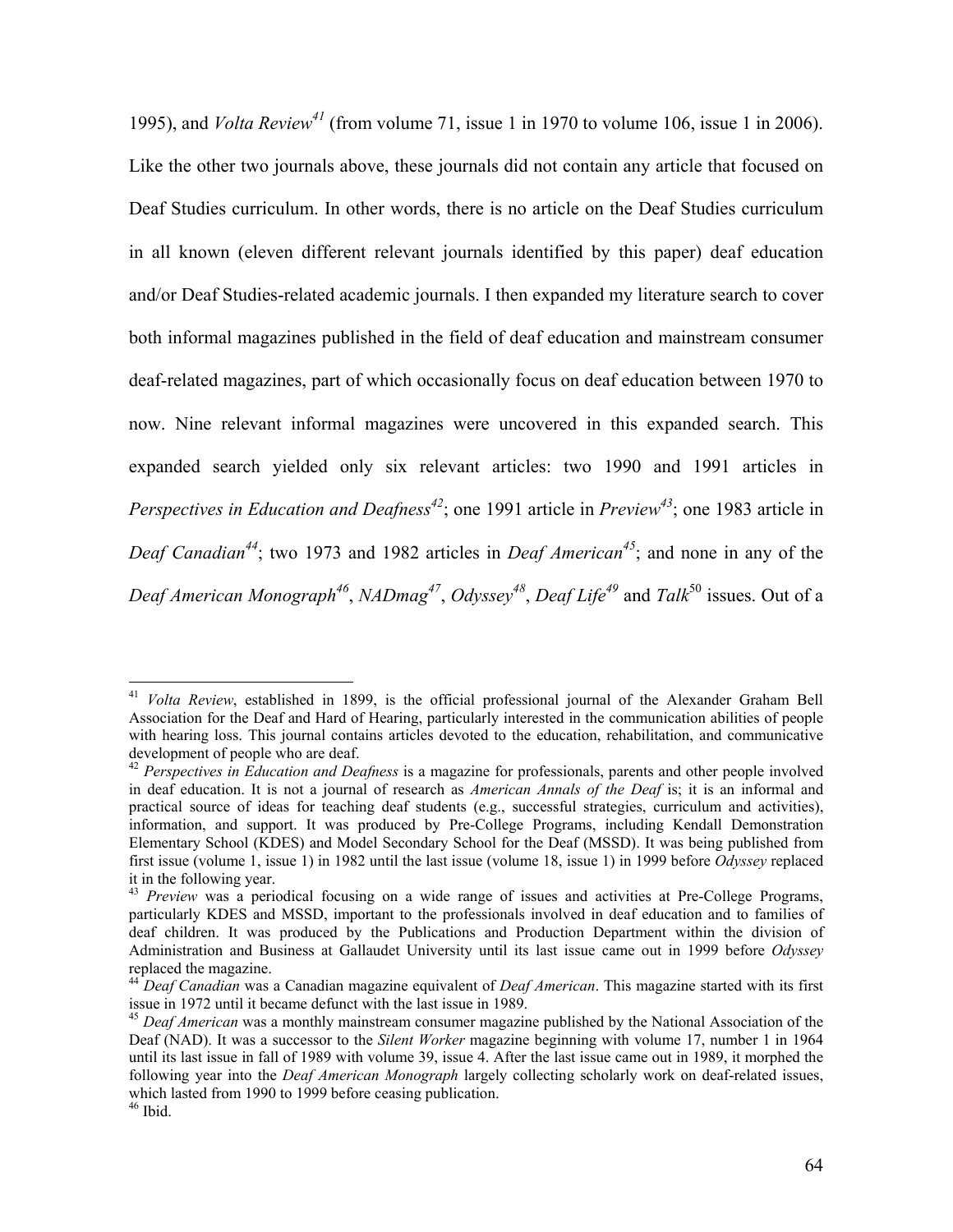total of over approximately 1,500 issues (or 7,500 articles) from twenty different journals and magazines (around 700 issues total from eleven different scholarly journals and around 800 issues total from nine different public mainstream magazines), there are only six articles on the Deaf Studies curriculum published. In other words, for every approximately 250 issues (or 1250 articles from these issues) from various journals and magazines, there is one relevant article. That is about 0.08% (which is not even close to one percent since it is less than  $1/10<sup>th</sup>$  of one percent) of all articles in related journals and magazines that at least cover the Deaf Studies curriculum. Finding no articles pertaining the Deaf Studies curriculum in eleven different deaf-related academic journals and only a handful of six articles in nine other deaf-related periodicals and magazines in the last thirty-seven years (from 1970 to now) may reveal a lot about the perceived (or implied) value and priority of discussing and developing the Deaf Studies curriculum for K-12 deaf students.

The 1974 article in the *Deaf American* magazine is the earliest article found related to Deaf Studies curriculum. That article was Robert Panara's "Deaf Studies in the English Curriculum." In this article, Panara (1974) was the first to report, in writing, the need for a Deaf Studies curriculum for deaf students (in this case, in high schools and colleges). However, he did not provide any information on how to infuse Deaf Studies into the

<sup>&</sup>lt;sup>47</sup> *NADmag* is the current publication put out by NAD. It focuses on a specific theme, such as technology and telecommunications, human services, deaf culture, education, and interpreting. It began bimonthly publication

in 2000. 48 *Odyssey* is the latest incarnation of both *Perspectives in Education and Deafness* and *Preview* magazines

Deaf Life is a mainstream consumer magazine published to update deaf people in America on issues that they struggled with – from interpreters to deaf education to communication modes and assistive devices (e.g., hearing aids and TTY's). The magazine also included deaf people's input on these issues. The first issue came out in 1988 until 1998 when it went on hiatus. The magazine returned in January 2007 with a cover story on the Gallaudet Protest of Fall 2006.<br><sup>50</sup> *Talk* is a publication put out by The National Deaf Children's Society (NDCS) for both families (of deaf

children and young people) and professionals working with them. One of the main recurring topics in *Talk* was education. NDCS is the only British charity solely dedicated to providing information (e.g., education choices, welfare rights, and advising on health and technology) and individual advocacy for deaf children and young people and their families and professionals working with.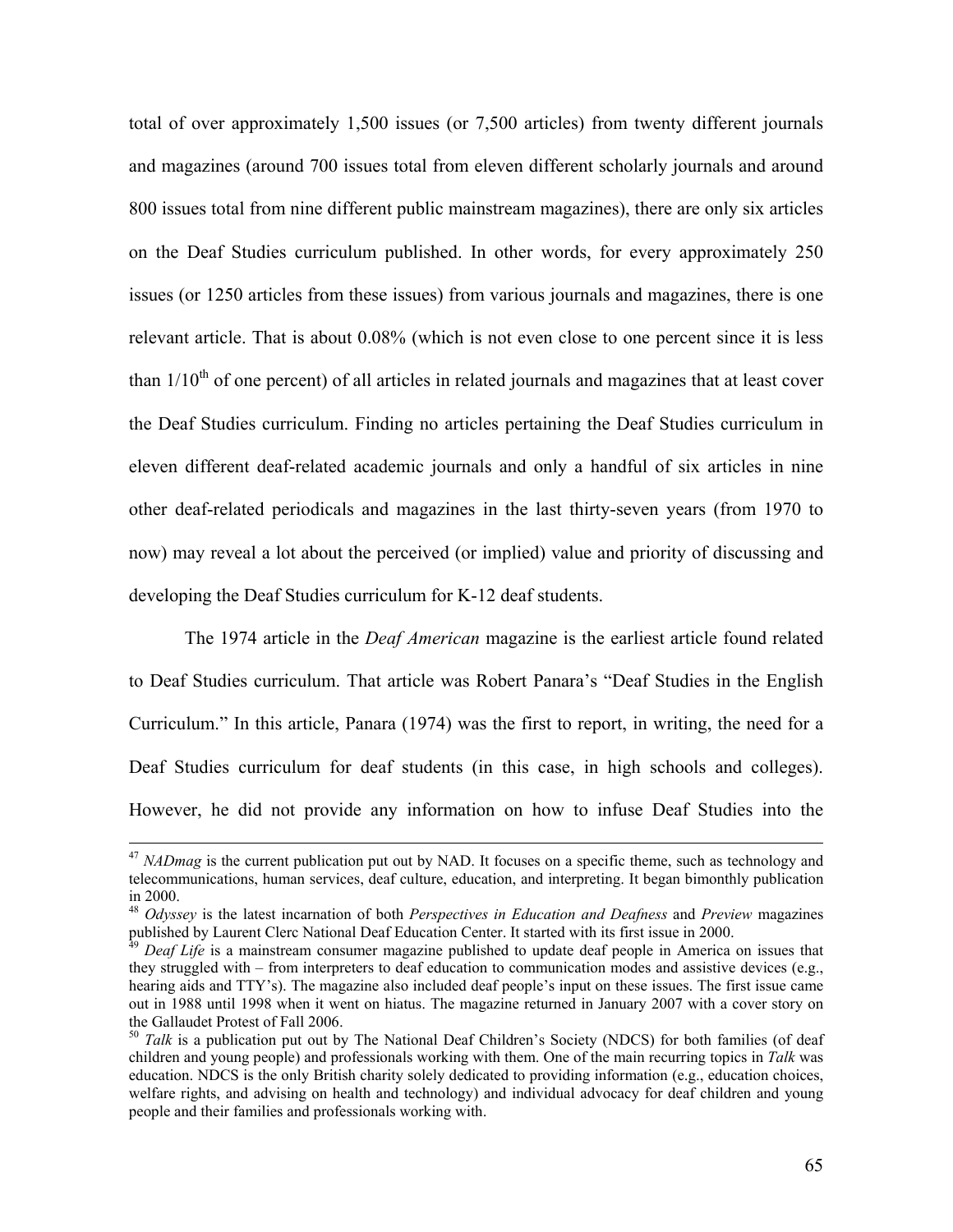curricula; instead, he focused on deaf characters' biography in English literature that could be taught to deaf students. The next article found was in Deaf American magazine, published by Robert Harris in 1982, was entitled "Communication and Mental Health: Implications for Development of Positive Self-Concept in Deaf Individuals."

In his article, Harris reviewed both linguistic studies and communication-related mental health studies and gave numerous recommendations as how to apply these research findings to the development and improvement of deaf students' self-concept. One of these recommendations was to incorporate Deaf Studies into deaf education curricula "so that deaf children's curiosity about 'what it is like to be a deaf adult in both the hearing and deaf worlds' would be greatly accelerated" (1982, p.12). Harris only briefly touched upon it with one paragraph; in this paragraph, he basically wrote about how a colleague of his, who teaches history to deaf children at Minnesota School for the Deaf, developed the curriculum incorporating the materials in relation to famous deaf people. As Panara did with his article, Harris also did not provide any information on how to integrate the Deaf Studies curriculum into deaf education curricula.

The 1983 article found in the *Deaf Canadian* magazine by Clifton F. Carbin's "Historical and Personal Perspectives on Deafness" focused on deaf people and their history. In it, Carbin touched upon Deaf Studies by referring to an article written by Harris in one of the 1982 issues of the *Deaf American* magazine to argue that by teaching deaf students about famous deaf people, this would motivate them more in school and life. Carbin then provided little-known facts about deaf people that could be included in the Deaf Studies curriculum. Carbin argued: "[the] idea of including Deaf Studies in the school curriculum will provide deaf people with the opportunity to learn about deaf people and what they have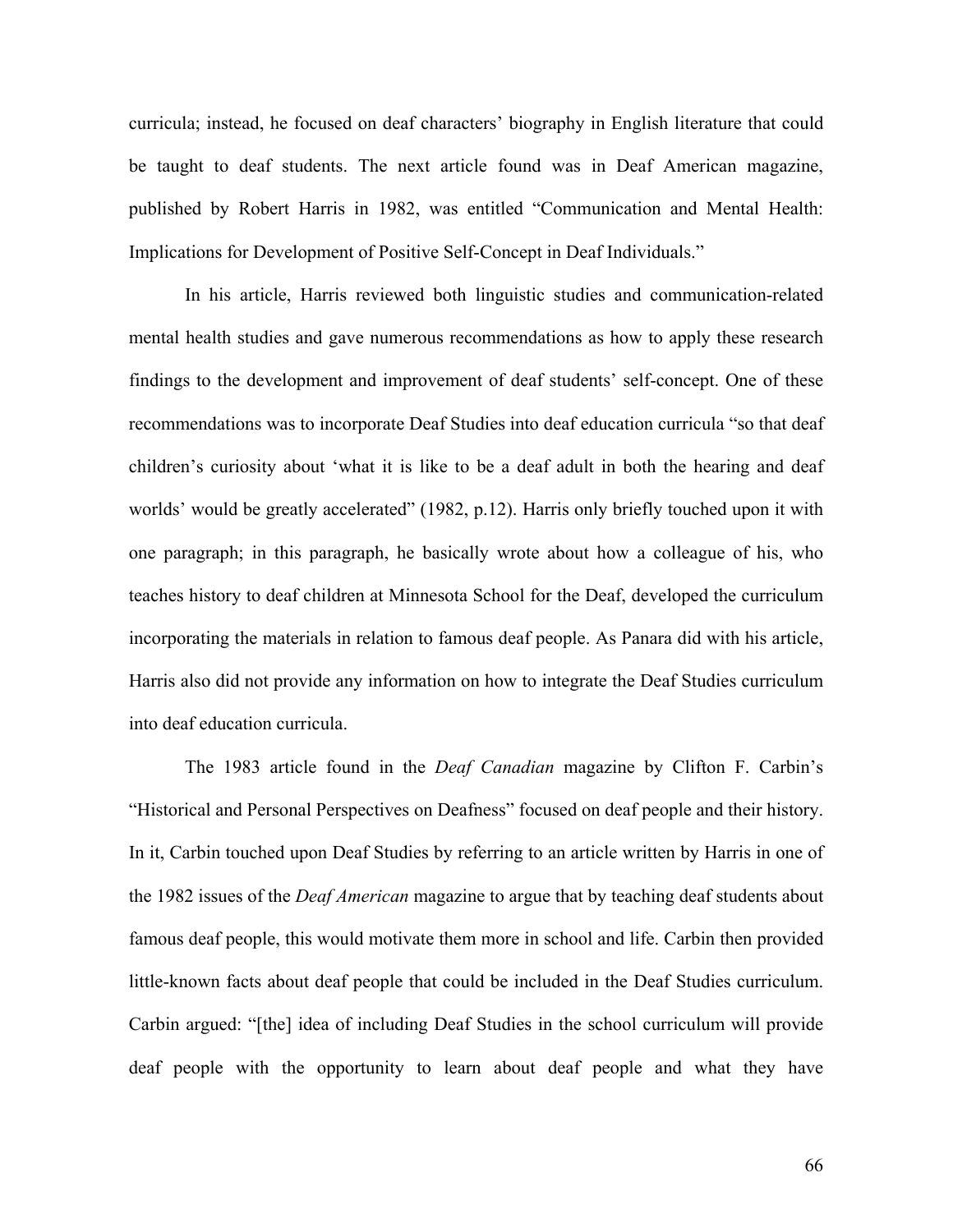accomplished" (p.10). He then asked his audience to think about the possibility of a Deaf Studies curriculum's implication on deaf students.

The 1990 and 1991 articles found in the *Perspective* magazine were no doubt inspired by the development of the yet to be published *Kendall Demonstration Elementary School Deaf Studies Curriculum Guide* (Miller-Nomeland & Gillespie, 1993) at the time of these articles' writing considering its sources. The Miller-Nomeland & Wood, 1990, article explored reasons why schools and programs serving deaf students should incorporate the Deaf Studies curriculum into their deaf education curricula and presented a sample instructional Deaf Studies curriculum which was a blue print for at the time the yet-to-bepublished *Kendall Demonstration Elementary School Deaf Studies Curriculum Guide*. The article from the following year 1991 by Wood presented results of an important KDES survey of schools to show that there was a need for the Deaf Studies curriculum. The 1991 article found in the *Preview* periodical (i.e.: Johnstone, 1991) described how the Deaf Studies curriculum helped deaf students to gain knowledge and better understanding of their own deaf culture and deaf history, and developed pride and positive self-esteem among themselves.

Even though I was able to find only six articles altogether on the Deaf Studies curriculum from all of the deaf-related journals, magazines and periodicals reviewed above, a wealth of papers on development and/or implementation of the Deaf Studies curriculum were more commonly found in many Deaf Studies-related conference proceedings<sup>51</sup>. A review of all proceedings from all major Deaf Studies-related conferences, including all Deaf Studies conferences hosted by Gallaudet University, revealed this: the number of

<span id="page-69-0"></span><sup>51</sup> All of these papers were covered in the *Assessment of Need for Standards-based Deaf Studies Curriculum* section.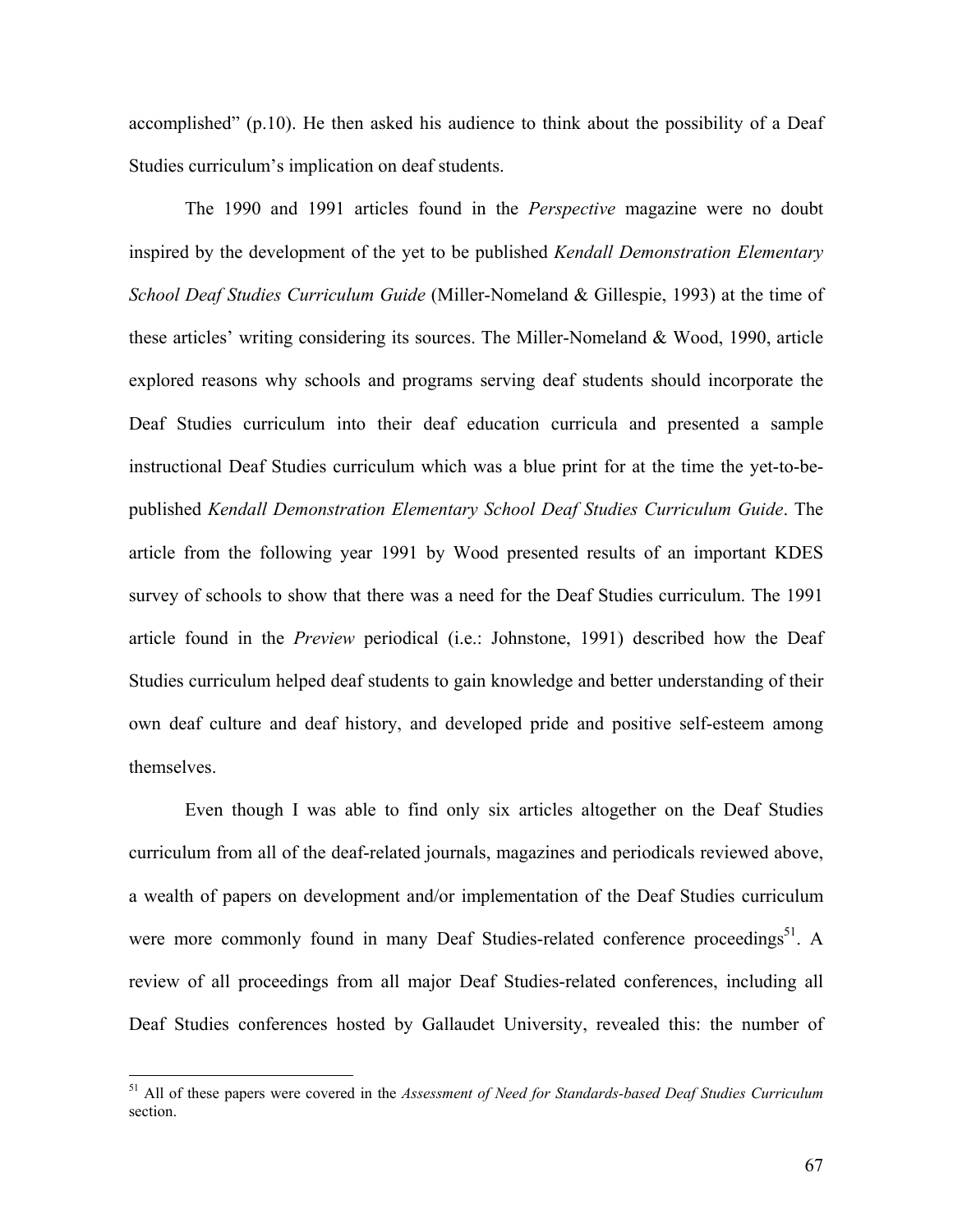papers on the Deaf Studies curriculum collected in the proceedings dwindled with each subsequent publication of collection of proceedings from each conference since 1989. In the first batch of proceedings from the first Deaf Studies conference hosted in March  $7 - 10$ , 1991, there were eleven papers on Deaf Studies curriculum. In the second and third biannual conferences on October  $24 - 25$ , 1991 and April  $22 - 25$ , 1993, there were three papers and four papers, respectively. In the next three biannual conferences from 1995 to the last one in 1999, there were only two papers presented altogether (one in 1997 and one in 1999). There were no papers presented on Deaf Studies curriculum at the Deaf Studies Today conference (the most recent conference at the time of this writing) in 2004. As for the Deaf Way conferences, only one article (i.e.: Bahl, 1994) that focused on the Deaf Studies curriculum was presented at the first conference in 1989, but no related article was presented at the second conference in 2002. While it is possible that there might have been some nationwide (or statewide or local) deaf education- or Deaf Studies -related conferences (e.g., CAID) that may have had some presentations on a Deaf Studies curriculum, it cannot be determined whether any of it had happened due to the lack of collection and publication (and availability) of the proceedings from these conferences. However, all of the important major Deaf Studies-related conferences are covered in this paper.

It remains to be seen if the subject of developing/implementing  $K - 12$  Deaf Studies curriculum will remain a significant part of (or, let alone become more prominent in) the future Deaf Studies conferences. It is this writer's theory that after deaf education has amassed enough resources for Deaf Studies curriculum at individual schools and programs for the deaf and deaf education which are beginning to feel the pressure from the standardsbased reform and accountability to close the achievement gap; this will lead to further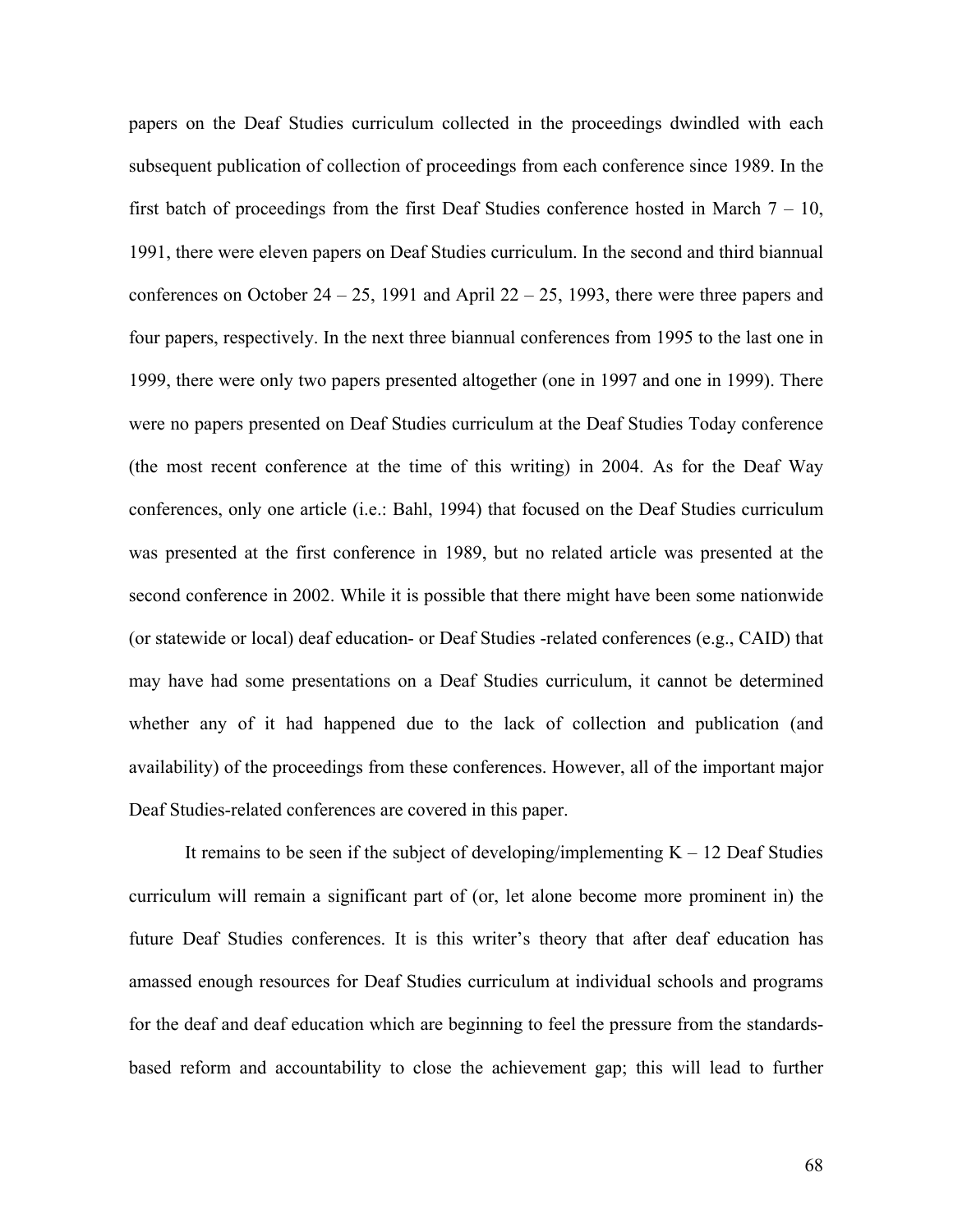negligence in focus on the K-12 Deaf Studies curriculum. Again, while these are just theories of mine, this still can usefully explain the aforementioned perceived or implied value and priority of discourse on teaching Deaf Studies to K-12 students.

In my review of all available articles and papers, it seemed that the general description of reasons for teaching Deaf Studies were to (1.) develop and strengthen identity and belonging as a deaf individual, (2.) develop a positive deaf self-identity, (3.) develop communicative competence in ASL and appreciation and respect for it as a language, (4.) develop an understanding of and appreciation for deaf heritage, and (5.) develop awareness and understanding of the Deaf community as a minority group.

All curriculum guides, student workbooks and teacher guidebooks used with deaf students found during the search had interesting material that proved to be useful references in the construction of future national learning standards-based Deaf Studies curriculum. Additionally, all of these materials were neither designed nor adapted for any state (and national) learning standards, thus necessitating a creation of a Deaf Studies curriculum that incorporates state (and national) learning standards.

In the first teacher guidebook reviewed, *Let's Learn About Deafness* (Stone-Harris, 1988) designed primarily for elementary age students, can be easily adapted for children of varying abilities and degrees of maturity, intelligence, and reading readiness. It contains a series of detailed step-by-step lesson plans (with purpose, overview, materials, and procedure) and each lesson plan comes with attached activity worksheet(s) that help students learn about deaf people while acquiring the necessary learning skills and tools through activities provided by these lesson plans. Moreover, these lesson plans contain topics for discussion, information sheets, student activity sheets, ideas for bulletin boards, hands-on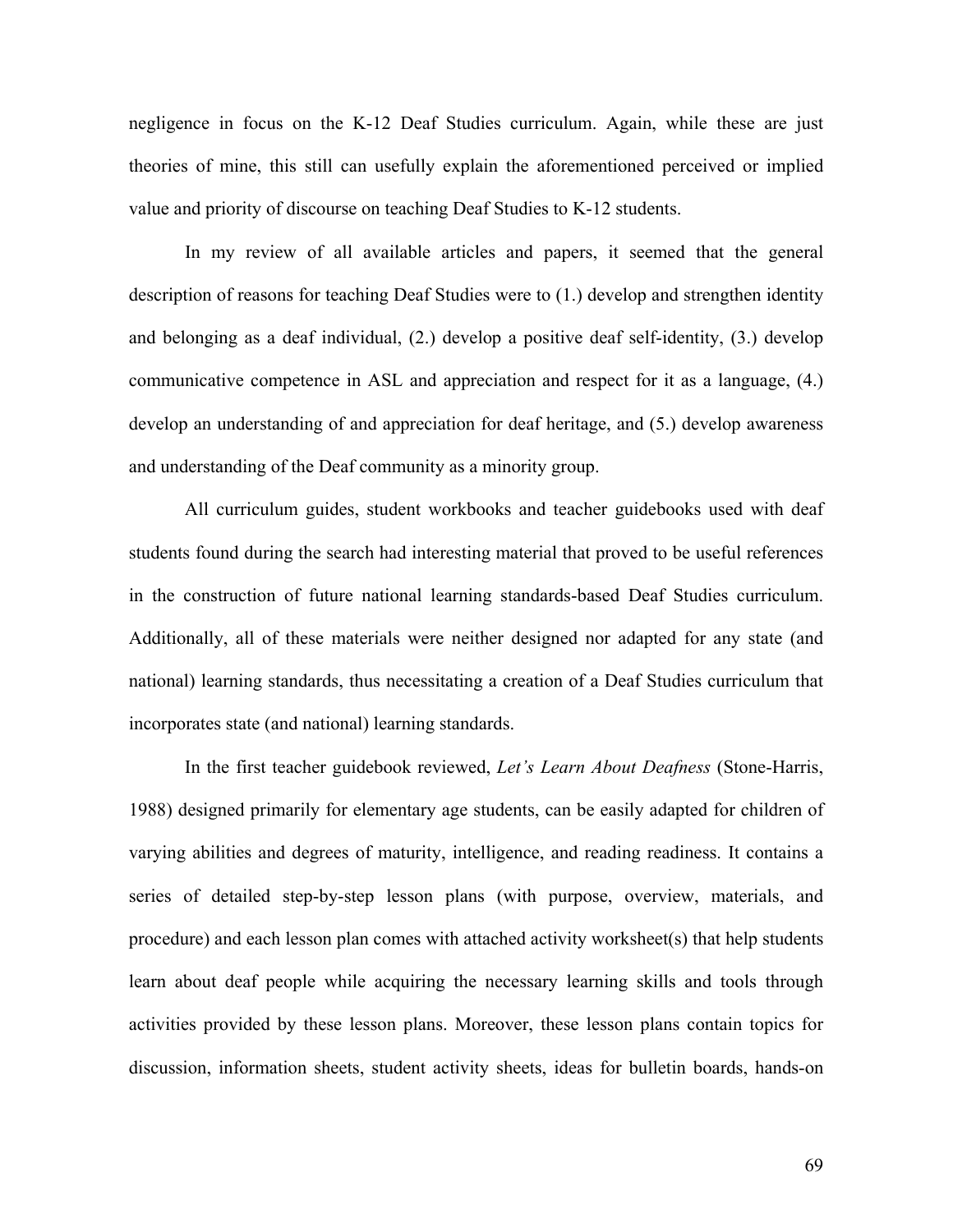individual and group classroom activities, dramatic skits, and suggested ways to use all of these components.

However, these lesson plans and materials contained within this book were designed before the development of state and national learning standards that the policymakers imposed on the teachers. What this means is that when the teachers come across this book, they may not use a significant portion of this guidebook or none at all. As stated earlier in this thesis, teachers already are coping with their increasing responsibility and accountability for documenting students' progress and using materials that are state and national standards compliant. Teachers end up spending a significant portion of their time to document how students are progressing and how their materials meet certain learning standards that they often do not have enough time and energy to find and adapt more materials to the standards. As a result, the chances are that teachers likely will feel too hard-pressed to even try adapting this guidebook to the standards before using it, let alone devise a list of ways to document students' progress in learning using the materials provided by this guidebook.

The materials in *Let's Learn About Deafness* are grouped together and organized in five categories: "Who Are We?," "Facts About Deafness," "Deafness and Communication," "Devices That Help," and "Famous Deaf People." Looking through all five categories of materials in this teacher guidebook, it seems to have mainly taken the diversity in hearing and deaf people's perceptions and misperceptions about deaf people into account and is designed to help them gain further insight into basic understanding of deaf people and their capabilities. However, upon the review of this guidebook, it appears that these materials may be more useful for hearing students than deaf students because it gives off the impression of being designed for those who have not yet or recently met a deaf person.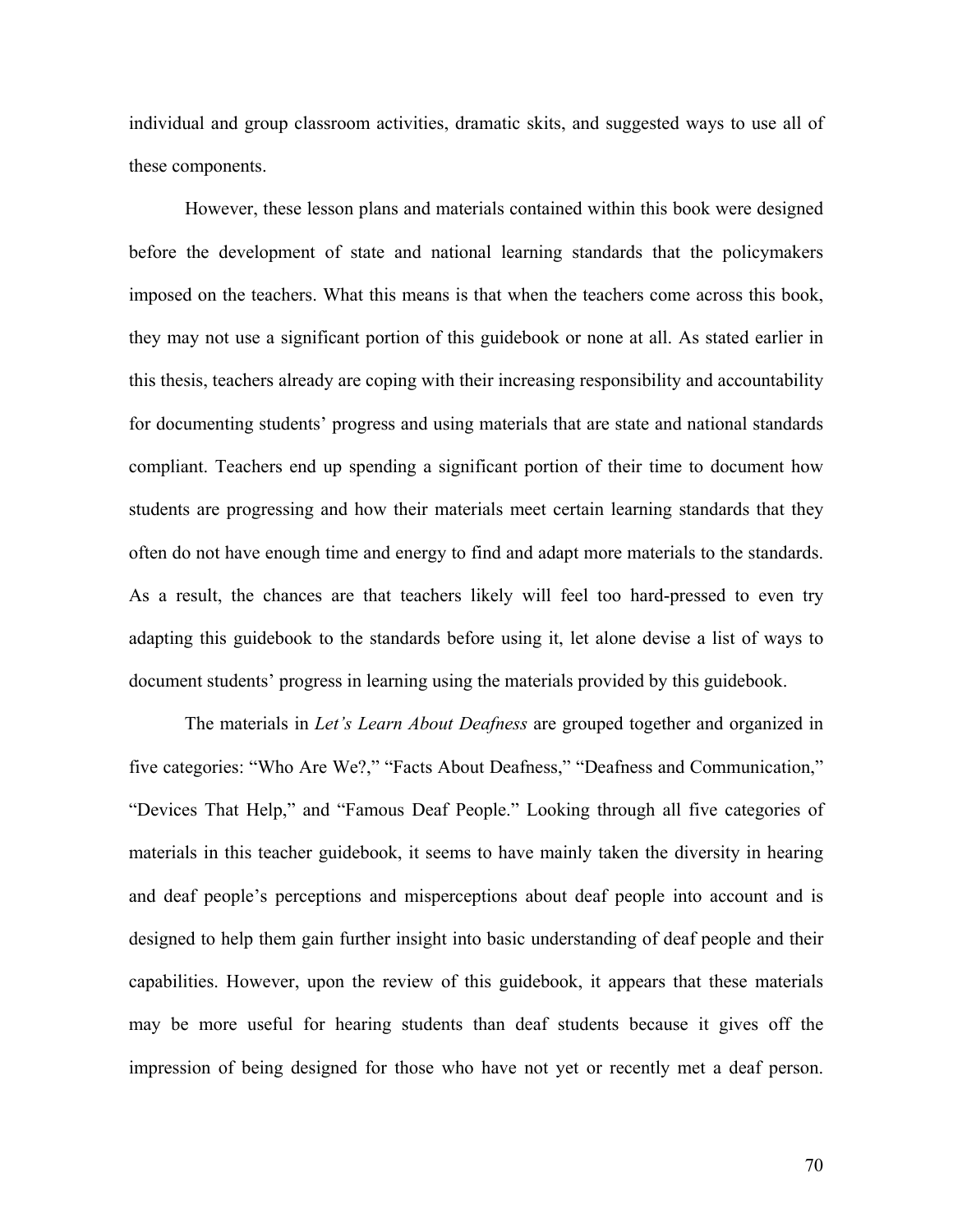Additionally, due to the basic nature of this guidebook's content, it does not incorporate anything else other than deaf people's hearing losses and how they work with it; therefore, this guidebook will not help deaf students acquire both cultural literacy in and knowledge of Deaf culture. In short, this book is definitely not a complete book about deaf people, and the content of some of the materials in this book only has some potential for use as a starting (and straightforward) introduction to deaf people for preschoolers or early primary elementary school deaf students before delving further into the Deaf Studies curriculum.

In the *Let's Learn About Deafness* book, the "Who Are We?" section focuses on building basic awareness of deaf people for those who are not familiar with deaf people. This section introduces students to deaf people and their existence, and helps encourage them to discuss it. For instances, there is a survey to help "sensitize students to different degrees of hearing loss;" and there is a worksheet that helps "make students aware of the fact that deaf people are like hearing people in almost every way" through comparisons. In addition, there is an activity in which students are encouraged to imagine a planet inhabited only by deaf people, whom they can identify with, so that they could find out more about their way of life. The "Facts About Deafness" section focuses on dispelling common mistaken notions about deaf people and replaces them with basic factual information. For instance, there is an activity that encourages a discussion about a list of given "myths" and facts about deaf people, and a worksheet of definitions of deaf-related English terms to help students dispel negative attitudes toward deaf people and have the appropriate vocabulary words to use in discussions about deaf people. The "Deafness and Communication" section focuses on deaf people's sign language (ASL) as their main mode of communication. For instance, there is a activity that encourages discussion about how hearing people receive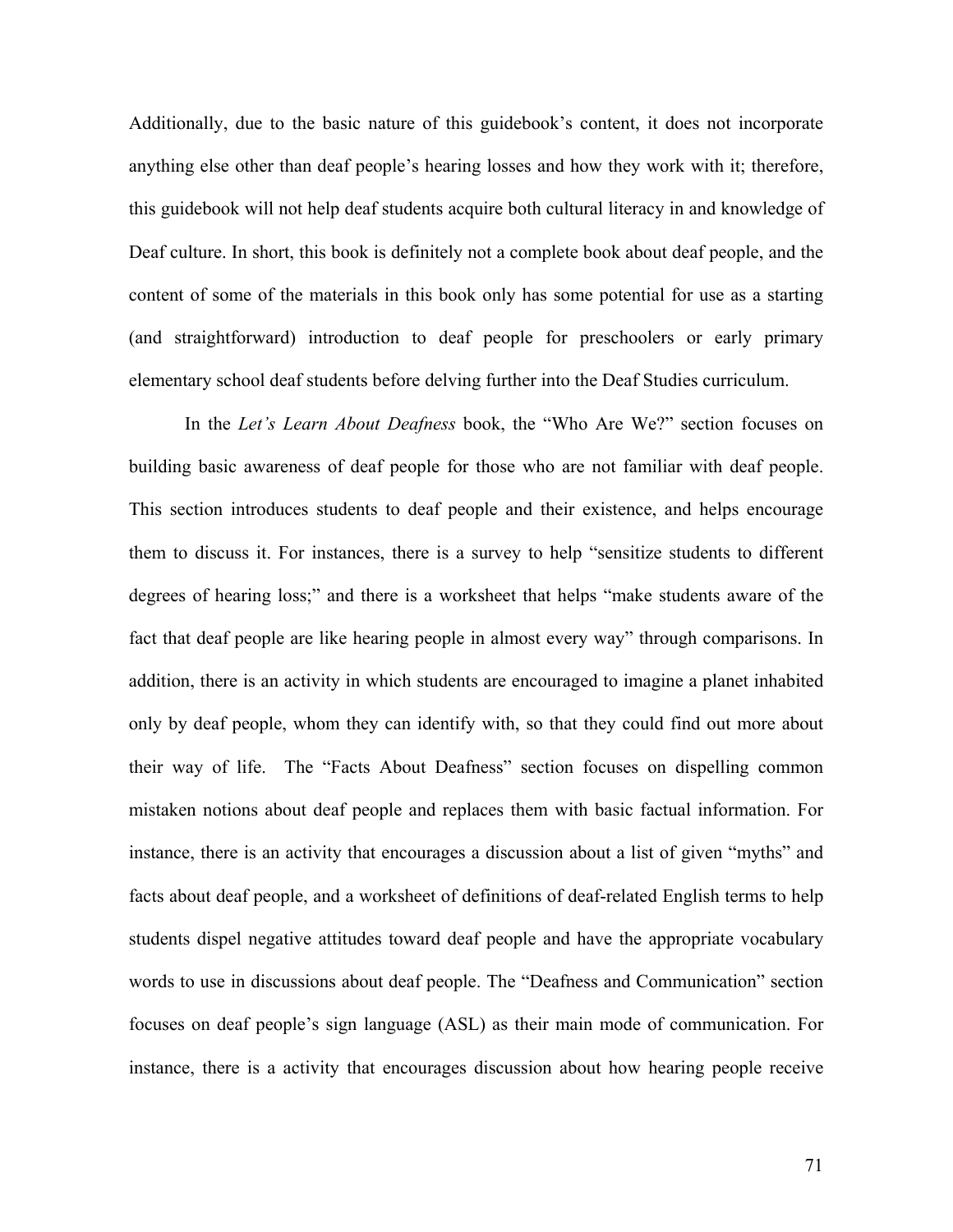information through their ears and mouths and how deaf people receive information through their eyes and hands, and another activity that encourages students to learn and use ASL signs. The "Devices That Help" section focuses on modern technology that deaf people use in their everyday activities. For instance, discussion about how deaf people deal with communication problems caused by hearing losses through the use of devices for television, phone calls, and door bells. The "Famous Deaf People" section focuses on information about the lives of several famous deaf people in history. For instance, this section covers discussion about outstanding lives and successes of a select few famous deaf people to show that deaf people are capable of major accomplishments just as well as everyone else.

In a batch of workbooks reviewed here, *Movers & Shakers: Deaf People Who Changed the World* (Carroll & Mather, 1997a, 1997b, 1997c) consisted of a student storybook, a student bilingual workbook, and a teacher's guide. The student storybook consists of a collection of short biographical narratives about individual historical deaf people who have contributed to western civilization. This author agrees with the basis of these workbooks: "one of the most important aspects of any curriculum is to impart to students a knowledge of the achievements of the members of their culture who went before them [and when these students] learn about these individuals, [they] develop their own sense of pride, identity, and confidence" (Carroll & Mather, 1997d, p.187).

In addition to the storybook, there is a bilingual workbook where students could explore aspects of American Sign Language and English, and a teacher's guide that provides guidelines for teachers using the book. Carroll and Mather said that their goal "was to provide a storybook, where students could read exciting narratives about [deaf] people from the past, individuals that [they] selected primarily for their contributions to western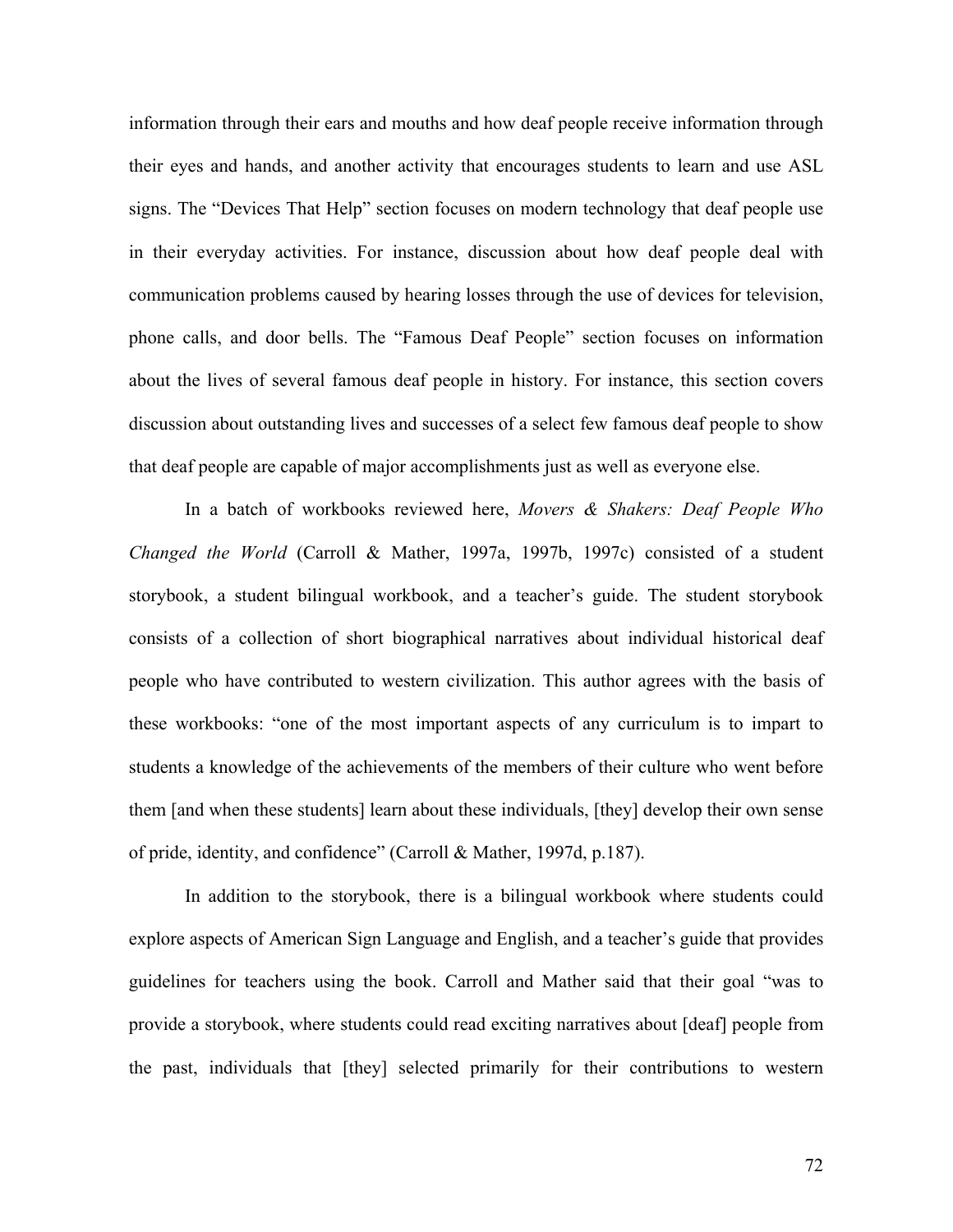civilization; then turn to the bilingual workbook where they could explore aspects of American Sign Language and English, the two rich and mighty languages that are their heritage" (1997d, p.187). In the storybook, the following themes are evident in the narratives (1997d, p.187):

- As far back as the 1500s, a few deaf people enjoyed tremendous success within the hearing world, contributing to the culture and knowledge of their own nations, and the world as we know it today.
- A sense of camaraderie among individuals who were deaf is sometimes evident. In addition to occurring more frequently and predictably after the founding of schools for deaf students, this sense seems to have occurred prior to and outside of established "deaf communities."
- Some deaf individuals did not portray deafness as the calamity that was envisioned by the hearing people around them.
- There is evidence for visualibility in language sometimes through signs.

In the student bilingual workbook, students investigate ASL grammar and syntax through exploration and working with ASL synonyms, homonyms, directionality, inflections, and classifiers. One of the explorations has students exploring various translations of certain English words. For instance, one of the words students will explore is "call" since this word has many different meanings, most of which are based on the context of the sentences in which this word is found. Students study several different translations in ASL based on this context-based English word. The workbook authors noted that the main reason for the bilingual nature of this workbook is this: "Many teachers have expressed frustrations that some of the recent sign concepts, expressed so beautifully in some sign curricula for hearing students, were not presented in a format that would be useful for teaching English to deaf students" (Carroll & Mather, 1997c, p.190). This workbook is their attempt to address this frustration by presenting a series of bilingual exercises where deaf students are to show their competence in ASL translations to English and vice versa. Almost all of the stories (21 out of 26) chronicled in the storybook have supporting exercises in the workbook. While it is a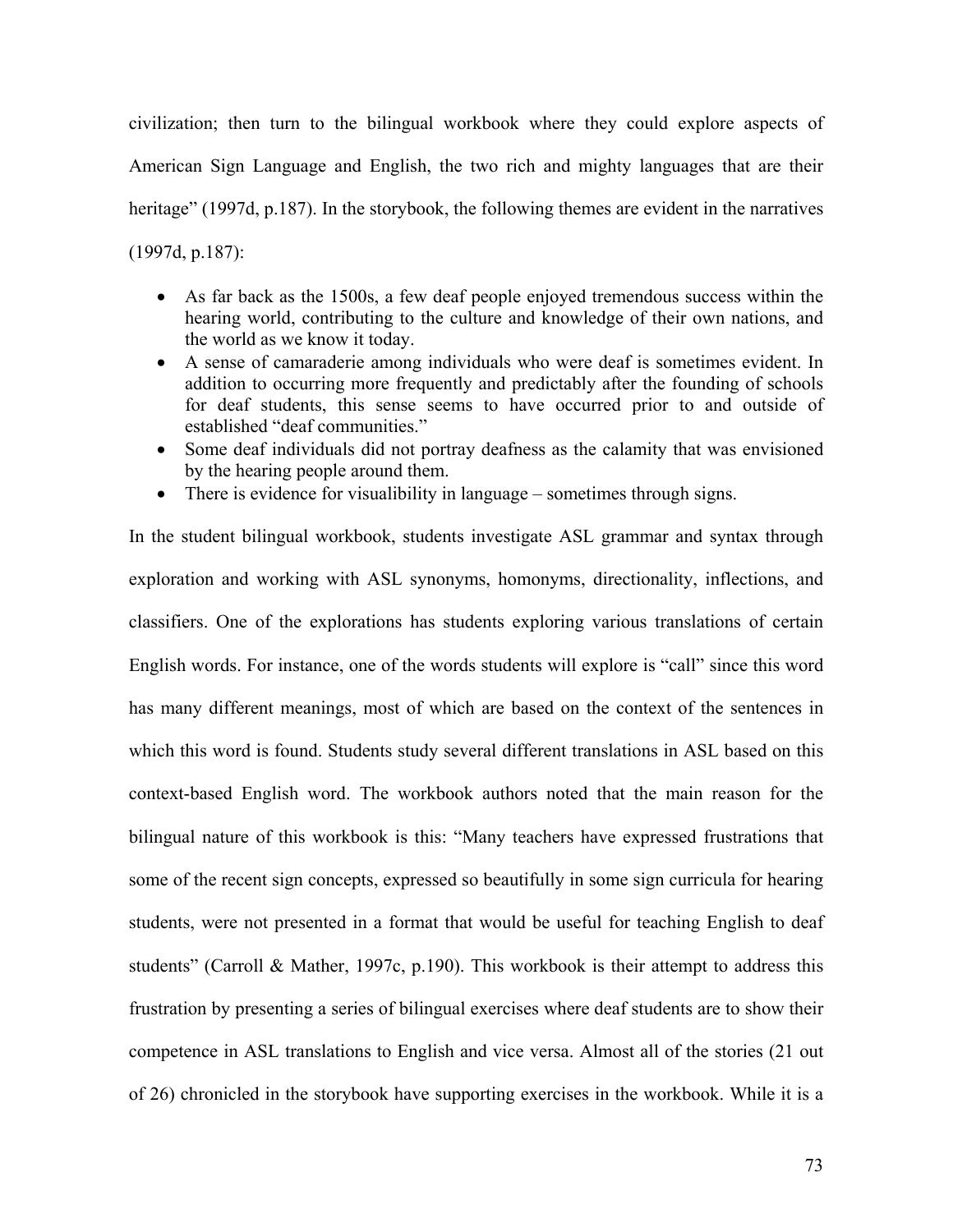noble attempt, this workbook is not bilingual because deaf students still have to read and solve bilingual exercises, discussing both ASL and English, in the form of print English.

In the teacher's guidebook, there not only are questions from the student bilingual workbook and their answers for each exercise, there are additional information and materials for each exercise. The additional information and materials in each exercise of the teacher's guidebook come in the form of "Goal," "Content," "Language," "Suggested Materials," and "Optional Projects." The "Goal" section states the purpose of each story (or a learning goal for reading that story). The "Content" section provides background concepts and vocabulary to help teachers determine whether students need pre-reading activities based on their background knowledge and reading skills. The "Language" section provides ASL and/or English concepts that teachers need to be aware of and help students explore in their workbook. The "Suggested Materials" section contains a list of visual aid and reading materials that may be helpful in terms of visually aiding their teachings and to help students explore more on a given subject through additional reading. The "Optional Projects" section lists possible follow-up activities (e.g., writing, hands-on, and discussion) to the reading exercise.

As for the student bilingual workbook, each exercise has five parts for the students in their workbook: "Idioms," "Content," "Looking At Language," "Opinion," and "Followup." There are five sections in "Idioms" that explore some of the peculiar English phrases that sometimes mean exactly the opposite of its literal meaning. The "Content" section asks readers to write down information from reading the story. The "Looking At Language" section explores specific aspects of English and ASL. The "Opinion" section asks readers to develop and explain their opinions about aspects of what they have read. The "Follow-up"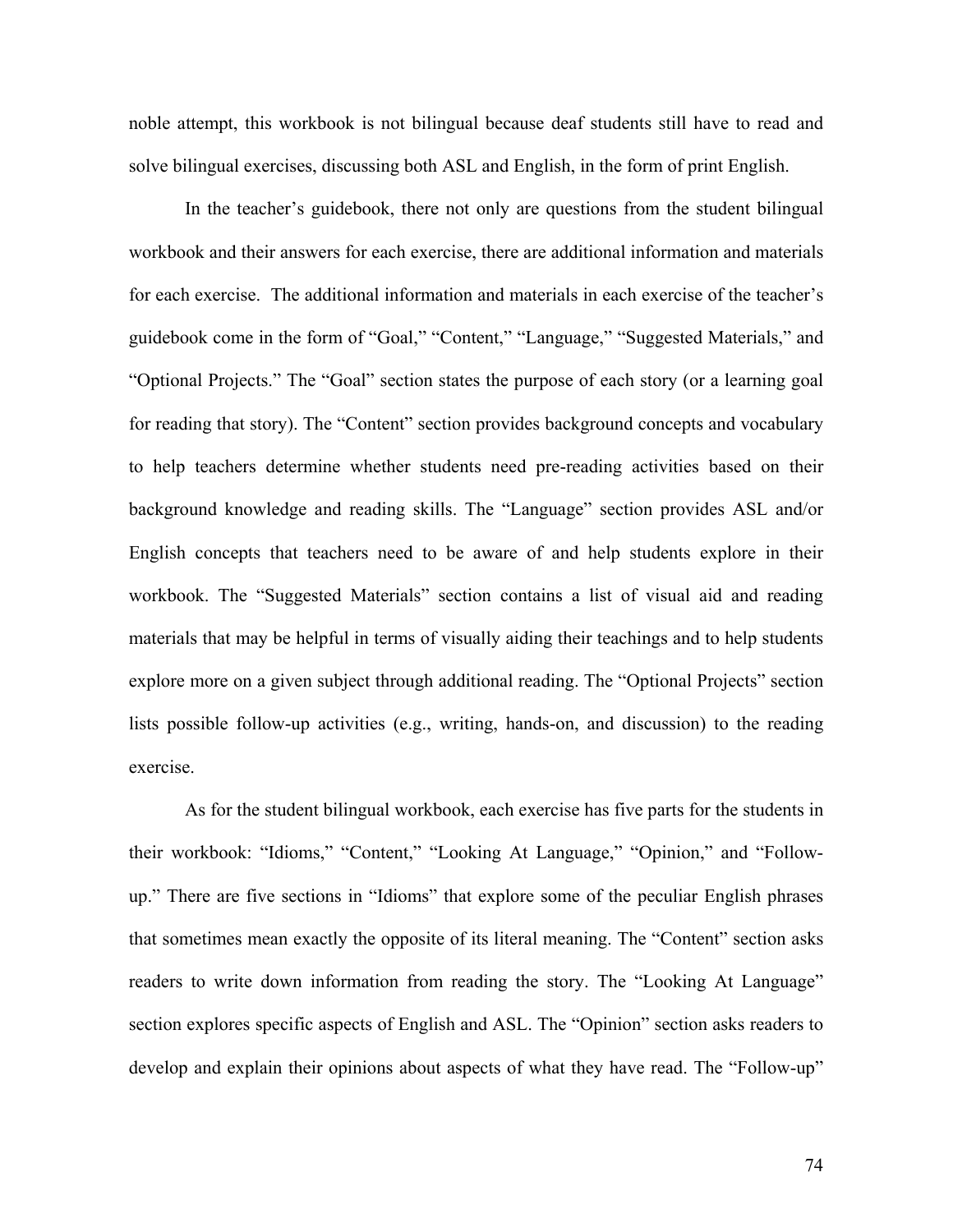section provides additional related information and actions that readers can do. These types of exercises are used in sign language curricula, and this is the first mention of such exercises being used in ancillary material. At the end of this book, there is a list of references for more in-depth biographies on individual deaf people. "It is hoped that with these materials deaf and hard of hearing students will be able to increase and refine a specialized body of knowledge that is particularly important to them" (Carroll & Mather, 1997d, p. 191). While Carroll and Mather had good intentions in creating their storybook and workbooks, they did not design or adapt them for any state (and national) learning standards.

Another workbook found in similar veil of the *Movers & Shakers: Deaf People Who Changed the World* book above is *Interesting Deaf Americans: Reading and Writing Exercises* (Goldstein & Walworth, 1979). However, this is a very bare, outdated workbook. It has no lesson plan or any other guide materials for the teachers. Like in the title, this book mainly consists of short narratives about each interesting deaf American complete with reading and writing exercises. These exercises come in the form of a handful of reading comprehension multiple choice questions (and even fewer true/false reading questions), fill in the blanks, reading vocabulary multiple choice questions, and writing short answer questions. There are no lesson plans or any other guidelines for the teachers to follow in using this workbook. Additionally, this workbook was created before the arrival of the era learning standards-based reform and accountability.

*Signs in Success* (Podmore, 1995) is another short narratives book similar to *Interesting Deaf Americans: Reading and Writing Exercises*. It contains five short biographic narratives about successful deaf people in their fields. Like the book above, this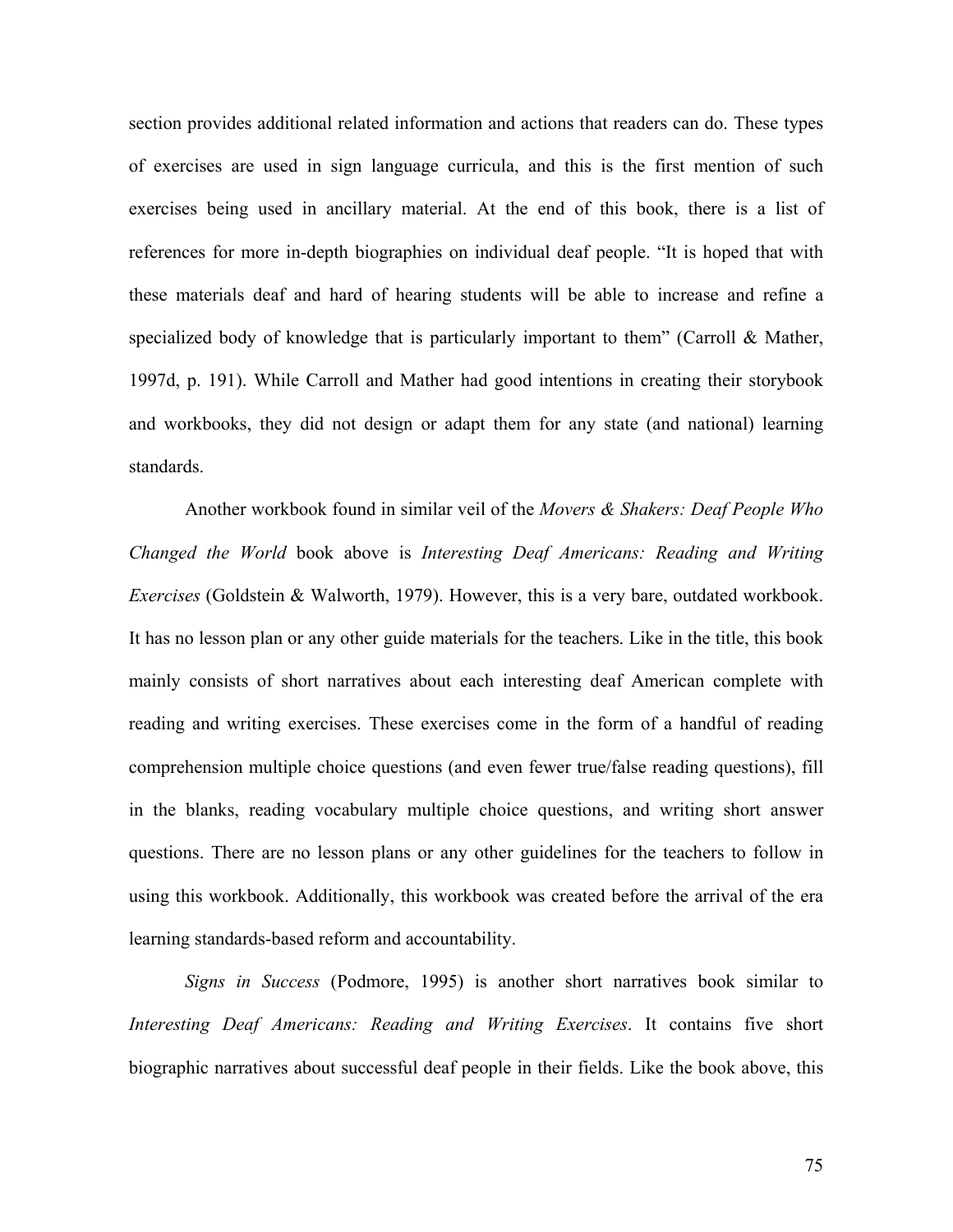book is designed to help build students' reading skills in the form of reading exercises before and after each story. Even more books similar to both short-narrative biography books above are the *Living Legends* series (Toole, 1996, 1998, 2000) where each entry contains six short narratives about living deaf people who worked hard to excel in their chosen field (i.e.: vocation or avocation). At the beginning of each short narrative in all three books, there is a pre-reading vocabulary list of words with straightforward definitions designed to help students understand given words used in the story they are reading. Moreover, at the end of each short narrative contains comprehension questions and a creative writing exercise. Similar to *Interesting Deaf Americans: Reading and Writing Exercises*, all of these books do not have any lesson plans or any other guide materials for the teachers, and are not yet adapted for any state (or national) learning standards.

*Deaf Heritage: A Student Text and Workbook* (Alexander & Gannon, 1984) is designed to act as a supplementary educational student workbook to use with *Deaf Heritage*. It is also designed primarily for deaf high school students who want to learn more about their heritage, but is adaptable to younger (elementary- and middle school-age) students with some teacher guidance. The first part of this workbook is a condensed summary of readings ("student text") from the *Deaf Heritage* book, and the second part of this workbook mainly consists of reading comprehension questions and a short list of follow-up activities (e.g., research work such as additional readings and interviews, written reports, and classroom discussions and role-playings) for each chapter.

While this is a student text and workbook, there are no guidelines provided for the teacher to follow using this workbook. There also is not a list of learning objectives or goals nor there any lesson plans for the teacher to use in this workbook. The teachers are basically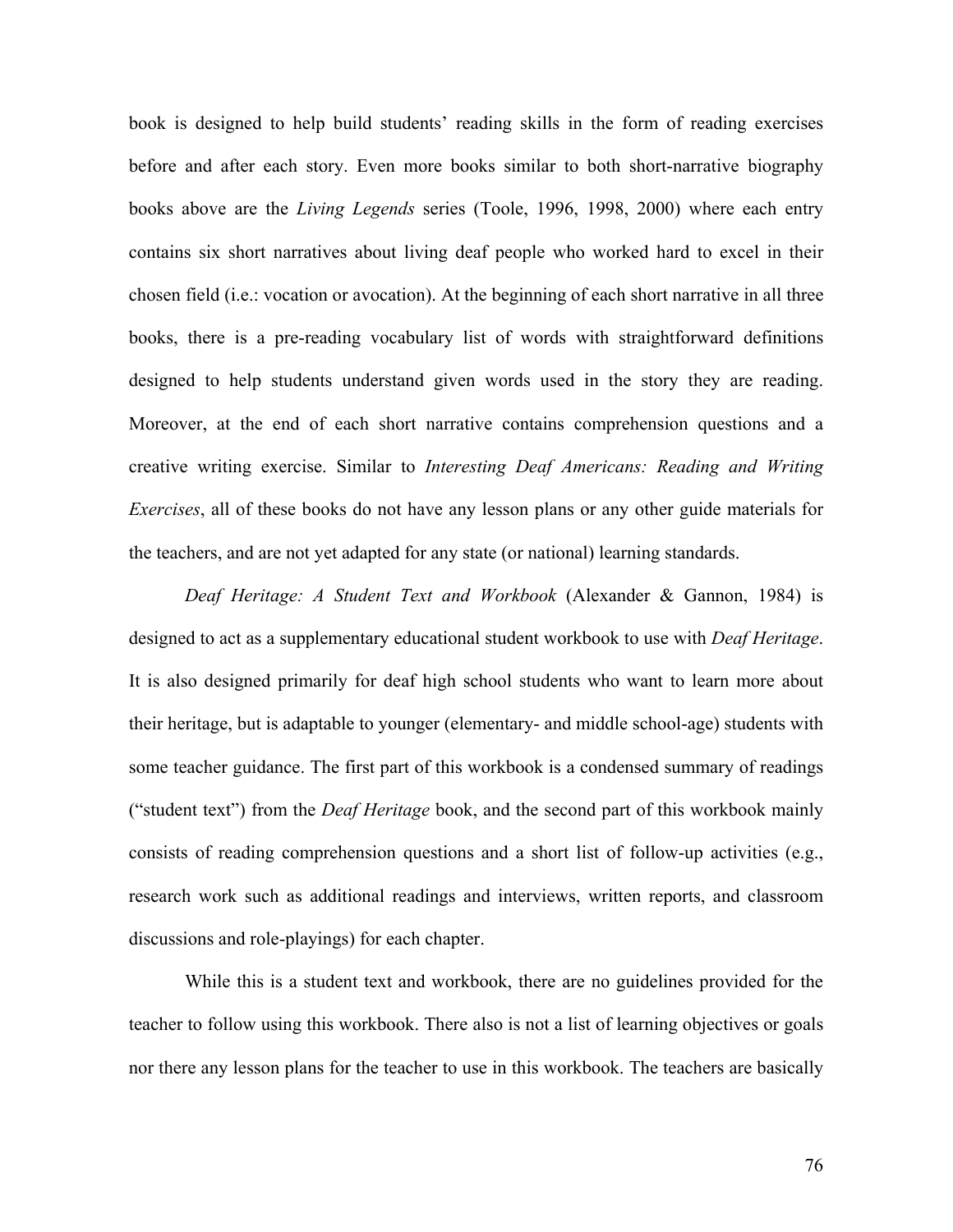left on their own to use this book and try to fit it into their curriculum, adapt portions or all of this workbook to meet certain state and national learning standards, and come up with how to document students' progress with this workbook.

In the last workbook (in printed format) reviewed here, the *Kendall Demonstration Elementary School Deaf Studies Curriculum Guide* (Miller-Nomeland & Gillespie, 1993) is the only known commercially packaged nearly comprehensive Deaf Studies curriculum guidebook uncovered during the search. This curriculum was four years in the making. Initially, twenty-six schools for the deaf in addition to invited deaf and hearing experts evaluated the draft curriculum; and seventeen schools and thirteen experts in various areas of Deaf Studies helped complete the evaluation (Miller-Nomeland & Gillespie, 1993, p.xi). "The curriculum was written to help students learn about the rich cultural heritage of Deaf people. It is not about the study of deafness. Therefore, it does not include medical and support service information such as types and causes of hearing loss, information on the ear, care and maintenance of hearing aids, or other information about audiological or speech services. This information is available through other sources" (Miller-Nomeland, 1993, p. 84).

While this curriculum guidebook is nearly comprehensive and includes a cultural study of the language, education, history, literature, arts and sociology of deaf people, it contains seventy-six different units each with a main objective, a number of sub-objectives and a list of learning activities grouped into nine different "yearly levels" (roughly equivalent to grade levels one to nine). These seventy-six units are organized into six different themes: Identity, American deaf culture, American Sign Language, Communication, History and Social change. Each theme in the curriculum starts with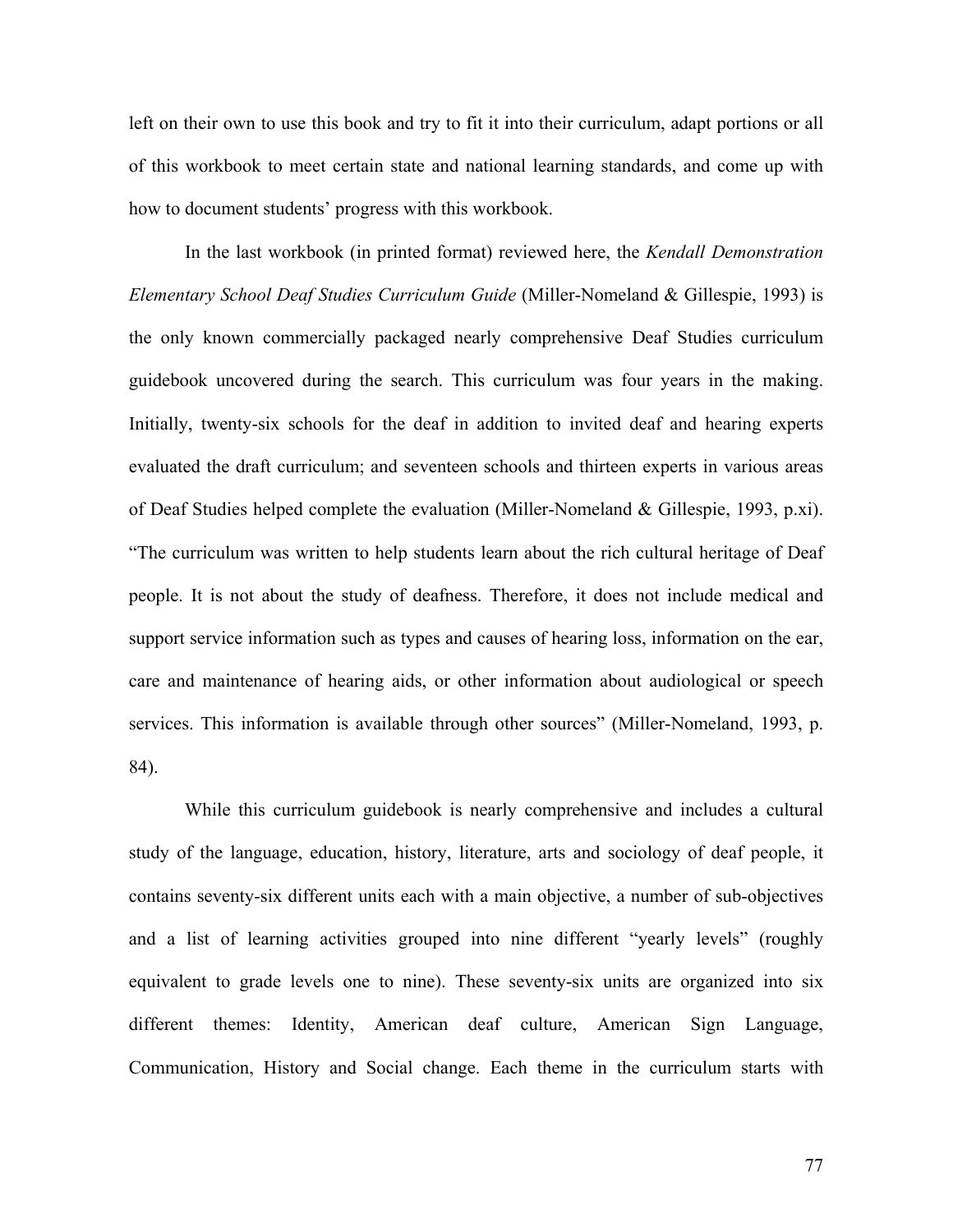helpful background information for the teachers regarding American Sign Language and Deaf Culture before they start teaching that part of the curriculum, and in each theme there is a set of objectives along with a list of suggested related activities for each objective. There are a list of books and resources at the end of each theme. This curriculum is ideal for all elementary and middle school age students from the first to eighth grades.

As indicated in the curriculum guidebook, it can be used to teach Deaf Studies as a separate curriculum area or infused into the regular language arts and/or social studies curriculum (1993, pp.  $16 - 17$ ). In order to infuse Deaf Studies into the regular content areas, the guidebook shows that "The units in the Identity strand, the American Deaf Culture strand, the History strand, and the Social Change strand could be infused into the regular Social Studies Curriculum;" while "The units in the American Sign Language strand and the Communication strand could be infused into the Language Arts Curriculum." The goals of the *Kendall Demonstration Elementary School Deaf Studies Curriculum Guide* are listed on page 9 of this Miller-Nomeland and Gillespie (1993) guidebook (or alternative source in Miller-Nomeland, 1993), and they are:

- To foster and strengthen a sense of identity and belonging, and to develop a positive self esteem.
- To develop an understanding of and an appreciation for the rich heritage of deaf people.
- To appreciate the diversity of deaf people.
- To foster good communication within the Deaf community, the wider community, and the world.
- To develop an appreciation for the contributions of deaf people to human achievement.
- To develop an understanding of the Deaf community.
- To develop an appreciation and respect for American Sign Language as the language of Deaf Americans.
- To recognize deaf people as a minority group that has experienced discrimination.
- To develop a better understanding of the rights of deaf people.
- To recognize and utilize one's skills and opportunities in enhancing personal goals.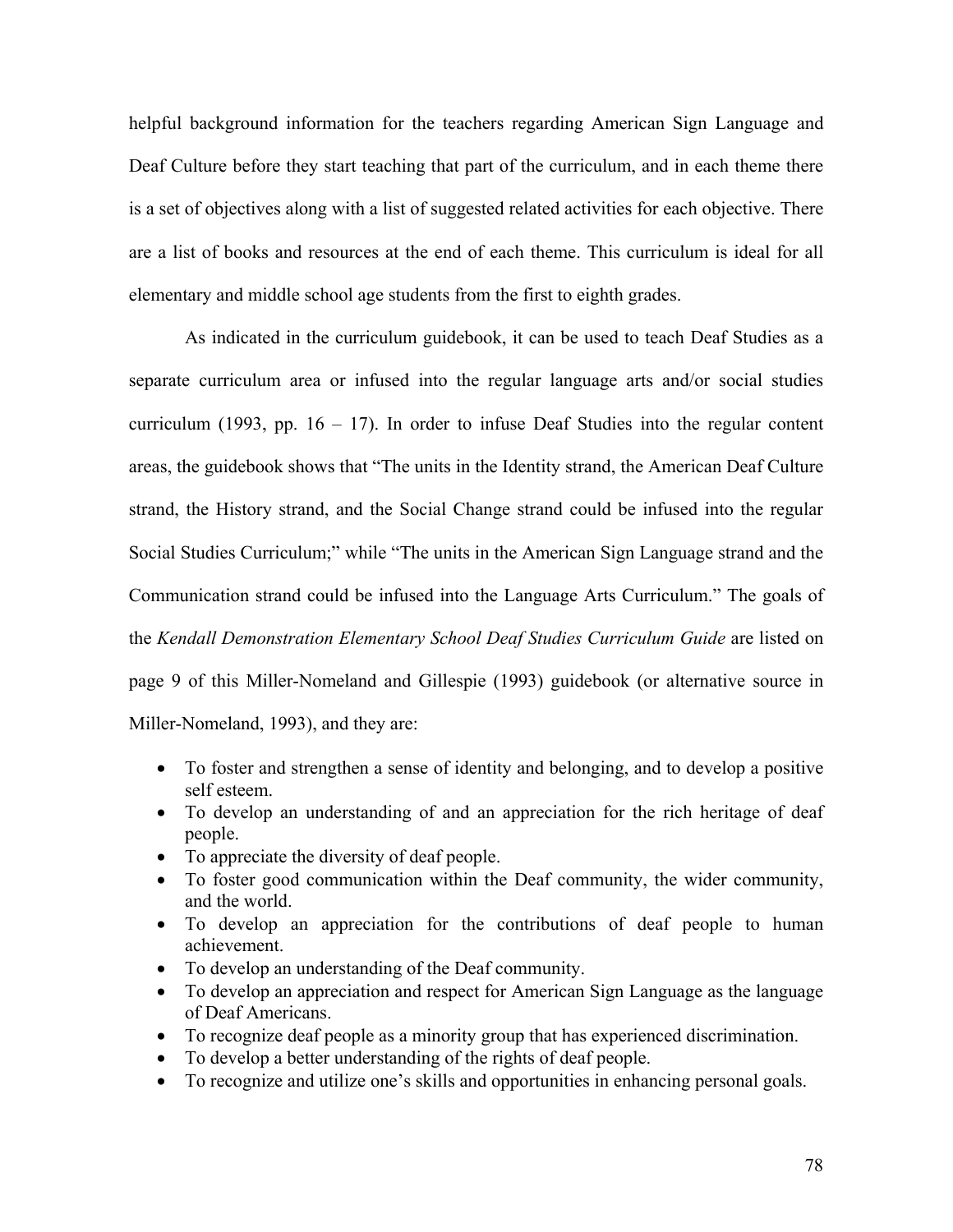These goals are well thought out and designed to help any deaf student understand themselves, their place in the deaf community and in the hearing world. This curriculum appears to be easy to use and adaptable to any type of school or program for deaf students.

Yet, this guidebook cannot be considered full-fledged because this guidebook consists of seventy-six units (covering six major areas/sections) each with a list of optional activities. These units are organized into six sections along with a list of text and video resources at the end of each section. By providing a laundry list of activities with no detailed step-by-step lesson plans for these activities for the teachers, teachers may feel burdened having to create a lesson plan for each activity including the information in it outlining how each meets some of the state (and national) standards for students' learning outcomes and how to document students' progress. In other words, this guidebook was not developed with certain state and national standards in mind, and each unit in this guidebook only contains a list of activities that the teacher can do with no detailed guide of how to do each activity. Again, like with everything else reviewed above in this section, teachers would have to find time to deal with outlining how each activity they do meets certain learning standards.

This seventy-six-unit curriculum explores six major areas: Identity, American Deaf Culture, American Sign Language, Communication, History and Social Change. The design of this teacher guidebook appears to emphasize on helping deaf students gain cultural literacy through access to, understanding of and a sense of belonging to their community of shared language (ASL), history (or heritage), values, accomplishments, and experience. In this curriculum guide, the Deaf Studies objectives spiral from one "yearly level" to the next in each area. This means that students need to complete the units in sequence within each area. This curriculum indicates that a unit is completed when "a majority of the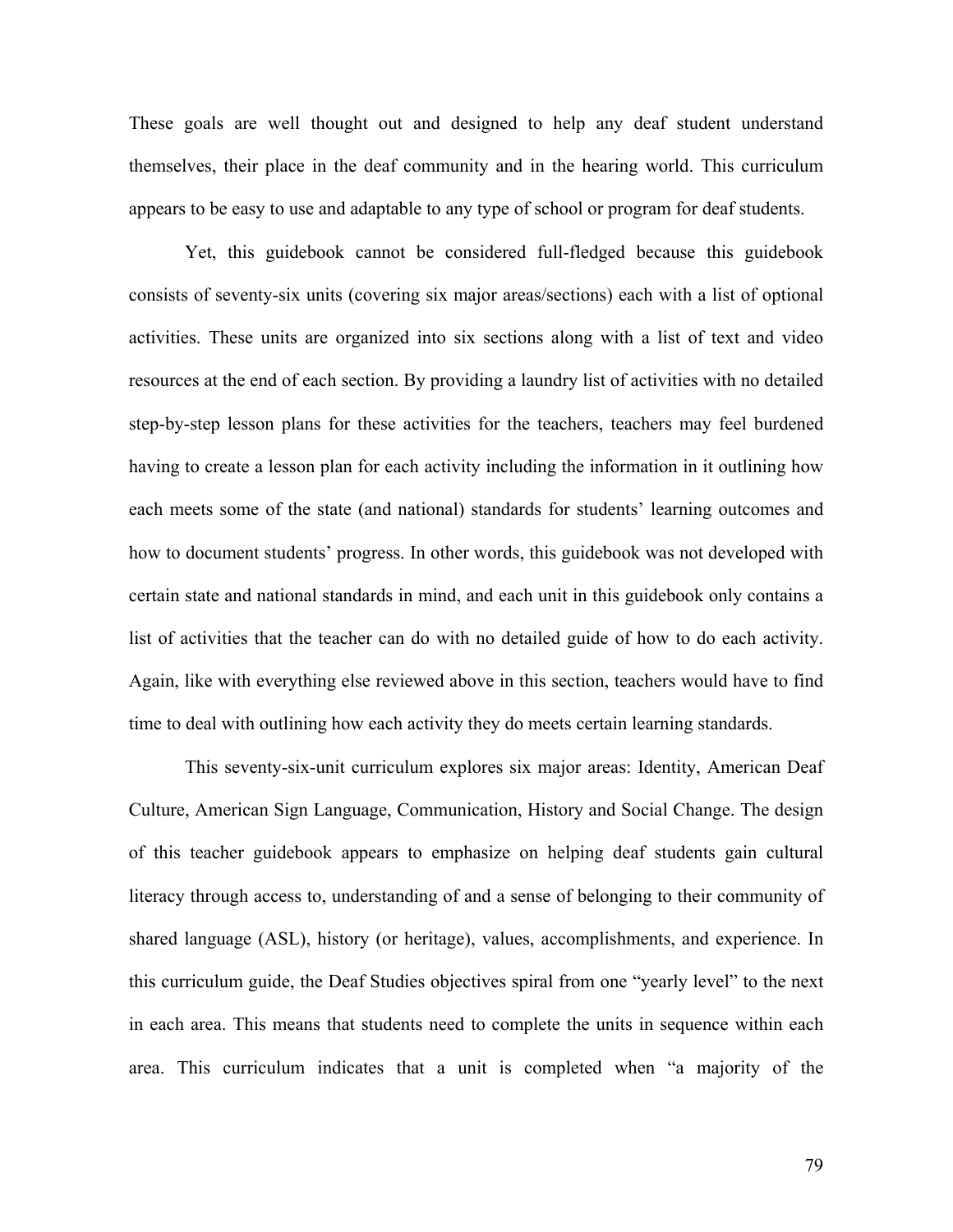subobjectives have been taught" (p.15). The way this curriculum guidebook is designed makes it appear to discourage the teachers from handpicking the units within each area and attempting to fit them into their standards-compliant curriculum teaching.

In the "Identity" section, students develop a sense of belonging and gain a better understanding of themselves and of the Deaf community. As an example of how students gain a better understanding, some of the hands-on writing activities in that unit encourage the students to compare similarities and differences between themselves and others, meet other members of the Deaf community, and explore their personal and career goals. In the "American Deaf Culture" unit, students look at the way of life of deaf people, their community, and their Deaf art and literature. A list of cultural-appreciation-and-knowledge activities in that section suggest that students meet Deaf adult role models, view ASL stories (e.g., folklores and jokes) and other forms of ASL literature in addition to English literature and artwork, develop their own ASL literacy skills, and meet Deaf people with different ethnic and racial backgrounds to appreciate the diversity within the Deaf community. In the "American Sign Language" section, students develop an awareness of ASL as a true language of the deaf community and develop an appreciation for it. In order to do that, the guidebook suggests a list of ways how students can study the structure and grammatical features of ASL mainly through hands-on signing activities including ASL storytelling, informal conversations, formal situations, and drama. In the "Communication" section, students develop communication strategies and skills for interacting with each other in the community. For example, a list of writing and (mostly) hands-on activities in this section suggest that students learn how deaf people communicate with each other under various settings and then apply it to themselves, how to use the devices for information and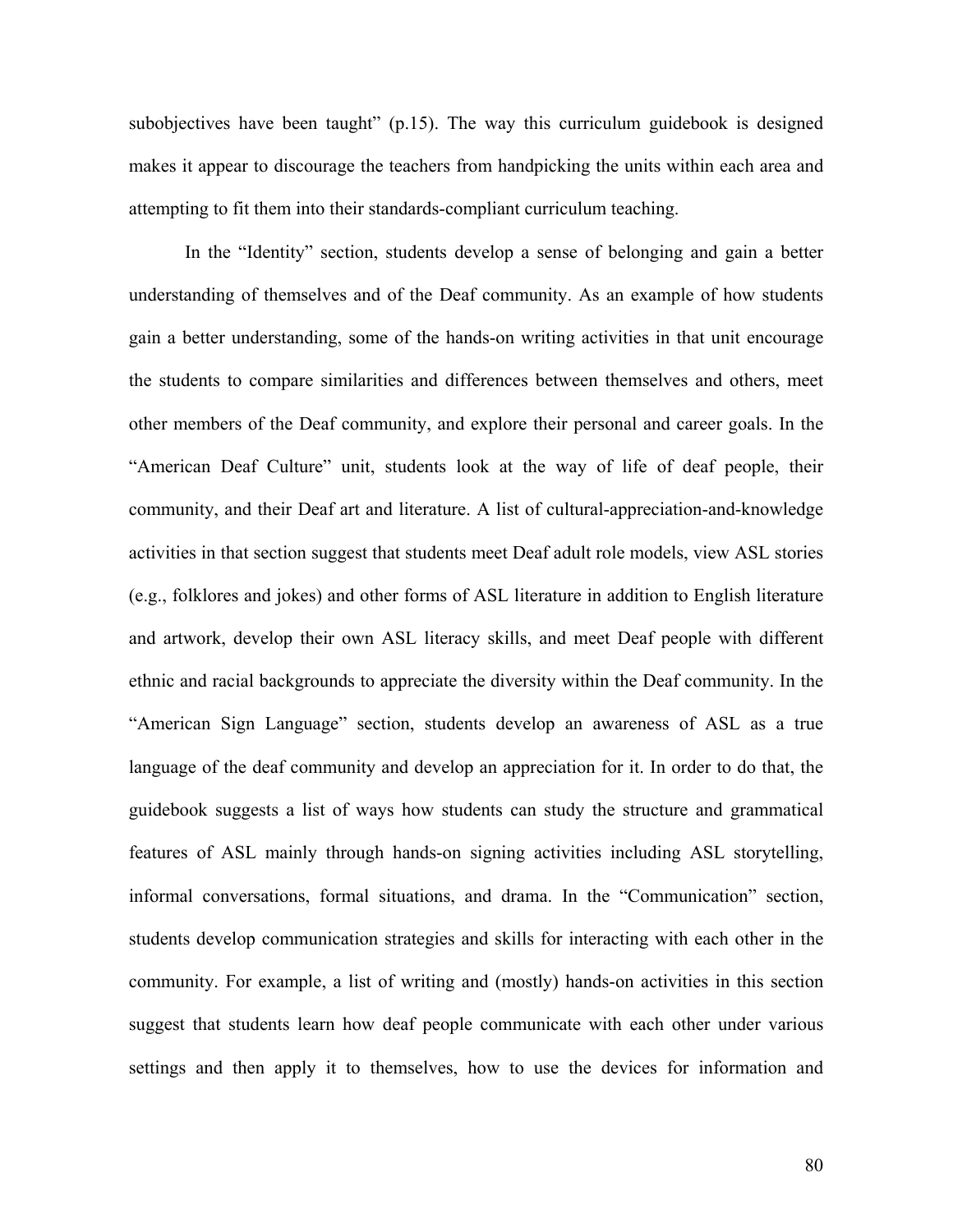communication, communicating with different hearing people in the real world and how to use an interpreter. In the "History" section, students learn about their heritage. This section primarily deals with the history of the education of deaf children, but covers some other aspects of historical deaf experiences and some notable historical deaf individuals. In order for the students to learn all of this, some of the suggestions in this guidebook include that students do research and writing of biographies, acting out historical scenarios and characters. In the "Social Change" section, students learn about their legal rights and also look at ways that changing attitudes toward deaf people can lead to social and political changes for betterment (or worse) of the deaf community. For instance, through various activities, students learn about different forms of discrimination and how society is changing, jobs that deaf people can or cannot do, how deaf people who used ASL generally were viewed in the past and present, and how to use the Americans with Disabilities Act (ADA, 1994) to their advantage.

As mentioned earlier above, the unique advantage that this guidebook has is that it is the only comprehensive commercially packaged Deaf Studies curriculum guide at this point. However, this curriculum guidebook is already outdated since there has been new information about deaf heritage uncovered from research, technology advances in devices, among other things. More importantly, this guidebook was created before the creation of the state (and national) learning standards, which means that the design of this curriculum did not (and should) incorporate the current state (and national) learning standards.

Similar to *Kendall Demonstration Elementary School Deaf Studies Curriculum Guide* in terms of comprehensiveness is the *ASL & Deaf Studies K-12 Curriculum*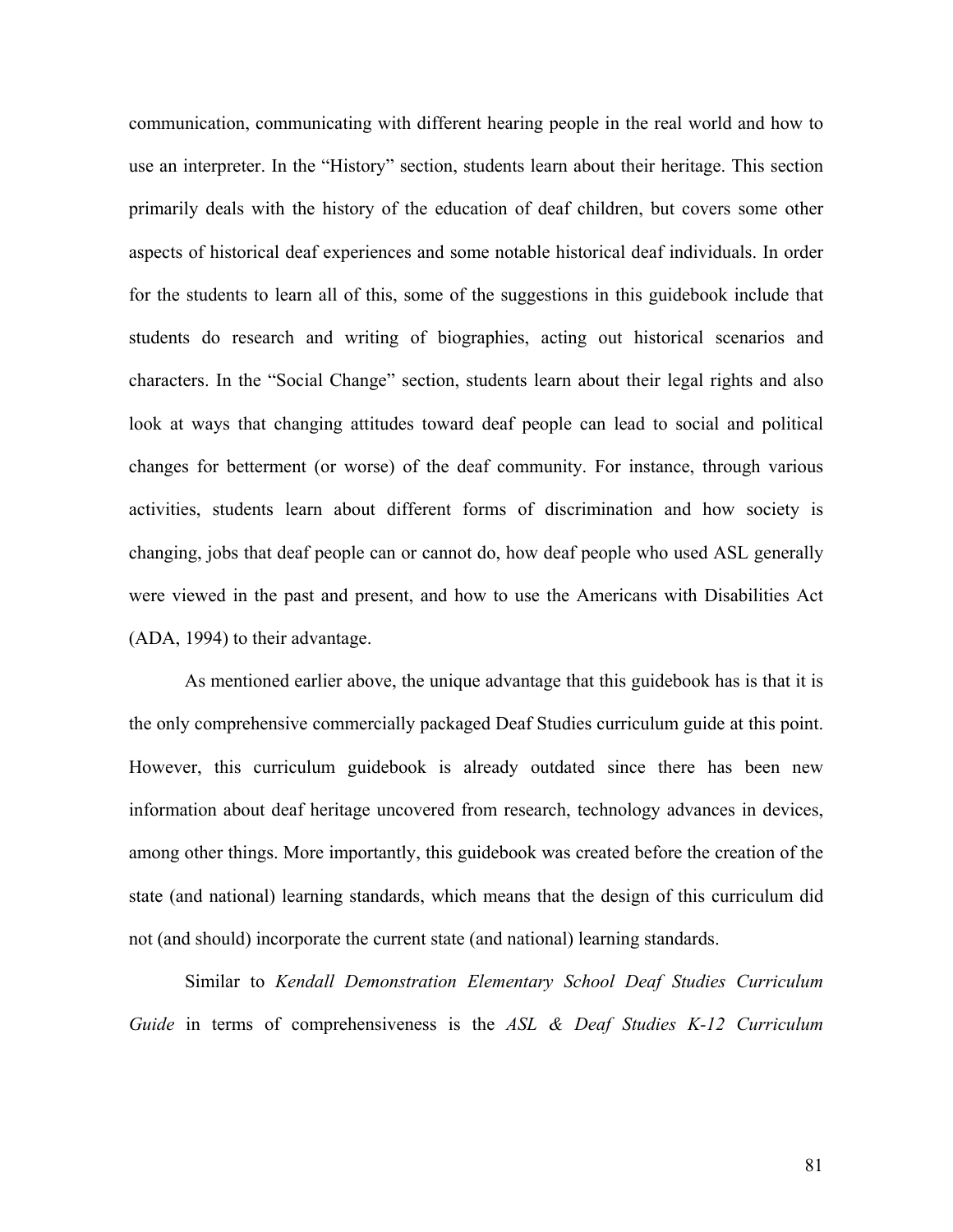*Framework* (Gallimore, 2004). However, unlike any of other publications reviewed above, it is an online format. The main page states the curriculum's main purpose and intention:

The target audience of these curricula is teachers who teach or who will teach ASL as a first/primary language and/or as a second/foreign language. The goal of this project is to develop national level curriculum guidelines of American Sign Language for teaching first language users and second language learners from kindergarten to high school. The K-12 ASL Curriculum guidelines will help standardize the language instruction in schools serving both deaf and hearing populations in the United States. (Gallimore, 2004, Retrieved March 1, 2007, from http://aslcurr.gallaudet.edu/)

Even though the primary focus of this curriculum framework is ASL, the title and content indicates that it has the Deaf Studies content to help complement ASL. Additionally, this online curriculum includes a linguistic analysis of ASL grammar, components of ASL literature, Deaf Culture and assessments of students' ASL skills. The *ASL & Deaf Studies K-12 Curriculum Framework* is broken down and organized into two content areas: ASL L1 Curriculum and ASL L2 Curriculum. Much unlike *Kendall Demonstration Elementary School Deaf Studies Curriculum Guide,* which only consists of lists of subobjectives and a list of suggested activities for each subobjective, in *ASL & Deaf Studies K-12 Curriculum Framework*, there is a list of not only learning goals and objectives, it also has complete procedures and attached documents that the teachers can use and follow. In other words, with *Kendall Demonstration Elementary School Deaf Studies Curriculum Guide*, the teachers have to figure out how to implement the Deaf Studies activities while with *ASL & Deaf Studies K-12 Curriculum Framework,* the teachers have the luxury of having a choice to follow prescribed steps to implement given Deaf Studies activities or to customize their own activities. However, as everything else reviewed here, including *Kendall Demonstration Elementary School Deaf Studies Curriculum Guide*, this online curriculum framework has not incorporated certain state and national standards yet.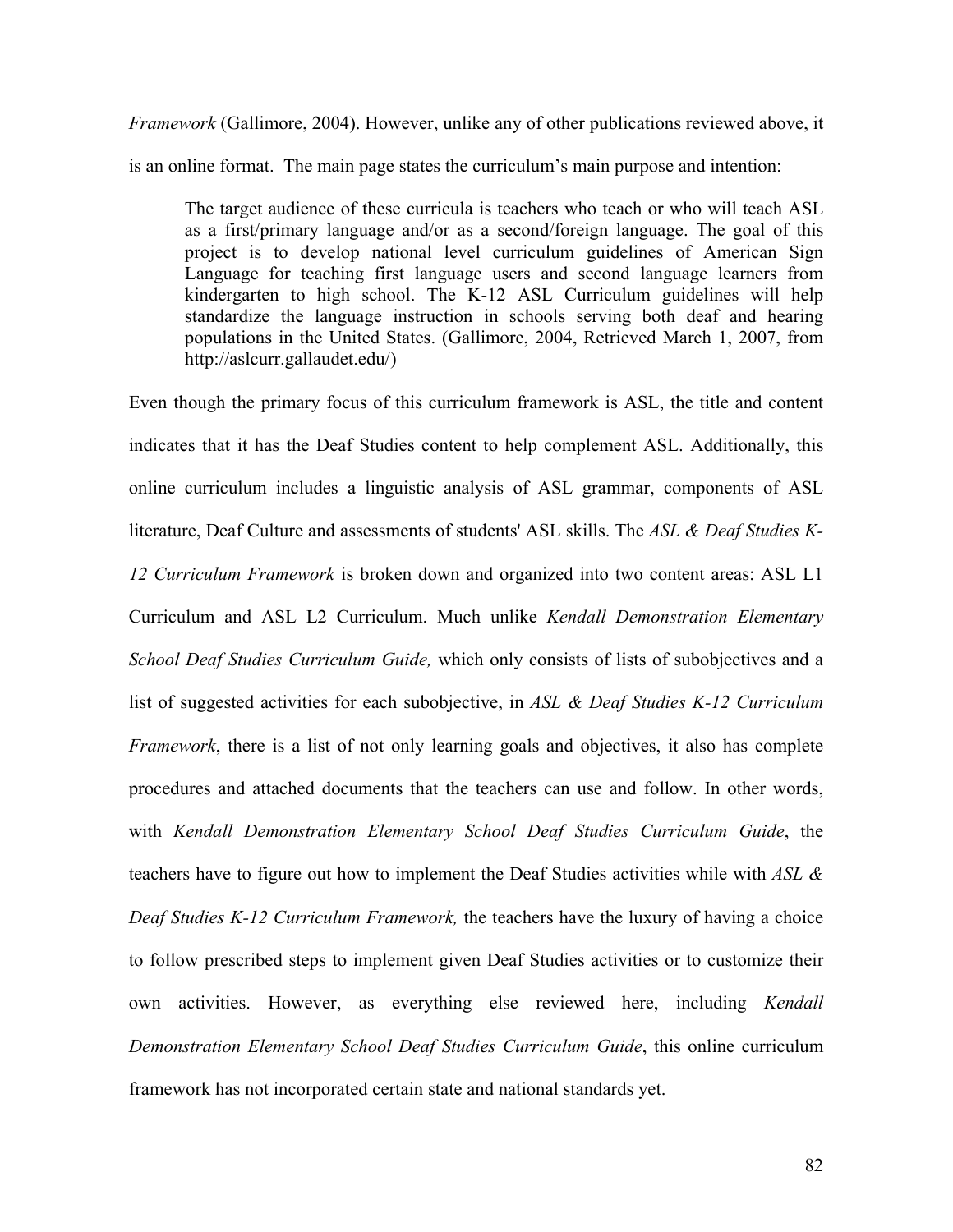ASL L1 Curriculum contains online links to separate pages based on content and/or grade levels: "ASL/Deaf Culture Topics All Grades," "Curriculum, Guidelines & Standards," "K-1st Grade," "2<sup>nd</sup>-3<sup>rd</sup> Grade," "4<sup>th</sup> Grade," "5<sup>th</sup> Grade," "6<sup>th</sup> Grade," "7<sup>th</sup>-8<sup>th</sup> Grade," and "High School." Each grade content area contains a list of subjects (linked to their respective pages of unit plans) that deaf students of that grade level can learn. For instance, the subjects for deaf third graders to learn are "Deaf Artists," "Deaf Artists 2," "Deaf Literature," "Deaf History," "History of American School for the Deaf," and "Well Known Deaf People." For each subject on the list, there is a link to one unit plan containing learning goal, objectives, procedures (or formats), assessment, materials and attached documents relevant to the given unit plan (e.g., student worksheets and handouts).

ASL L2 Curriculum contains the following units with links to their respective pages: "Introduction," "Level I (Kindergarten)," "Level 2 ( $1<sup>st</sup>$  grade)," "Level 3 ( $2<sup>nd</sup>$  grade)," "Level 4 (3<sup>rd</sup> grade)," "Level 5 (4<sup>th</sup> grade)," "Level 6 (5<sup>th</sup> grade)," "Level 7 (6<sup>th</sup> grade)," "Level 8  $(7<sup>th</sup> grade)$ ," "Level 9-12 (High School)," "K-8<sup>th</sup> grade Vocabulary List," "Assessments/Rubric Guides (Elementary)," and "Resources/Materials." Each grade-level unit contains various lists for students to develop their abilities in. For instance, in the Level 6 ( $5<sup>th</sup>$  grade) unit, there is a list of functions (e.g., "expresses likes & dislikes"), a list of grammar (e.g., "time signs" and "agent markers"), a list of vocabulary words, and a list of conversational strategies/culture note (e.g., "sample dialogue: SWIMMING, YOU LIKE?; BASEBALL, BASEKETBALL, YOU LIKE WHICH?; and "YOU, WHAT-TO-DO TOMORROW, PLAY WHAT?"). Additionally, there is a materials list to help inform teachers what are needed for a given unit.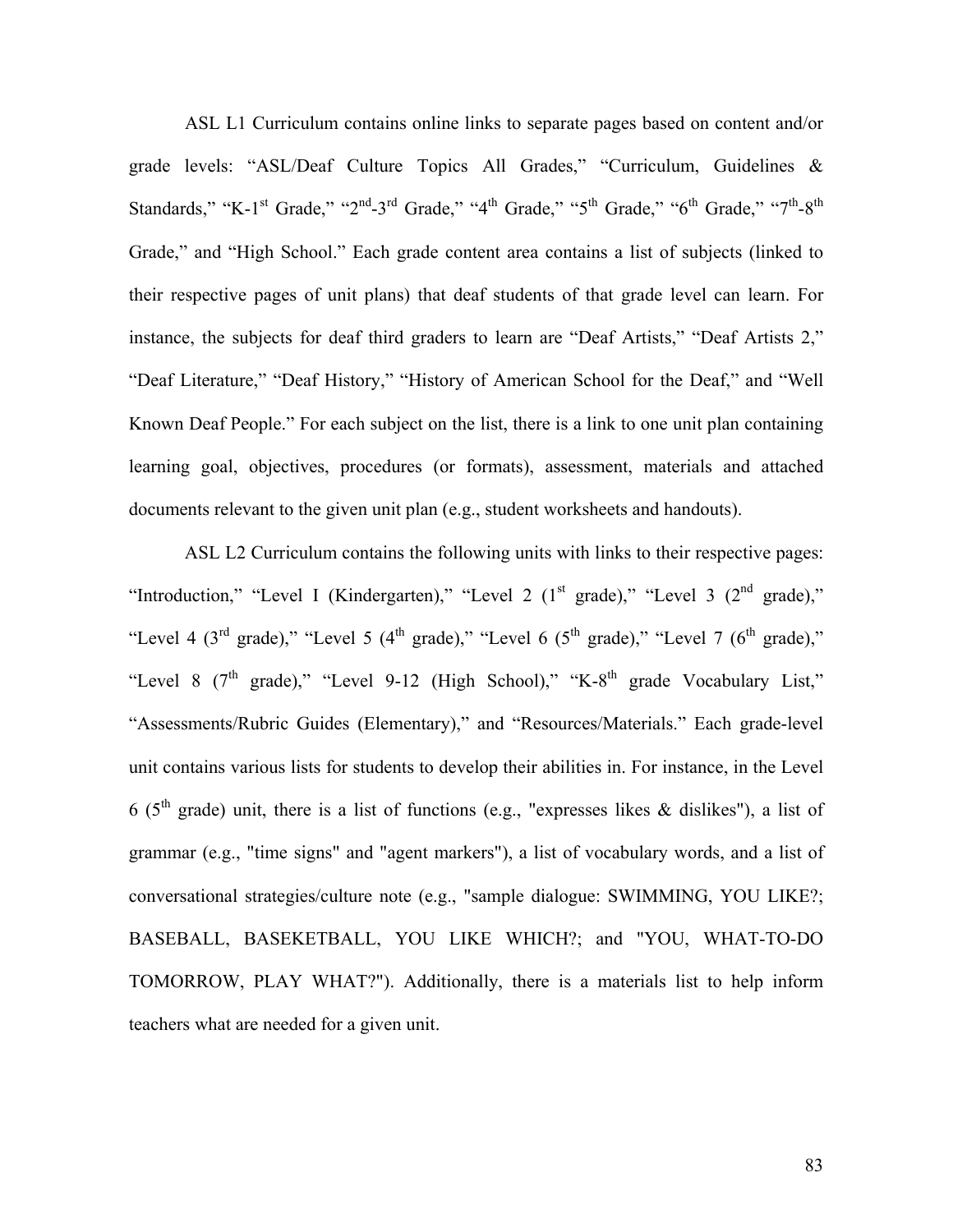*High School Deaf Studies Curriculum: A Proposal*, by Wynne (2005), is not a guidebook or framework; it is a thesis paper showing how a proposed Deaf Studies curriculum can be created incorporating state standards (in this case, the Social Studies aspect of the Texas Essential Knowledge and Skills (TEKS) standards). Wynne (2995) provided six lesson plans (complete with purpose, objectives, materials and procedures) derived from his proposed curriculum. He showed how the following areas of the Social Studies TEKS could be covered: World Geography, World History, United States History, Government, Psychology and Sociology. In his curriculum proposal, there is a three-column chart to help indicate how the standards are incorporated: the first column shows a Social Studies TEKS content area (e.g., "TEKS WORLD HISTORY: (8) History: The student understands causes and effects of major political revolutions since the  $17<sup>th</sup>$  century"), the second column shows a conversion to Deaf Studies (e.g., "(8) History: The student explores the major political revolutions impacting Deaf lives since the  $17<sup>th</sup>$  century"), and the third column shows the expectation for the students (e.g., "a) understand Deaf people's existence and role during major political revolutions"). Wynne (2005) wrote that the ultimate goal of his thesis (or proposal) is to push for the creation of a Deaf Studies curriculum that incorporates learning-based standards. "The proposed curriculum also asks for further examination – while it is considered as the first stage of categorizing Deaf Studies or at least expanding the purpose and possible components of Deaf Studies, it is only the first stage. Further examination, revision and additions may and should be necessary. This proposal is not final yet the paper offers a sense of beginning to refining the Deaf Studies curriculum, using what is already in existence and correlating and/or converting it into something that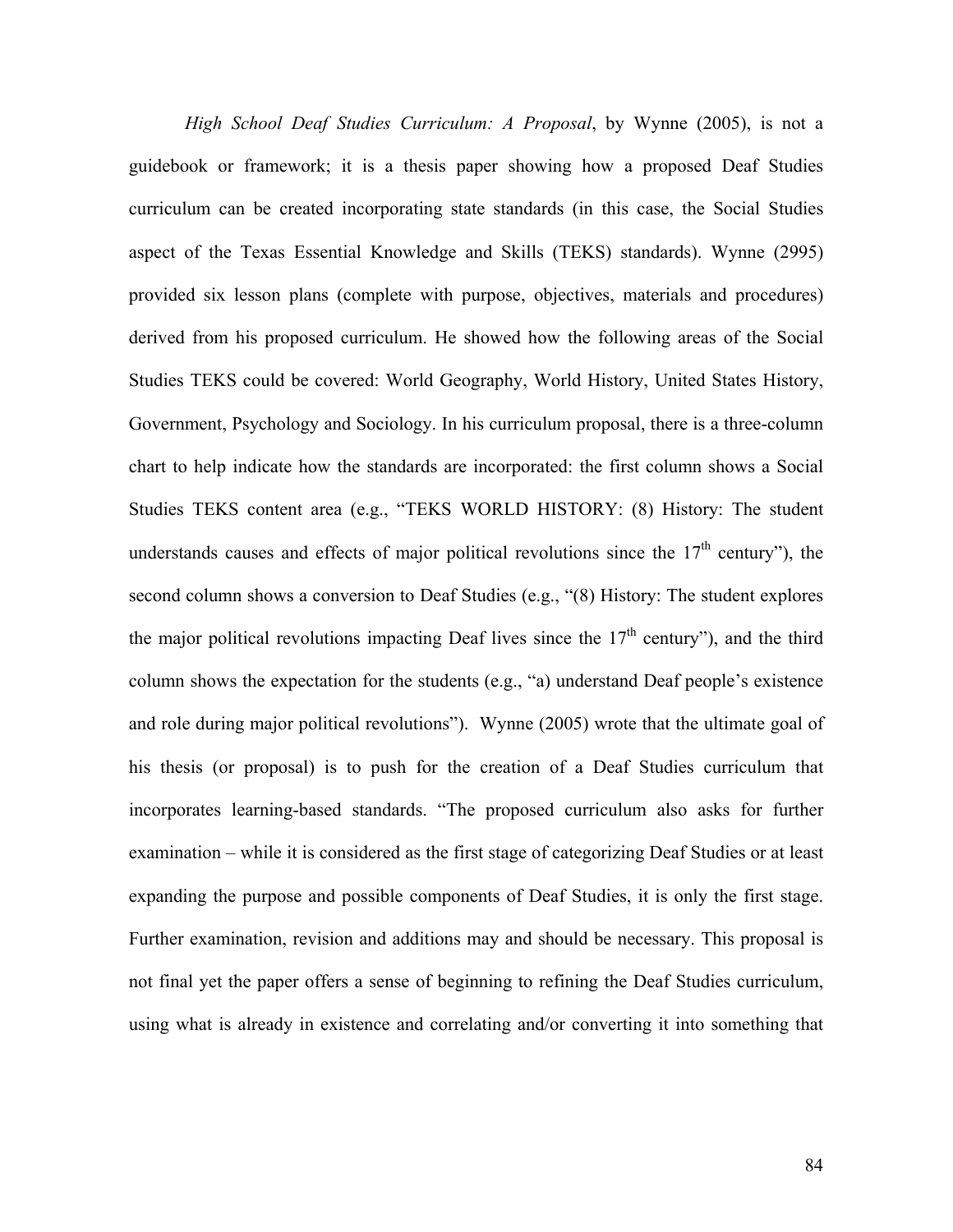will allow for such course to stand alone with as much value and promise" (Wynne, 2005, p.52).

After obtaining general information about research and practices that dealt with Deaf Studies curriculum above, I was unable to turn up any additional existing materials and curricula related to Deaf Studies curriculum. Based on the deaf students' need for acquisition and mastery of English literacy skills and their need to acquire culture literacy, the next step is for someone to step up and create a national Deaf Studies curriculum that incorporates national learning standards based on the information in this and preceding sections.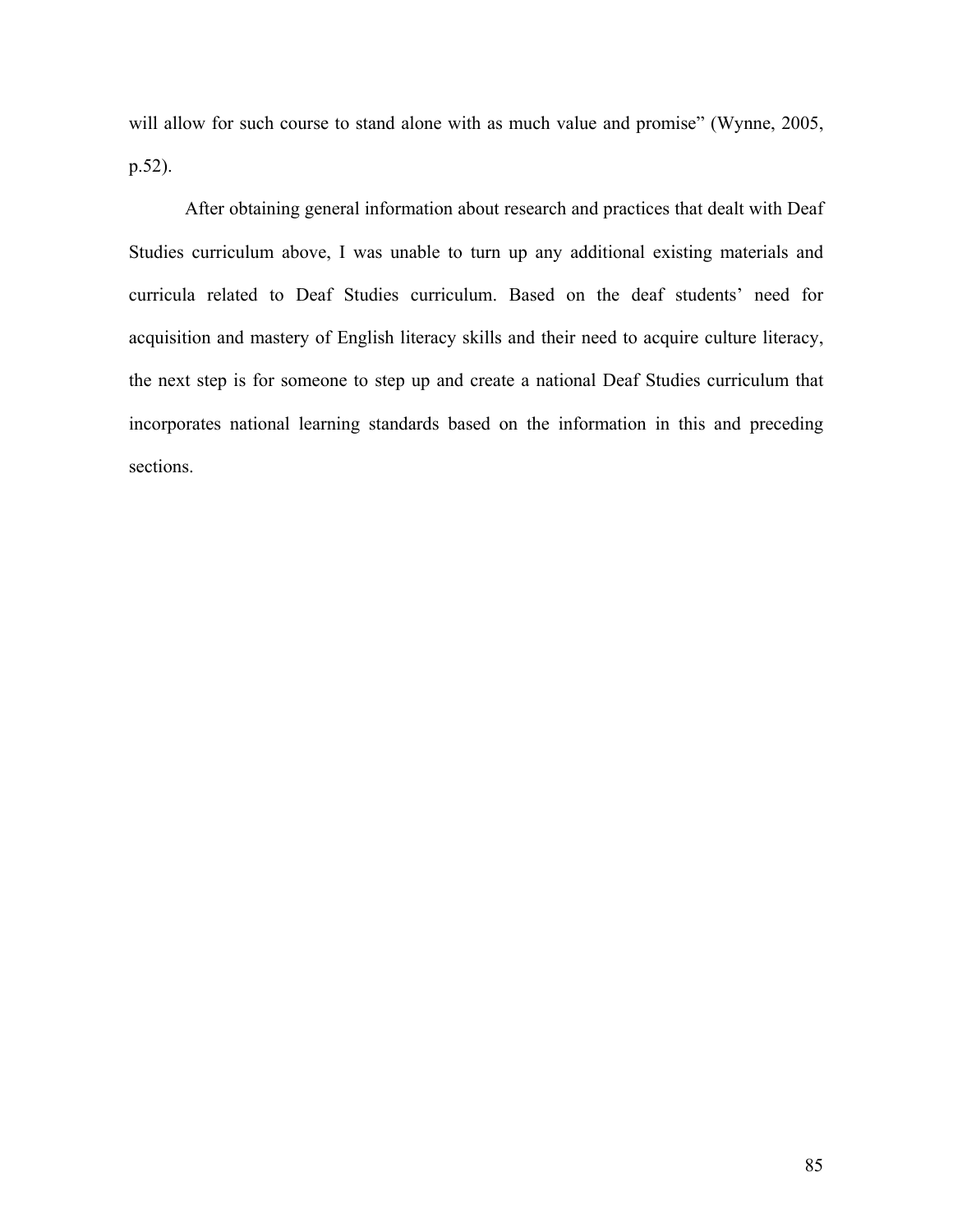## **VI. Summary and Conclusions**

The infusion of a national standards-based Deaf Studies curriculum into deaf education curricula at many schools and programs serving deaf students can be significantly rewarding for these students. Any deaf student can tremendously benefit from the Deaf Studies curriculum, and these students include those in mainstream settings in addition to those in residential and other central schools and programs for the deaf. However, while it is true that there are deaf individuals who choose not to be a part of the deaf culture and community because often they would rather front their racial or linguistic culture (and identity) over their deafness, it is the author's opinion that they can still benefit, to varying degrees, from having access to the Deaf Studies curriculum. The individual's journey in search of identity needs to be accepted and encouraged regardless of how each person views and values one's deafness. Regardless, the long-range benefits for the deaf community as deaf students graduate from K-12 schools and programs and enter the workforce as informed employers, businesspersons, colleagues and so on, can only be imagined if such a curricula existed. A comprehensive standards-based Deaf Studies curriculum will take much planning, organization, and collaboration among many educators and teachers, but the rewards will be definitely worth it for future generations.

Regardless of the increasing requirement for deaf students (and all other students) to conform to state or national learning standards, deaf education curricula objectives and content needs to consider deaf students' unique cultural and linguistic capabilities and learning needs while still be closely tied to standards-based curriculum used in public education for hearing students. Additionally, Deaf Studies curriculum should not just focus on the "teaching of facts, but on transforming students' own constructions and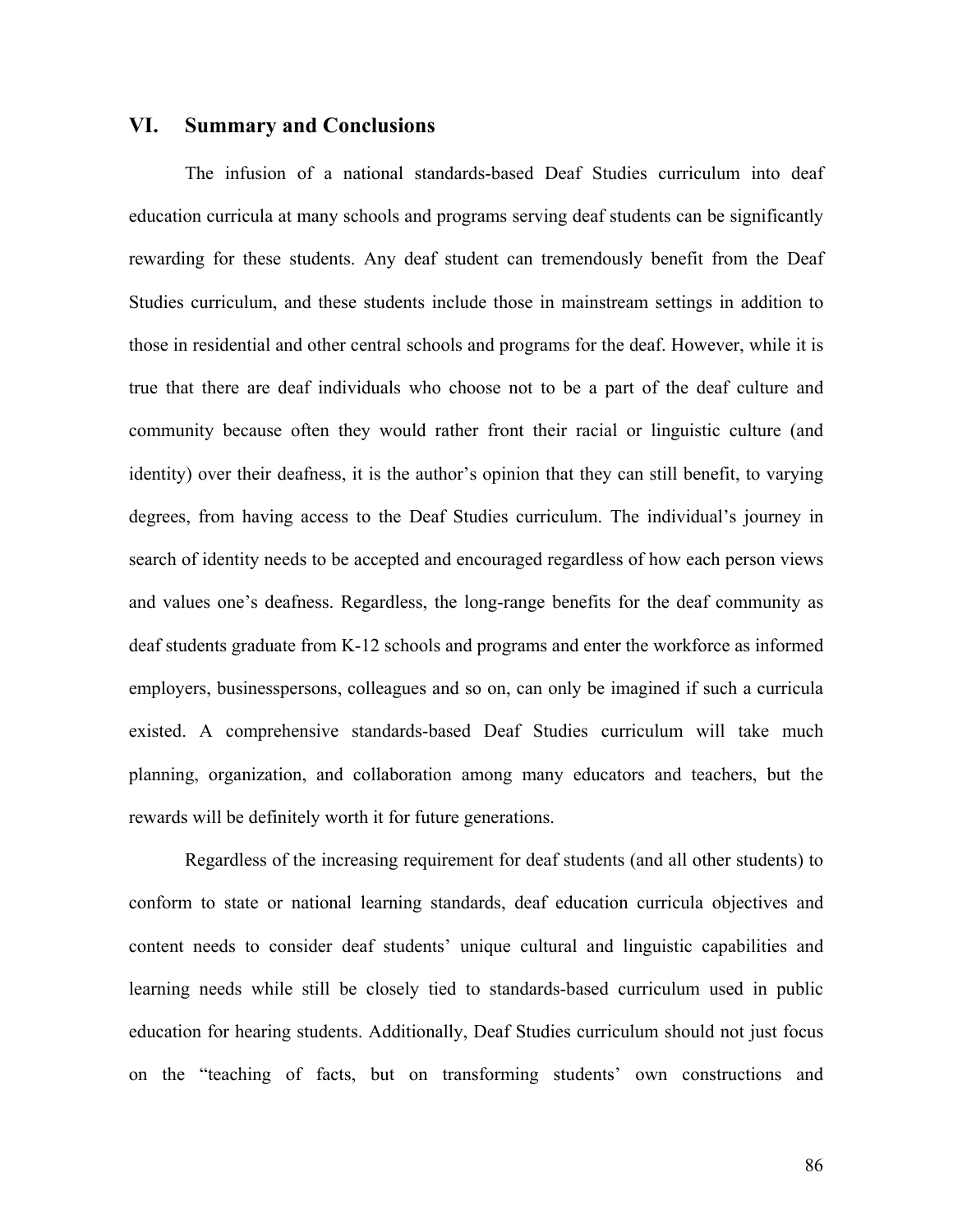interpretations" (Ladd, 2003, p.425). An effective Deaf Studies curriculum design for deaf students needs to be able to address and close deaf students' achievement gap as well as empower them with its curriculum content.

This paper has conducted an exhaustive literature review identifying and examining all of the found articles and papers in limited existing bodies of literature regarding Deaf Studies curriculum. What resulted from this review were the *Impact of Standards-based Reform on Deaf Education Curricula* and *Assessment of Need for Standards-Based Deaf Studies Curriculum* sections of this paper. All of the papers and articles in these respective sections were examined in the historical content of both the dates on which they were published and their contributions to the field of deaf education in regards to the Deaf Studies curriculum. Looking at them, they reveal standards-based reform's impact on the deaf education curricula, including the Deaf Studies curriculum, and a development and evolution of the Deaf Studies curriculum in the field of deaf education, respectively. From the years when Frederick Schreiber made the earliest mention of Deaf Studies in 1971 to late 1980's, the papers and articles regarding Deaf Studies curriculum were very sparse until the flurry of publications came at the end of that period in the aftermath of the Deaf President Now protest movement<sup>52</sup>.

In a period of five years from 1989 to 1993, there was a significant number of published work or studies focusing on the Deaf Studies curriculum than in any other five years group before and after that period. Most of the work published during this five-year period argued for the need to incorporate (or integrate) the Deaf Studies curriculum into the

 $\overline{a}$ 

<span id="page-89-0"></span> $52$  The ripple effect of this protest movement led to the greater awareness of ASL and Deaf culture. This offered opportunities for the field of Deaf Studies, e.g. a creation and development of Deaf Studies curriculum at K-12 schools and programs for the deaf, and establishing Deaf Studies academic university courses and programs. For an instance of impact of the DPN movement on a given program leading to the creation and offering Deaf Studies curriculum, read Johnstone (1991).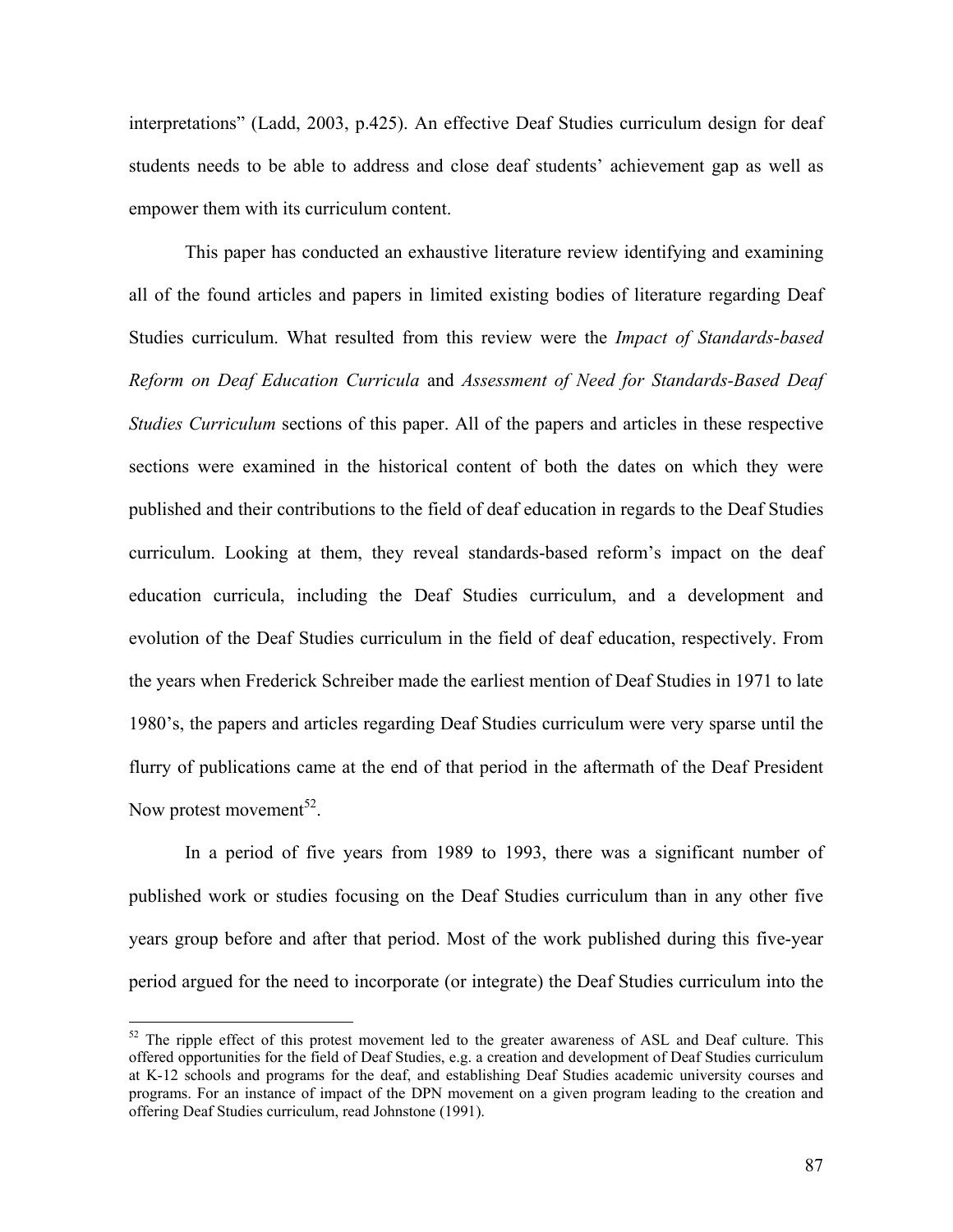education of deaf students. The arguments in most of these publications were that only by providing access to Deaf Studies curriculum for deaf students could the students become empowered by (1.) improving their self-concept as a deaf person, (2.) enhancing their knowledge and understanding about what it means to be a deaf person, and (3.) providing the skills, tools and knowledge that they need to survive in a culturally and linguistically diverse society (or the real world). Additionally, there was a common shared view in a handful of the published work advocating for the integration of a Deaf Studies curriculum across various academic subject areas.

From that 1989 – 1993 period came significant findings regarding the status of Deaf Studies curriculum from two different surveys (one in 1991 and another one in 1993) of K-12 educational programs for deaf students. The first finding was that between 57 to 60 percent of the K-12 educational programs actually provide a Deaf Studies curriculum. The second finding was that approximately 50 to 60 percent of schools and programs that do not provide a Deaf Studies curriculum admitted that they either did not have enough time or were unable to add to their school curriculum because of the course-load limitations. While there are other findings, these two findings are significant in that they reveal an important outlook and extent of use of the Deaf Studies curriculum in K-12 schools and programs<sup>53</sup>. These findings were not taking into account of all the schools that mainstreamed deaf students, which would have lowered given percentages significantly. These findings were some of the major contributions made to the limited existing body of literature focusing on Deaf Studies curriculum. However, some of other work reviewed has also acknowledged

 $\overline{a}$ 

<span id="page-90-0"></span><sup>&</sup>lt;sup>53</sup> Refer to Woods (1991) and Bangs (1993) for more information about other findings based on their respective surveys; their findings are presented and reviewed in the *Assessment of Need for Standards-Based Deaf Studies Curriculum* section of this paper.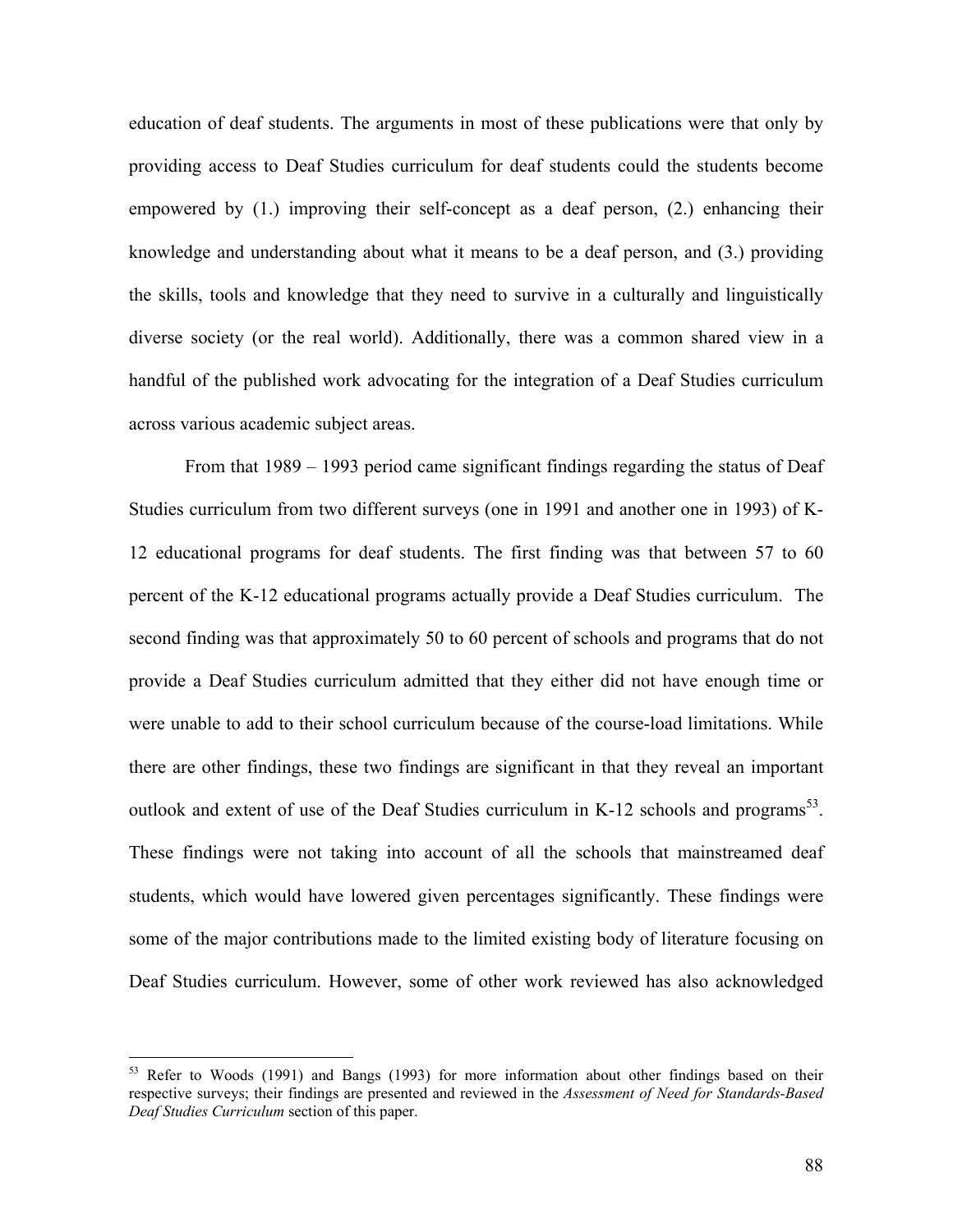that a rising trend in mainstreaming of deaf students was one of the other biggest factors leading to the need for a Deaf Studies curriculum to help these students.

After a commercially published Deaf Studies curriculum guide came out at the end of the 1989 to 1993 period (*Kendall Demonstration Elementary School Deaf Studies Curriculum Guide*, Miller-Nomeland & Gillespie, 1993), the outpouring activity of publications relating to the Deaf Studies curriculum appears to have slowed down in the following years up to today. The slowing down of publication activity probably can be attributed to numerous overlapping factors: the fact that many educators and researchers slightly have arrived to the point where they concede that in agreeing that deaf students can benefit from the Deaf Studies curriculum led to less need for publishing writings about benefits. The fact that this one widely available commercial Deaf Studies curriculum guide has been created and distributed; the fact that many educators have created more deafrelated materials (not curriculum) for deaf students; and the fact that many schools and programs have created, collected, adapted, and modified various materials putting them together into their own loose, self-made curriculum. Nevertheless, the publication activity in the years after 1993 is still slightly busier than in the earlier years before 1989.

The published work in the years after 1993 up to now at the time of this writing focused on an integration of the Deaf Studies curriculum into deaf education curricula to help ease the pressure off the teachers from having to take time away from the classroom focus on standards-based learning. In 2004 came an online posting of a curriculum framework complete with lesson plans for teachers of deaf students on the Gallaudet Department of Education website (*ASL & Deaf Studies K-12 Curriculum Framework*, Gallimore, 2004) that is still up at the time of this writing. Even though it contains Deaf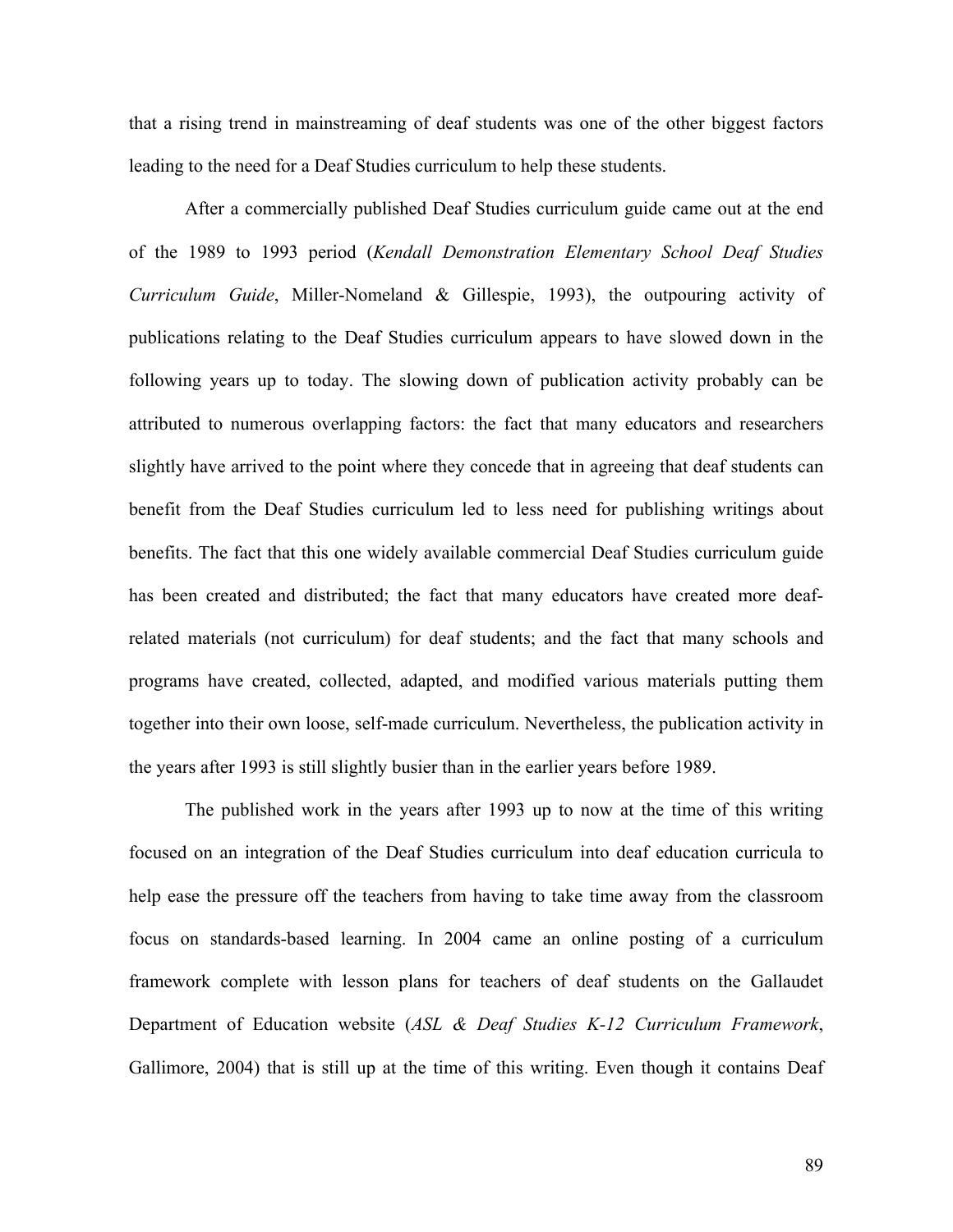Studies lesson plans, the ultimate goal of that website is to develop national level curriculum guidelines of ASL for teaching L1 users and L2 users in K-12 schools and programs for deaf students. While its primary focus is ASL, it still has a heavy presence of Deaf Studies content. In the following year (2005) after the online guide was made widely available on the Internet, Wynne wrote a proposal for a high school Deaf Studies curriculum as his master's thesis for the Gallaudet Department of ASL and Deaf Studies. Even though his thesis focused on a high school-level curriculum, it showed how his proposed curriculum could incorporate given state standards (Texas' standards). Additionally, it pushed for the creation of a Deaf Studies curriculum (or its conversion into something) that can stand alone on its own with as much value and promise that not only incorporates learning-based standards, but also uses existing materials.

From the same exhaustive review of the literature related to the Deaf Studies curriculum, some aspects of the current trend in the discourse in development of the Deaf Studies curriculum has been identified. While part of the current trend focuses on infusion of the Deaf Studies curriculum into the deaf education curricula across various academic content areas (e.g., language arts and social studies) to make it easier for the teachers to teach the materials without taking time away from other important content areas. Another part of the current trend in publications is an argument for alignment of deaf education curricula with the state and national standards since research has shown positive correlation between standards-based curriculum and academic achievement, which indirectly impacts Deaf Studies curriculum, by requiring it to be standards-based, since it can be considered to be part of the deaf education curricula. What helps is because of the standards-based reform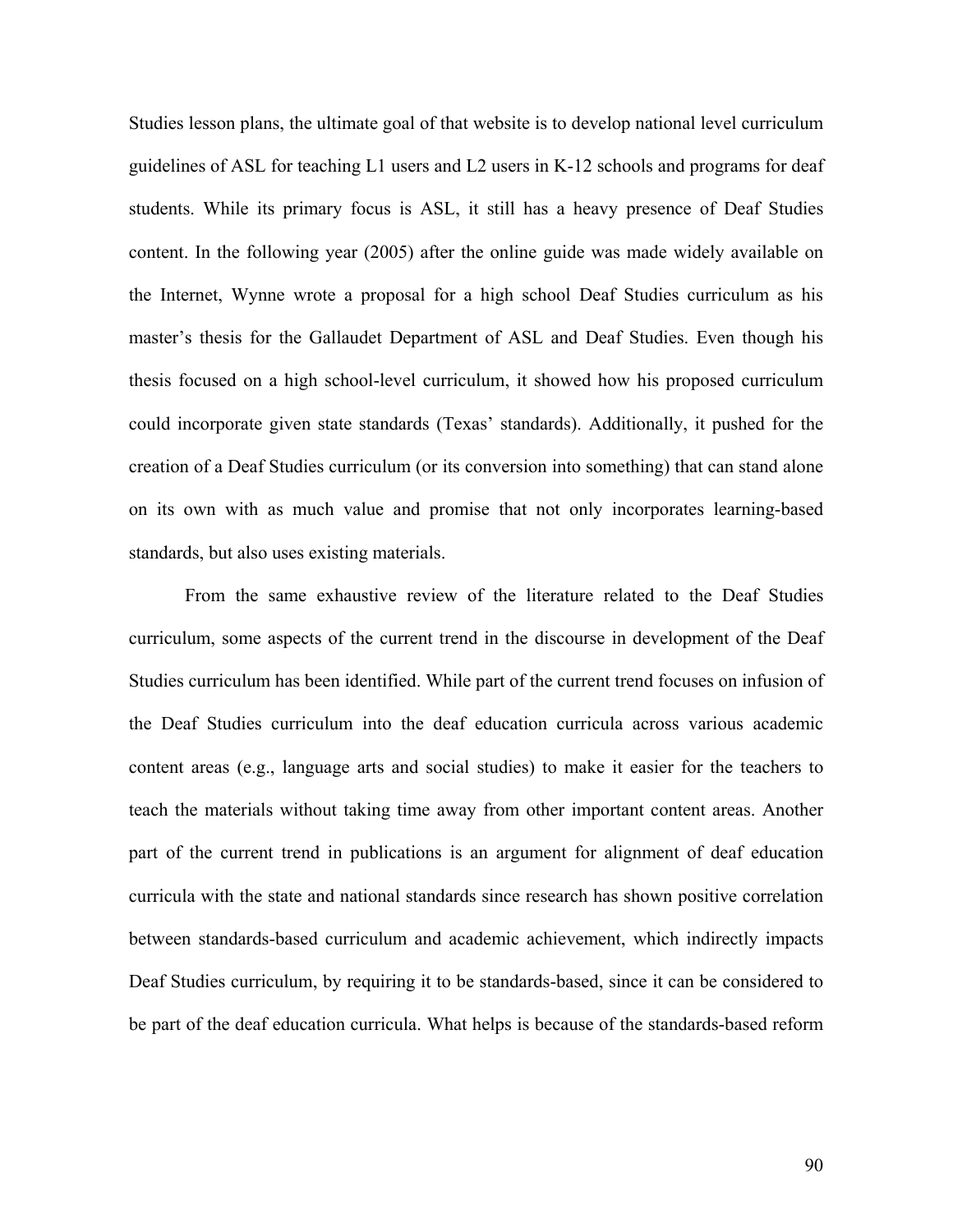backed by NCLB and other education legislation, deaf education is required to conform to the standards anyway.

While a number of publication of papers and articles focusing on Deaf Studies curriculum is less than modest at best, this paper foresees eventual discussion to some extent of how to infuse Deaf Studies curriculum into legislation-dictated (e.g., NCLB) and standards-based deaf education through incorporation of and alignment with state and national learning-based standards. This will make it easier for educators, teachers and others to integrate Deaf Studies curriculum content across academic content areas in their given deaf education curricula. This paper also anticipates that some of the future publications will also discuss how to modify the deaf education curricula, including infused Deaf Studies curriculum content, to accommodate for the changing demographics of deaf students and their linguistic and social learning needs in the future.

This paper also reviewed existing materials and curricula related to Deaf Studies (section IV of this paper), and gave recommendations listed below in this section based on data and tools from the given reviews.

Even though the *Kendall Demonstration Elementary School Deaf Studies Curriculum Guide* is a product of four years work through the cooperation of twenty-six schools for the deaf in addition to invited Deaf Studies experts and is well organized into a number of sections with complete set of learning objectives, this guide is basically a laundry list of suggested activities. However, the content and format of this curriculum guide can be quite useful in informing the creation and structure of a new full-fledged Deaf Studies curriculum. Why recreate the curriculum guide from scratch if there are readily available resources? While the some of the content in the 1993 curriculum guide may be outdated, it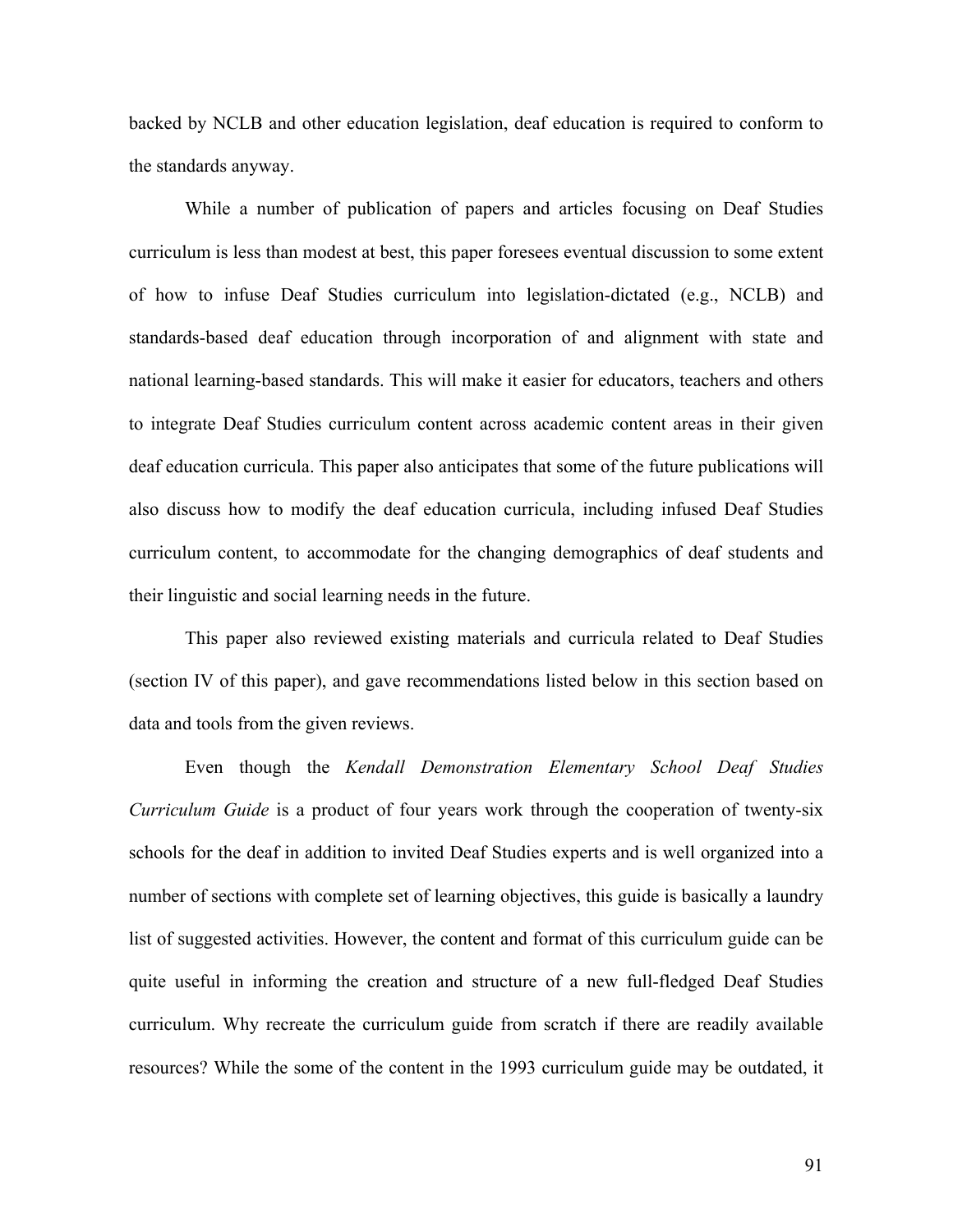only needs to go through some small modifications and updates for use in a new complete curriculum.

While the *ASL & Deaf Studies K-12 Curriculum Framework* has a number of useful Deaf Studies lesson plans at each grade level readily available online, it is nowhere as comprehensive and complete in all aspects of Deaf Studies that deaf students should learn. It is nowhere close to the aforementioned curriculum guide in terms of comprehensiveness minus lesson plans. Additionally, it does not primarily focus on Deaf Studies. However, knowing that the *Kendall Demonstration Elementary School Deaf Studies Curriculum Guide* can be used to provide the skeleton framework for a new standards-based Deaf Studies curriculum, the lesson plans and among other related content (i.e., materials) from the *ASL & Deaf Studies K-12 Curriculum Framework* website can be incorporated into a new aforementioned complete curriculum. It still has some usefulness factor in the development of a new standards-based Deaf Studies curriculum. There are several published activities and curricula centered on the culture, language, and history of deaf people. However, there is no known published standards-based Deaf Studies curriculum in any K-12 schools or programs for the deaf students today. Additionally, many of these materials reviewed in the *Review of Existing Materials and Curricula* section of this paper could easily be incorporated in the curriculum.

More importantly, the new Deaf Studies curriculum that this paper is pushing for needs to be state and national learning standards-based as argued in the reviewed literature related to the Deaf Studies curriculum and in order to do that, we can look no further than to the following materials: the KDES curriculum guide, Gallimore's online curriculum framework, and Wynne's work. Referring to these materials can only benefit the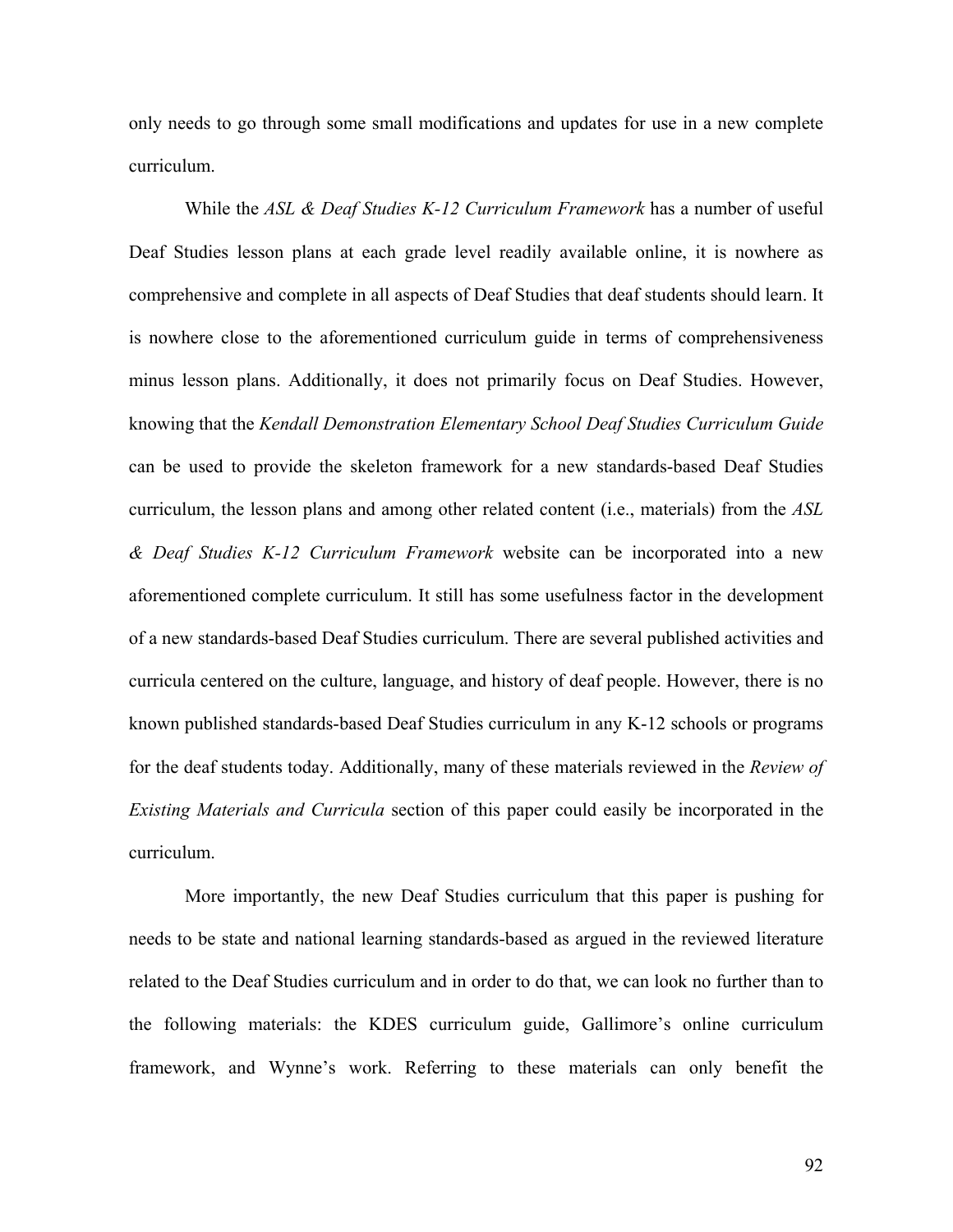development of a new Deaf Studies curriculum by not only providing content for the new national standards-based Deaf Studies curriculum, but also showing ways to incorporate the state and national learning-based standards while still accounting for deaf students' unique learning needs.

This paper has considered these logistics and used the existing materials to create a proposed sample Deaf Studies framework in the *Curriculum Framework* section of this paper that could be used in a national standards-based Deaf Studies curriculum. This paper has determined the next several courses of action that needs to be implemented in the discussion and development of a national standards-based Deaf Studies curriculum, and they are:

- 1.) Develop and implement an updated survey that assesses the present status and extent of a use of a Deaf Studies curriculum in K-12 schools and programs that serve deaf students. This will help us understand the current trend in deaf education since the last survey in 1993.
- 2.) Conduct a new empirical (and, if possible, theoretical) study of the impact and benefits of the implementation of a Deaf Studies curriculum at select K-12 schools and programs that serve deaf students. This will give us more evidences in favor of a need for national standards-based Deaf Studies curriculum.
- 3.) Conduct a longitudinal study identifying and outlining the benefits of a K-12 Deaf Studies curriculum for deaf students from the moment of their first access up to their last access. This will confirm the benefits for deaf students thus backing up what many educators and researchers have been saying all along in their publications. (Note: there is no research evidence outlining a curriculum's benefits for deaf students at the time of this writing)
- 4.) Set up a think tank to study and discuss the updated status and future of a Deaf Studies curriculum in the field of deaf education. This will help us obtain more new envisions and ideas that the development of a Deaf Studies curriculum could benefit from.
- 5.) Study and use any available national language arts and social studies standards (or a collection of various state standards to create umbrella national standards) and align it with national Deaf Studies learning goals, and show it in future publications. This will give the teachers and administrators more reasons to use the Deaf Studies curriculum content alongside other content areas in their deaf education curricula.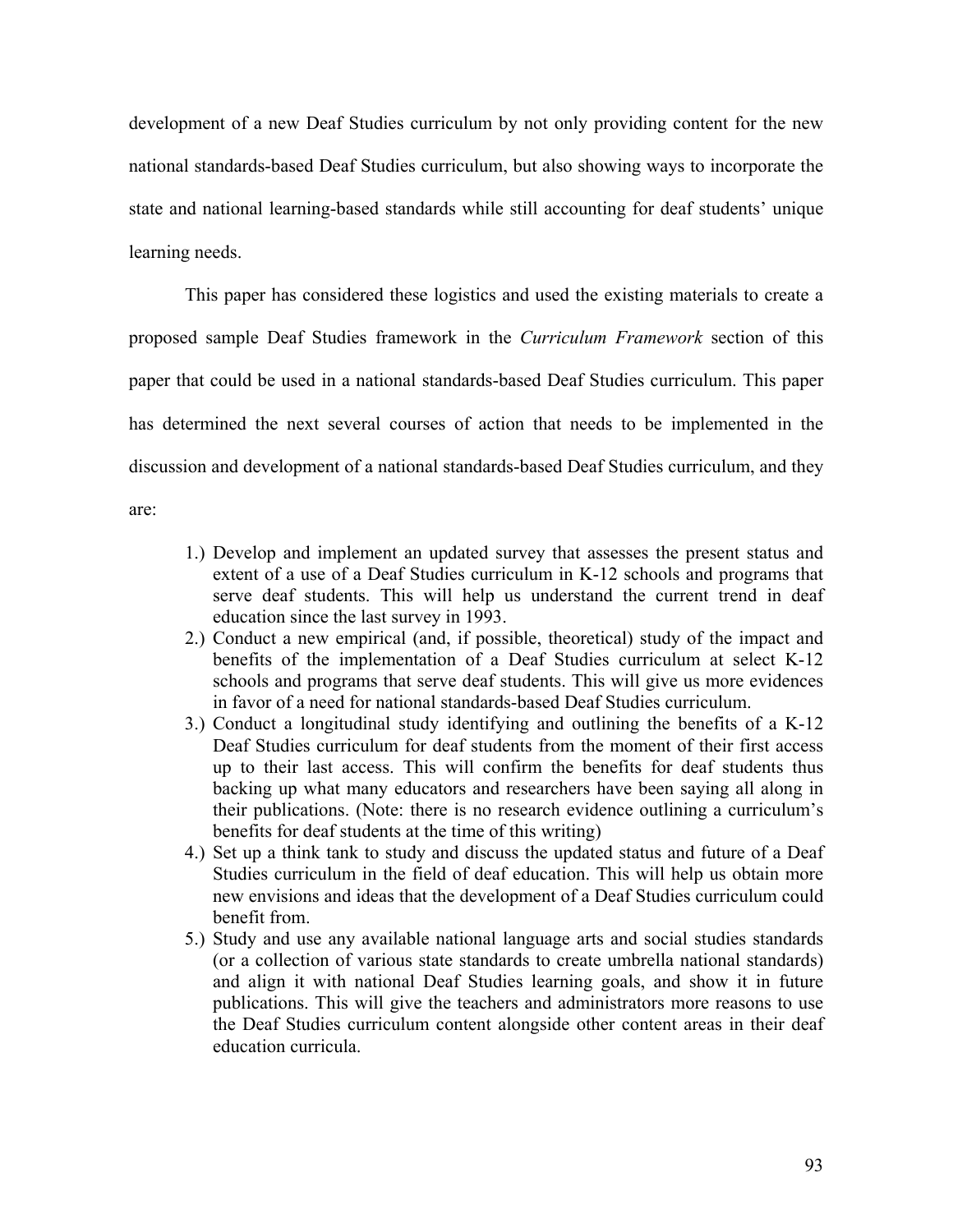- 6.) Design a standards-based Deaf Studies curriculum based on Banks' framework for multicultural curriculum reform (1994, pp. 206 – 210) and other experts' recommendations in multicultural/multiethnic education.
- 7.) Incorporate ASL-English bilingual approach to a standards-based Deaf Studies curriculum's the teaching and learning activities.
- 8.) Create a framework based on studies and publications as indicated in the fifth, sixth and seventh courses of action recommended above. It will become one of the necessary tools in the creation of (or to help inform creation of) a new national standards-based Deaf Studies curriculum. This will help ignite and speed up the development of a national standards-based Deaf Studies curriculum without having to start from scratch.

It is with hopes that the necessary information in the form of those listed in this paper (i.e.: the complete literature review complete with all the essential information repackaged here) will lead to a revival of the insightful discussion of a Deaf Studies curriculum. What's more is that this information can hopefully breathe life into a development of standards-based Deaf Studies curriculum that deaf education sorely needs for all deaf students to benefit from, regardless of their diverse family and academic backgrounds.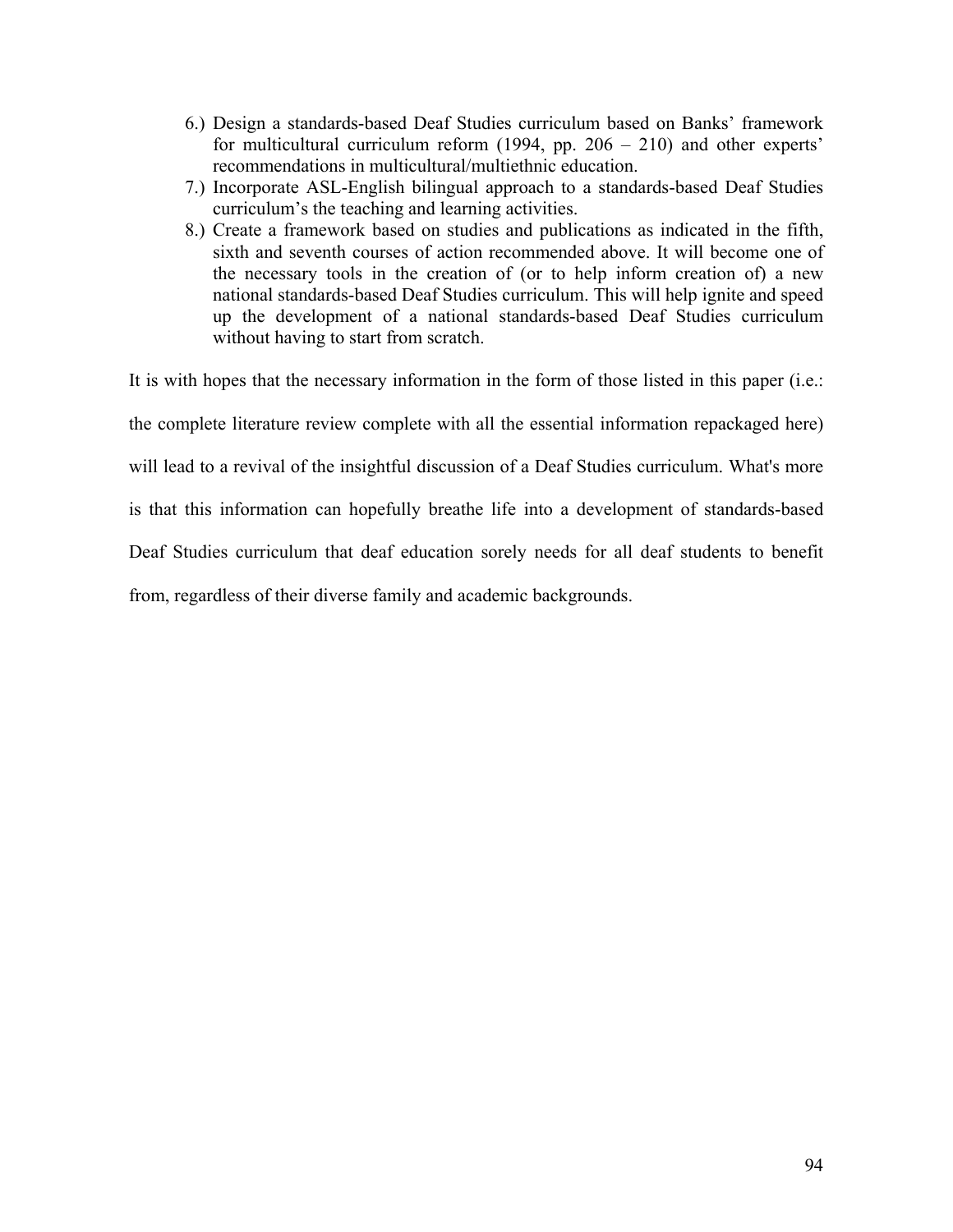# **VII. References**

#### **Bibliography for Sections I, II, III, V, VI, and VII**

- Allen, T.E. (1994). *Who are the deaf and hard-of-hearing students leaving high school and entering postsecondary education?* Unpublished manuscript, Washington, DC: Center for Assessment and Demographic Studies, Gallaudet University.
- Allen, T., & Osborn, T. (1984). Academic integration of hearing-impaired students: Demographic, handicapping, and achievement factors. *American Annals of the Deaf*,  $129(2)$ ,  $100 - 113$ .
- Alexander, F., & Gannon, J. (1984). *Deaf heritage: A student text and workbook*. Silver Spring, MD: National Association of the Deaf.

Americans With Disabilities Act of 1990 (ADA). (1994). 42 U.S.C. § 12101 *et. seq.*

- Andersson, Y. (1991, March). Some sociological implications of deaf studies. In Gallaudet University College for Continuing Education (Ed.), *Deaf Studies for Educators*: Conference proceedings, March  $7 - 10$ , 1993 (pp. 90 – 104). Washington, DC: College for Continuing Education, Gallaudet University.
- Bahl, D. (1994). A Deaf Studies Curriculum for High School Teachers. In C.J. Erting, R.C. Johnson, D.L. Smith, & B.D. Snider (Eds.), *The deaf way: Perspectives from the international conference on deaf culture* (pp. 650 – 655). Washington, DC: Gallaudet University Press.
- Bangs, D. (1993, April). Deaf Studies: Building Bridges, Building Pride. In Gallaudet University College for Continuing Education (Ed.), *Deaf Studies III: Bridging Cultures in the*  $21^{st}$  *Century* : Conference proceedings, April 22 – 25, 1993 (pp. 25 – 44). Washington, DC: College for Continuing Education, Gallaudet University.
- Banks, J. (1994). *Multiethnic education: Theory and practice* (3<sup>rd</sup> ed.). Boston: Allyn and Bacon.
- Baynton, D. (1996). *Forbidden signs: American culture and the campaign against sign language*. Chicago: The University of Chicago Press.
- Bertling. T. (1994). *A child sacrificed to the deaf culture*. Wilsonville, OR: Kodiak Media.
- Bienvenu, MJ. (1991, March). Deaf studies in the '90s: Meeting a critical need. In Gallaudet University College for Continuing Education (Ed.), *Deaf Studies for Educators* : Conference proceedings, March  $7 - 10$ , 1991 (pp.  $17 - 34$ ). Washington, DC: College for Continuing Education, Gallaudet University.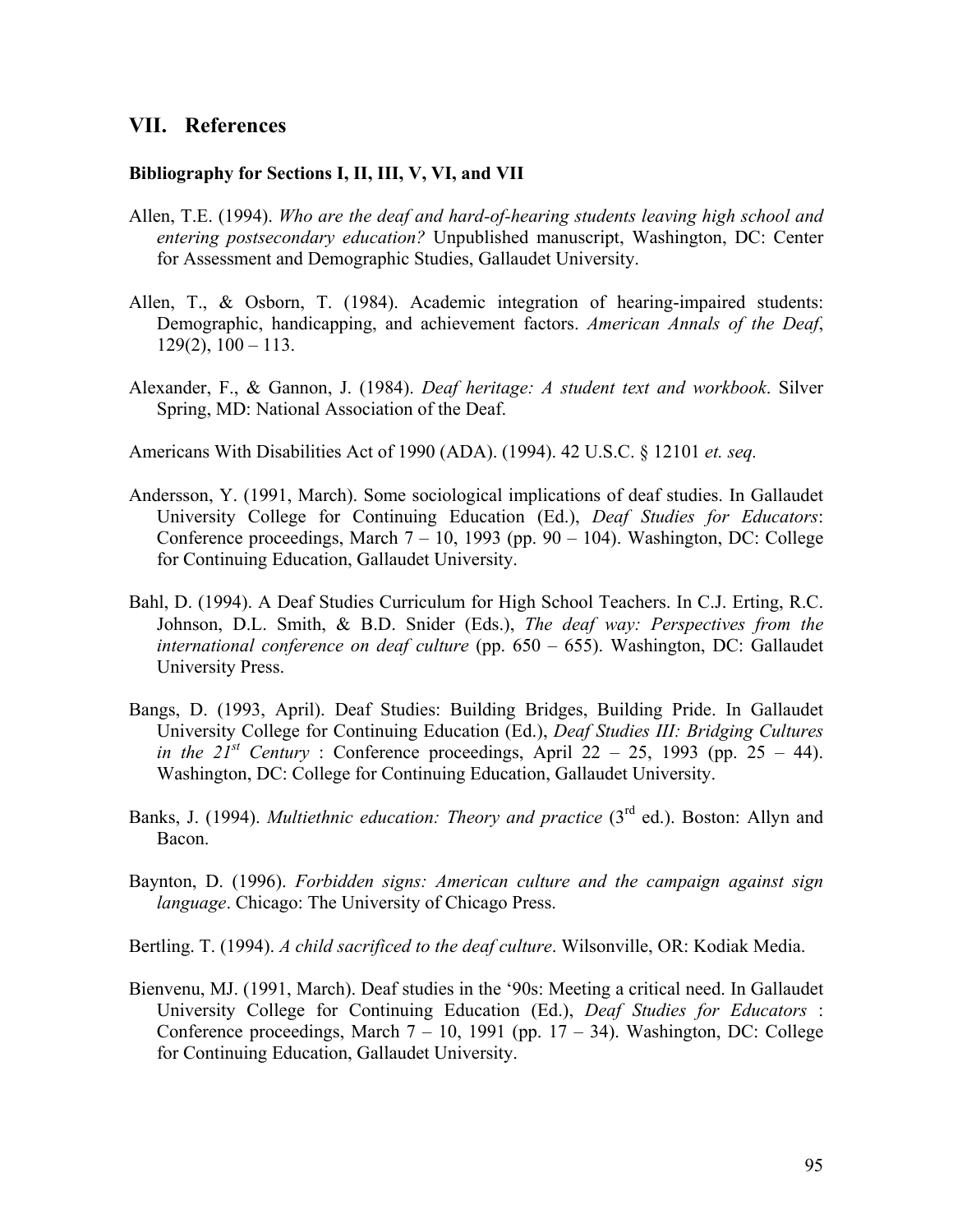- Bienvenu, MJ. (1993, April). Deaf Studies in the year 2000: New directions. In Gallaudet University College for Continuing Education (Ed.), *Deaf Studies III: Bridging Cultures in the*  $21^{st}$  *Century* : Conference proceedings, April 22 – 25, 1993 (pp. 7 – 18). Washington, DC: College for Continuing Education, Gallaudet University.
- Binder, A. (1998). *When midgets battle titans, cultural and organizational resonances matter: Afrocentric and scientific creationist challenges to American public schools, 1980 – 1995*. Unpublished doctoral dissertation. Northwestern University, Evanston, IL.
- Binder, A. (2000). Why do some curricular challenges work while others do not? The case of three Afrocentric challenges. *Sociology of Education*, 73 (2), pp. 69 – 91.
- Bowean, L. (2006). Schools consider Afrocentric curriculum: Evanston-Stokie district's proposal targets achievement gap between blacks and whites. *Chicago Tribune*. February 15, 2006, p. 2.
- California School for the Deaf at Fremont. (1991). *Deaf Studies Curriculum Framework Draft*. Fremont, CA.
- Carbin, C. (1983). Historical and personal perspectives on deafness. *The Deaf Canadian*,  $8(2), 8 - 11.$
- Carroll, C., & Mather, S. (1997a). *Movers & shakers: Deaf people who changed the world*  (Storybook). San Diego, CA: DawnSignPress.
- Carroll, C., & Mather, S. (1997b). *Movers & shakers: Deaf people who changed the world* (Student bilingual workbook). San Diego, CA: DawnSignPress.
- Carroll, C., & Mather, S. (1997c). *Movers & shakers: Deaf people who changed the world* (Teacher's guide). San Diego, CA: DawnSignPress.
- Carroll, C., & Mather, S. (1997d, April). Deaf Studies: What do deaf and hard of hearing students need to know? In Gallaudet University College for Continuing Education (Ed.), *Deaf Studies V: Toward 2000 – Unity and Diversity* : Conference proceedings, April 17 – 20, 1997 (pp. 187 – 192). Washington, DC: College for Continuing Education, Gallaudet University.
- Carty, B. (1992). Deaf Studies for teachers: The Australian experience. In D.S. Martin & R.T. Mobley (Eds.), *Proceedings of the First International Symposium on Teacher Education in Deafness* (pp. III-173 – III-179). Washington, DC: Gallaudet University.
- Carty, B., Neale, J., & Power, D. (1997). *Deaf studies program: P-7*. Brisbane: Language Australia Centre for Deafness and Communication Studies.
- Cawthon, S. (2004). Schools for the deaf and the No Child Left Behind Act. *American Annals of the Deaf*, 149(4), 314 – 323.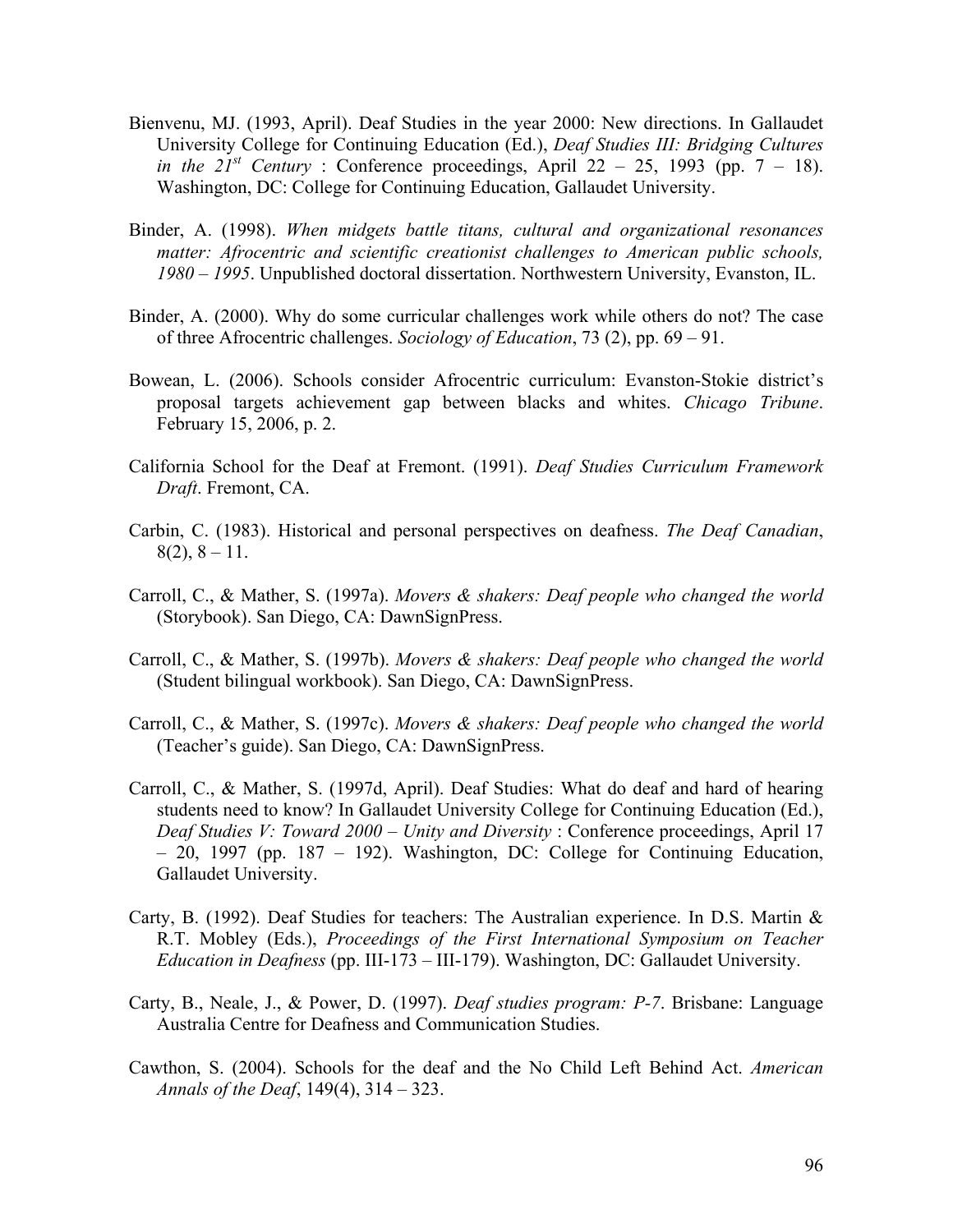- Cawthon, S. (2005, April). *The impact of accountability reform on assessment practices for deaf and hard of hearing students*. Paper presented in Research on Education of Deaf Persons Special Interest Group at the American Educational Research Association, Montreal, Canada.
- Center for Assessment and Demographic Studies (1991). *Stanford Achievement Test, 8th Edition: Hearing-Impaired norms booklet.* Washington, DC: Gallaudet University.
- Cohen, D., & Harrison, M. (1982). *The curriculum action project: A report of curriculum decision making in Australian schools*. Sydney: Macquarie University.
- Cohen, J. (1999, April). Integrating Deaf Studies in the classroom. In Gallaudet University College for Continuing Education (Ed.), *Deaf Studies VI: Making the Connection* : Conference proceedings, April  $8 - 11$ , 1999 (pp. 177 – 184). Washington, DC: College for Continuing Education, Gallaudet University.
- Cooksey, B. (1993). Afrocentricity: Will this new approach to education provide the answers to a system plagued with inequalities? *Journal of Law and Education*, 22(1),  $127 - 133$
- Corson, H. (1991, March). Deaf studies: A framework for learning and teaching. In Gallaudet University College for Continuing Education (Ed.), *Deaf Studies for Educators* : Conference proceedings, March  $7 - 10$ , 1991 (pp.  $7 - 16$ ). Washington, DC: College for Continuing Education, Gallaudet University.
- Corson, H. (1993, April). Welcome and opening remarks. In Gallaudet University College for Continuing Education (Ed.), *Deaf Studies III: Bridging Cultures in the 21st Century* : Conference proceedings, April 22 – 25, 1993 (pp.  $1 - 4$ ). Washington, DC: College for Continuing Education, Gallaudet University.
- Fay, E. (1869). The acquisition of language by deaf-mutes. *American Annals of the Deaf*, 14, 193 – 204.
- Fleischer, L. (1991, March). Deaf studies: The next step. In Gallaudet University College for Continuing Education (Ed.), *Deaf Studies for Educators* : Conference proceedings, March  $7 - 10$ , 1991 (pp. 149 – 154). Washington, DC: College for Continuing Education, Gallaudet University.
- Freire, P. (1990). *Pedagogy of the oppressed*. New York: Continuum.
- Furth, H. G. (1966). A comparison of reading test norms of deaf and hearing children. *American Annals of the Deaf*, 111, 461 – 462.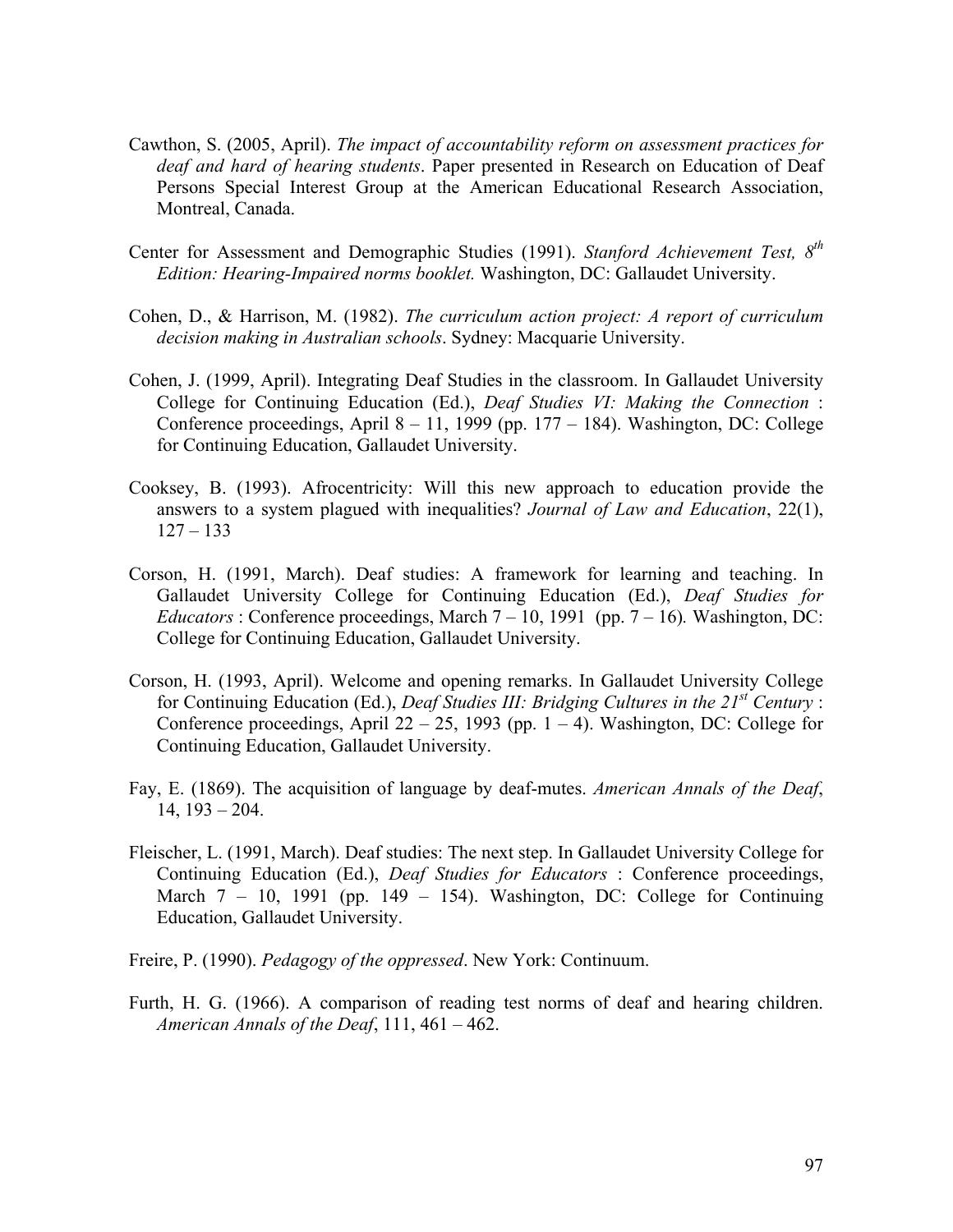- Gallaudet Research Institute (1996, November). *Stanford Achievement Test, 9th Edition, Form S: Norms booklet for deaf and hard-of-hearing students.* Washington, DC: Gallaudet Research Institute, Gallaudet University.
- Gallimore, L. (2004). *ASL & Deaf Studies K-12 Curriculum Framework*. Washington, DC: Department of Education, Gallaudet University. Retrieved March 1, 2007, from http://aslcurr.gallaudet.edu/
- Gaustad, M. (1997, April). *Inclusive education for deaf and hard of hearing students: Intervention with mainstream students and teachers*. Paper presented at the Annual Meeting of the Council for Exceptional Children, Salt Lake City, UT.
- Gaustad, M. (1999). Including the kids across the hall: Collaborative instruction of hearing, deaf and hard of hearing students. *Journal of Deaf Studies and Deaf Education*, 4, 176 – 190.
- Giddings, G. (2001). Infusion of afrocentric content into the school curriculum: Toward an effective movement. *Journal of Black Studies*, 31(4), 462 – 482.
- Giroux, H. (1981). *Ideology, culture, and the process of schooling*. Philadelphia: Temple University Press.
- Goertz, M. E. (2001). Standards-based accountability: Horse trade or horse whip? In S. H. Fuhrman (Ed.), *From the Capitol to the classroom: Standards-based reform in the states*. Chicago, IL: University of Chicago Press.
- Goodstein, A., & Walworth, M. (1979). *Interesting Deaf Americans: Reading and writing*  exercises. Washington, DC: Gallaudet College.
- Haring, P. (1993, April). Developing a bilingual/bicultural curriculum. In Gallaudet University College for Continuing Education (Ed.), *Deaf Studies III: Bridging Cultures in the*  $21^{st}$  *Century* : Conference proceedings, April 22 – 25, 1993 (pp. 299 – 307). Washington, DC: College for Continuing Education, Gallaudet University.
- Harris, R. (1982). Communication and mental health: Implications for development of positive self-concept in deaf individuals. *Deaf American*, 34(4), 8 – 12.
- Holt, J., Traxler, C., & Allen, T. (1997). *Interpreting the scores: A user's guide to the 9th edition Stanford Achievement Test for educators of deaf and hard-of-hearing students*. Gallaudet Research Institute Technical Report 97-1, Gallaudet University, Washington, DC.

Individuals with Disabilities Education Act (IDEA). (1994). 20 U.S.C. § 1400 *et. seq.*

Iyewarun, S. (1997). A New Look at Afrocentric Curriculum. A paper presented at the Rocky Mountain/Great Plains Regional Social Studies Conference, held April 10 – 12, 1997.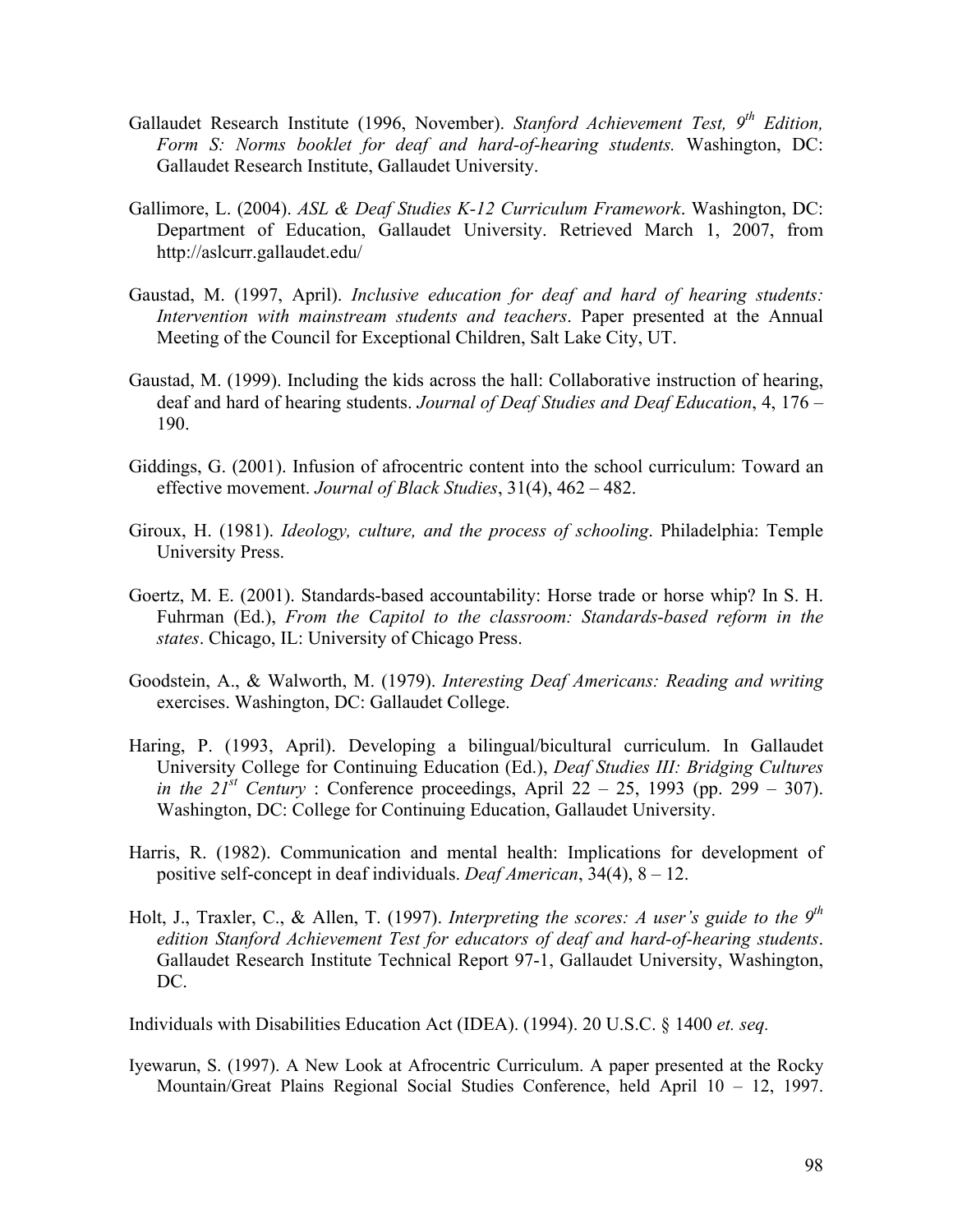Retrieved March 26, 2007 from http://www.nbufront.org/html/FRONTalView/ArticlesPapers/AfroCentricCurriculum.html

- Jacobs, L. (1989). *A deaf adult speaks out* (3rd ed). Washington, DC: Gallaudet University Press.
- Jacobs, L., McMillan, J., & Weinstock, J. (1991, March). Deaf Studies at MSSD. In Gallaudet University College for Continuing Education (Ed.), *Deaf Studies for Educators* : Conference proceedings, March  $7 - 10$ , 1991 (pp. 60 – 64). Washington, DC: College for Continuing Education, Gallaudet University.
- Jacobs, L., & Weinstock, J. (1991, October). Whole language in Deaf Studies at MSSD. In Gallaudet University College for Continuing Education (Ed.), *Deaf Studies: What's Up?*  : Conference proceedings, October 24 – 25, 1991 (pp. 109 – 124). Washington, DC: College for Continuing Education, Gallaudet University.
- Johnson, R.C. (2004). Educational reform meets deaf education at a national conference. *Sign Language Studies*, 4(2), 99 – 117.
- Johnson, R.E., Liddel, S., & Erting, C. (1989). *Unlocking the curriculum: Principles for achieving access in deaf education*. Gallaudet Research Institute Working Paper 89-3. Gallaudet University, Washington DC.
- Johnstone, M. (1991). Deaf Studies: Opening worlds One student "Never Knew There Were So Many Deaf Leaders and Achievers". *Preview*, 5 – 8. Gallaudet University, Washington, DC.
- Joint Standards Committee. (1996). CEC-CED joint knowledge and skills statement for all becoming teachers for students who are deaf or hard of hearing. *American Annals of the Deaf*, 141(3), 220 – 230.
- Kahle, J., Meece, J., & Scantlebury, K. (2000). Urban African-American middle school science students: Does standards-based teaching make a difference? *Journal of Research in Science Testing*, 37(9), 1019 – 1041.
- Kannapell, B. (1991, March). The role of deaf identity in deaf studies. In Gallaudet University College for Continuing Education (Ed.), *Deaf Studies for Educators* : Conference proceedings, March 7 – 10, 1991 (pp. 105 – 116). Washington, DC: College for Continuing Education, Gallaudet University.
- Karchmer, M., & Mitchell, R. (2003). Demographic and achievement characteristics of deaf and hard-of-hearing students. In M. Marschark & P.E. Spencer (Eds.), *Oxford Handbook of Deaf Studies, Language, and Education* (pp. 21 – 37). New York, NY: Oxford University Press, Inc.
- Kluwin, T., & Moores, D. (1985). The effects of integration on the mathematics achievement of hearing impaired adolescents. *Exceptional Children*, 52(2), 153 – 160.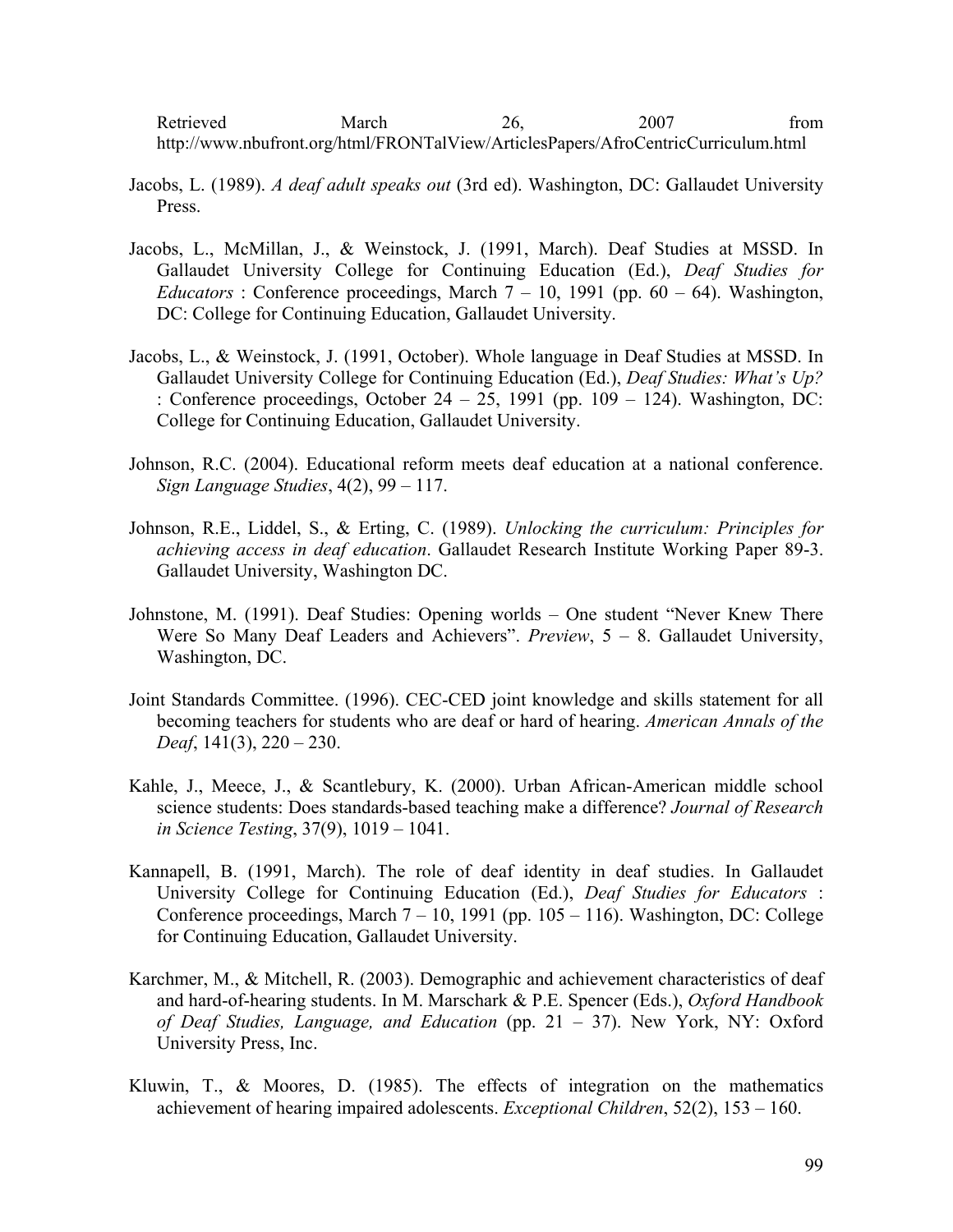- Kluwin, T., & Moores, D. (1989). Mathematics achievement of hearing impaired adolescents in different placements. *Exceptional Children*, 55(4), 327 – 355.
- Kober, N. (2001, April). *It takes more than testing: Closing the achievement gap*. A report of the Center on Education Policy. Washington, DC: Center on Education Policy.
- Ladd, P. (2003). *Understanding deaf culture: In search of deafhood*. Sydney: Multilingual Matters Ltd.
- Lang, H. (1987). Academic development and preparation for work. In M.C. Want, H.J. Walberg & M.C. Reynolds (Eds.), *The handbook of special education: Research and practice* (pp. 71 – 93). Oxford: Pergamon Press.
- Lang, H. (2003). Perspectives on the history of deaf education. In M. Marschark & P.E. Spencer (Eds.), *Oxford Handbook of Deaf Studies, Language, and Education* (pp. 9 – 20). New York, NY: Oxford University Press, Inc.
- Leigh, I., & Stinson, M. (1991). Social environment, self-perceptions, and identity of hearing-impaired adolescents. *Volta Review*, 93, 7 – 22.
- Leigh, G. (2001). Curriculum considerations. In R.G. Beattie (Ed.), *Ethics in deaf education: The first six years* (pp. 143 – 166). San Diego, CA: Academic Press.
- Liedel, J. (1993, April). Administrative considerations for public school ASL/Deaf culture programs. In Gallaudet University College for Continuing Education (Ed.), *Deaf Studies III: Bridging Cultures in the*  $21^{st}$  *Century : Conference proceedings, April 22 – 25, 1993* (pp. 271 – 279). Washington, DC: College for Continuing Education, Gallaudet University.
- Locke, T. (2005, September 28). *Thinking differently about NCLB: The recommendations and implications from a case study of one New Jersey district's response to the legislation* (Op-Ed). The Hall Institute of Public Policy, New Jersey. Retrieved March 1, 2007, from http://www.hallnj.org/cm/document\_handler.jsp?dId=1000052
- Lovat, T., & Smith, D. (1998). *Curriculum: Action on reflection revisited* (3rd ed.). Katoomba, Australia: Social Science Press.
- Luetke-Stahlman, B. (1991, March). Deafness and deaf culture as curriculum components. In Gallaudet University College for Continuing Education (Ed.), *Deaf Studies for Educators* : Conference proceedings, March  $7 - 10$ , 1991 (pp. 65 – 70). Washington, DC: College for Continuing Education, Gallaudet University.
- Menken, K. (2006). Teaching to the test: How No Child Left Behind impacts language policy, curriculum, and instruction for English Language Learners. *Bilingual Research Journal*, 30(2), 521 – 546.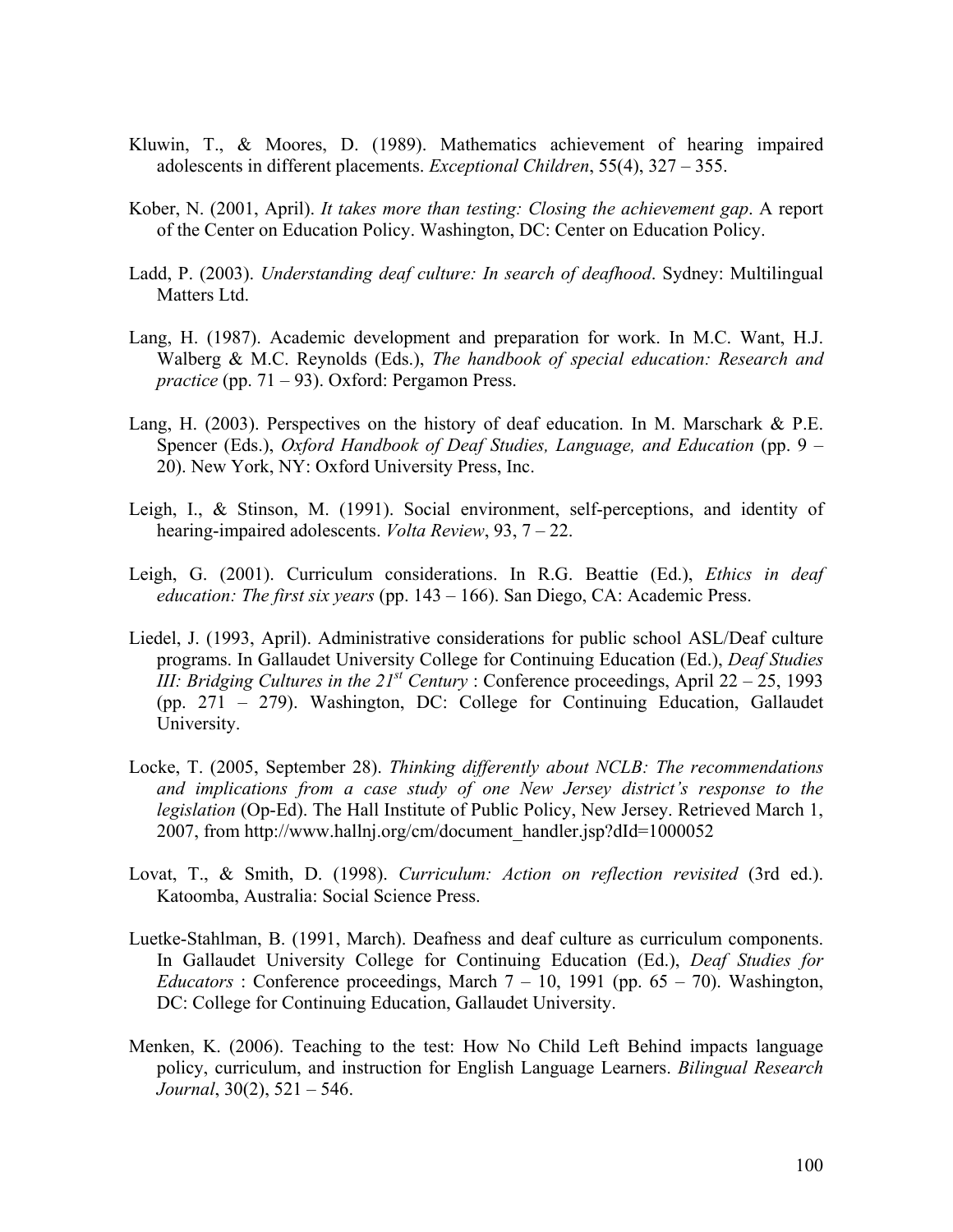- Miller-Nomeland, M. (1991a, January/February). Update on Deaf Studies: What's happening in your school? *Perspectives in Education and Deafness*, 9(3), 15 – 17, 24.
- Miller-Nomeland, M. (1991b, March). Developing a Deaf Studies Curriculum Guide for Preschool-Eighth Grade. In Gallaudet University College for Continuing Education (Ed.), *Deaf Studies for Educators* : Conference proceedings, March 7 – 10, 1991 (pp. 42 – 45). Washington, DC: College for Continuing Education, Gallaudet University.
- Miller-Nomeland, M. (1991c, October). Deaf Studies and deaf culture curriculum. In Gallaudet University College for Continuing Education (Ed.), *Deaf Studies: What's Up?*  : Conference proceedings, October 24 – 25, 1991 (pp. 171 – 185). Washington, DC: College for Continuing Education, Gallaudet University.
- Miller-Nomeland, M. (1993, April). Deaf Studies in the elementary school: Strategies and activities. In Gallaudet University College for Continuing Education (Ed.), *Deaf Studies III: Bridging Cultures in the*  $21^{st}$  *Century : Conference proceedings, April 22 – 25, 1993* (pp. 83 – 95). Washington, DC: College for Continuing Education, Gallaudet University.
- Miller-Nomeland, M., & Gillespie, S. (1993). *Kendall Demonstration Elementary School Deaf Studies Curriculum Guide*. Washington, DC: Pre-College Programs, Gallaudet University.
- Miller-Nomeland, M., & Wood, S. (1990). So you've always wanted to write a curriculum! *Perspectives in Education and Deafness*, 8(4), 14 – 16, 24.
- Moores, D. (2001). *Educating the deaf: Psychology, principles and practice* (5th ed.). Boston, MA: Houghton Mifflin.
- Moores, D. (2004). No Child Left Behind: The good, the bad, and the ugly. *American Annals of the Deaf*, 148(5), 347 – 348.
- Moores, D. (2005). The No Child Left Behind and the Individuals with Disabilities Education Acts: The uneven impact of partially funded federal mandates on education of deaf and hard of hearing children. *American Annals of the Deaf*, 150(2), 75 – 80.
- Moores, D., Jatho, J., & Creech, B. (2001). Issues and trends in instruction and deafness. *American Annals of the Deaf*, 146(2), 72 – 76.
- Moores, D., & Martin, D. (2006). Overview: Curriculum and instruction in general education and in education of deaf learners. In D.F. Moores & D.S. Martin (Eds.), *Deaf learners: Developments in curriculum and instruction* (pp. 3 – 13). Washington, DC: Gallaudet University Press.

No Child Left Behind Act (NCLB). (2002). 20 U.S.C. § 6301 *et. seq.*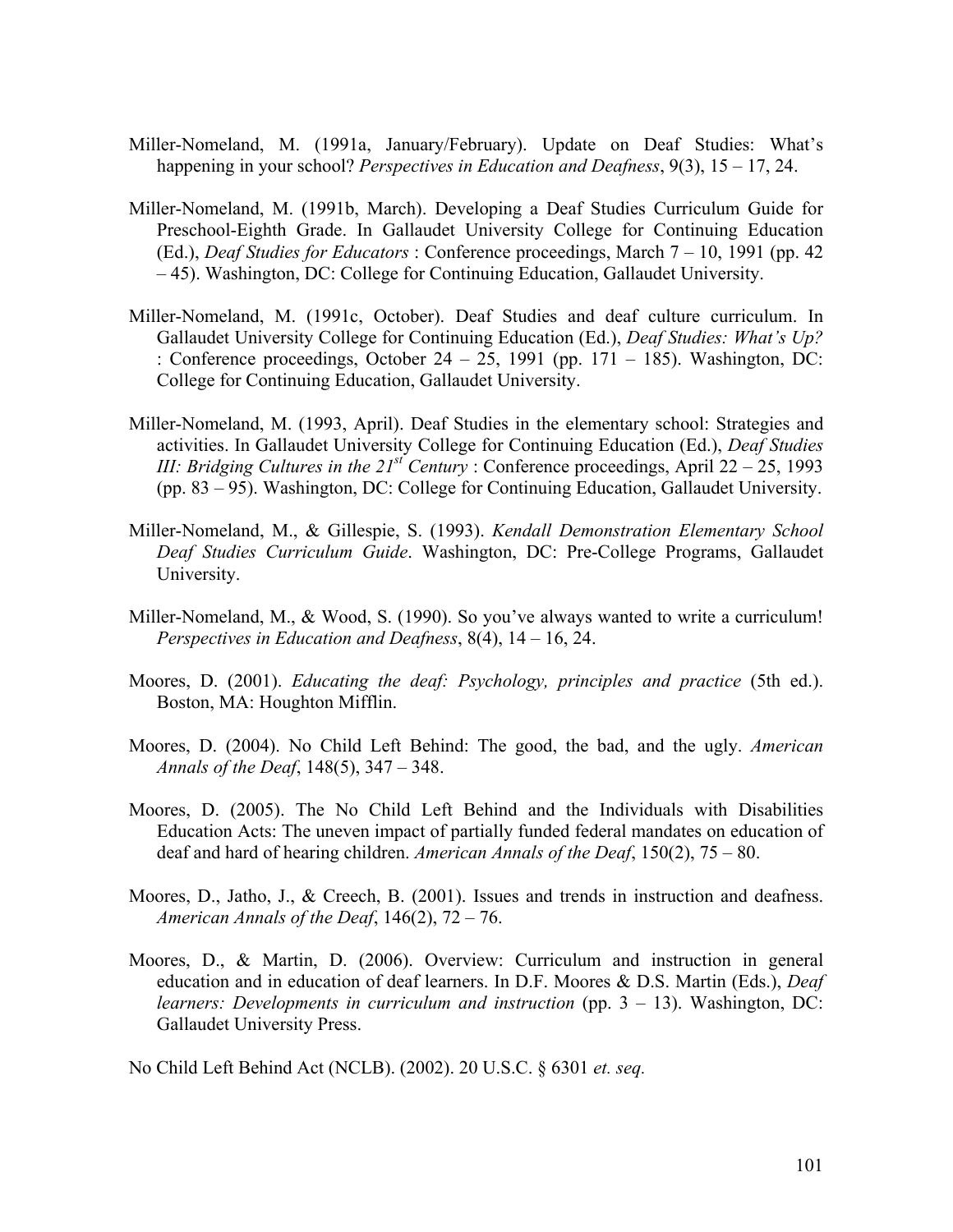Ontario Royal Commission on Learning. (1995). *For the Love of Learning.* 

- Padden, C. (1999). The future of deaf people. In Gallaudet University College for Continuing Education (Ed.), *Deaf Studies VI: Making the Connection* : Conference proceedings, April 8 – 11, 1999 (pp.  $1 - 16$ ). Washington, DC: College for Continuing Education, Gallaudet University.
- Padden, C., & Humphries, T. (1988). *Deaf in America: Voices from a culture.* Cambridge, MA: Harvard University.
- Pagliaro, C. (2006). Mathematics education and the deaf learner. In D.F. Moores & D.S. Martin (Eds.), *Deaf learners: Developments in curriculum and instruction* (pp. 29 – 40). Washington, DC: Gallaudet University Press.
- Panara, R. (1974, December). Deaf studies in the English curriculum. *Deaf American*, 26(5),  $15 - 17$ .
- Paul, P., & Jackson, D. (1993). *Toward a psychology of deafness: Theoretical and empirical perspectives*. Boston, MA: Allyn & Bacon.
- Pintner, R., & Patterson, D. (1916). A measurement of the language ability of deaf children. *Psychological Review*, 23, 413-436.
- Podmore, R. (1995). *Signs in Success: Profiles of Deaf Americans.* Hillsboro, OR: Butte Publications.
- Power, D., & Leigh, G. (2003). Curriculum: Cultural and communicative contexts. In M. Marschark & P.E. Spencer (Eds.), *Oxford Handbook of Deaf Studies, Language, and Education* (pp. 38 – 51). New York, NY: Oxford University Press, Inc.
- Ramsey, C. (1997). *Deaf children in public schools: Placement, context, and consequences*. Washington, DC: Gallaudet University Press.
- Riordan, J., & Noyce, P. (2001). The impact of two standards-based mathematics curricula on student achievement in Massachusetts. *Journal for Research in Mathematics Education*, 32(4), 368 – 398.
- Robinson, A. (2007). Afrocentric curriculum not enough. *Newmedia Journalism*, Retrieved on March 26, 2007 from http://www.fims.uwo.ca/NewMedia2007/page2971402.aspx
- Rosenholtz, S. (1991). *Teacher's workplace: The social organization of schools*. New York, NY: Teachers College Press.
- Schein, J. (1981). *A rose for tomorrow: Biography of Frederick C. Schreiber* (p.76). Silver Springs, MD: National Association of the Deaf.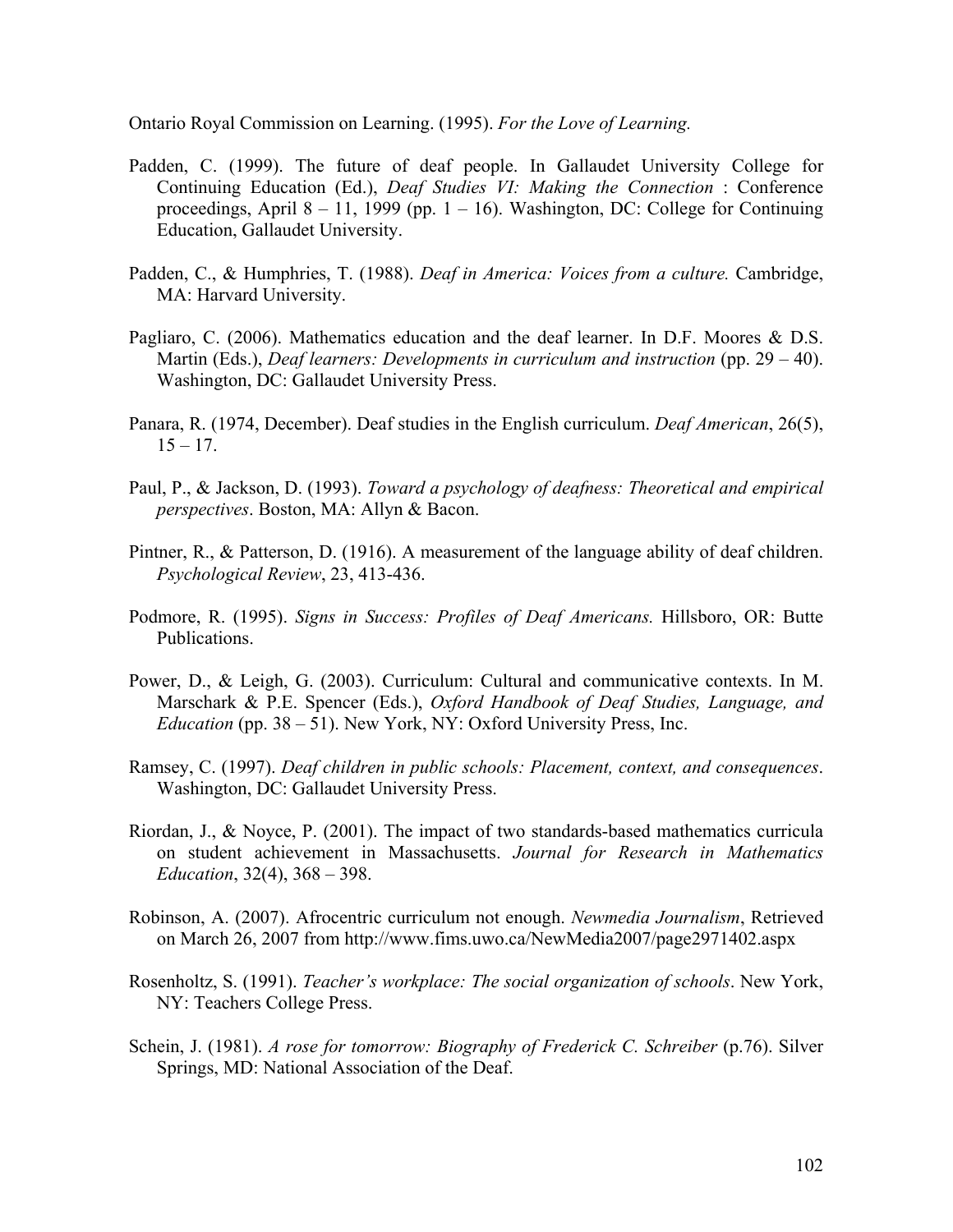- Schmoker, M., & Marzano, R. (1999). Realizing the promise of standards-based education. *Educational Leadership*, 56(6), 17 – 21.
- Sefa Dei, G. (2006). Black-focused Schools: A call for re-visioning. *Education Canada*,  $46(3)$  27 – 31.
- Shaw, P. (1991, March). Teaming up for units and deaf kaleidoscope. In Gallaudet University College for Continuing Education (Ed.), *Deaf Studies for Educators* : Conference proceedings, March  $7 - 10$ , 1991 (pp. 87 – 89). Washington, DC: College for Continuing Education, Gallaudet University.
- Stewart, D., & Kluwin, T. (2001). *Teaching deaf and hard of hearing students: Content, strategies and curriculum*. Boston: Allyn & Bacon.
- Stoefan-Fisher, J., & Balk, J. (1992). Educational programs for children with hearing loss: Least restrictive environment. *Volta Review*, 94, 19 – 28.
- Stone-Harris, R. (1988). *Let's learn about deafness.* Washington, DC: Gallaudet University Pre-College Programs.
- Storbeck, C., & Magongwa, L. (2006). Teaching about deaf culture. In D.F. Moores & D.S. Martin (Eds.), *Deaf learners: Developments in curriculum and instruction* (pp. 113 – 126). Washington, DC: Gallaudet University Press.
- Sutcliffe, R. (1991, March). Incorporation of deaf entrepreneur role models in deaf studies curriculum. In Gallaudet University College for Continuing Education (Ed.), *Deaf Studies for Educators* : Conference proceedings, March  $7 - 10$ , 1991 (pp.  $71 - 75$ ). Washington, DC: College for Continuing Education, Gallaudet University.
- Toole, D. (1996). *Living Legends: Six Stories about Successful Deaf People*. Hillsboro, OR: Butte Publications.
- Toole, D. (1998). *Living Legends II: Six Stories about Successful Deaf People*. Hillsboro, OR: Butte Publications.
- Toole, D. (2000). *Living Legends III: Six Stories about Amazing Deaf People*. Hillsboro, OR: Butte Publications.
- Traxler, C. (2000). The Stanford Achievement Test, 9<sup>th</sup> Edition: National norming and performance standards for deaf and hard-of-hearing students. *Journal of Deaf Studies and Deaf Education*, 5, 337 – 348
- Trybus, R., & Karchmer, M. (1977). School achievement scores of hearing impaired children: National data on achievement status and growth patterns. *American Annals of the Deaf*, 122(2), 62 – 69.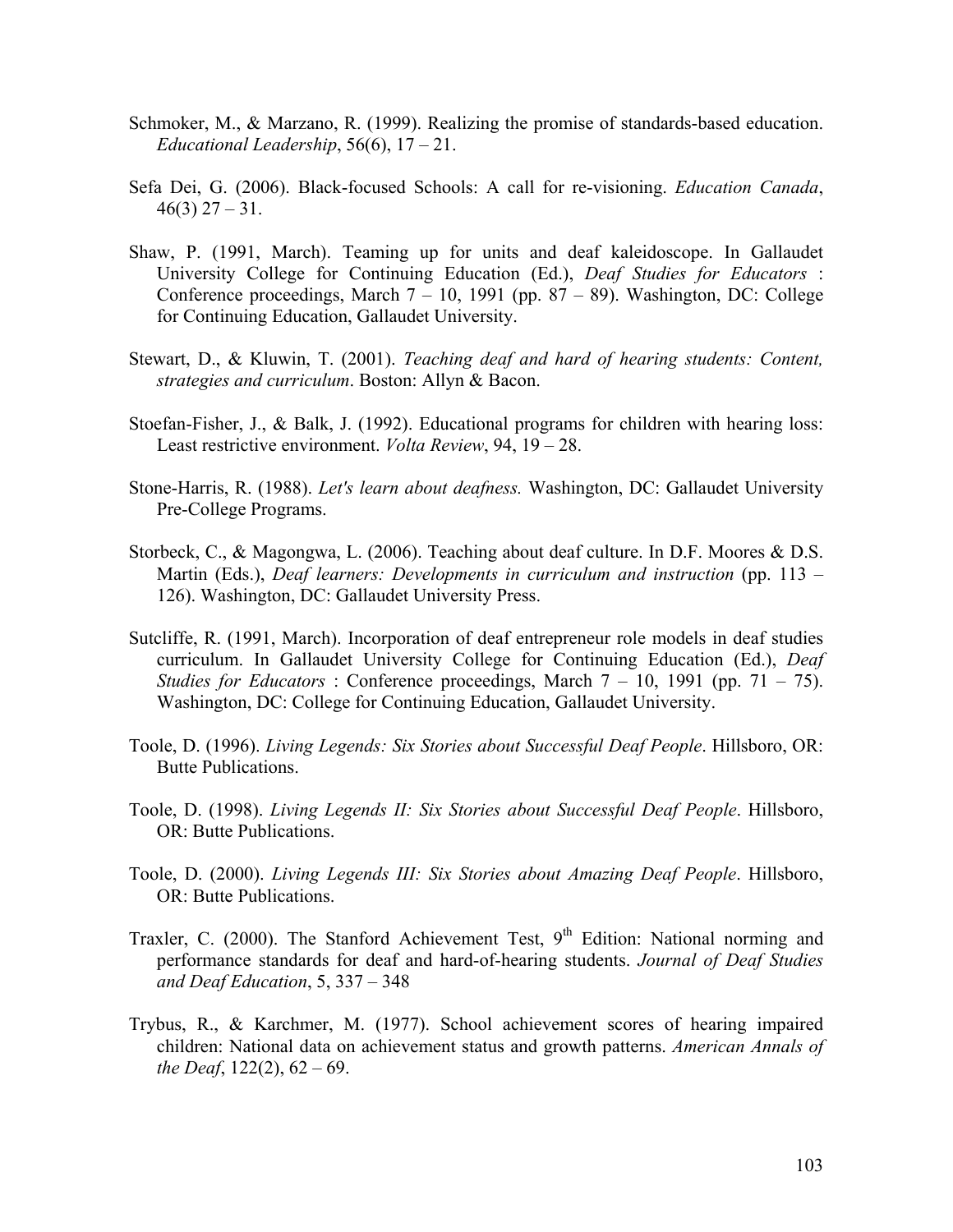- Tyler, R. (1949). *Basic principles of curriculum and instruction*. Chicago: University of Chicago Press.
- Van Cleve, J., & Groce, B. (1989). *A Place of their Own: Creating the Deaf Community in America*. Washington, DC: Gallaudet University Press.
- Welch, O. (2000). Building a multicultural curriculum: Issues and dilemmas. In K. Christensen (Ed.), *Deaf plus: A multicultural perspective* (pp. 1 – 28). San Diego, CA: DawnSignPress.
- Wood, S. (1991, October). Deaf Studies curriculum for elementary schools. In Gallaudet University College for Continuing Education (Ed.), *Deaf Studies: What's Up?* : Conference proceedings, October 24 – 25, 1991 (pp.  $167 - 170$ ). Washington, DC: College for Continuing Education, Gallaudet University.
- Wynne, M. (2005, August). *High school Deaf Studies curriculum: A proposal*. Unpublished master's thesis. Gallaudet University, Washington, DC.
- Wurst, D., Jones, D., & Luckner, J. (2005, May/June). Promoting literacy development with students who are deaf, hard-of-hearing, and hearing. *Teaching Exceptional Children*, 37(5), 57.
- Zernovoj, A. (2005). *Telling, Writing and Reading Number Tales in ASL and English Academic Languages: Acquisition and Maintenance of Mathematical Word Problem Solving Skills.* Published master's thesis. University of California, San Diego. (ERIC Document Reproduction Service No. ED495068)

## **Bibliography for Section IV footnotes**

- Bishop, M., & Hicks, S. (2005). Orange eyes: Bimodal bilingualism in hearing adults from deaf families. *Sign Language Studies*, 5(2), 188 – 257.
- Chung, H. (2006). Code switching as a communicative strategy: A case study of Korean-English bilinguals. *Bilingual Research Journal*, 30(2), 293 – 307.
- Dominguez, H. (2005). Bilingual students' articulation and gesticulation of mathematical knowledge during problem solving. *Bilingual Research Journal*, 29(2), 269 – 293.
- Haptonstall-Nykaza, T., & Schick, B. (2007). The transition from fingerspelling to English print: Facilitating English decoding. *Journal of Deaf Studies and Deaf Education*, 12(2),  $172 - 183$ .
- Padden, C. (2006). Learning to fingerspell twice: Young signing children's acquisition of fingerspelling. In B. Schick, M. Marscharck, & P.E. Spencer (Eds.), *Advances in the sign language development of deaf children* (pp. 189 – 201). New York: Oxford University Press.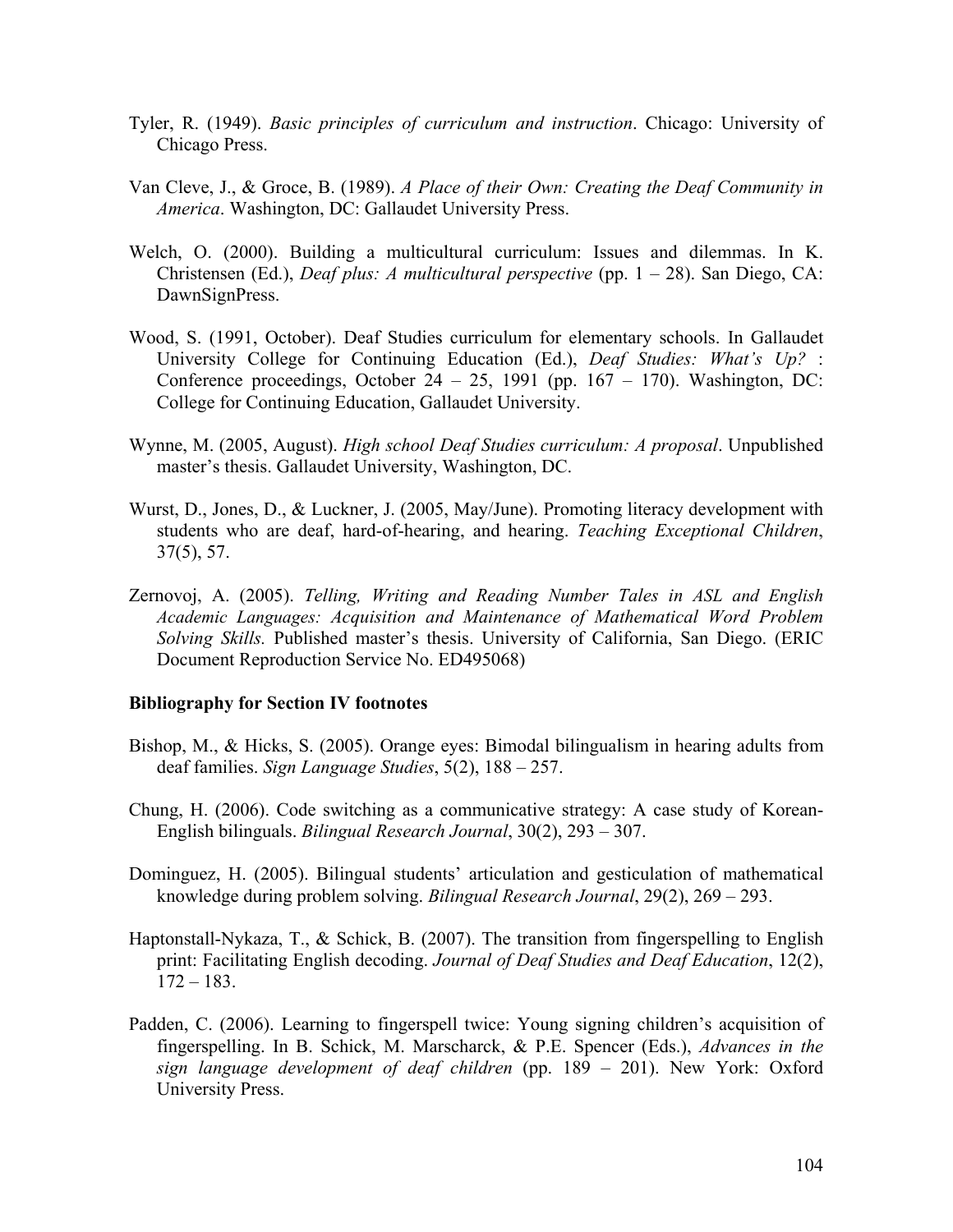- Puente, A., Alvarado, J., & Herrera, V. (2006). Fingerspelling and sign language as alternative codes for reading and writing words for Chilean deaf signers. *American Annals of the Deaf*, 151(3), 299 – 310.
- Singleton, J., & Morgan, D. (2006). Natural signed language acquisition within the social context of the classroom. In B. Schick, M. Marscharck, & P.E. Spencer (Eds.), *Advances in the sign language development of deaf children* (pp. 344 – 375). New York: Oxford University Press.
- Spencer, P., & Harris, M. (2006). Patterns and effects of language input to deaf infants and toddlers from deaf and hearing mothers. In B. Schick, M. Marscharck, & P.E. Spencer (Eds.), *Advances in the sign language development of deaf children* (pp. 71 – 101). New York: Oxford University Press.
- Thumann-Prezioso, C. (2005). Deaf parents' perspectives on deaf education. *Sign Language Studies*, 5(4), 415 – 524.

### **Bibliography for Section IV original text**

- Allen, B.M. (1998). Learning together: ASL-English bilingual-bicultural early childhood classroom. *Proceedings from Second Claremont Reading Conference* (pp. 78 – 90). Claremont, CA: Claremont Graduate University.
- Allen, B.M. (2002). ASL-English bilingual classroom: The families perspectives. *Bilingual Research Journal*, 26 (1), 149 – 168.
- Allen, T.E., Rawlings, B.W., & Schildroth, A.N. (1989). *Deaf students and the school to work transition.* Baltimore, MD: Brooks.
- Andrews, J.F., Ferguson, C., Roberts, S., & Hodges, P. (1996). What's up, Billy Jo? *American Annals of the Deaf*, 142 (1), 16 – 25.
- Bhatnagar, J. (1980). Linguistic behavior and adjustment of immigrant children in French and English schools in Montreal. *International Journal of Applied Psychology*, 29, 141 – 158.
- Coye, T., Humphries, T., & Martin, B. (1978). A bilingual, bicultural approach to teaching English or How two hearies and a deafie get together to teach English. *Proceedings of the National Symposium on Sign Language Research and teaching* (pp. 257 – 267). Silver Spring, MD: National Association of the Deaf.
- Crawford, J. (1999). *Bilingual education: History, politics, theory, and practice* (3<sup>rd</sup> ed.). Los Angeles, CA: Bilingual Educational Services, Inc.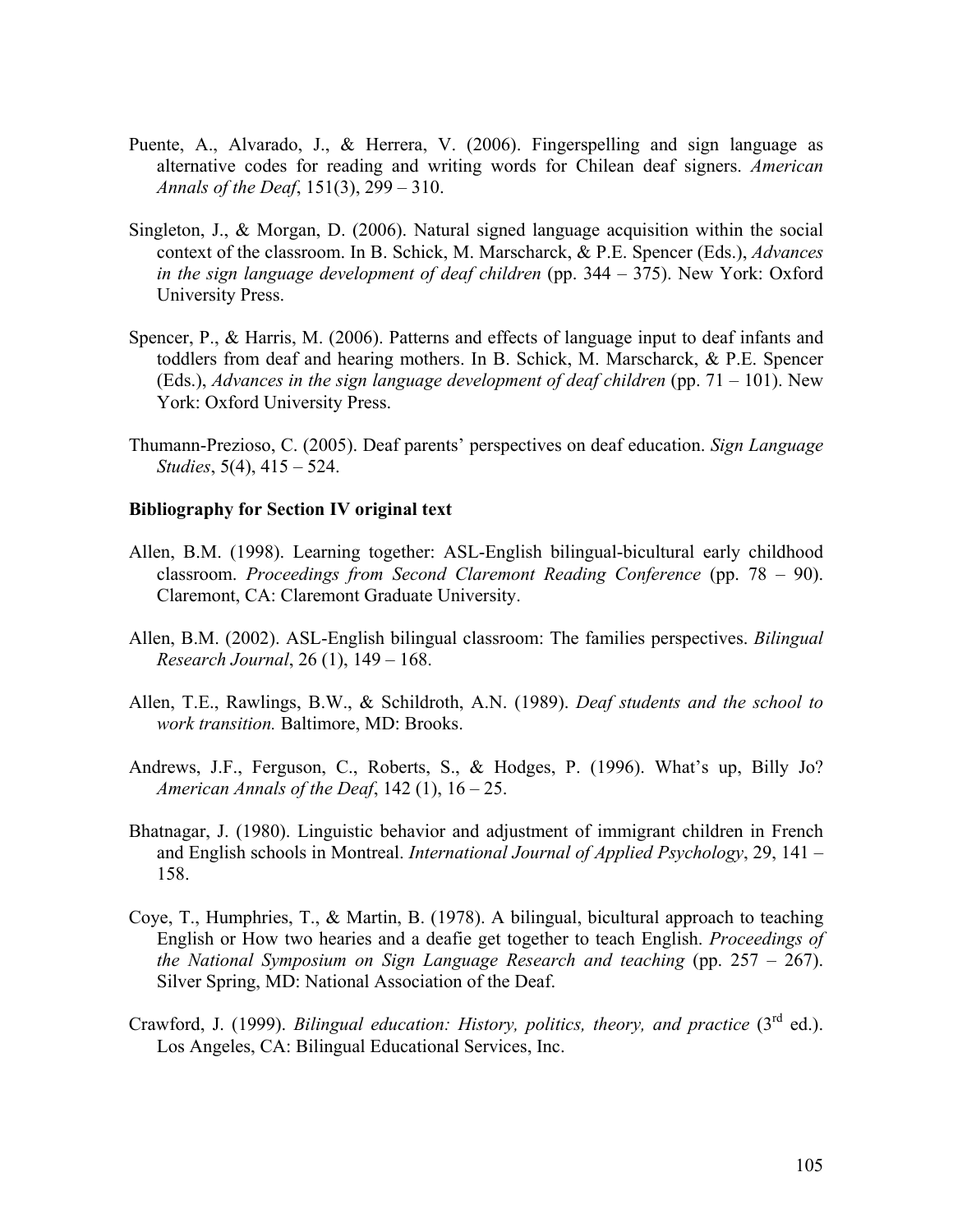- Cummins, J. (1981). The role of primary language development in promoting educational success for language minority students. In California State Department of Education (Ed.), *Schooling and language minority students: A theoretical framework* (pp. 3 – 49). Los Angeles, CA: Evaluation, Dissemination and Assessment Center California State University.
- Cummins, J. (1986). Empowering minority students: A framework for intervention. *Harvard Education Review*, 56 (1), 18 – 35.
- Cummins, J. (2001). *Negotiating identities: Education for empowerment in a diverse society* (Second ed.). Ontario, CA: California Association for Bilingual Education (CABE).
- deVilliers, J., Bibeau, L., Ramos, E., & Gatty, J. (1993). Gestural communication in oral deaf mother-child pairs: Language with a helping hand. *Applied Psycholinguists*, 14, 319  $-347.$
- Dubé, N.C., & Hébert, G. (1975). *Evaluation of the St John Valley Title VII Bilingual Education program, 1970 – 1975.* Unpublished report. Madawaska, ME.
- Grosjean, F. (1992). Another view of bilingualism. In R.J. Harris (Ed.), *Cognitive processing in bilinguals* (pp. 51 – 62). Amsterdam: Elsevier Science Publishers.
- Grosjean, F. (1996). Living with two languages and two cultures, In I. Parasnis (Ed.), *Cultural and language diversity and the deaf experience* (Chapter 2, pp. 20 – 37). New York: Cambridge University.
- Grosjean, F., & Miller, J.L. (1994). Going in and out of languages: An example of bilingual flexibility. *Psychological Science*, 5 (4), 201 – 206.
- Hamers, J. F. (1998). Cognitive and language development of bilingual children. In I. Parasnis (Ed.), *Cultural and language diversity and the deaf* experience (pp. 51-75). New York: Cambridge University Press.
- Hass, R.M. (1992). An interview with Lily Wong-Fillmore, *Educator*, 6 (2), 12 27.
- Hoffmeister, R.J., de Villiers, P.A., Engen, E., & Topol, D. (1997). English reading achievement and ASL skills in deaf students. In E. Hughes, M. Hughes, A. Greenhill (Eds.), *Proceedings of the 21st Annual Boston University Conference on Language Development*. (BUCLD; 21.1) Somerville, MA: Cascadilla Press.
- Humphries, T., & MacDougall, F. (1997). *Adding links to the chain: Characteristics of teacher's language use in two types of classroom settings for deaf children.* Unpublished manuscript, Research Program in Language and Literacy, University of California, San Diego.
- Jacobs, L.M. (1989). *A deaf adult speaks out* (3rd ed.). Washington, DC: Gallaudet University Press.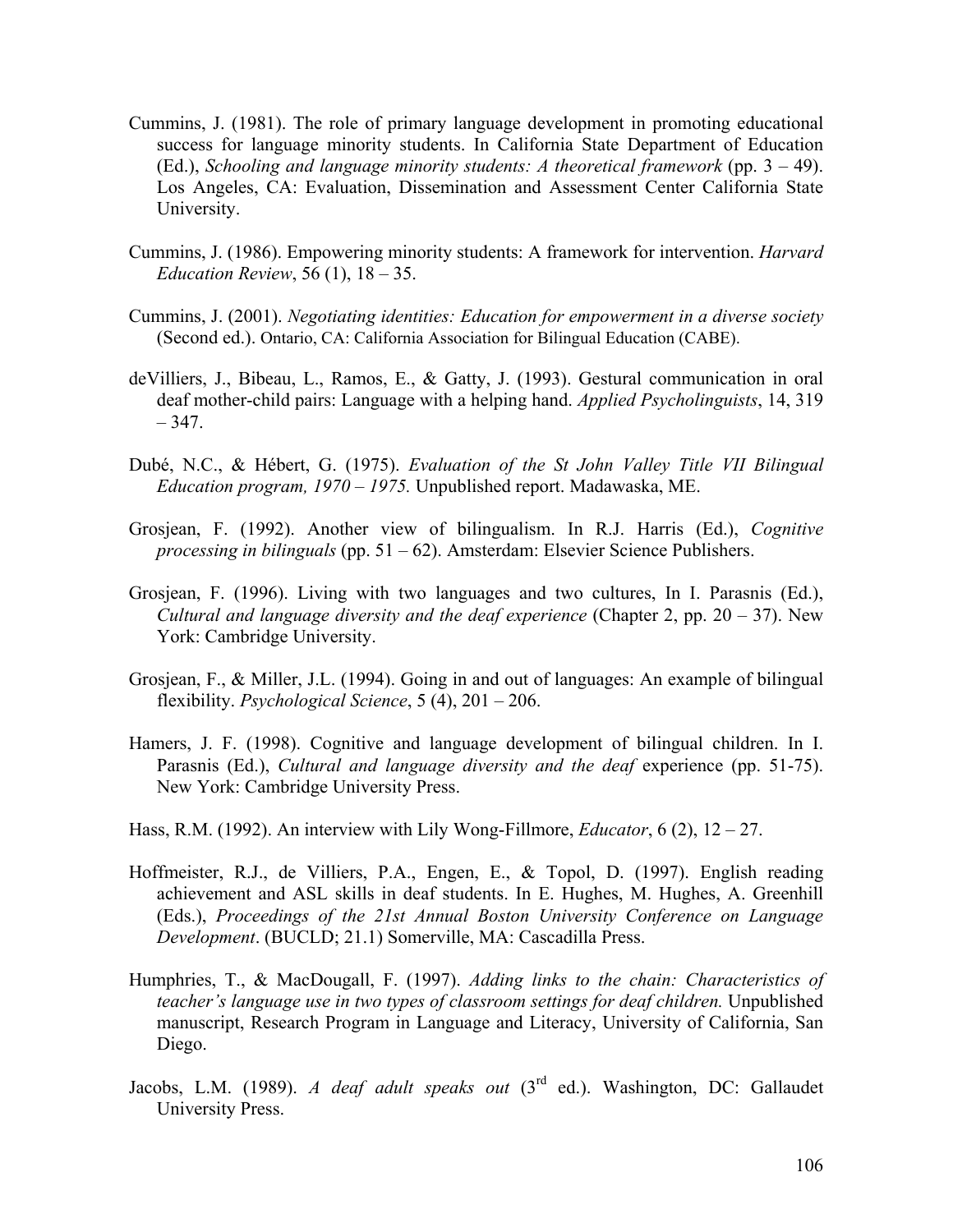- Kassel, A., Osbrink, R., & Zernovoj, A. (2003, March). *Say What? Making language comprehensible at home and school.* Paper presented at the annual meeting of the California Educators of the Deaf and Hard of Hearing, San Jose, CA.
- Krashen, S. (1985). *The Input hypothesis: Issues and implications.* New York: Longman.
- Krashen, S. (1994). The input hypothesis and its rivals. In N. Ellis (Ed.), *Implicit and explicit learning of languages* (pp. 45 – 77). London: Academic Press.
- Krashen, S. (1996). *Under attack: The case against bilingual education.* Culver City, CA: Langauge Education Associates.
- Lambert, W.E. (1974). Culture and language as factors in learning and education. In F.E. Aboud, & R.D. Meade (Eds.), *Cultural factors in learning* (pp. 214 – 229). Bellingham: Western Washington State College.
- Lambert, W.E. (1977). Effects of bilingualism on the individual. In P.A. Hornby (Ed.), *Bilingualism: Psychological, social and educational implications* (pp. 15 – 27). New York: Academic Press.
- Lane, H. (1999). *The mask of benevolence: Disabling the deaf community* (Second ed.). San Diego, CA: DawnSignPress.
- Lane, H., Hoffmeister, R., & Bahan, B. (1996). *A journey into the Deaf-World.* San Diego, CA: DawnSignPress.
- Livingston, S. (1997). *Rethinking the education of deaf students: Theory and practice from a teacher's perspective.* Portsmouth, NH: Heinemann.
- Long, K.K., & Padilla, A.M. (1970). *Evidence for bilingual antecedents of academic success in a group of Spanish-American college students.* Unpublished Research Report. Bellingham: Western Washington State College.
- Lou, M., Strong, M., & DeMatteo, A. (1991). The relationship of educational background to cognitive and language development among deaf adolescents. In D.Martin (Ed.), *Advances in cognition, education, and deafness* (pp. 118 – 126). Washington, DC: Gallaudet University Press.
- Mahshie, S.N. (1995). *Educating deaf children bilingually.* Washington, DC: Gallaudet University Pre-College Programs.
- Mayberry, R.I., & Fischer, S.D. (1989). Looking through phonological shape to lexical meaning: The bottleneck of non-native sign language processing. *Memory and Cognition*, 17 (6), 740 – 754.